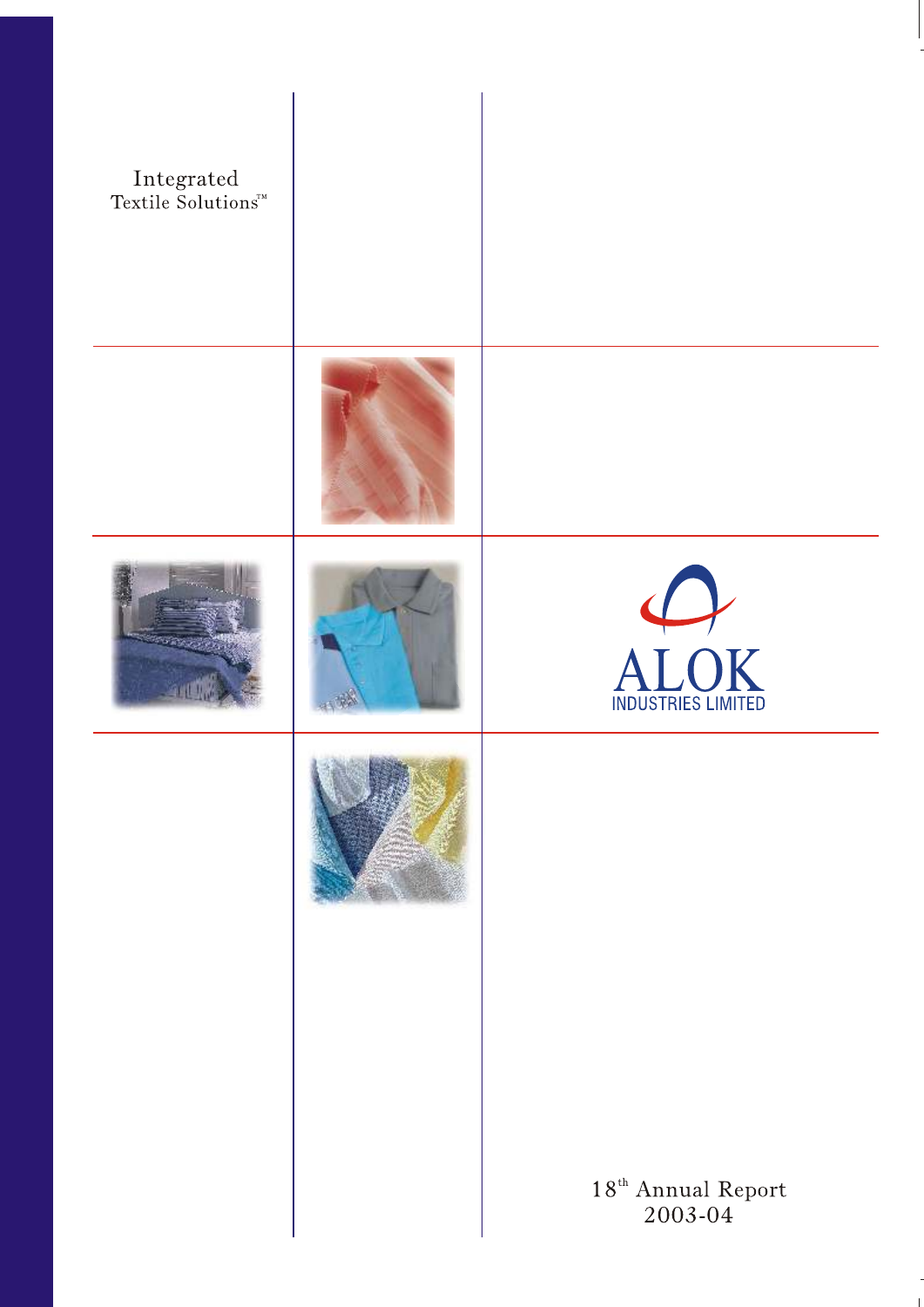### BOARD OF DIRECTORS





**Ashok B. Jiwrajka** Executive Chairman



**Dilip B. Jiwrajka** Managing Director



**Surendra B. Jiwrajka** Executive Director



**Chandrakumar Bubna** Executive Director



**Ashok G. Rajani** Director



**K. R. Modi** Director



**Ashok Kumar** Nominee Director of Industrial Development Bank of India



**K. J. Punnathara** Nominee Director of Life Insurance Corporation of India



**K. C. Jani** Nominee Director of Industrial Development Bank of India



**A. K. Bhan** Nominee Director of IFCI Limited

Integrated Textile Solutions  $\frac{m}{2}$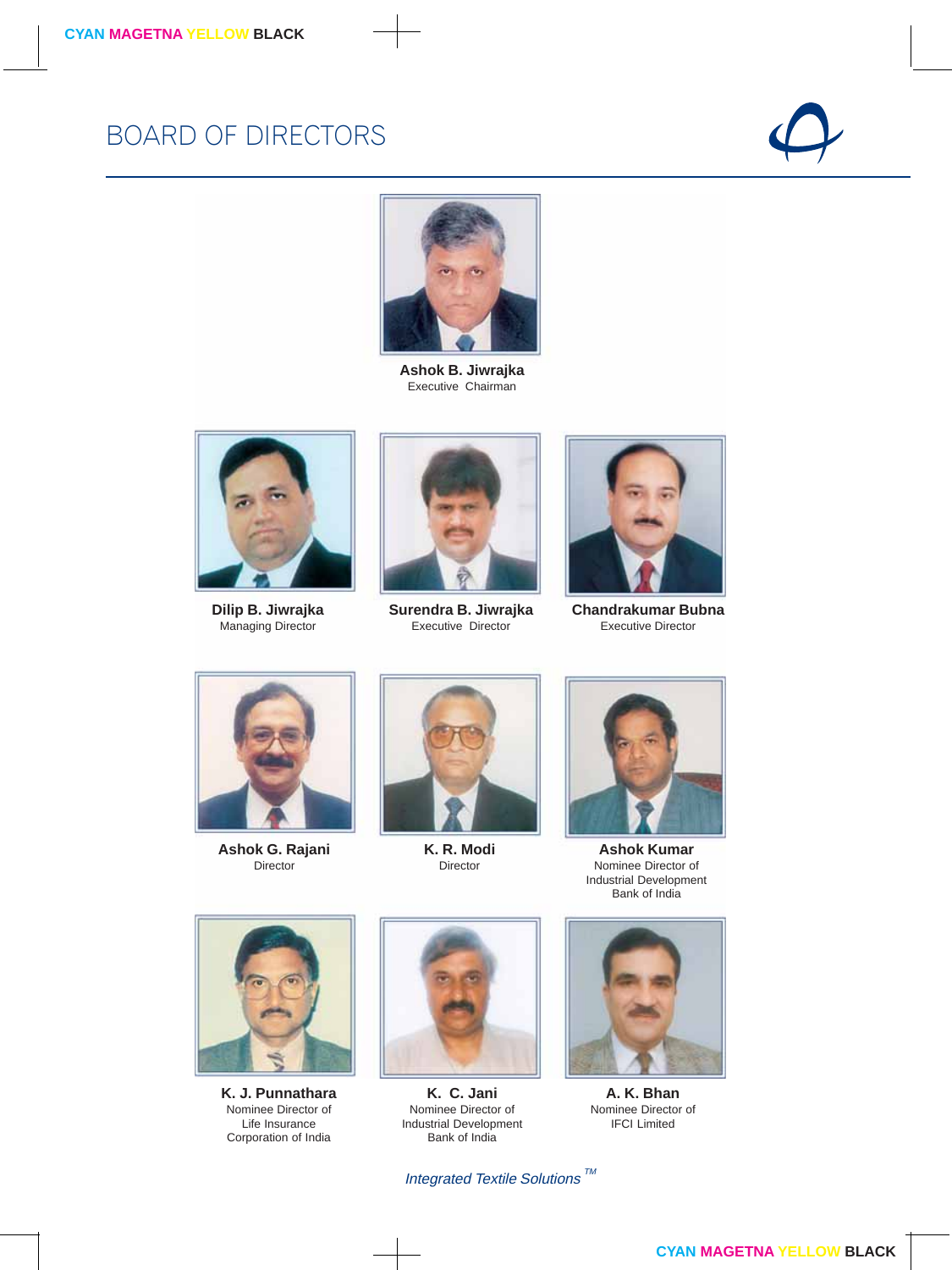

- To ensure total customer satisfaction
- To be a global textile enterprise
- To attain leadership in al facets of operation and meet global standards of cost, quality and pricing
- To constantly provide opportinities and create values for all the employees and society at large
- To maximise profit and shareholders wealth

## QUEST FOR EXCELLENCE

We are a professionally managed company, catering to the needs of the Global Textile Industry.

We have modern state-of-the-art facilities for Weaving, Knitting, Processing, Embroidery, Garmenting, Home Textiles and Texturising providing total solutions for the Global Textile Industry.

With more than a decade of dedicated involvement with the Textile Industry, our core competency lies in assuring manufacturers of quality, consistency and dependable delivery schedules at Internationally competitive prices.

We draw strength from our ability to make fabrics based on customer specifications.

We constantly create value and attain Global Benchmarks in every facet of our operation.

We constantly adopt new technologies and are well equipped to face the challenges in the post-Gatt era.

We provide Integrated Textile Solutions for Quality, Versatility and Reliability.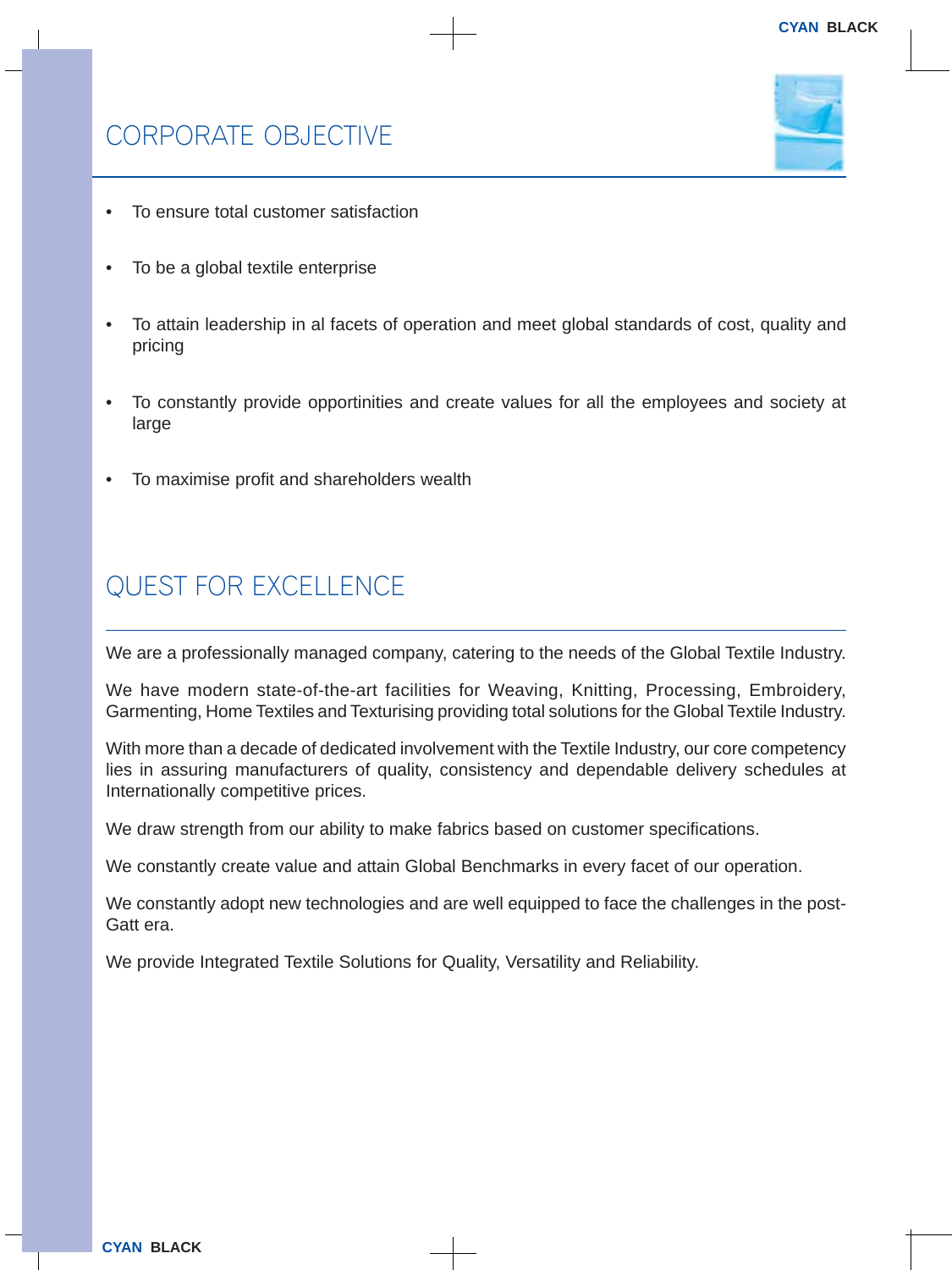**CONTENTS** 



| 1                                                                         |
|---------------------------------------------------------------------------|
| <b>Other Informmation</b>                                                 |
| $\overline{2}$                                                            |
| <b>Chairman's Message</b>                                                 |
| 3                                                                         |
| <b>Financial Highlights</b>                                               |
| 4                                                                         |
| <b>Notice</b>                                                             |
| 8                                                                         |
| <b>Director's Report</b>                                                  |
| 14                                                                        |
| <b>Practising Company Secretarial Compliance Certificate</b>              |
| 15                                                                        |
| <b>Management Discussion &amp; Analysis</b>                               |
| 21                                                                        |
| <b>Corporate Governance Report</b>                                        |
| 28                                                                        |
| <b>Auditors' Report</b>                                                   |
| 31                                                                        |
| <b>International Accountants' Report</b>                                  |
| 32                                                                        |
| Balance Sheet, Profit and Loss Account, Cash Flow Statement and Schedules |
| 58                                                                        |
| <b>Shareholders' Information</b>                                          |
| 62                                                                        |
| Health, Safety and Environmental Policy                                   |
| 63                                                                        |
| <b>Alok's Philosophy</b>                                                  |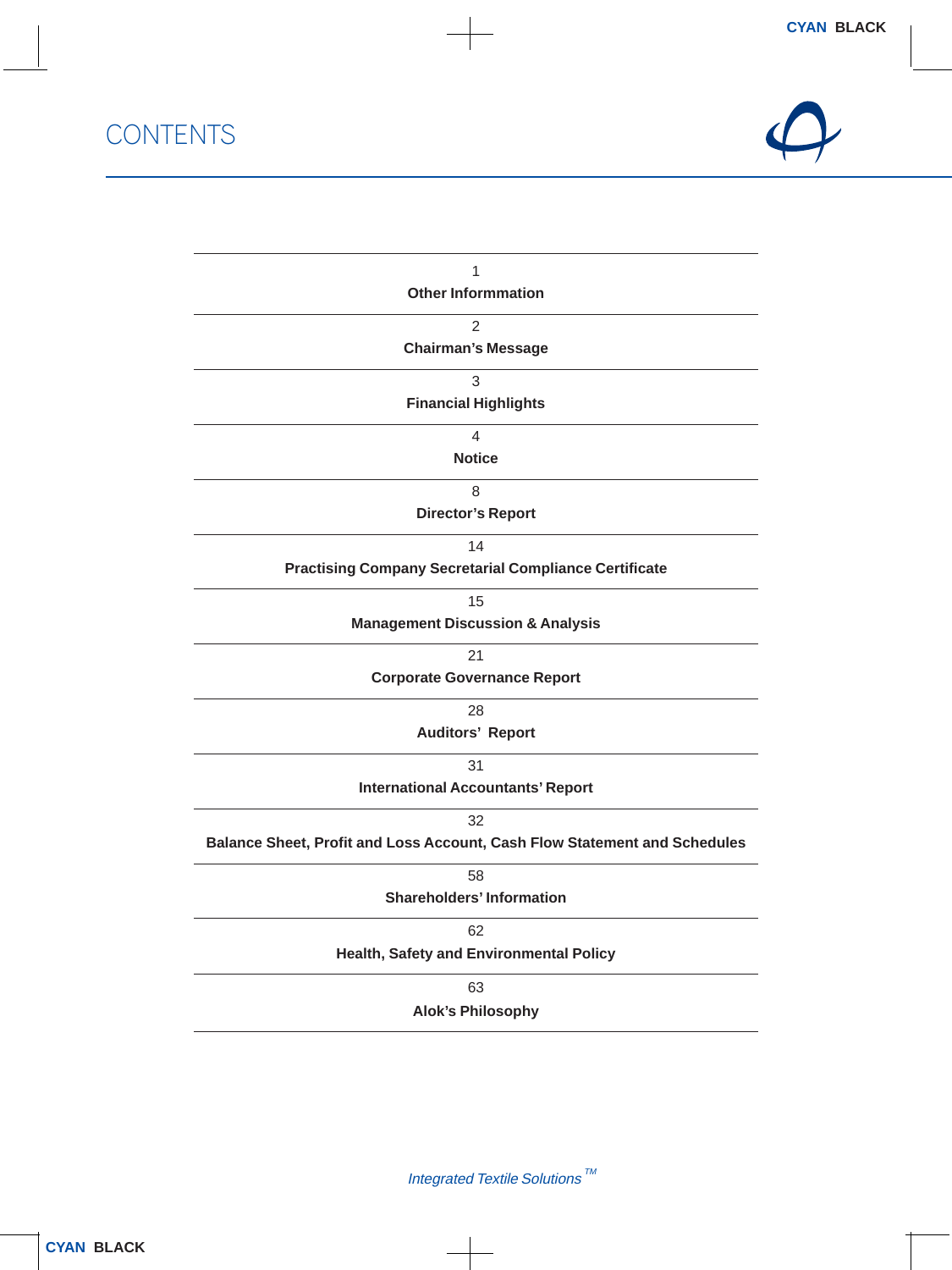### OTHER INFORMATION



#### **Bankers**

Andhra Bank Bank of India Bank of Baroda Development Credit Bank Limited ING Vysya Bank Limited Punjab National Bank State Bank of India State Bank of Hyderabad State Bank of Bikaner & Jaipur State Bank of Patiala State Bank of Mysore State Bank of Indore Standard Chartered Bank Syndicate Bank The Jammu & Kashmir Bank Limited The Karur Vysya Bank Limited The Federal Bank Limited United Bank of India

#### **Statutory Auditors**

Gandhi & Parekh Chartered Accountants

#### **International Accountants**

Deloitte Haskins & Sells Member – Deloitte Touche and Tohmatsu International (DTTI)

#### **Internal Auditors**

Shah Gupta & Co. Chartered Accountants Devdhar Joglekar & Srinivasan Chartered Accountants N.T. Jain & Co., Chartered Accountants

#### **Legal Advisors & Solicitors**

Kanga & Co.

#### **Vice President (Legal) & Company Secretary**

K. H. Gopal

#### **Listing**

Stock Exchanges at:

Mumbai, and National Stock Exchange of India Limited

#### **Share Transfer Agent,**

M/s. Intime Spectrum Registry Limited C-13, Pannalal Silk Mills Compound, L B S Marg, Bhandup (West), Mumbai-400 078.

#### **ISIN for dematerialisation of shares**

INE 270A01011

#### **Website Address**

www.alokind.com

#### **E-mail Address**

Info@alokind.com

#### **Registered Office**

B/43, Mittal Tower, Nariman Point, Mumbai – 400 021

#### **Corporate Office**

108, Shah & Nahar (Worli) Industrial Estate, Off Dr. E. Moses Road, Worli, Mumbai – 400 018

#### **Delhi Office**

177, Alok House, Sant Nagar, East of Kailash, New Delhi – 110 065

#### **Works**

#### **Weaving**

- a) Babla Compound, Kalyan Road, Bhiwandi – Dist. Thane
- b) Survey No.17/5/1 & 521/1, Rakholi/Saily, Silvassa, Union Territory of Dadra & Nagar Haveli.
- c) Survey No. 209/1 & 209/4, Village Dadra, U. T. of Dadra and Nagar Haveli.

#### **Processing**

- a) Plot No.C-16/2, Village Pawane, TTC Industrial Area, MIDC, Navi Mumbai District: Thane
- b) Survey No.268, Village Balitha, Taluka Pardi, Dist: Valsad State: Gujarat

#### **Knitting**

- a) Survey No.17/5/1, Rakholi, Silvassa, Union Territory of Dadra & Nagar Haveli
- b) Survey No.521/1, Village Saily, Silvassa Union Territory of Dadra & Nagar Haveli

#### **Texturising (Yarn)**

- a) Survey No.103/2, Rakholi, Silvassa, Union Territory of Dadra & Nagar Haveli
- b) Survey No.521/1, Village Saily, Silvassa Union Territory of Dadra & Nagar Haveli

#### **Garments**

Plot No. C- 271/272, TTC Industrial Estate, Turbhe, Navi Mumbai.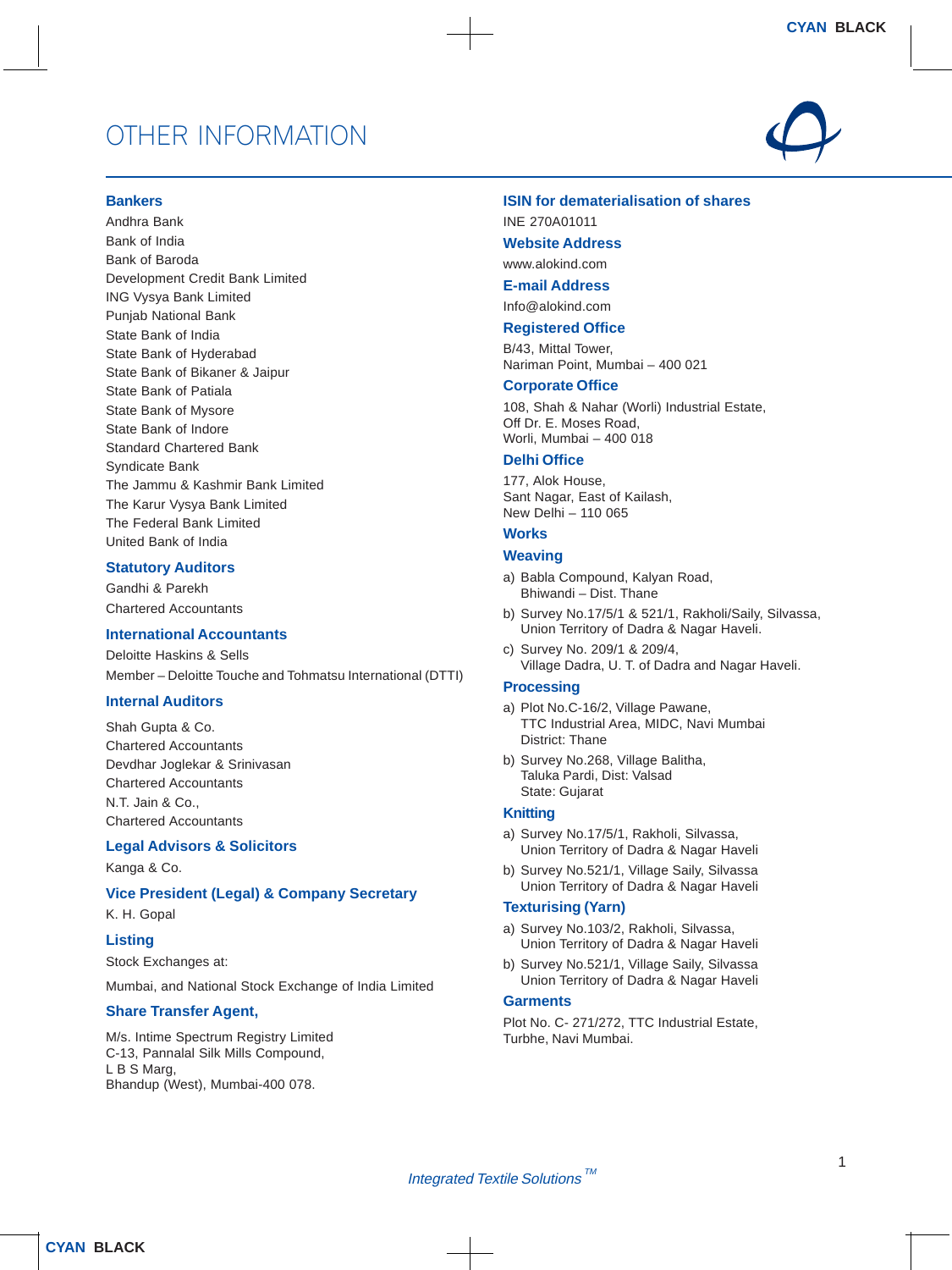### CHAIRMAN'S MESSAGE





#### Dear Members,

Your company, over the last few years, had nurtured a vision to transform into a global textile major. I am happy to state that your company is gradually progressing towards realizing this vision.

I am extremely pleased to report that during the year under review, your company's exports grew around **311%** to Rs.**111** Crores from Rs.27 Crores in the previous year. This growth came from mainly your company's venture into home textiles segment. Going forward, this segment will mainly drive your company's export growth. The total turnover of your company was Rs.**1069** Crores, an increase of **34.47%** over the previous year's turnover of Rs.795 Crores. The Profit Before Tax during the year was Rs.**93** Crores, an increase of **57.63%** over the previous year's figure of Rs. 59 Crores.

The world trade in textiles is scheduled to change significantly and dramatically from January 2005. The year 2005 will put an end to the era of the quota regime. In addition, major textile players in both US and Europe are out-locating manufacturing capacities due to the high cost of manufacturing. These two developments are expected to bring about a shift in capacities towards the Asia-Pacific regions and a change in international buying patterns. The need to source from various countries would cease and sourcing will be restricted to a few countries of which, India and China are slated to be the biggest beneficiaries.

The Government of India has taken measures to ensure that the country is prepared to capitalize on the post-WTO opportunity. Thus we have had the promulgation of the Technological Upgradation Scheme, gradual reduction of import duties on textile machineries, rationalization of indirect taxes etc. In the Union Budget 2004-05, the Honorable Finance Minister has taken the unprecedented and radical move in removing the mandatory excise duty on pure cotton products whether in the form of yarn, fabric or garment. This sends across strong signals that the textile and garment industries are very important for the country and that the government will support these employment oriented industries.

It has to be, however, kept in mind that while the opportunity is immense, the challenges are also vast. Corporations need to become focussed and flexible. They will need to define key principles required to achieve operational excellence and develop strategies to become customer-focused organisations. The Indian textile industry may now witness opportunities that may come in form of strategic tie-ups with textile giants from the western world for supply of goods, technical know-how, equity participation etc. The Indian corporates need to act quickly on these opportunities in order to penetrate overseas markets. The current modern and big players in the Indian textile industry are taking necessary steps to realise this potential and it is my firm belief that they will, in a short span of time, establish the India's image as a premier textile brand.

Your company has metamorphosed into a textile major with interests in home textiles, apparel fabrics, garments and textured yarn with a customer base comprising of renowned international and domestic retailers, importers and buying houses. Your company's manufacturing facilities that comprise of some of the finest equipments have met the stringent requirements of global retailers and importers in terms of quality, pricing and environmental aspects. In order to fully capitalize on the opportunities presented by the post-WTO scenario, your company is in the midst of further scaling up capacities for home textiles, apparel fabrics and garments at an aggregate cost of Rs.580 Crores. Post-expansion, your Company would be amongst the leading integrated textile players with the ability to offer a wide range of high value-added products at international prices and quantities. Your company will thus ideally be in the forefront to capitalize on the opportunities presented by the abolishment of quotas.

Your company will now concentrate on optimizing operational efficiencies and moving towards value added products for better margins and acquiring a niche position in its chosen areas. Your company will be strengthening processes to achieve sustainable and profitable growth in a challenging environment. I assure you that future years will see your company constantly striving to improve upon the standards set internally and by the outside fraternity on the technical, commercial, financial and social parameters.

Your company is where it is today primarily due to the splendid efforts of its dedicated and committed employees. We continue to bank on them to deliver results consistently and place the company firmly on the international map. Your company is also grateful for the support and co-operation received from the financial institutions and banks, customers, business associates and our valued shareholders. I look forward to their continued support in the company.

Thank you,

**ASHOK B. JIWRAJKA** EXECUTIVE CHAIRMAN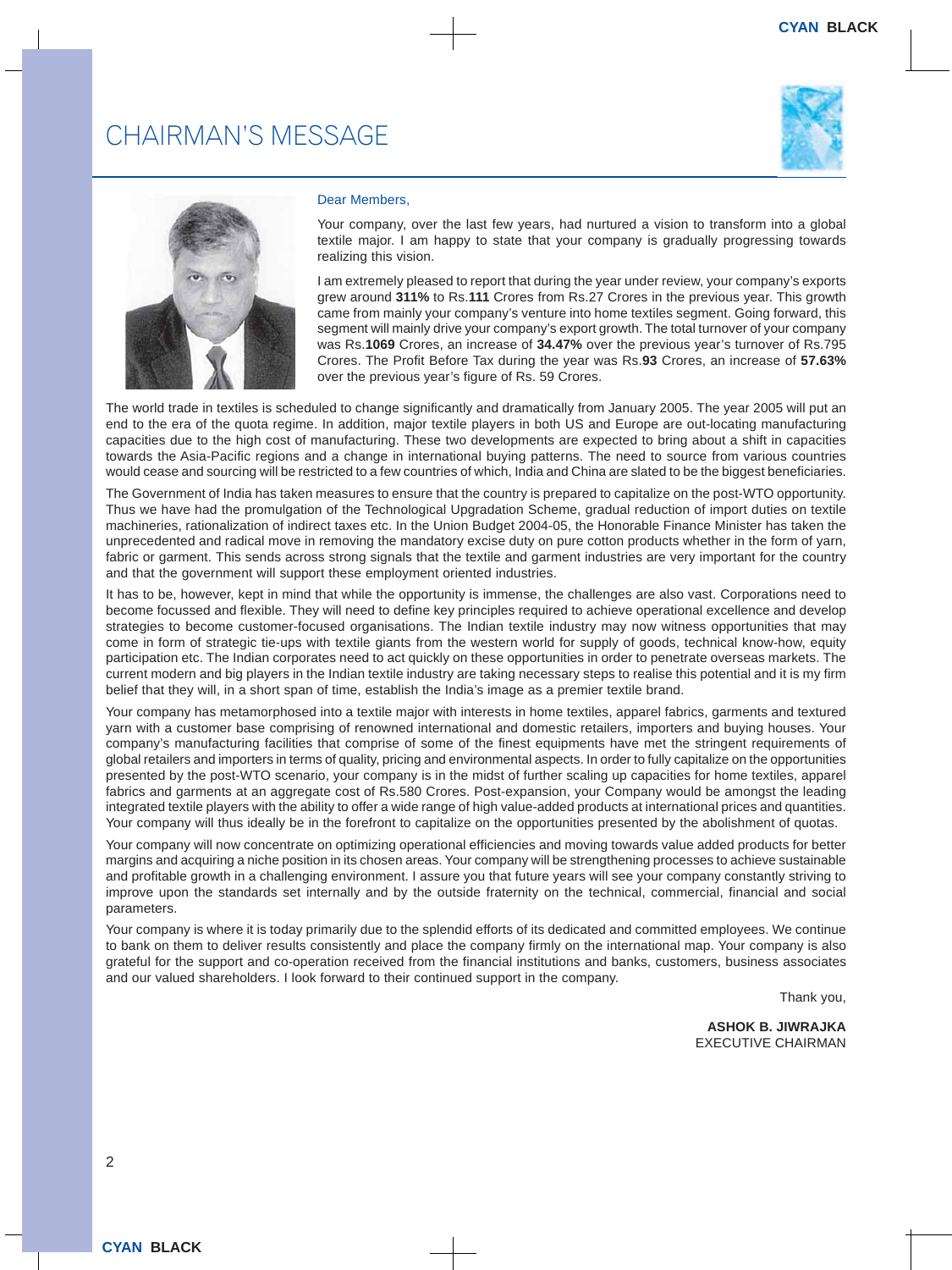

| <b>Particulars</b>                                               | 2003-04  | 2002-03 | 2001-02 | 2000-01 | 1999-00 |
|------------------------------------------------------------------|----------|---------|---------|---------|---------|
| <b>Operating profits</b>                                         |          |         |         |         |         |
| <b>Net Sales</b>                                                 | 1,068.85 | 795.41  | 564.97  | 443.29  | 322.17  |
| <b>Operating Profit</b>                                          | 198.40   | 137.14  | 98.14   | 76.21   | 60.87   |
| Depreciation                                                     | 38.28    | 25.42   | 15.74   | 11.10   | 8.79    |
| Misc. Exp. W/off                                                 | 1.15     | 0.85    | 0.78    | 0.77    | 0.75    |
| PBIT                                                             | 158.97   | 110.87  | 81.62   | 64.34   | 51.33   |
| Interest                                                         | 66.40    | 51.51   | 39.17   | 32.37   | 28.45   |
| PBT                                                              | 92.57    | 59.36   | 42.45   | 31.97   | 22.88   |
| PAT                                                              | 71.08    | 42.31   | 37.91   | 29.47   | 21.38   |
| Cash Profit                                                      | 110.51   | 68.58   | 54.43   | 41.34   | 30.92   |
| Dividend                                                         | 11.65    | 7.04    | 3.21    | 3.58    | 4.65    |
| Net Cash Accruals                                                | 98.86    | 61.54   | 51.22   | 37.76   | 26.27   |
| <b>Financial Position</b>                                        |          |         |         |         |         |
| <b>Gross Fixed Assets</b>                                        | 690.84   | 453.59  | 355.04  | 227.89  | 144.94  |
| <b>Net Fixed Assets</b>                                          | 579.53   | 380.39  | 307.30  | 195.83  | 123.99  |
| <b>Current Assets</b>                                            | 845.10   | 593.15  | 422.85  | 321.64  | 262.42  |
| Investments                                                      | 4.07     | 4.07    | 4.00    | 4.06    | 4.06    |
| <b>Total Assets</b>                                              | 1,428.70 | 977.61  | 734.15  | 521.52  | 390.48  |
| <b>Equity Share Capital</b>                                      | 88.23    | 87.69   | 42.29   | 28.35   | 27.82   |
| Reserves & Surplus                                               | 218.00   | 162.73  | 142.85  | 105.63  | 77.67   |
| Miscellaneous Expenses                                           | -        | 1.15    | 2.00    | 2.50    | 2.63    |
| <b>Tangible Net worth</b>                                        | 306.23   | 249.27  | 183.14  | 131.49  | 102.86  |
| Share Application Money                                          | 18.10    |         |         |         | 3.00    |
| <b>Share Warrants</b>                                            | 3.32     |         |         |         |         |
| <b>Optionally Secured Fully Convertible</b><br><b>Debentures</b> |          |         | 51.03   | 13.00   |         |
| Application Money for FCDs                                       |          |         |         | 16.48   | 10.95   |
| <b>Quasi Net worth</b>                                           | 327.65   | 249.27  | 234.17  | 160.96  | 116.81  |
| <b>Deferred tax liability</b>                                    | 50.52    | 36.33   | 2.64    |         |         |
| <b>Total Long Term Borrowings</b>                                |          |         |         |         |         |
| Preference Share Capital                                         | 83.67    | 5.00    | 5.60    | 6.20    | 2.85    |
| Secured Loans                                                    | 371.48   | 262.70  | 207.71  | 156.12  | 116.45  |
| <b>Unsecured Loans</b>                                           | 19.97    | 15.95   | 9.66    |         |         |
|                                                                  | 475.12   | 283.65  | 222.97  | 162.32  | 119.30  |
| <b>Total Short Term Borrowings</b>                               |          |         |         |         |         |
| <b>Secured Loans</b>                                             | 75.00    | 27.80   | 19.70   |         |         |
| <b>Unsecured Loans</b>                                           | 50.77    | 34.43   | 17.99   | 18.12   | 8.79    |
| <b>Working Capital Borrowings</b>                                | 301.20   | 203.29  | 140.85  | 104.72  | 81.23   |
|                                                                  | 426.97   | 265.52  | 178.54  | 122.84  | 90.02   |
| <b>Total Borrowings</b>                                          | 902.09   | 549.17  | 401.51  | 285.16  | 209.32  |
| <b>Current Assets</b>                                            | 845.10   | 593.15  | 422.85  | 321.64  | 262.42  |
| <b>Total Current Liabilities</b>                                 |          |         |         |         |         |
| <b>Current Liabilities &amp; Provisions</b>                      | 148.44   | 142.84  | 95.83   | 75.39   | 64.35   |
| <b>Short Term Borrowings</b>                                     | 426.97   | 265.52  | 178.54  | 122.84  | 90.02   |
| <b>Total Current Liabilities</b>                                 | 575.41   | 408.36  | 274.37  | 198.23  | 154.37  |
| Net Working Capital                                              | 269.69   | 184.79  | 148.48  | 123.41  | 108.05  |
| <b>EPS</b>                                                       | 7.90     | 7.36    | 11.77   | 10.39   | 8.91    |
| <b>CEPS</b>                                                      | 12.53    | 12.07   | 17.45   | 14.58   | 12.90   |
| <b>Book Value</b>                                                | 34.71    | 28.43   | 43.31   | 46.38   | 36.97   |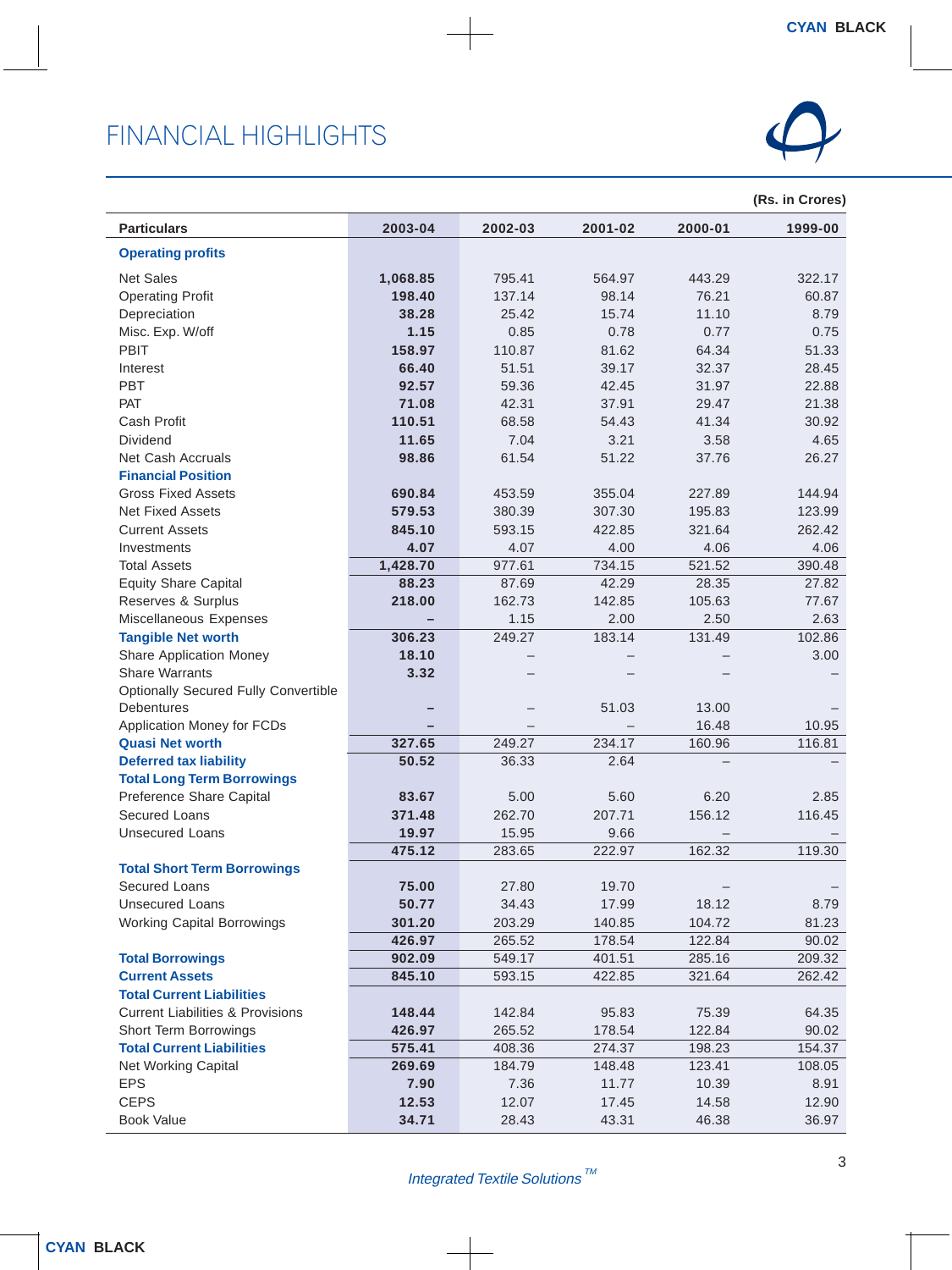### **NOTICE**



**NOTICE** is hereby given that the Eighteenth Annual General Meeting of the members of **ALOK INDUSTRIES LIMITED** will be held on Thursday, the 30th day of September, 2004 at 11.00 A.M. at **TEXTILES COMMITTEE AUDITORIUM**, P. Balu Road, Prabhadevi Chowk, Prabhadevi, Mumbai 400 025 to transact the following businesses.

- 1. To receive, consider and adopt the Balance Sheet as at 31st March 2004, the Profit & Loss Account for the year ended on that date and the Reports of the Directors and Auditors thereon.
- 2. To declare dividends on Preference and Equity Shares.
- 3. To appoint a Director in place of Shri Ashok G. Rajani who retires by rotation and being eligible, offers himself for reappointment.
- 4. To appoint a Director in place of Shri K.R. Modi who retires by rotation and being eligible, offers himself for re-appointment.
- 5. To appoint Auditors to hold office from the conclusion of this meeting till the conclusion of the next Annual General Meeting and to authorise the Board to fix their remuneration.

#### **SPECIAL BUSINESS:**

6. To consider and if thought fit, to pass, with or without modification(s), the following Resolution as a **Special Resolution**:

"RESOLVED THAT pursuant to the provisions of section 198, 269, 309 and 310 read with Schedule XIII to the Companies Act, 1956 and other applicable provisions, if any, of the Companies Act, 1956, (including any statutory modifications or re-enactment thereof for the time being in force) the Company hereby approves the re-appointment of Shri Chandrakumar Bubna as a Whole-time Director designated as Executive Director of the Company for a period of five years with effect from 01st May 2004 on the terms and conditions including salary, perquisites, allowances and commission as are set out in the Agreement entered into between the Company and the said Shri Chandrakumar Bubna, placed before the meeting, which Agreements are hereby specifically sanctioned with liberty to the Board of Directors to alter and vary the terms and conditions of the said appointment and/or Agreement as may be varied by the General Meeting, but so as not to exceed the limits, if any, specified in Schedule XIII to the Companies Act, 1956 or any amendments thereto."

"RESOLVED FURTHER THAT where in any financial year closing on and after 31st March, 2004, the Company has no profits or its profits are inadequate, the Company do pay to Shri Chandrakumar Bubna, remuneration by way of salary, perquisites and allowances not exceeding the ceiling limit specified under Section II of Part II of Schedule XIII to the Companies Act, 1956, (including any statutory modifications or re-enactment thereof for the time being in force)."

7. To consider, and if thought fit, to pass, with or without modifications, the following Resolution as an **Ordinary Resolution:**

"RESOLVED THAT in supersession of the resolution passed by the members of the Company under section 293(1)(d) of the Companies Act, 1956 in the Annual General Meeting held on 25th September 2001, thereby limiting the borrowing powers of the Board of Directors of the Company upto Rs.1500 Crores (Rupees One Thousand Five Hundred Crores only), the consent of the Company be and is hereby accorded pursuant to Clause (d) of Sub-section (1) of Section 293 and other applicable provisions, if any, of the Companies Act, 1956, to the Board of Directors of the Company for borrowing from time to time any sum or sums of monies, as it may considered fit for the business of the Company on such terms and conditions as it may deem fit and expedient in the interests of the Company, notwithstanding that the monies to be borrowed together with the monies already borrowed by the Company (apart from temporary loans obtained or to be obtained from the Company's bankers in the ordinary course of business) may exceed the aggregate of the paid-up capital of the Company and its free reserves (that is to say, reserves not set apart for any specific purpose) provided that the maximum amount of monies so borrowed by the Company shall (apart from temporary loans obtained or to be obtained from the Company's bankers in the ordinary course of business) and outstanding at any given point of time, not at any time exceed the sum of Rs.3000 Crores (Rupees Three Thousand Crores only)."

8. To consider, and if thought fit, to pass, with or without modification(s), the following Resolution as an **Ordinary Resolution:**

"RESOLVED THAT pursuant to the provisions of Clause (a) of Sub-section (1) of Section 293 and other applicable provisions, if any, of the Companies Act, 1956, the consent of the Company be and is hereby accorded to the Directors of the Company for mortgaging and/or charging all or any of the present and/or future movable and/or immovable properties and assets and the whole or substantially the whole of the undertaking(s) of the Company, on such terms and conditions and in such form and manner, as the Directors may determine for the purpose of securing various lenders who have granted and/or who may hereafter grant to the Company, financial facilities in the nature of short term/long term loans, bridge loans, short term/long term secured Non-Convertible Debentures or other forms of secured financial facilities for an aggregate nominal value not exceeding Rs.3000 Crores (Rupees Three Thousand Crores only) for the purpose of securing the said financial facilities granted/ to be granted to the Company, together with interest, further interest, liquidated damages, costs, charges, expenses and other monies payable by the Company under the terms of the respective financial facilities."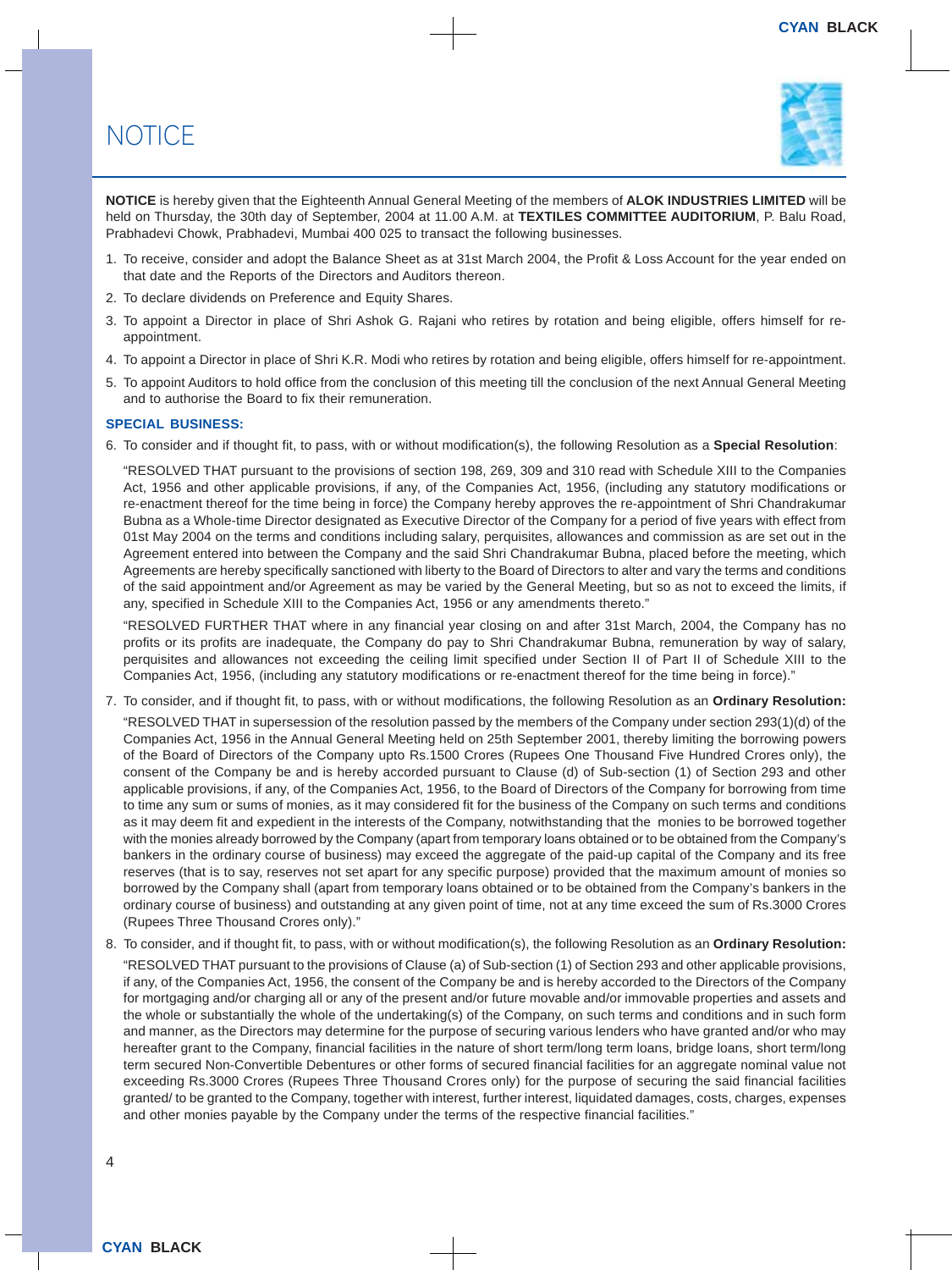

"RESOLVED FURTHER THAT the Directors of the Company be and are hereby authorised to finalise with the respective lenders the security documents and such other agreements for creating or evidencing the creation of mortgage and/or charge as aforesaid and to do all such other acts, deeds and things and resolve any matter as may be necessary for giving effect to this Resolution."

#### **REGISTERED OFFICE:** By Order of the Board

NARIMAN POINT, THE SECOND SECOND ASSESSMENT OF THE SECOND VICE President (Legal) MUMBAI - 400 021. Company Secretary

Mumbai: 30<sup>th</sup> August, 2004

B-43, MITTAL TOWER, **K.H. Gopal**

#### **NOTES:**

- 1. A MEMBER ENTITLED TO ATTEND AND VOTE AT THE MEETING IS ENTITLED TO APPOINT A PROXY TO ATTEND AND VOTE INSTEAD OF HIMSELF/HERSELF AND SUCH PROXY NEED NOT BE A MEMBER OF THE COMPANY. PROXIES IN ORDER TO BE EFFECTIVE MUST BE RECEIVED BY THE COMPANY AT ITS REGISTERED OFFICE NOT LATER THAN 48 HOURS BEFORE THE COMMENCEMENT OF THE MEETING.
- 2. The relevant Explanatory Statement pursuant to Section 173 (2) of the Companies Act, 1956, is enclosed hereto.
- 3. The Register of Members and Share Transfer Book of the Company will be closed from Tuesday, the 21st day of September 2004 to Thursday, the 30th September 2004 (both days inclusive).
- 4. If the dividend on shares, as recommended by the Board of Directors, is declared at the Meeting, payment thereof will be made (i) to those members whose names appear on the Register of Members of the Company after giving effect to all valid share transfers in physical form lodged with the Company's Registrars and Share Transfer Agent M/s. Intime Spectrum Registry Limited as on 30th day of September, 2004; and (ii) in respect of shares held in electronic form, the dividend will be payable on the basis of beneficial ownership as per details furnished by National Securities Depository Limited and Central Depository Services (India) Limited.
- 5. Members are requested to notify immediately any change in their address to the Share Transfer Agent M/s. INTIME SPECTRUM REGISTRY LIMITED, C-13, Pannalal Silk Mills Compound, L B S Marg, Bhandup (West), Mumbai-400 078; Tel.No.: 55555454; Fax No.25672693.
- 6. Members are requested to bring their copy of the Annual Report to the Meeting and produce the Attendance Slip at the entrance where the Annual General Meeting will be held.
- 7. The Company has already transferred the unclaimed Dividend, declared upto the financial year ended 31st March 1995 to the General Revenue Account of the Central Government as required by the Companies Unpaid Dividend (Transfer to General Revenue Account of the Central Government) Rules, 1978.

The Company has already transferred the unclaimed dividend for the year ended 31st March, 1996 to the Investor Education and Protection Fund (IEPF).

8. The dividend for the year 1997 will be transferred to IEPF on 22.10.2004. Members who have not encashed their dividend warrants pertaining to the year 1996–1997 have already been informed through a separate individual written notice to approach the Company's Registrar and Share Transfer Agent M/s. INTIME SPECTRUM REGISTRY LIMITED, C-13, Pannalal Silk Mills Compound, L B S Marg, Bhandup (West), Mumbai-400 078, on or before 22.09.2004, to check up and send their claims, if any, before the amounts become due for transfer to the above Fund.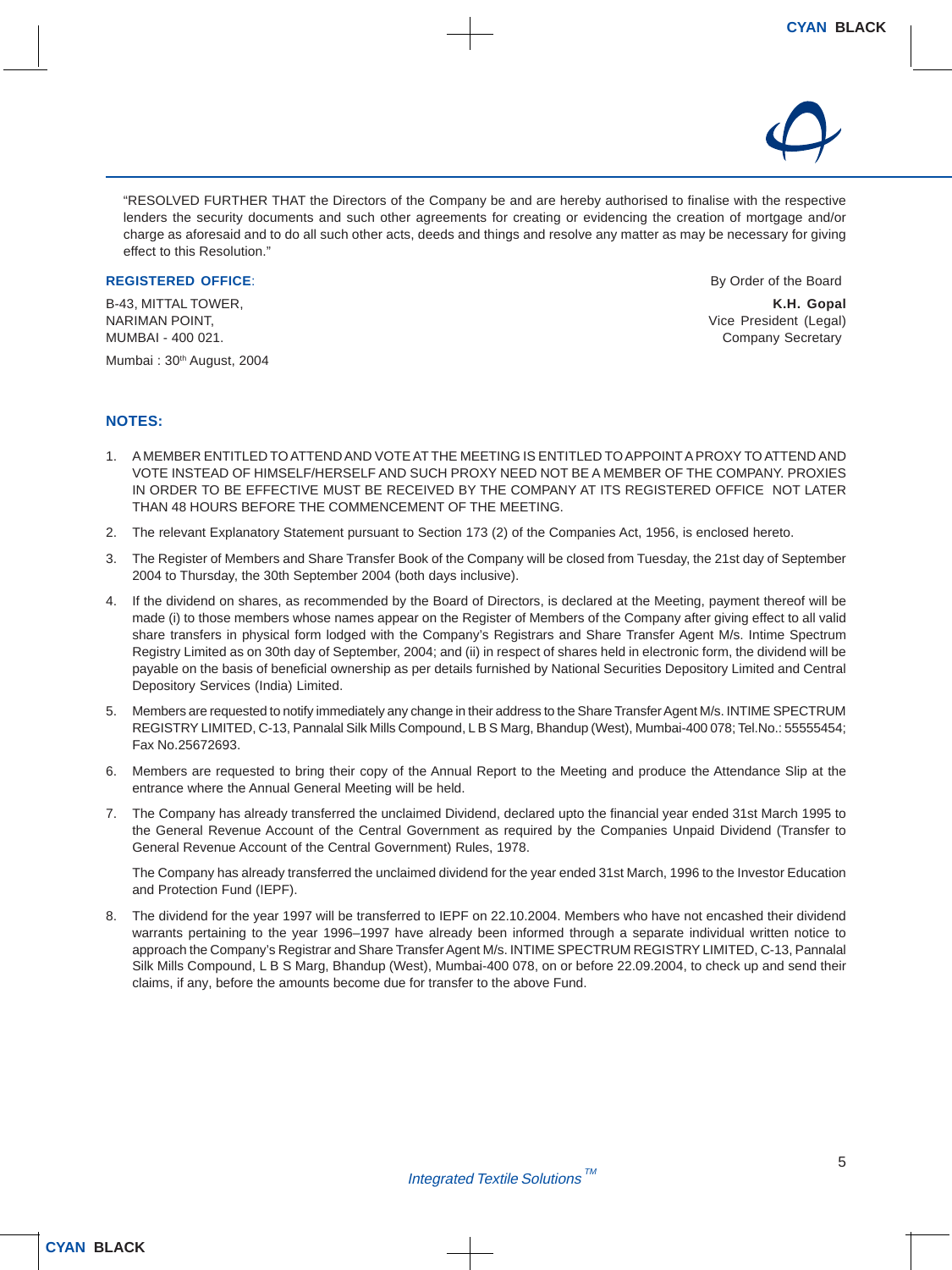

Pursuant to the amendment to the Companies Act, 1956 the unpaid dividends that are due for transfer to the IEPF are as follows :

| <b>Financial year</b><br>ended | Date of Declaration | Last date for claiming<br>unpaid dividend | Due date for Transfer to<br><b>IEP Fund</b> |
|--------------------------------|---------------------|-------------------------------------------|---------------------------------------------|
| 31.03.1997                     | 23.09.1997          | 22.09.2004                                | 22.10.2004                                  |
| 31.03.1998                     | 22.09.1998          | 21.09.2005                                | 21.10.2005                                  |
| 31.03.1999                     | 23.09.1999          | 22.09.2006                                | 22.10.2006                                  |
| 31.03.2000                     | 20.10.2000          | 19.10.2007                                | 19.11.2007                                  |
| 31.03.2001                     | 25.09.2001          | 24.09.2008                                | 24.10.2008                                  |
| 31.03.2002                     | 27.09.2002          | 26.09.2009                                | 26.10.2009                                  |
| 31.03.2003                     | 30.09.2003          | 29.09.2010                                | 29.10.2010                                  |

Members who have not encashed their dividend warrants pertaining to the aforesaid years may approach the Company's Registrar and Share Transfer Agent M/s. INTIME SPECTRUM REGISTRY LIMITED, C-13, Pannalal Silk Mills Compound, L. B. S. Marg, Bhandup (West), Mumbai – 400 078.

#### **9. Re-appointment of Directors:**

At the forthcoming Annual General Meeting, Shri Ashok G. Rajani and Shri K.R. Modi retire by rotation and being eligible offer themselves for re-appointment. The information/details pertaining to the above two Directors that is to be provided in terms of Clause 49 of the Listing Agreement executed by the Company with the stock exchanges are furnished in the statement of Corporate Governance published elsewhere in this Annual Report.

#### **10. Electronic Clearing Services (ECS) Facility**

With respect to payment of dividend, the Company provides the facility of ECS to all shareholders, holding shares in electronic and physical forms, residing in the following cities:

#### **Ahmedabad, Bangalore, Bhubhaneshwar, Chandigarh, Chennai, Guwahati, Hyderabad, Jaipur, Kanpur, Kolkatta, Mumbai, Nagpur, New Delhi, Pune and Thiruvananthapuram.**

Shareholders holding shares in the physical form who wish to avail ECS facility, may authorize the Company with their ECS mandate in the prescribed form which can be obtained from the Registrar and Share Transfer Agent, M/s Intime Spectrum Registry Limited. Requests for payment of dividend through ECS for the year 2003 - 2004 should be lodged with M/s. Intime Spectrum Registry Limited on or before 30th September, 2004.

11. Equity Shares of the Company are listed on the following Stock Exchanges:

#### **The Stock Exchange, Mumbai**

Phiroze Jeejebhoy Towers, Dalal Street, Fort, Mumbai - 400 001

#### **National Stock Exchange of India Limited,**

Exchange Plaza, 5th Floor, Plot No.C/1, "G" Block, Bandra-Kurla Complex, Bandra (East), Mumbai - 400 051.

The Listing fees in all the above stated Exchanges have been paid upto March 31, 2005.

- 12. The equity shares of the Company have been made compulsorily tradable in the electronic form for all investors w.e.f. 21st March 2000 as per SEBI's directive.
- 13. Members desiring any information as regards to Accounts are requested to write to the Company at an early date so as to enable the management to keep the information ready.

By Order of the Board

B-43, MITTAL TOWER, THE SECOND SECOND SECOND SECOND SECOND SECOND SECOND SECOND SECOND SECOND SECOND SECOND SECOND SECOND SECOND SECOND SECOND SECOND SECOND SECOND SECOND SECOND SECOND SECOND SECOND SECOND SECOND SECOND SE MUMBAI - 400 021.

**REGISTERED OFFICE: K.H. Gopal** Company Secretary

Mumbai: 30<sup>th</sup> August, 2004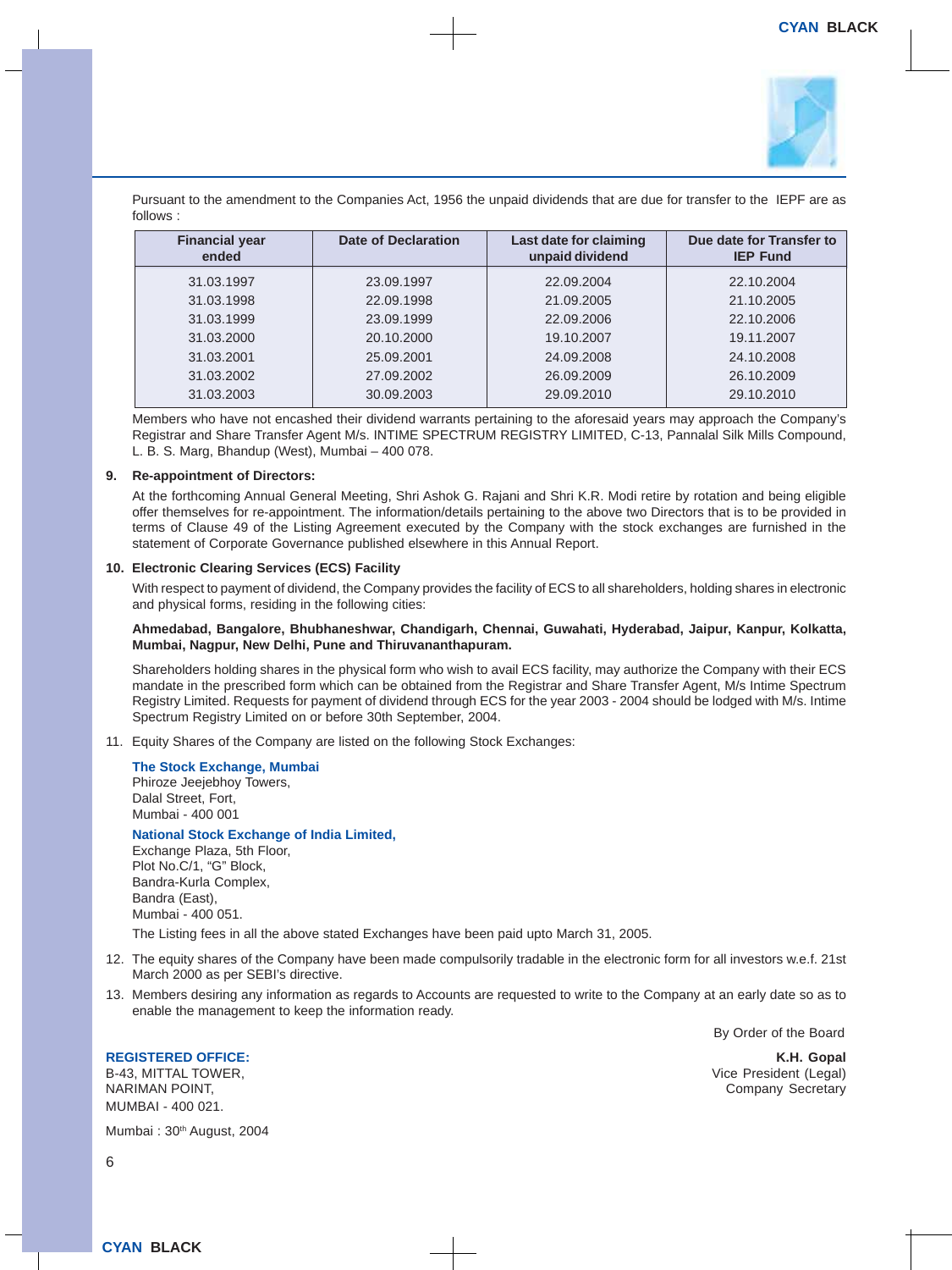

#### **EXPLANATORY STATEMENTS PURSUANT TO SECTION 173(2) OF THE COMPANIES ACT, 1956.**

#### **Item No.6**

The members, at the Annual General Meeting held on 23rd September 1999, had renewed the appointment of Shri Chandrakumar Bubna as Whole-time Director designated as Executive Director for a further period of 5 years with effect from 1st May 1999 on the terms and conditions contained in the Agreement dated 1st May 1999 entered into between the Company and the Wholetime director. Further the remuneration of the said whole-time director had been revised vide resolution dated 21st September 2000 passed by the Board of Directors of the Company. Further vide resolution-dated 29th April 2004 passed by the Board of Directors of the Company and also on the terms and conditions contained in an Agreement dated 1st May 2004 entered into between the Company and the Whole-time director, the appointment of the said whole-time director has been renewed for a further period of 5 years with effect from 01st May 2004.

As per the said Agreement, the Whole-time Director of the Company, is entitled to monthly salary of Rs.2,00,000/- and in addition thereto perquisites and allowances like accommodation (furnished or otherwise) or house rent allowance in lieu thereof; house maintenance allowance together with reimbursement of expenses/or allowances for utilisation of gas, electricity, water, furnishing and repairs; medical reimbursement; leave travel concession for self and his family including dependents; club fees, medical insurance and such other perquisites and/or allowances, upto the amount of Rs.50,000/- subject to overall ceiling of remuneration stipulated in Section 198 and 309 of the Companies Act, 1956. The said perquisites and allowances shall be evaluated, wherever applicable, as per the Income Tax Act, 1961 or any rules thereunder (including any statutory modification(s) or re-enactment thereof, for the time being in force).

In addition to the salary, perquisites and allowances as above, the aforesaid whole-time director shall also be entitled to receive commission. Such Commission, in the aggregate, shall not be more than 1% of the net profit of the Company, but the overall remuneration by way of salary, perquisites, allowances and commission, to all the Whole-time Directors of the Company put together shall not exceed in the aggregate 10% of the net profits of the Company calculated as per the provisions of the Companies Act, 1956.

In the event of loss or inadequacy of profits in any financial year during the currency of his tenure, the Company will pay remuneration by way of salary, perquisites and allowances not exceeding the ceiling limits set out in Section II part II of Schedule XIII to the Companies Act, 1956 (including any statutory modification(s) or re-enactment thereof, for the time being in force).

The above re-appointment may be approved by the members in General Meeting and the Directors commend this resolution for acceptance by the members.

The Agreement entered between the Company and Shri Chandrakumar Bubna are available for inspection by the members of the Company at the Corporate Office of the company between 11.00 a.m. to 1.00 p.m. on all working days of the Company, except Saturdays, upto the date of the meeting.

The above may be treated as an abstract of the Agreement entered into between the Company and Shri Chandrakumar Bubna, pursuant to Section 302 of the Companies Act, 1956.

Shri Chandrakumar Bubna is interested in this resolution. None of the other Directors of the Company are, in any way concerned or interested in the resolution.

#### **Item No.7**

At the Annual General Meeting of the Company held on 25th September 2001, the members had accorded their consent pursuant to Section 293(1)(d) of the Companies Act, 1956, to the Board of Directors of your Company for borrowing monies upto a limit of Rs.1500 Crores. In view of the increasing activities and operations and considering the expansion programme of your Company, it is thought fit to increase the limit to Rs.3000 Crores. The Resolution at Item No.7 is, therefore, placed for the approval of the Members pursuant to Section 293(1)(d) of the Companies Act, 1956.

None of the Directors of your Company is, in any way, concerned or interested in this resolution.

#### **Item No.8**

As stated in the explanatory statement at Item No.7 of this notice, your Company's activities and operations are increasing, thereby necessitating borrowings as stated in the resolution at Item No.7.

Your Directors consider that it would be expedient to have the approval of the shareholders for creating mortgage/charge in favour of various lenders in the event of your Company availing financial facilities of a secured nature.

The Resolution at Item No.8 is, therefore, placed for approval of the members pursuant to Section 293 (1)(a) of the Companies Act, 1956.

None of the Directors of your Company is, in any way, concerned or interested in this resolution.

#### **REGISTERED OFFICE: By Order of the Board**

B-43, MITTAL TOWER, **K.H. Gopal** MUMBAI - 400 021. Company Secretary

Mumbai:  $30<sup>th</sup>$  August, 2004

Vice President (Legal)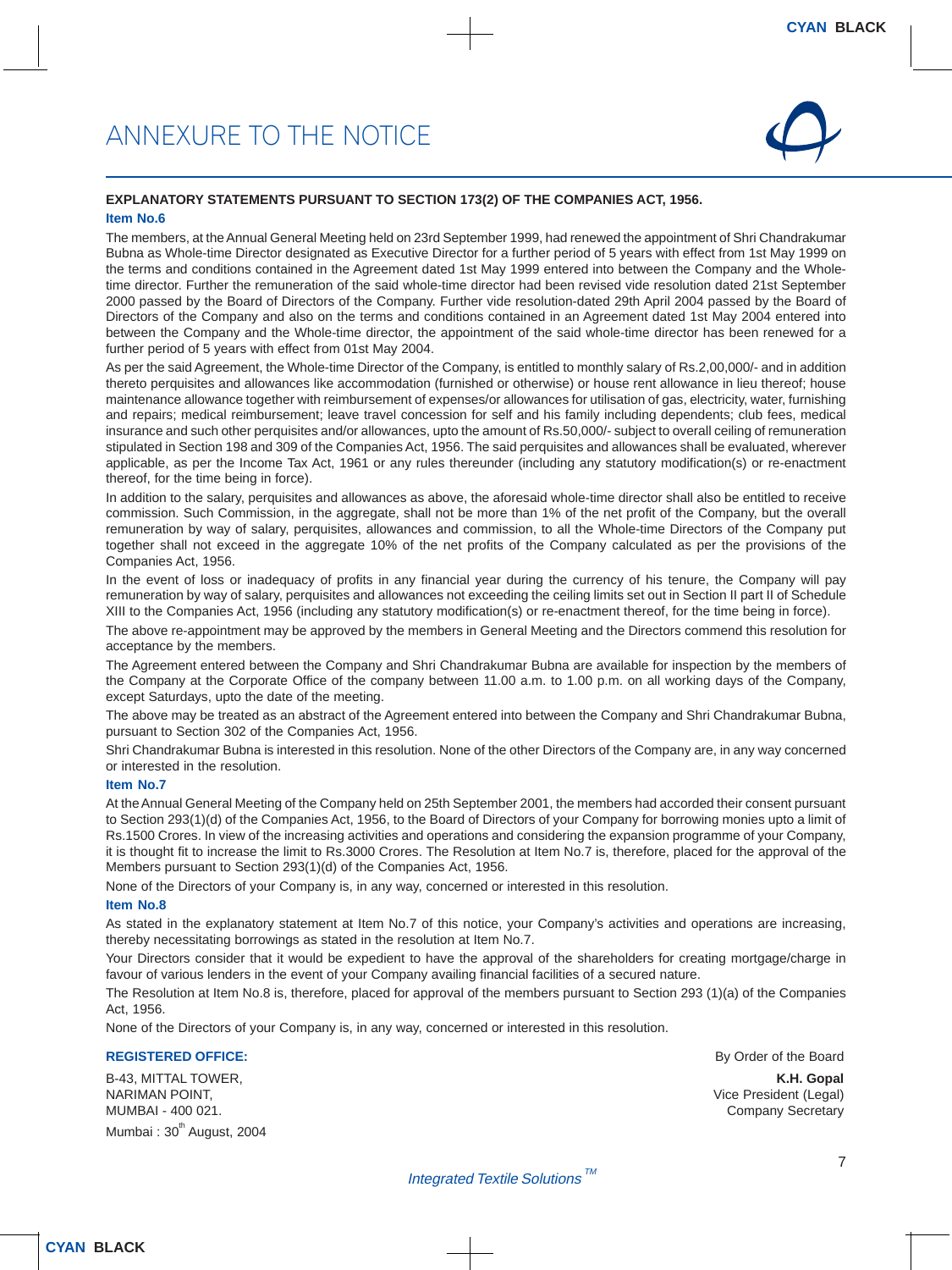

#### Dear Shareholders,

Your Directors have pleasure in presenting the Eighteenth Annual Report and the Audited Accounts for the financial year ended 31st March 2004.

#### **Financial Results**

Your Company's performance during 2004 is summarised below:

|                                                                 |         | (Rs. in Crores) |
|-----------------------------------------------------------------|---------|-----------------|
| <b>Particulars</b>                                              | 2003-04 | 2002-03         |
| Sales / Job charges (net of excise)                             | 1068.85 | 795.41          |
| Other Income                                                    | 4.89    | 0.18            |
| Total Income                                                    | 1073.74 | 795.59          |
| <b>Total Expenditure</b>                                        | 876.49  | 659.30          |
| Profit before interest, depreciation & taxes                    | 197.25  | 136.29          |
| Interest                                                        | 66.40   | 51.51           |
| Depreciation                                                    | 38.28   | 25.42           |
| <b>Profit Before Tax</b>                                        | 92.57   | 59.36           |
| Provision for Taxation - Current                                | 7.30    | 4.50            |
| - Deferred                                                      | 14.19   | 12.55           |
| <b>Profit After Tax</b>                                         | 71.08   | 42.31           |
| Add: Balance brought forward                                    | 88.05   | 80.40           |
| Add: Excess/(Short) provision of tax in respect of earlier year |         | 0.12            |
| Less: Provision for deferred tax for earlier years              |         | (21.14)         |
| Balance available for appropriation                             | 159.13  | 101.69          |
| Dividend: Equity                                                | 8.77    | 5.69            |
| Preference                                                      | 1.56    | 0.60            |
| Tax on Dividend: Equity                                         | 1.12    | 0.73            |
| Preference                                                      | 0.20    | 0.02            |
| <b>Transfer to Capital Redemption Reserve</b>                   |         | 0.60            |
| Dividend - earlier years                                        | 2.86    |                 |
| Transfer to Debenture Redemption Reserve                        | 13.00   |                 |
| <b>Transfer to General Reserve</b>                              | 9.00    | 6.00            |
| Balance carried to Balance Sheet                                | 122.62  | 88.05           |

#### **Dividend**

Your Directors have recommended a dividend of Re.1/- per equity share entailing Rs.8.77 crores (excluding tax of Rs.1.12 crores) for the financial year ended 31st March 2004, which if approved at the forthcoming Annual General Meeting will be paid to all those Equity Shareholders whose names appear in the Register of Members as on 30th September 2004.

The payout on account of dividend on preference shares will be Rs.1.56 crores (excluding tax of Rs.0.20 crores).

#### **Operations**

The performance of your Company for the year under review has been satisfactory. Your Company recorded sales of Rs.1069 crores, an increase of 34.5% over the previous year figure of Rs.795 crores. The Profit Before Tax was Rs.93 crores, an increase of about 57.6% increase over the previous year figure of Rs.59 crores. Your Company's exports (including incentives) increased to Rs.111 crores from Rs.27 crores representing an increase of 311.1%.

#### **Management Discussion and Analysis**

In terms of Clause 49 of the Listing Agreements executed with the Stock Exchanges, Management Discussion and Analysis forms a part of this Report.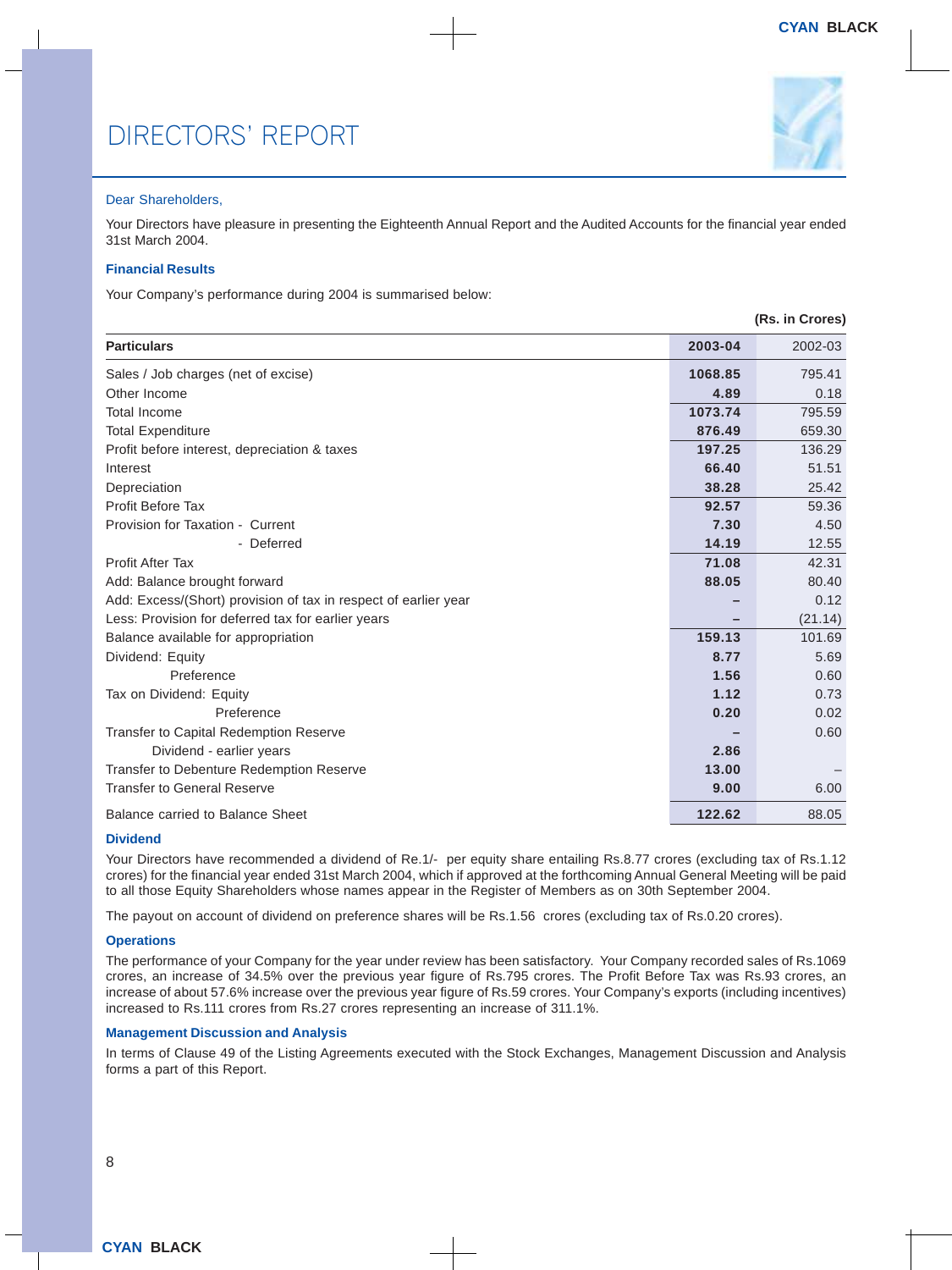

#### **Forward Integration Ventures**

During the year under review, your company made a successful foray into the growing home textiles segment (bed linen). It gives us great pleasure to report that out of the total exports of Rs.111 crores in 2003-04, the exports of home textiles accounted for Rs.53 crores. The US market is by far the largest market for home textiles with a size of over US 21 billion, a major portion of, which is being catered to by their domestic manufacturers. With the removal of quotas many leading home textile players in the US are increasingly outsourcing their requirements in view of the difference in costs. This has opened up huge opportunities for players in the Asia-Pacific region like India, China, Pakistan etc. who have modern plants and the capacities to cater to the international retailers and importers. Accordingly, your company is expanding its home textile capacities to further capitalise on this emerging opportunity.

Home Textiles encompasses a wide range of products that includes bed linen and pillow cases, furnishing/upholstery fabrics, bath towels, bath rugs, table linen, kitchen linen etc. Your company having established its presence in the bed linen business is now planning to enter the terry towel business in order to provide greater synergy to the home textiles thrust and also to emerge as a complete home textiles player in the global scenario.

Apparel fabrics have always been the growth driver of your Company. With the global retail giants stepping up their outsourcing for apparel fabrics from India, this business segment is also expected to generate healthy export earnings.

In addition, your company is already into the garments segment for exports, which is showing encouraging performance. The company is also scaling capacities in this segment in order to cater to the increasing demand.

Accordingly, we expect these value added ventures to lead the export growth of your company in the coming years.

#### **Finance**

During the year, your Company raised monies through the issues of equity / equity linked instruments and preference shares in order to retire certain high cost debt, part-finance capital expenditure, augment working capital margin money and improve the gearing of the company. The details of these equity and preference issues are described in more detail in the Management Discussion and Analysis section.

During the current year, the Company's raised borrowings (net) of Rs.276.78 crores to meet project expenditure and working capital requirements.

#### **FCCB Issue**

In the current fiscal, i.e., in July 2004, your company has successfully concluded an issue of 2.5% unsecured compulsorily convertible Foreign Currency Convertible Bonds (FCCBs) aggregating USD 28.875 million and the said FCCBs are listed on the Luxembourg Stock Exchange. As on the date of this Report, 700 FCCBs out of the 1155 FCCBs issued stand converted into equity shares of the company. As a result of the conversion, the paid-up equity share capital of the company has increased from Rs.88.23 crores to Rs.104.99 crores. The monies arising out of the conversion have been utilised as per the applicable guidelines. The balance 455 FCCBs aggregating to USD 11.375 million are to be converted within 5 years from the date of the allotment i.e. 7th July 2004 as per the terms stated in the Offering Circular.

#### **Corporate Governance**

Your Company reiterates its commitment to good corporate governance and has complied with the regulations in this regard. A separate section on Corporate Governance and a certificate from the Statutory Auditors of the Company regarding compliance of conditions of Corporate Governance as stated under Clause 49 of the Listing Agreements with the Stock Exchanges, form a part of this Annual Report.

#### **Fixed Deposits**

Fixed Deposits with your Company as at year-end were Rs.4.76 crores. None of these deposits had matured for payment and consequently there were no unclaimed deposits till the date of this Report.

#### **Insurance**

All insurable interests of your Company including inventories, buildings, plant and machinery are adequately insured.

#### **Directors**

During the year, the nomination of Shri M.C. Verma as Director on behalf of UTI Asset Management Company Private Limited (erstwhile Unit Trust of India) was withdrawn with effect from 31st October 2003.

Your Board wishes to place on record its appreciation of Shri M.C. Verma. The guidance, support and services during the tenure of his office as a Director of the Company have been invaluable.

In accordance with the requirements of the Companies Act, 1956 and the Articles of Association of the Company, Shri Ashok G. Rajani and Shri K.R. Modi will retire by rotation at the ensuing Annual General Meeting and, being eligible, offer themselves for reappointment.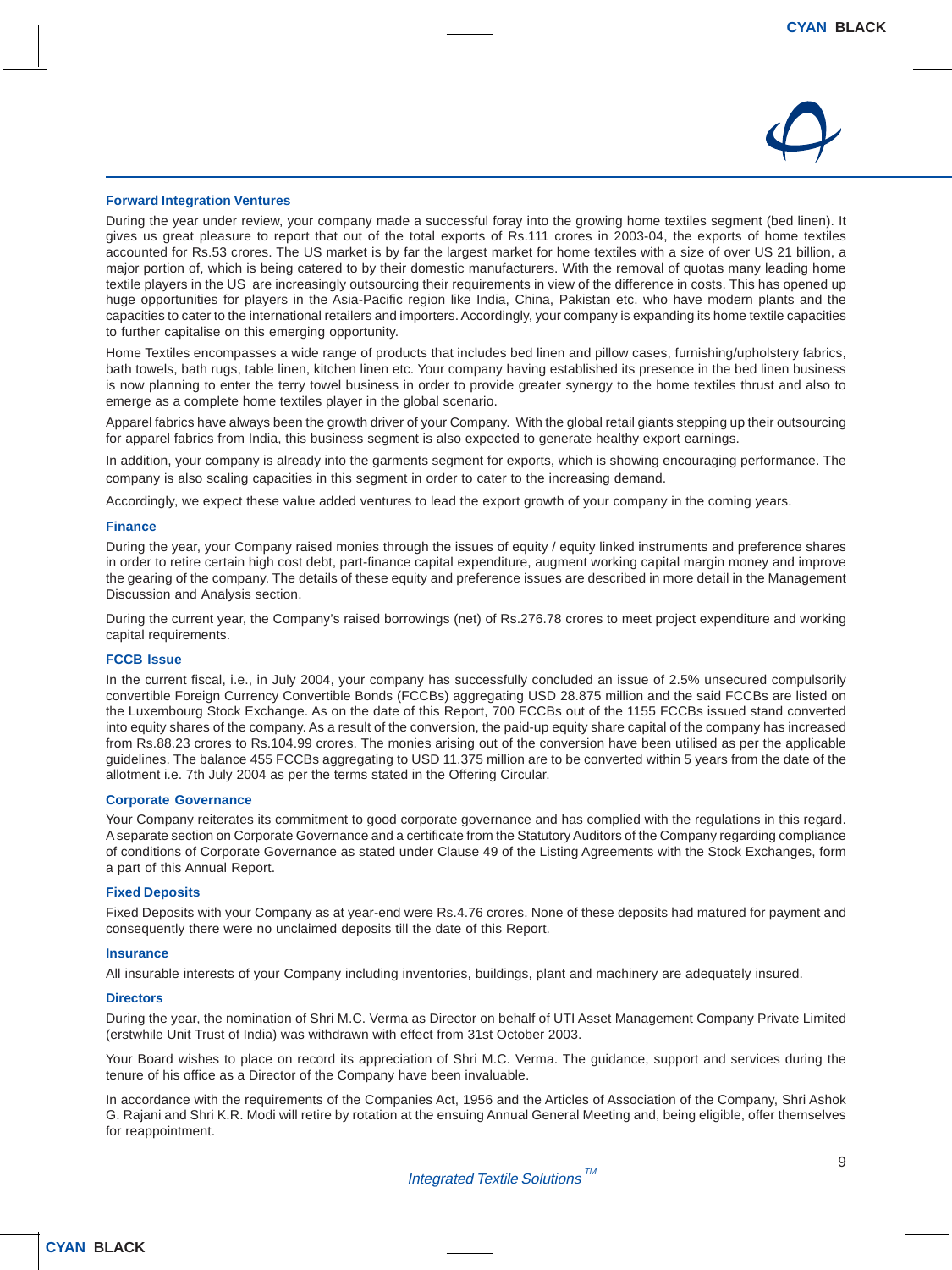

The resumes of the above Directors, the nature of their expertise in specific functional areas, names of the companies in which they hold directorships and/or membership/chairmanship of Committees of the Board, as stipulated in Clause 49 of the Listing Agreement with the stock exchanges, are provided in the section on Corporate Governance elsewhere in this Annual Report.

#### **Directors' Responsibility Statement**

Your Directors wish to inform Members that the Audited Accounts containing the Financial Statements for the financial year 2003-04 are in full conformity with the requirements of the Companies Act, 1956. They believe that the Financial Statements reflect fairly, form and substance of transactions carried out during the year and reasonably present the Company's financial condition and results of operations. Pursuant to the requirement under Section 217(2AA) of the Companies Act, 1956, with respect to Directors' Responsibility Statement, it is hereby confirmed that:

- (i) in the preparation of the accounts the applicable accounting standards have been followed and there has been no material departure;
- (ii) the Directors have selected such accounting policies and applied them consistently and made judgements and estimates that were reasonable and prudent so as to give them a true and fair view of the state of affairs of the Company as at 31st March 2004 and of the profit of the Company for the year on that date;
- (iii) the Directors have taken proper and sufficient care for the maintenance of adequate accounting records in accordance with the provisions of the Companies Act, 1956 for safeguarding the assets of the Company and for preventing and detecting fraud and other irregularities;
- (iv) the Directors have prepared the accounts of the Company on a 'going concern' basis.

#### **Auditors and Auditors' Report**

The Statutory Auditors of the Company, M/s. Gandhi & Parekh, hold office until the conclusion of the ensuing Annual General Meeting and are eligible for re-appointment. Intimation from the Auditors has been received to the effect that their re-appointment, if made, will be within the limits laid down under Section 224(1-B) of the Companies Act, 1956 and also that they are not otherwise disqualified within the meaning of sub section (3) of section 226 of the Companies Act, 1956.

The notes to the accounts referred to in the Auditors' Report are self-explanatory and do not call for any further comments.

#### **Cost Auditor**

The Central Government's Cost Audit Order specifies audit of Cost Accounting Records of the Company every year. This is applicable to the products manufactured by the Company. The Board of Directors, subject to the approval of the Central Government, has appointed B.J.D. Nanabhoy & Co., Cost Accountants, Mumbai to carry out this audit for the current year.

#### **International Accountants**

Deloitte Haskins & Sells, Member – Deloitte, Touche & Tohmatsu International (DTTI) appointed as International Accountants of the Company have submitted the report to the Board of Directors for the year under review and the same forms a part of this report for the information of members. They have also recast the Indian accounts as per the International Accounting Standards (IAS).

#### **Personnel**

Information on particulars of employees as per Section 217(2A) of the Companies Act, 1956, read with Companies (Particulars of Employees) Rules, 1975 forms part of this Report. However, as per the provisions of Section 219(1)(b)(iv) of the Companies Act, 1956, the Report and Accounts are being sent to all shareholders of the Company excluding the Statement of Particulars of Employees. Any shareholder interested in obtaining a copy of the said statement may write to the Company Secretary at the Corporate Office of the Company.

#### **Environment Health and Safety**

Your Company's firmly believes in maintaining global standards of health, safety and environment. This philosophy has manifested itself in its plants which have been certified to be socially and environmentally compliant by renowned retailer and importers.

We are also pleased to inform you that your Company has been granted authorization according to Oeko-Tex Standard 100 to use the Oeko-Tex mark for the following articles:

- i) Fabrics made of cotton, viscose and their mixtures with polyester, Lycra® and spandex, grey, bleached, dyed, printed and finished;
- ii) Fabrics made of Polyester and its mixtures with cotton, viscose, Lycra® and spandex, grey, bleached, dyed, printed and finished.

The results of the inspection made as per Oeko-Tex Standard 100 have shown that the above-mentioned goods meet the human-ecological requirements of the standard presently established. The certified articles fulfil the requirements of the existing European legislation regarding the use of azo-dyes.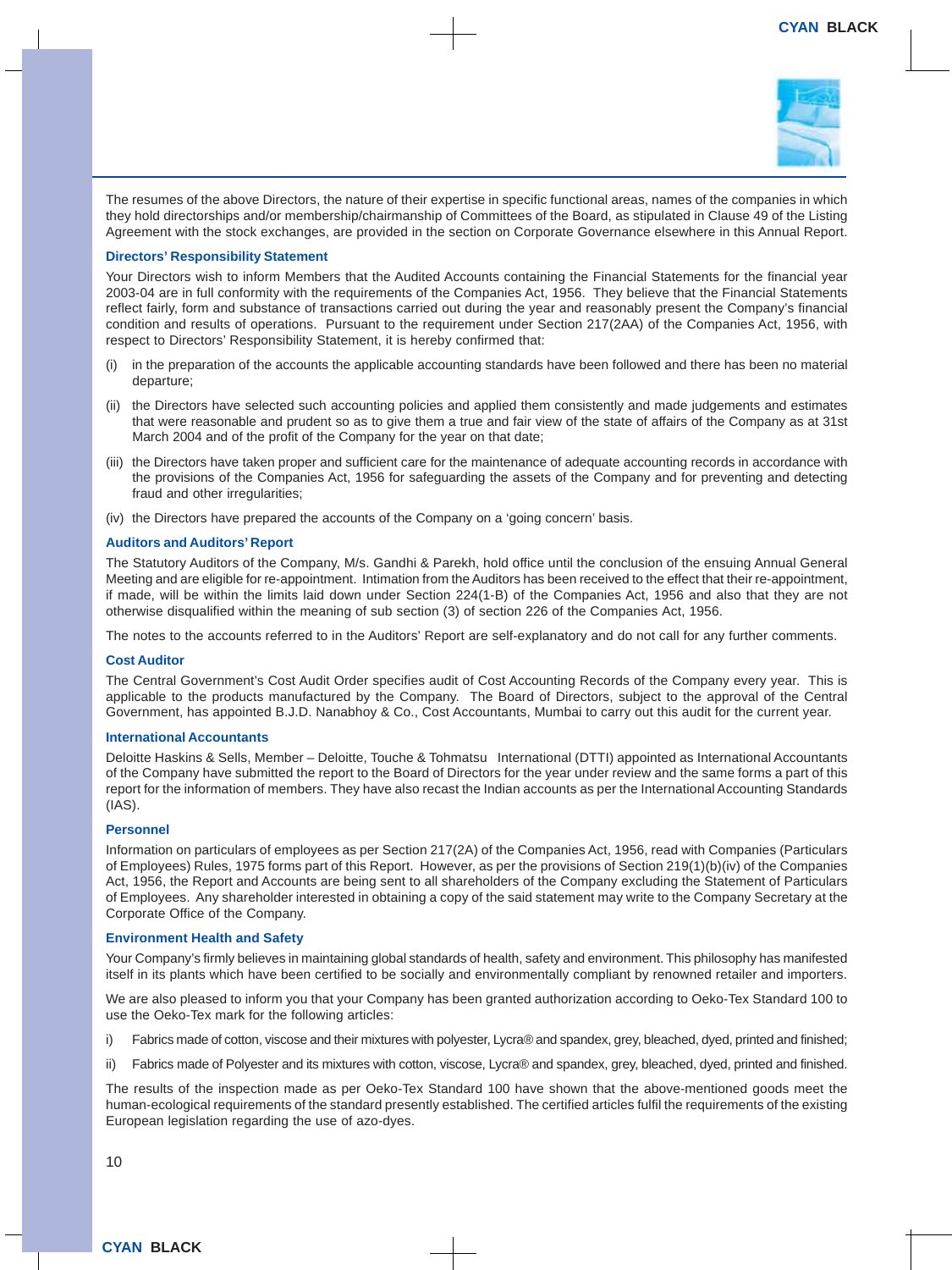

Your Company reiterates its strong commitment to the preservation of the environment and the maintaining of high safety and health standards at its plants and offices. Towards achieving this end, the drive towards attaining ISO 9001, ISO 14001, OHSAS 18001 and SA 8000 certifications has been intensified and receipt of certifications are underway.

#### **Conservation of Energy, Technology Absorption, Foreign Exchange Earnings and Outgo**

The particulars as prescribed under Section 217(1)(e) of the Companies Act, 1956, read with the Companies (Disclosure of Particulars in the Report of the Board of Directors) Rules, 1988 are attached as Annexure "A" to this Report.

#### **Acknowledgements**

Your Directors express their deep appreciation of the support received from the Government and other Regulatory authorities. Your Directors also place on record their deep sense of appreciation of the dedication of the Company's employees at all levels and are confident that they will maintain their commitment to excellence in the coming years. Your Directors also thank you, our valued shareholders, the Financial Institutions, Banks and customers for their continued trust in the company and its management.

For and on behalf of the Board

**Ashok B. Jiwrajka** Executive Chairman

Mumbai: 30<sup>th</sup> August 2004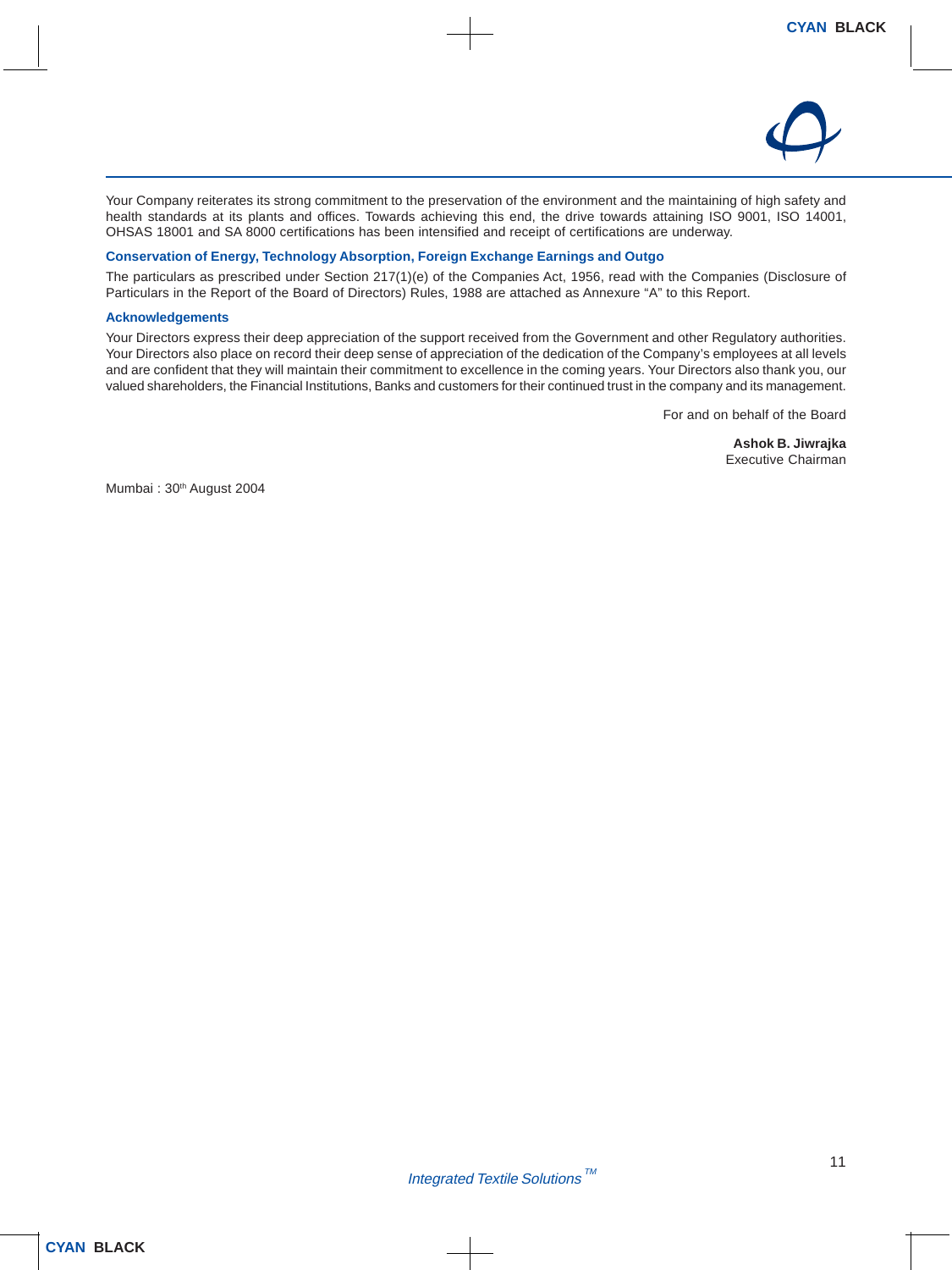

Additional Information as required under the Companies (Disclosure of particulars in the Report of the Board of Directors) Rules, 1988:

#### **(A) CONSERVATION OF ENERGY**

#### **(a) Energy conservation measures taken:**

Your Company has been proactively seeking measures to conserve energy through innovation in order to reduce wastage and optimise consumption.

Some of the measures taken include:

- $\bullet$  Installation of power capacitors for improving the power factor thereby reducing power consumption.
- **Installation of variable speed frequency drive, VSD 900 compressor.**
- Full condensate recovery from steam distribution system for indirect heating.
- Installation of capacitor banks to maintain power above a particular factor to save on power loss.
- Efficiency enhancing fuel additives and anti-sealing dosing systems in feed water line of Boiler for increased efficiency.
- Maintaining old machinery in good condition or replacing with energy efficient ones.
- Minimising idle running of equipments like air conditioners, pumps, lights, generators etc.
- Regular energy audits and inputs from employees for energy savings.

#### **(b) Additional investment and proposals being implemented for reduction of consumption of energy:**

- RCR system for soft flow dyeing machines to result in 15% energy savings.
- Heat Recovery from Boiler / Thermopac Stack.
- Installation of new age looms with energy efficient SUMO motor drive.
- Heat recovery from Loop Steamer Exhaust.
- Auto Blowdown of Boilers.

#### **(c) Impact of measures at (a) and (b) above for reduction of energy consumption and consequent impact on the cost of production of goods:**

The energy conservation measures carried out by your company from time to time have provided yielded encouraging results. Efforts will continue to conserve energy and optimise its usage through innovative and planned measures.

#### **FORM "A"**

Form for disclosure of particulars with respect to conservation of energy.

#### **A) Power and Fuel Consumption**

#### **Electricity Purchased**

|                              | 2003-04    | 2002-03    |
|------------------------------|------------|------------|
| Units                        | 57,452,729 | 30,653,525 |
| Total amount (Rs. in crores) | 15.98      | 8.81       |
| Average Rate/Unit (Rs.)      | 2.78       | 2.87       |

#### 2) a) Own Generation through Diesel Generator Set

|                              | 2003-04   | 2002-03   |
|------------------------------|-----------|-----------|
| Units                        | 5,479,747 | 2,168,669 |
| Total amount (Rs. in crores) | 3.49      | 1.37      |
| Average Rate/Unit (Rs.)      | 6.37      | 6.33      |

#### b) Diesel/Furnace Oil consumed per boiler

|                              | 2003-04 | 2002-03 |
|------------------------------|---------|---------|
| Total amount (Rs. in crores) | 7.36    | 8.09    |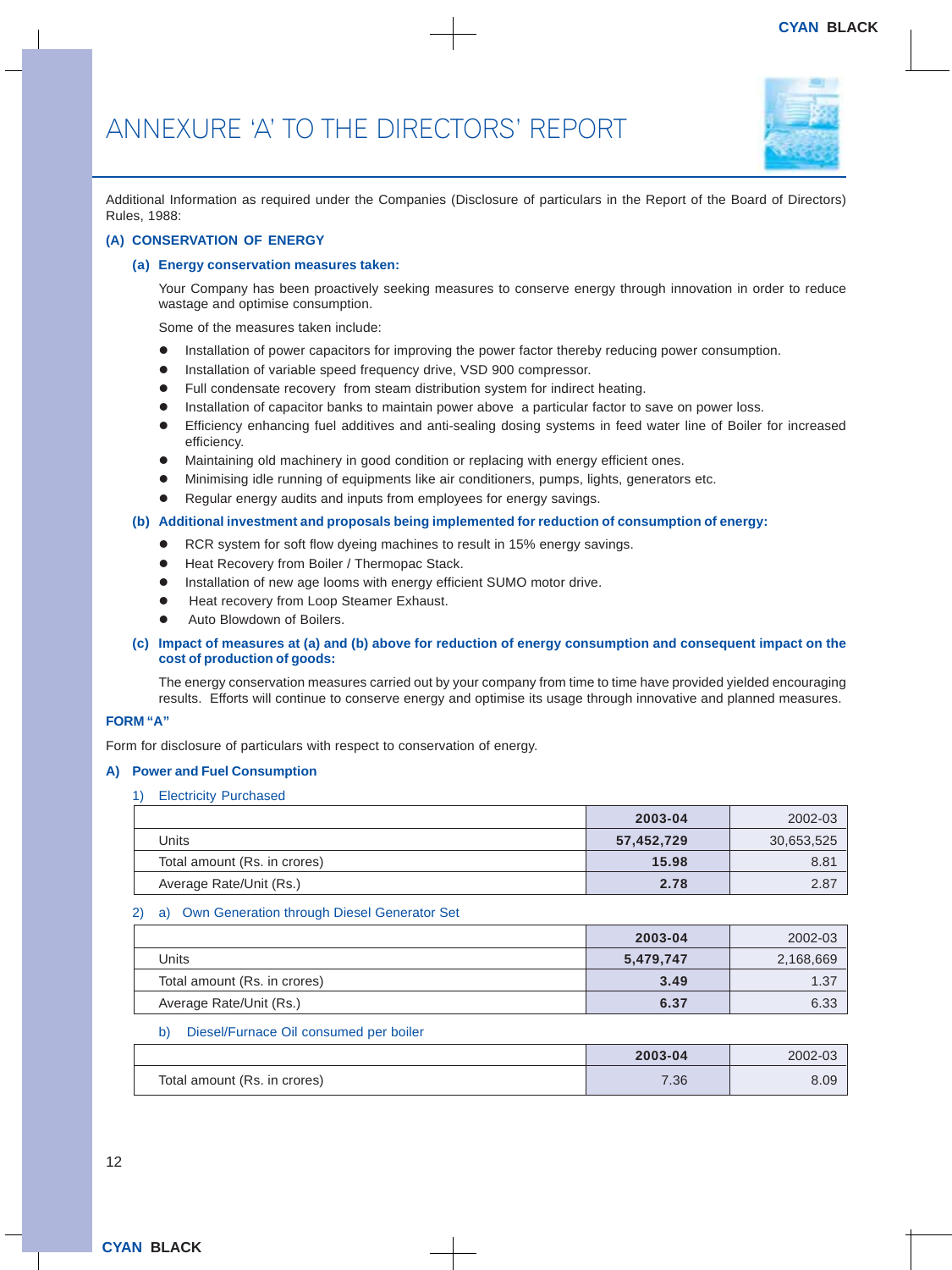

#### **B) Consumption per unit of production**

|    |                           | 2003-04    | 2002-03    |
|----|---------------------------|------------|------------|
| a) | Yarn (Kgs.)               | 26,261,547 | 8,223,101  |
|    | Units Consumed (per kg.)  | 1.50       | 1.90       |
| b) | Fabric- Knits (Kgs.)      | 2,335,372  | 3,368,130  |
|    | Units Consumed (per kg.)  | 0.90       | 1.42       |
| C) | Fabric Woven (Mtrs.)*     | 49,016,646 | 13,761,865 |
|    | Units Consumed (per Mtr.) | 1.01       | 0.46       |
| d) | Processing-Woven (Mtrs.)  | 5,010,418  | 15,815,299 |
|    | Units Consumed (per kg.)  | 1.75       | 1.22       |
| e) | Processing-Knits (Kgs.)   | 351,399    | 197,248    |
|    | Units Consumed (per kg.)  | 0.61       | 0.18       |

\* includes part of the activities carried outside.

#### **FORM "B"**

|                              | 2003-04    | 2002-03 |
|------------------------------|------------|---------|
| (B)<br>TECHNOLOGY ABSORPTION | <b>Nil</b> | Nil     |

### **C) Foreign Exchange Earnings and Outgo**

|                                                                    | 2003-04    | 2002-03 |
|--------------------------------------------------------------------|------------|---------|
| Total Earnings of Foreign Exchange<br>$_{\rm I}$                   | 95.04      | 23.99   |
| ii)<br>Total outgo in Foreign Exchange                             |            |         |
| Foreign Travel                                                     | 0.73       | 0.44    |
| <b>Technical Consultancy Fees</b>                                  | 5.67       | 0.36    |
| Purchase of Capital Goods                                          | 70.80      | 18.22   |
| Purchase of Spares                                                 | 2.33       | 0.53    |
| <b>Purchase of Raw Materials</b>                                   | 0.07       | Nil     |
| Interest on Foreign Currency Term Loans<br>and Exchange Difference | 0.60       | 1.55    |
| Dividend Remitted in Foreign Currency                              | <b>Nil</b> | 0.04    |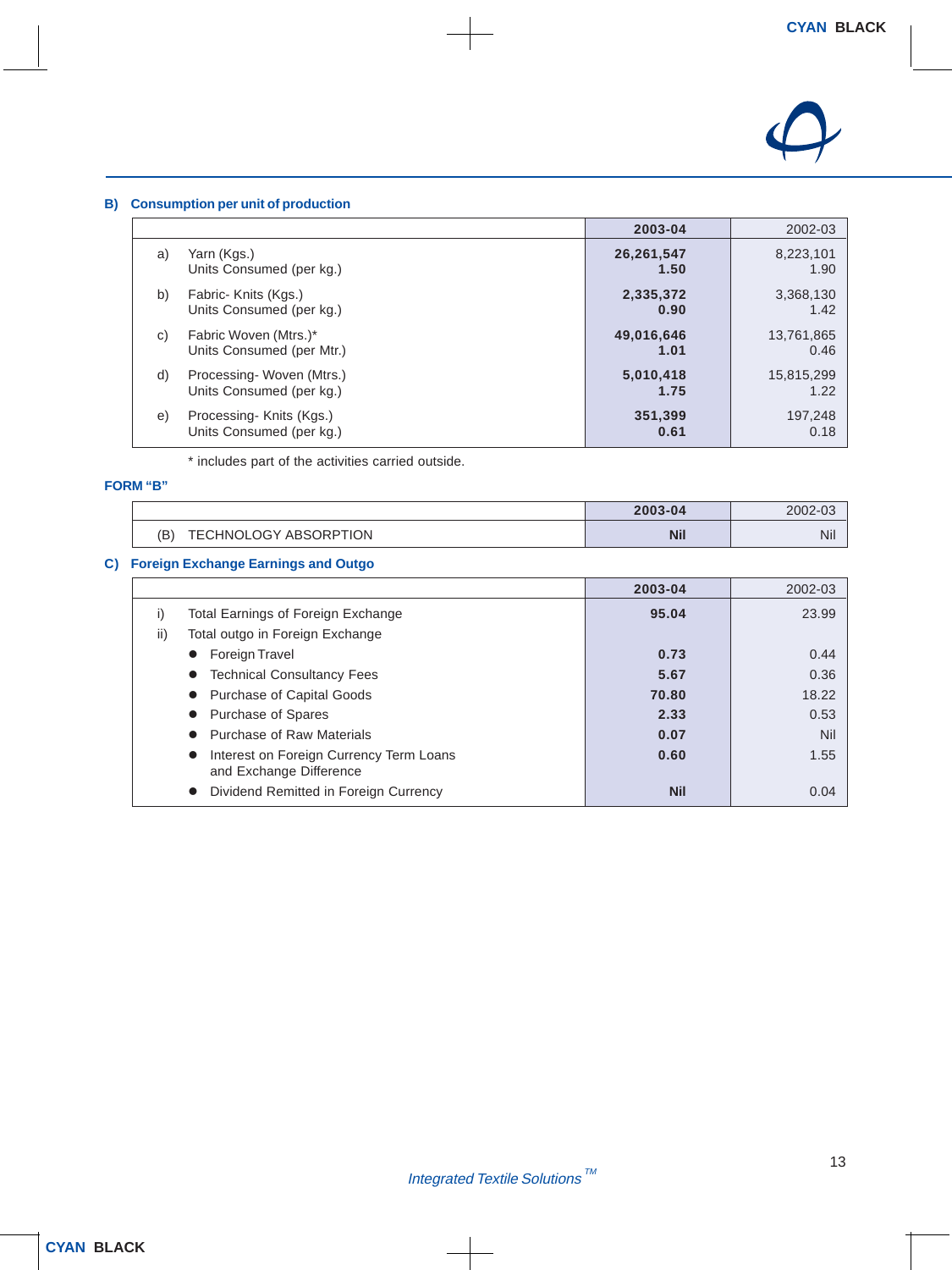

#### To,

#### The Board of Directors, ALOK INDUSTRIES LIMITED

I have examined the registers, records, books and papers of Alok Industries Limited as required to be maintained under the Companies Act, 1956, ("the Act") and the rules made there under and also the provisions contained in the Memorandum and Articles of Association of the Company for the Financial Year ended on 31st March 2004 ("Financial Year"). In my opinion and to the best of my information and according to the examination carried out by me and explanations furnished to me by the Company, I certify that in respect of the aforesaid financial year:

- 1. The Company has kept and maintained all registers as per the provisions of the Act and the rules made thereunder and all entries therein have been duly recorded.
- 2. The Company has duly filed the forms and returns with the authorities prescribed under the Act and rules made there under.
- 3. The Board of Directors duly met seven times during the year in respect of which meetings, proper notices were given and the proceedings were properly recorded and signed in the minutes book maintained for the purpose.
- 4. The Annual General Meeting for the Financial Year ended on 31st March 2003 was held on 30th September 2003 after giving due notice to the members of the Company and the resolutions passed thereat were duly recorded in the minutes book maintained for the purpose.
- 5. One Extra-Ordinary General Meeting was held during the Financial Year on 29th March 2004 after giving due notice to the members of the Company and the resolutions passed thereat were duly recorded in the minutes books maintained for the purpose.
- 6. The Company has paid/posted warrants for dividends to all the members within a period of 30 (Thirty) days from the date of declaration of dividend.
- 7. The Company has appointed M/s.Intime Spectrum Registry Limited as Share Transfer Agent who have duly informed us that the Company has delivered all the certificates on allotment of securities and on lodgement thereof for transfer/ transmission or any other purpose in accordance with the provisions of the Act.
- 8. The Board of Directors of the Company is duly constituted and the appointment of nominee directors and resignation of directors and re-appointment of Whole-time directors have been duly made in compliance with the provisions of the Act.
- 9. The Company has redeemed the Cumulative Redeemable Preference Shares being subscribed by General Insurance Corporation of India to the tune of Rs.33,33,000/- being the first installment, redeemed at par on 23rd August 2003.
- 10. The Company has altered its Memorandum of Association with respect to Authorized Share Capital of the Company after obtaining approval of the members in the Extra-Ordinary General Meeting held on 29th March 2004.
- 11. The Company has altered its Articles of Association with respect to Authorized Share Capital of the Company after obtaining approval of the members in the Extra-Ordinary General Meeting held on 29th March 2004.
- 12. The Company has constituted the Audit Committee required as per Section 292A of the Act.
- 13 The Company has appointed Cost Auditors under section 233B of the Act.

**Virendra Bhatt** Company Secretary ACS – 1157/CP –124

Mumbai: 25<sup>th</sup> August, 2004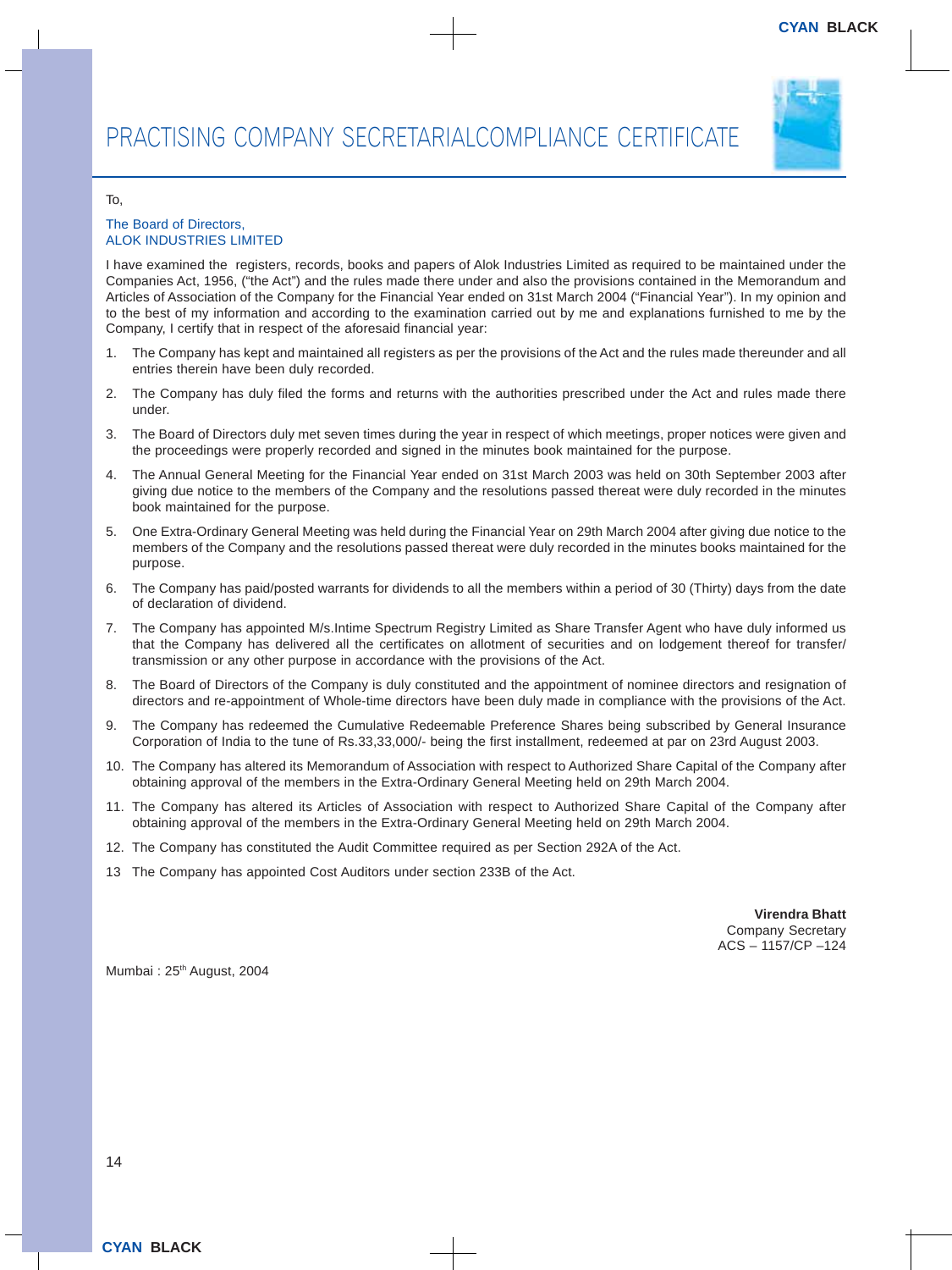

#### **Key Financial highlights**

The key financial highlights of 2003-04 are as follows:



#### **Sales**

Break-up of revenues by business segments (excluding inter-divisional sales) is as follows:

| (Rs. in crores)        |         |         |                   |  |
|------------------------|---------|---------|-------------------|--|
| <b>Particulars</b>     | 2003-04 | 2002-03 | % Growth in Value |  |
| <b>Home Textiles</b>   | 56      | Nil     | New activity      |  |
| <b>Apparel Fabrics</b> | 821     | 718     | 14.3%             |  |
| <b>Texturised Yarn</b> | 187     | 74      | 152.7%            |  |
| Garments               |         |         | 66.7%             |  |
| Total                  | 1069    | 795     | 34.5%             |  |

During the year under review, your Company made a successful foray into the Home Textiles segment (bed linen) and registered an export turnover of Rs.58 crores. The overall sales increased by about 34.5% from Rs.795 crores in the previous year to Rs.1069 crores.





Sales Composition - Financial Year 2003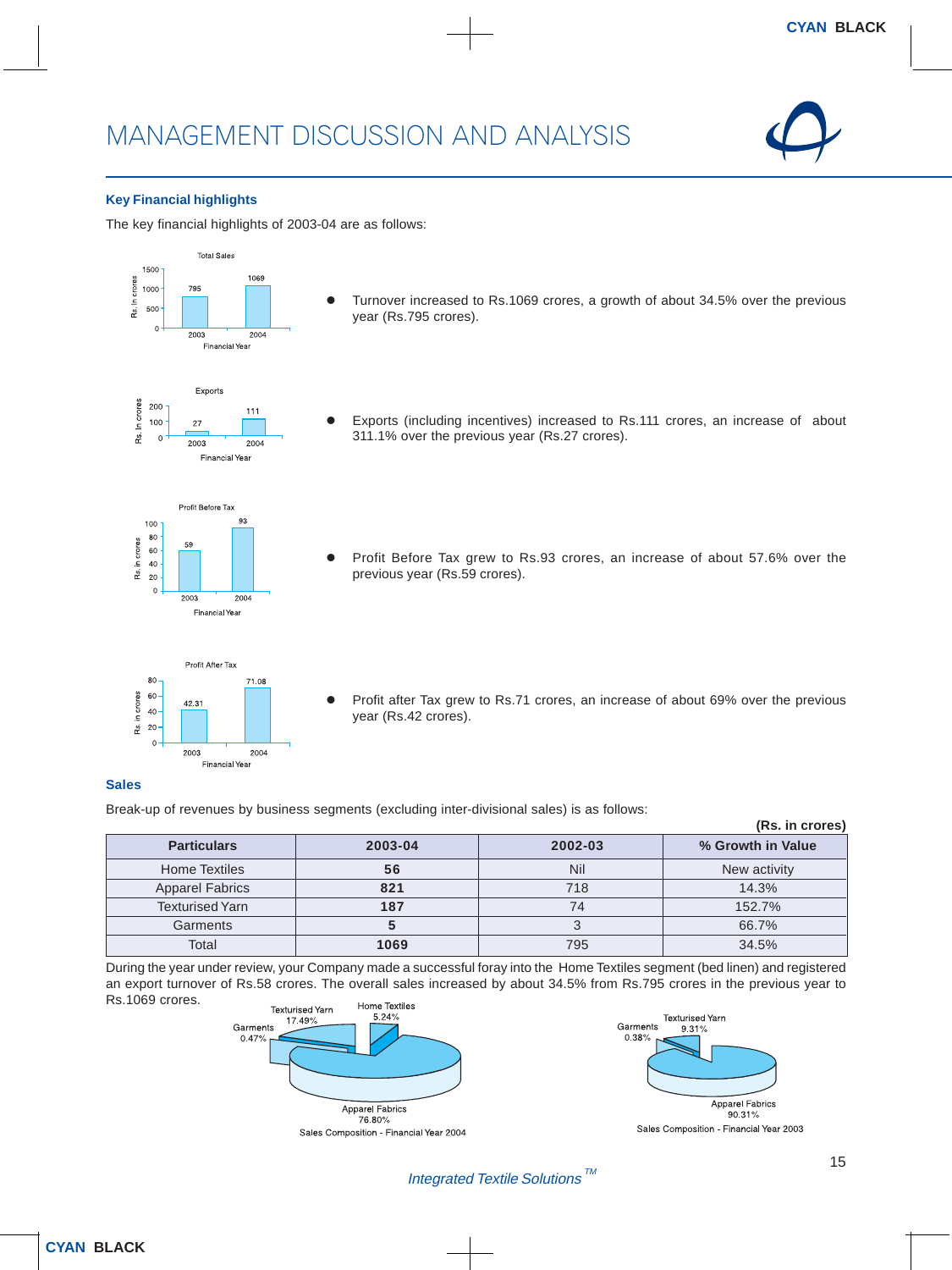

This growth in sales was due to more effective utilisation of capacities, commercial operations of the new texturising plants and the foray into the Home Textiles segment. Your Company continued to outsource capacities to meet the demand.

Exports increased to Rs. 111 crores (inclusive of incentives) from Rs.27 crores, a growth of about 311.1%, that was mainly due to the Home Textiles segment.

#### **Costs & Expenses**

Principle cost and expenses are being classified into raw material consumed, employee's remuneration, operational and other expenses, interest and depreciation.

Raw Materials consumed (including trading purchases and change in finished goods/WIP) during the year increased to Rs.719 crores as compared to Rs.560 crores, an increase of about 28.4% in 2003-04 as compared to the previous year. The increase is in line with the increase in Sales.

Employees' remuneration in 2003-04 increased to Rs.15 crores from Rs.9 crores, an increase of around 66.7% over 2002-03. This was mainly due to increase in number of employees consequent to increase in manufacturing activities.

Operational and Other expenses in 2003-04 was Rs.142 crores as compared to Rs.91 crores in 2002-03, an increase of about 56%. This increase is on account of increase in power & fuel cost, packing material cost, stores consumption, rates & taxes and miscellaneous expenses. This is mainly due to increase in manufacturing operations of the Vapi processing and Silvassa texturising plants.

Interest and financing charges for 2003-04 increased to Rs.66 crores from Rs.52 crores in the earlier financial year. The increase in interest cost is due to increase in borrowings on account of the capital expenditure and increased working capital requirements. In terms of percentage to sales, however, the interest cost has decreased from 6.54% in 2002-03 to 6.17% in 2003-04. It is your company's endeavour to continuously reduce interest cost through various measures.

Depreciation has increased to Rs.38 crores as against Rs.25 crores in the previous year, an increase of 52%. This is mainly on account of increased Gross Block consequent to the expansion programs undertaken by the company.

Your Company's corporate tax liability for the year was Rs.7 crores, which was limited to the Minimum Alternate Tax (MAT).

Your Company has also made a provision of Rs.14 crores for deferred tax.

#### **Profit**

Gross profit was Rs.198 crores as against Rs.137 crores for the previous year, an increase of 44.5%. The gross profit as a percentage of sales also increased to 18.6% in 2003-04 as compared to 17.2% in 2002-03. The increase in margin is mainly attributable to the higher value-added product mix achieved by the company like Home Textiles etc.

Cash profit (including deferred tax) was Rs.125 crores, an increase of 33% over 2002-03 cash profit of Rs.94 crores.

Net profit after tax for the year increased to Rs.71 crores, as compared to Rs.42 crores in the previous year, an increase of 69%. The growth in cash profits and profit after tax was due to the increase in sales and improved margins.

#### **Earnings per share (EPS)**

EPS was Rs.7.90 (previous year Rs.7.36) and Cash earnings per share was Rs.12.53 (previous year Rs.12.07).

#### **Gross Block**

Gross fixed assets including Capital work-in-progress and expenditure during construction period as on 31st March 2004 were Rs.691 crores as against Rs.454 crores as on 31st March 2003.

Capital expenditure incurred during the year was Rs.237 crores mainly on increasing capacities of home textiles, apparel fabrics and texturising under the Technology Upgradation Fund Scheme (TUFs).

Net Block of fixed assets, as on 31st March 2004 was Rs.580 crores as against Rs.380 crores as on 31st March 2003.

#### **Current Assets**

Your Company's current assets consist of debtors, inventories, loans and advances and cash & bank balances. The current assets increased to Rs.845 crores in 2003-04 from Rs.593 crores in 2002-03. The current ratio at the end of the year stood at 1.47.

Your Company's cash and bank equivalents as at 31st March 2004 stood at Rs.157 crores against Rs.24 crores in the previous year.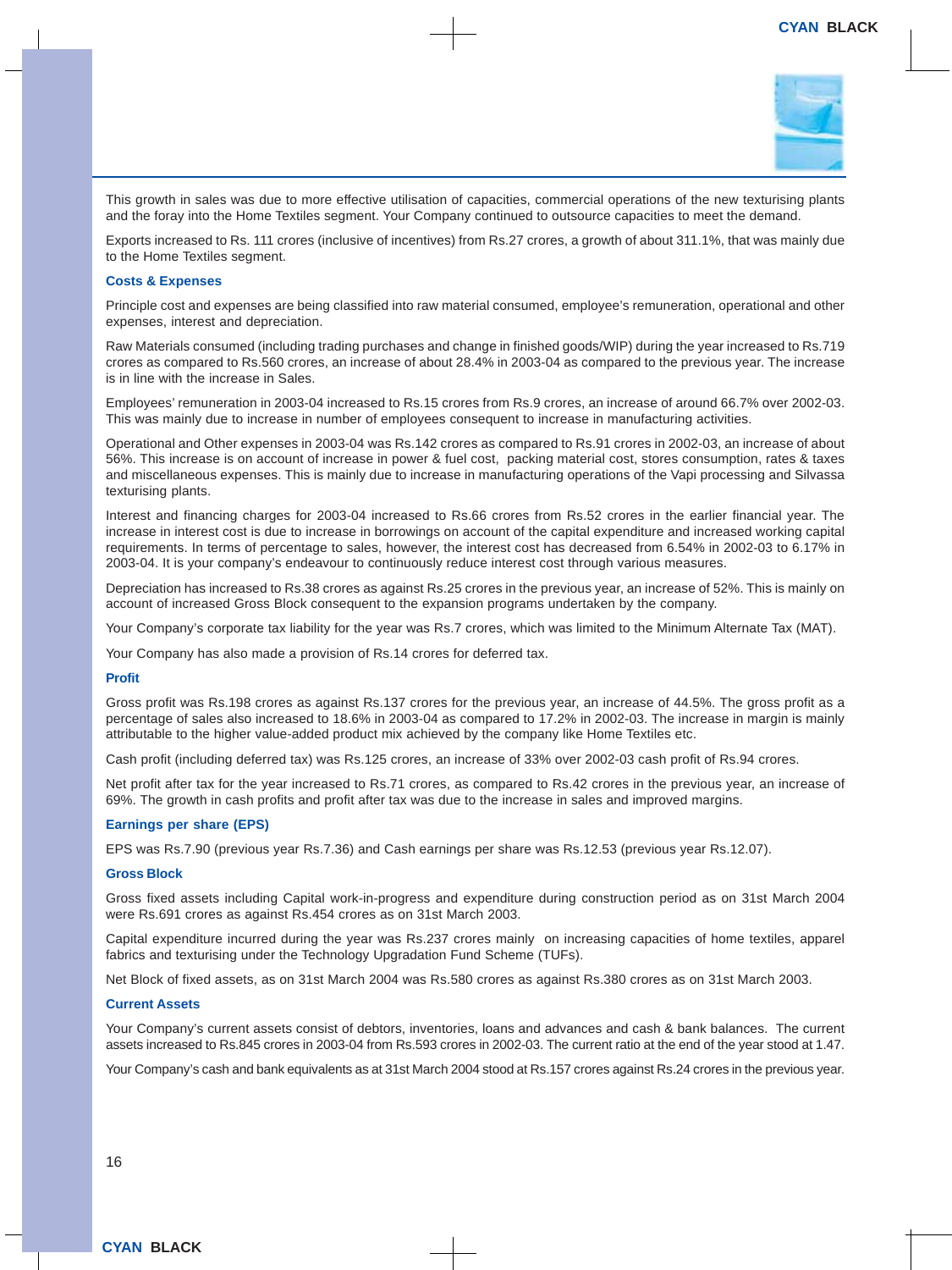

#### **Capital Structure**

The equity capital as on 31st March 2004 comprises of equity share capital of Rs.88.23 crores (previous year Rs.87.69 crores) and preference share capital of Rs.83.67 crores (previous year Rs.5.00 crores).

During the year under review, Company issued securities as per the following details on a preferential basis to the respective investors as per the SEBI Guidelines, as applicable, in this regard.

#### **Equity / Equity linked Instruments:**

- (a) 5,38,890 (Five Lakh Thirty Eight Thousand Eight Hundred Ninety Two) Equity Shares at the rate of Rs.55.67 per share (face value per share Rs.10/- and premium Rs.45.67) aggregating about Rs.3 crores to M/s. Khandelwal Polyester Private Limited;
- (b) 29,00,000 (Twenty Nine lakh) Optionally Fully Convertible Debentures (OFCDs) to Life Insurance Corporation of India (LIC) at a face value of Rs.100/- per OFCD aggregating to Rs.29 crores. The conversion option on these OFCDs is to be exercised between the 12th and the 15th month from the date of allotment, i.e. 31st March 2004 and the option to convert rests with both the company and LIC. The conversion price for this purpose would be Rs.55.67 per share (face value per share Rs.10/- and premium Rs.45.67);
- (c) 59,66,400 (Fifty Nine Lakh Sixty Six Thousand Four Hundred) Warrants convertible into Equity Shares of the Company to TAD (Mauritius) Ltd., a Foreign Investor as a Foreign Direct Investment aggregating to around Rs.33 crores. The conversion option on these Warrants is to be exercised within 18 months from the date of allotment, i.e. 31st March 2004. The conversion price for this purpose would be Rs.55.67 per share (face value per share Rs.10/- and premium Rs.45.67). The company has received 10% of the subscription amount, which would be forfeited in case the option to convert is not exercised within the aforesaid 18 months.

#### **Redeemable Preference Shares:**

Your Company has issued Cumulative Non-Convertible Redeemable Preference Shares to the following investors on terms and conditions including conditions as to dividend, premium, redemption etc as decided by the Board of Directors:

- (i) 1,50,00,000 (One Crore Fifty Lakh) Preference Shares of the face value of Rs.10/- per share equivalent to Rs.15.00 crores to UTI Bank Limited and
- (ii) 6,80,00,000 (Six Crore Eighty Lakh) Preference Shares of the face value of Rs.10/- per share equivalent to Rs.68.00 crores to TAD Mauritius Ltd. on a preferential basis.

#### **Utilisation of Preferential Issue proceeds**

The details of the utilisation of the proceeds raised through the above mentioned preferential issue of securities are furnished below:

| <b>Funds raised</b><br>from                    | <b>Nature of security issued</b>                           | <b>Amount</b><br>raised | <b>Funds utilized for</b>                                               | <b>Amount</b><br><b>Utilized</b> |
|------------------------------------------------|------------------------------------------------------------|-------------------------|-------------------------------------------------------------------------|----------------------------------|
| Tad Mauritius Ltd.                             | Cumulative Non-Convertible<br>Redeemable Preference Shares | 68.00                   | <b>Issue Expenses</b><br>Repayment of High debt cost<br>Working capital | 3.38<br>24.01<br>44.21           |
|                                                | <b>Share Warrants</b><br>(10% received)                    | 3.32<br>71.32           |                                                                         | 71.60                            |
| Life Insurance<br>Corporation of<br>India      | <b>Optionally Fully Convertible Debentures</b>             | 29.00                   | <b>Issue Expenses</b><br>Repayment of High debt cost                    | 0.29<br>29.00<br>29.29           |
| Khandelwal Polyester<br><b>Private Limited</b> | <b>Equity Shares</b>                                       | 3.00                    | <b>Capital Goods</b>                                                    | 3.33                             |

#### **Share Application Monies from Promoters**

During the year, the promoters of the company have brought in share application monies to the tune of Rs.18.10 crores to partfinance the expansion projects. The allotment against this amount would be made after complying with the stipulated guidelines in this regard.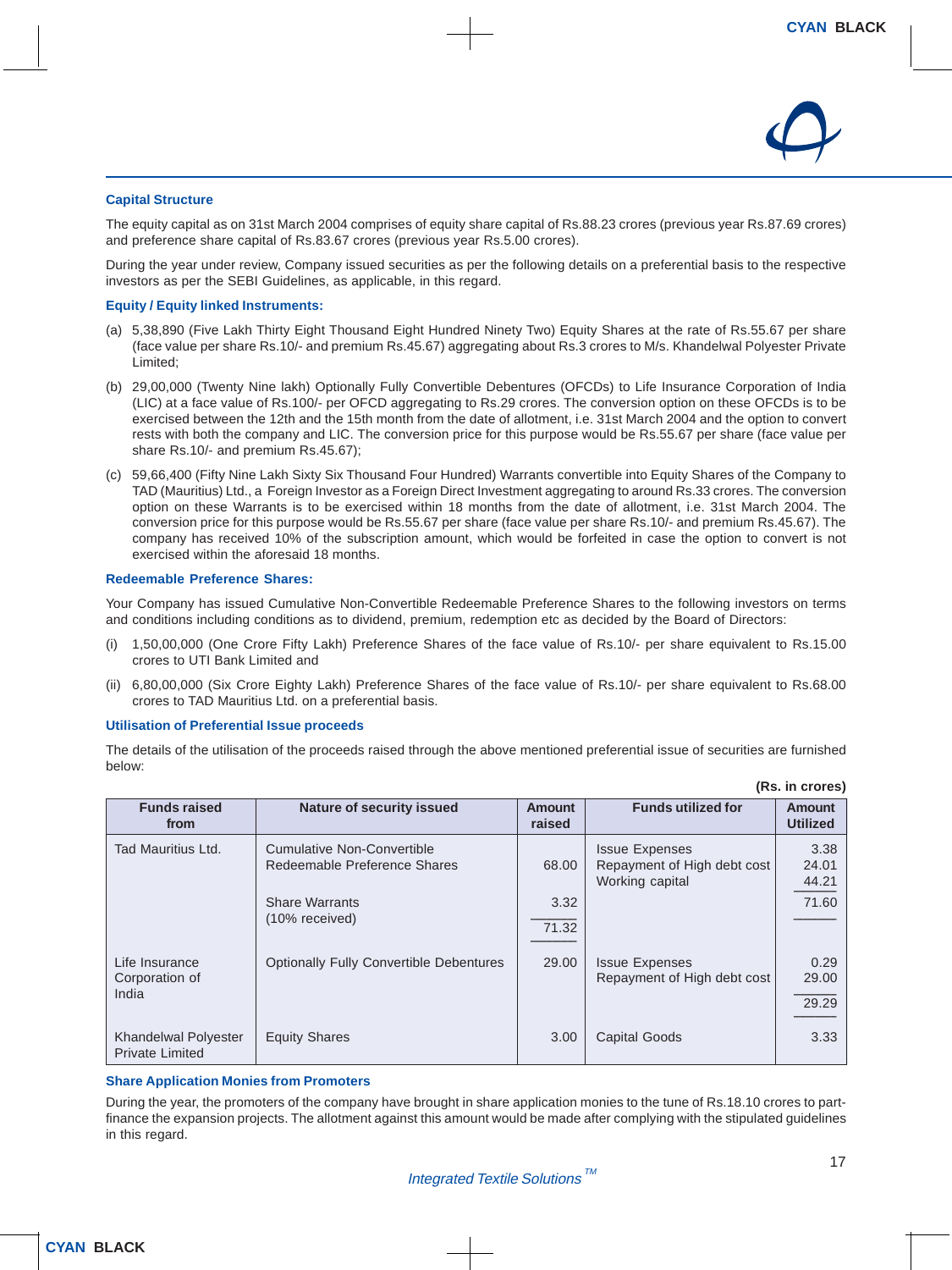

During the year, your Company redeemed preference shares to the extent of Rs.4.33 crores.

#### **Total Debt**

The total debt of your Company has increased by Rs.274.25 crores during 2003-04. The increase is due to fresh loans availed by the company to part finance the expansion projects and to meet its working capital requirement.

#### **Tangible Net Worth**

Your Company's net worth as on 31st March 2004 stood at Rs.328 crores as against Rs.249 crores in 31st March 2003. This was primarily due to increase in profits and increase in equity and share premium due to allotment of fresh equity, share warrants and promoters' share application monies.

#### **Debt- Equity Ratio**

The Total Debt to Equity ratio and Debt equity ratio as on March 31, 2004 was 2.75 and 1.45 respectively, as against 2.2 and 1.14 correspondingly in the previous year. The increased gearing is mainly due to fresh term loans availed for expansion of home textiles, apparel fabrics and texturising and increased working capital borrowings in line with increase in operations. During the year 2004-05, your Company has raised additional equity consequent to the conversion of FCCBs and thus Total Debt to Equity ratio and Debt equity ratio is expected to improve significantly.

#### **Financial Condition and Liquidity**

Your Company has been assigned "F1 (ind)" [F one (ind)] for Rs.400 million commercial paper programme by FITCH Ratings India Private Limited. The rating indicates highest credit quality and indicates the strongest capacity for timely payment of financial commitments.

FITCH Ratings India Private Limited has also assigned the "A (ind)" rating for Rs.200 million Non-Convertible Debenture Programme. The rating indicates adequate credit quality. The rating indicates that there is currently a low expectation of credit risk. The capacity for timely payment of financial commitments is considered adequate. This capacity may, nevertheless, be more vulnerable to changes in circumstances or in economic conditions than is the case for higher ratings.

Your Management believes that the Company's liquidity and capital resources are sufficient to meet its expected working capital needs and other anticipated cash requirements. The position of liquidity and capital resources of the Company is given below: -

| <b>Particulars</b>           | 2003-04  | 2002-03 |
|------------------------------|----------|---------|
| Net cash provided/(used) by: |          |         |
| <b>Operating Activities</b>  | 70.43    | 14.16   |
| <b>Investing Activities</b>  | (237.38) | (98.48) |
| <b>Financial Activities</b>  | 300.07   | 90.41   |
| Net Cash Surplus             | 133.12   | 6.09    |
| Cash & Cash equivalents:     |          |         |
| Beginning of the year        | 24.15    | 18.06   |
| End of the year              | 157.27   | 24.15   |

The high bank balance as on the year end was due to the preferential issue of equity/preference shares and optionally fully convertible debentures.

#### **RISK MANAGEMENT**

Your company is exposed to the risks which are inherent in any business such as political, economical, social, calamities, etc which are mitigated by taking appropriate steps. Besides the above general risks, your Company is exposed to the following risks:

#### **Raw material prices**

The major raw material of your Company comprises of cotton yarn, fabrics, partially oriented yarn ('POY') and dyes and chemicals. This being the major portion of the cost of production, your Company is exposed to adverse fluctuation in raw material prices. Your company's sales are largely order driven and are on cost plus basis and hence the margins are not significantly affected.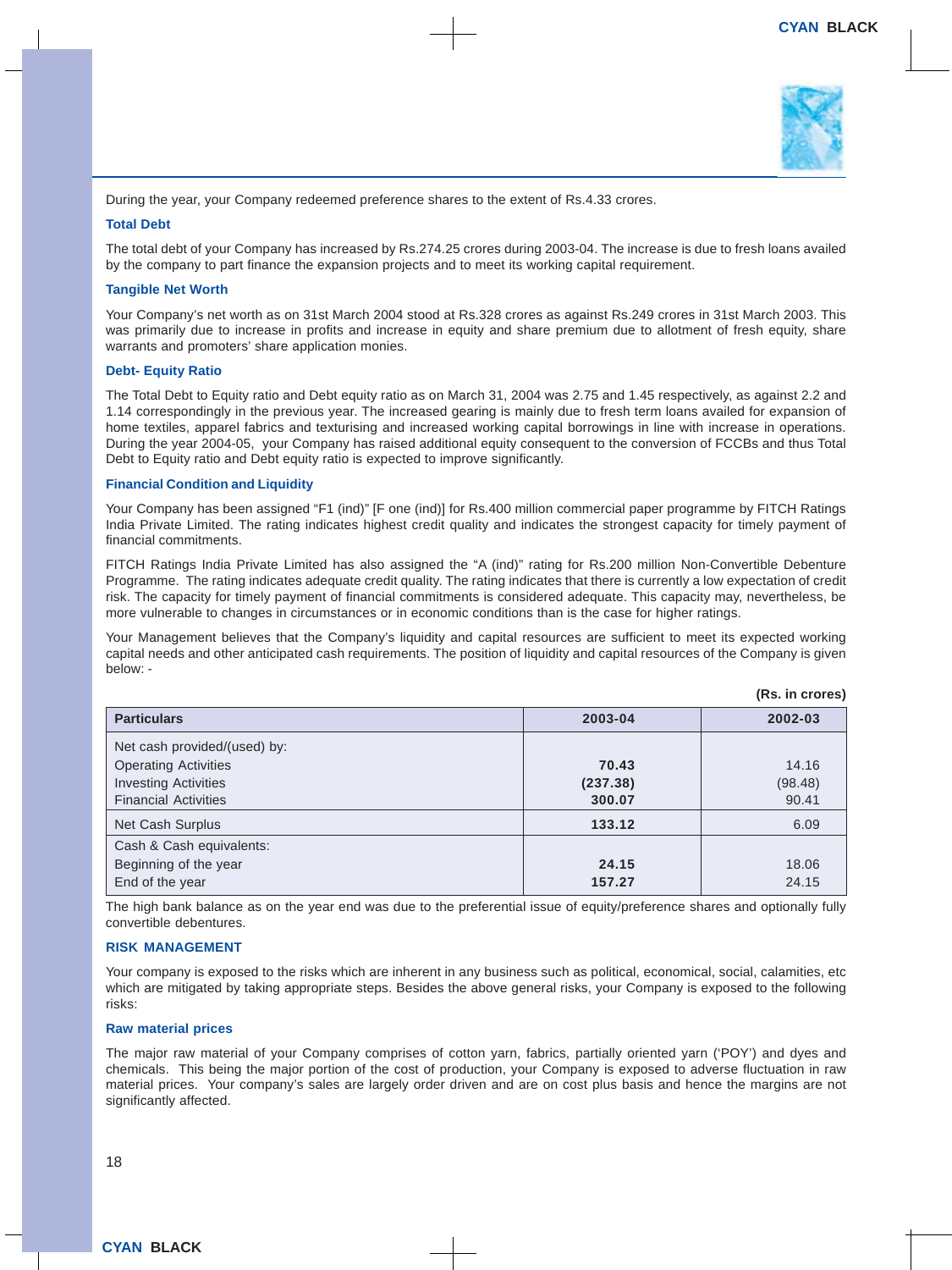

#### **Change in fashion trends**

Your Company's apparel fabrics business caters to the garment exporters/domestic markets. Fashion, being perishable, especially in case of overseas markets, the Company has to ensure that production is adapted to the changing needs and deliveries are met on time.

Your Company has been consistently responding to the changes in demand and fashion pattern in the global and domestic market.

#### **Large Capital Expenditure**

Your Company has undertaken large capital expenditure to capitalize on the opportunities post quota regime. Any delay in the implementation and cost overrun may put financial strain on the Company.

Your Company has successfully executed large sized projects in the past and has requisite experience in this regard. The project is closely monitored by the project implementation team, comprising of in-house technicians and reputed professional agencies. All the ongoing projects are as per schedule and your Company is confident of completing the same within the required time frame.

#### **Foreign Exchange Fluctuation**

Your Company has certain foreign currency liabilities and its exports are increasing significantly. Thus, it is exposed to the fluctuation in foreign exchange.

Your Company has a policy of hedging its long term and short term foreign exchange risk. Your Company systematically hedges its exports earnings to mitigate the exchange risk. Your Company has no significant raw material imports and imports comprise mainly of capital goods and certain stores and spares.

#### **Interest rate**

Your Company has a mix of fixed and floating borrowings, both in rupee terms and foreign currency. Your Company uses various measures like swapping high cost debt, derivative instruments, wherever possible, to minimise the interest cost and interest rate risk.

#### **Competition**

With the opening of the textile market under the WTO arrangement, competition is expected to be intensified, both in the domestic market and in the export market. In Domestic market, your Company faces competition from both the organized and unorganized sectors.

Your Company had anticipated the changing textile scenario and has accordingly taken steps to gear itself to meet the challenges of quota free era. Your Company is a dominant player in all the segments in which it operates viz. home textiles, apparel fabrics and texturised yarn and the new capacities will further strengthen its position.

#### **Internal Control systems and their adequacy**

Your Company has adequate internal control systems commensurate with its size of business operations. Your Company has appointed professional chartered accounting firms as internal auditors for all its locations for carrying out internal audit periodically. The adequacy of the internal control systems, financial reporting and the reports of the internal auditors are reviewed at each meeting of the Audit Committee of the Board, amongst other things.

#### **Industry Outlook**

The end of the quota regime by December 2004 will perhaps witness the biggest shift in global wealth ever. The world textile trade, which was about USD 364.4 billion in 2002 (source: Compendium of International Textile Statistics 2004- Office of the Textile Commissioner ) is expected to increase to about USD 565 billion by 2010, assuming a moderate annual growth rate of 5%. A majority of the analyses of the impact of the phasing out of quotas conclude that China and India are expected to enjoy substantial market-share gains in the EU, USA and Canada. The studies also mention that proximity to these major markets, particularly in the fashion clothing sector being important, Mexico, the Caribbean, Eastern Europe and North Africa are likely to remain important exporters to these countries. The other important factors likely to affect the trade are the applicable tariff rates and preferences of the importing countries.(Source: WTO)

While China is expected to be the 'supplier of choice' in the quota-free era, many importers are also looking at alternate sources in order to minimize the risk of sourcing only from one country. India figures highly in this list of alternate sources as, after China, India has very large vertically integrated bases for a wide range of textiles and clothing at competitive prices. It has relatively low-cost labour, that is even lower than China's, strong design skills and abundant raw material supplies. India also possesses high workmanship standards and special strengths in home textiles, which has made it a dominant player in this segment in the US.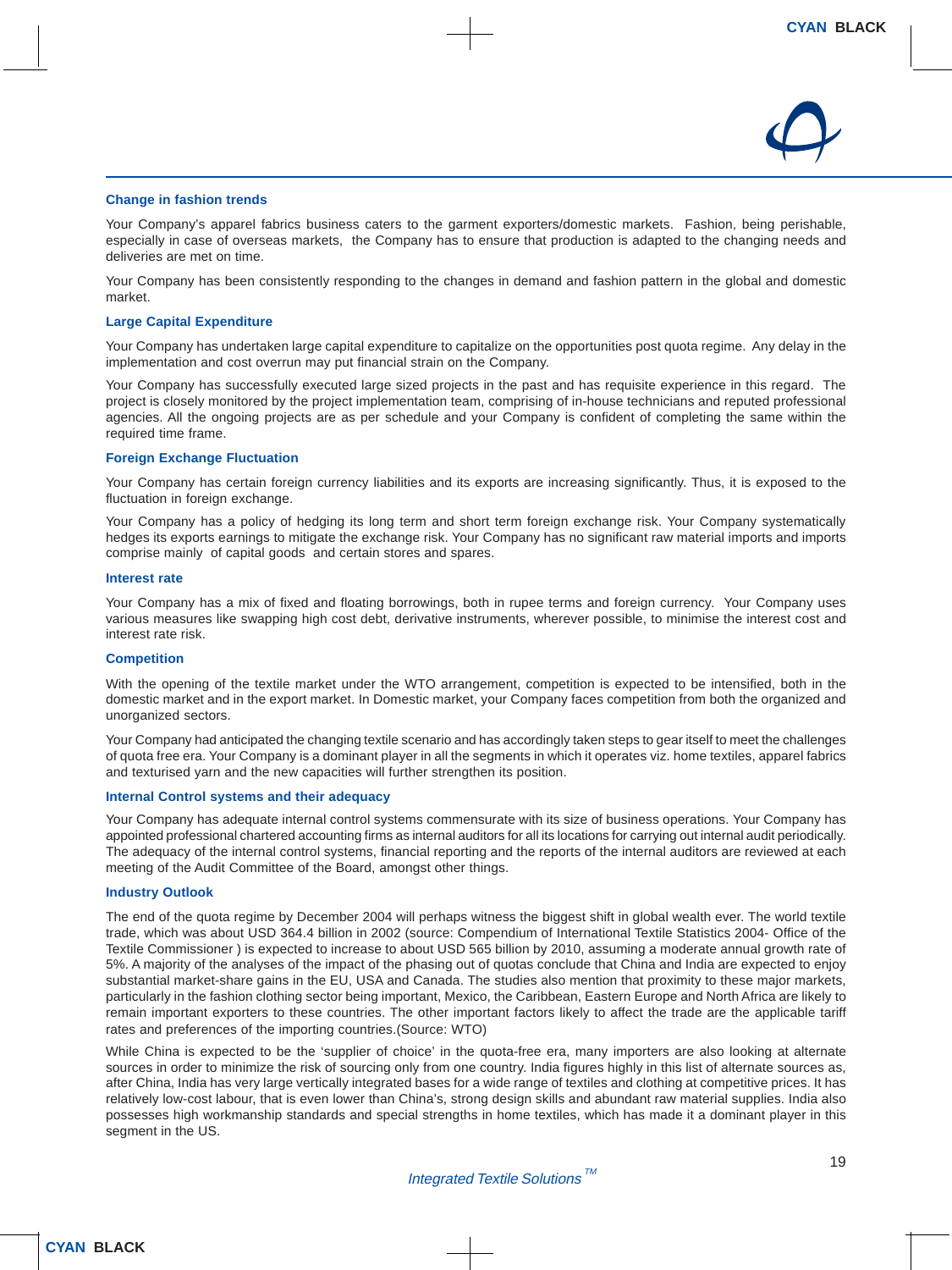

The Indian textile sector is thus at an exciting stage and likely to witness accelerated growth upon dismantling of the quotas. In particular, the exports of garments and made-ups (i.e. home textiles, bed and bath products) are expected to grow substantially in the next 5-6 years. India's share in the global textile trade, which is at about USD 13 billion (Source: Compendium of Textile statistics, Office of the Textile Commissioner) is expected to grow to about USD 50 billion by 2010 (as per the target set by the Government of India) and a market share of close to 9%. In addition, a large and growing domestic market totaling an estimated USD 26 billion in 2001 is expected to rise to more than USD 41 billion in 2005. (Source: report by U.S. International Trade Commission).

There are, however, quite a few challenges posed like, inadequate capacities, rigid labour laws, lack of infrastructure etc. The industry, therefore, needs to infuse capital in new and large plants, overall infrastructure needs to be drastically improved and labour policies need to become industry-friendly if this potential is to be realised.

Overall, the Industry Outlook continues to remain optimistic.

#### **Company Strategy**

Realising the potential of Indian textiles post quota free regime, your Company has been expanding its capacities in the past few years and has carved its niche in home textiles and apparel fabrics with facilities at par with International Standards. Post January 2005, huge textile demand is expected to be released in favour of India and indications of which are already seen with the major US and European retail giants/manufacturers increasing their sourcing from India. In view of these factors and to become amongst the leading global textile vendors, your Company has undertaken further expansion of its home textiles, apparel fabrics and garment capacities at an estimated total outlay of about Rs.580 crores over the next two years.

Besides the above expansions, the medium term plans of your Company also includes adding Terry Towels to complement its home textile products and backward integration into spinning. Though the expansion is being planned keeping in view the overseas markets, your Company realises the growing opportunities at the domestic front and will keep a foothold presence in this segment.

The overall outlook of your Company's future is encouraging.

#### **Cautionary Statement**

Statements in this Management Discussion & Analysis describing the company's objectives, projections, estimates and expectations may be "Forward Looking Statements" within the meaning of applicable laws and regulations.

Actual results might differ substantially or materially from those expressed or implied.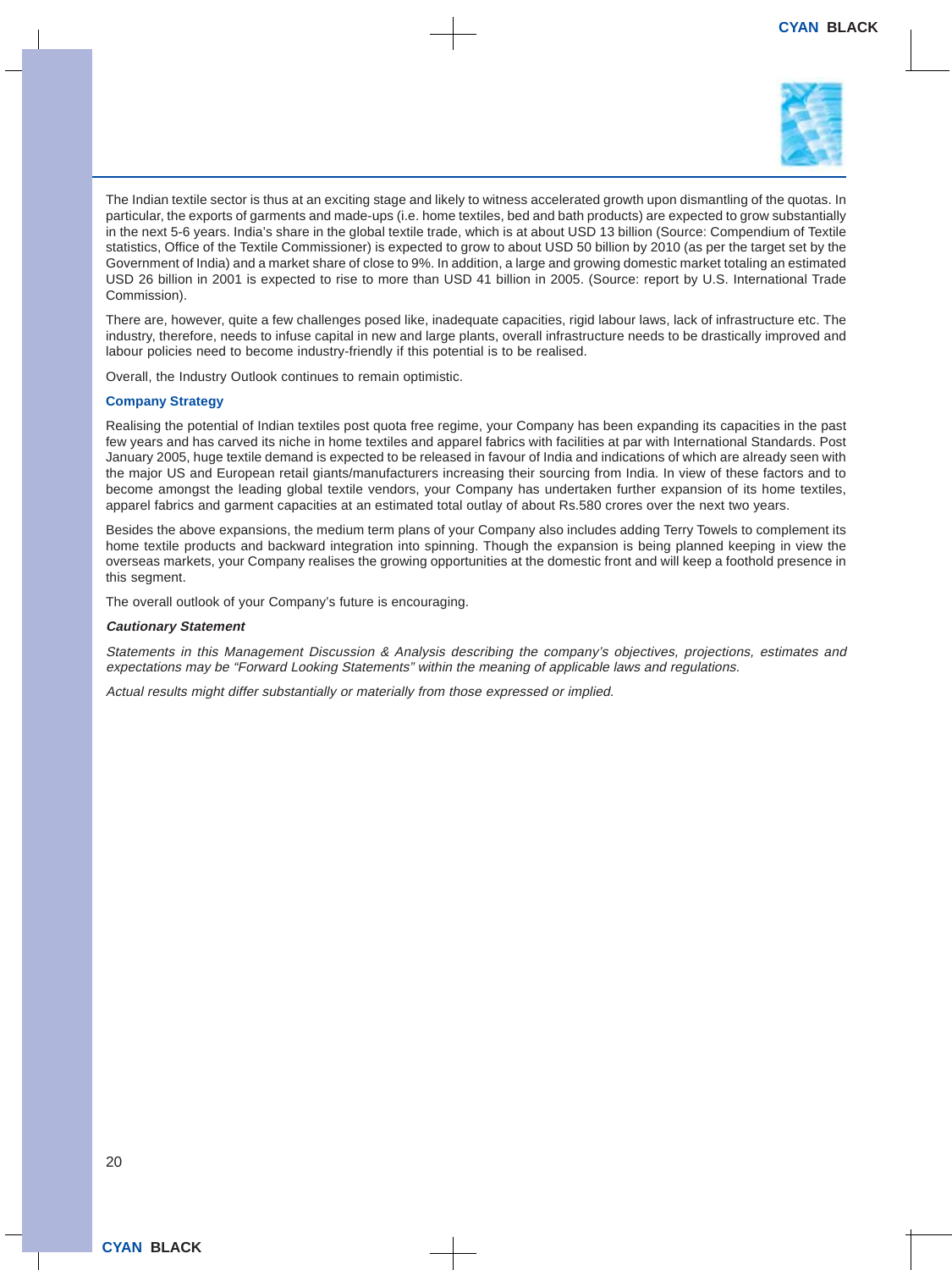

#### **Company's Philosophy on Code of Corporate Governance:**

Alok's philosophy on corporate governance encompasses achieving the balance between shareholders' interest and corporate goals through the efficient conduct of its business and meeting its stakeholder obligations in a manner that is guided by transparency, accountability and integrity.

As discussed above, Alok's philosophy on corporate governance envisages the attainment of the highest levels of transparency, accountability and equity, in all facets of its operations, and in all its interactions with its stakeholders, including shareholders, employees, the government and lenders. Alok is committed to achieving the highest international standards of corporate governance. Alok believes that all its operations and actions must serve the underlying goal of enhancing overall shareholder value, over a sustained period of time.

#### **A. BOARD OF DIRECTORS**

#### **1. Composition of the Board**

The Board of Directors has a mix of Executive and Non-executive Directors. The Board comprises of four Whole-time Directors – the Executive Chairman, the Managing Director and two Executive Directors and six Independent Non-executive Directors. Accordingly, the composition of the Board is in conformity with the Listing Agreement.

| <b>Name of the Directors</b> | Attendance of<br><b>Directors</b> |                    |                                      | No. of other directorships and committee<br>members/chairmanships |                                                   |
|------------------------------|-----------------------------------|--------------------|--------------------------------------|-------------------------------------------------------------------|---------------------------------------------------|
|                              | <b>Board</b><br><b>Meetings</b>   | Last<br><b>AGM</b> | <b>Other</b><br><b>Directorships</b> | <b>Committee</b><br><b>Memberships</b><br>$**$                    | <b>Committee</b><br><b>Chairmanships</b><br>$***$ |
| Ashok B. Jiwrajka            | 4                                 | <b>Yes</b>         | 9                                    | 4                                                                 | $\overline{2}$                                    |
| Dilip B. Jiwrajka            | 6                                 | <b>Yes</b>         | 8                                    | 6                                                                 |                                                   |
| Surendra B. Jiwrajka         | 5                                 | <b>Yes</b>         | 8                                    | $\overline{4}$                                                    |                                                   |
| Chandrakumar Bubna           | 3                                 | <b>Yes</b>         | $\overline{2}$                       |                                                                   |                                                   |
| Ashok G. Rajani              | 5                                 |                    | 3                                    | 2                                                                 |                                                   |
| K. R. Modi                   | 6                                 | <b>Yes</b>         |                                      | 4                                                                 |                                                   |
| Naresh Saluja #              |                                   |                    | 4                                    |                                                                   |                                                   |
| Ashok Kumar                  | $\mathcal{P}$                     | <b>Yes</b>         |                                      |                                                                   |                                                   |
| M.C.Verma*                   | 4                                 | <b>Yes</b>         |                                      |                                                                   |                                                   |
| K.J.Punnathara               | 6                                 |                    |                                      |                                                                   |                                                   |
| K.C.Jani                     | 4                                 |                    |                                      | 2                                                                 | $\overline{2}$                                    |
| A.K.Bhan \$                  | 5                                 |                    | 2                                    |                                                                   |                                                   |

The composition of the Board of Directors and other relevant details relating to Directors are given below:

# Ceased to be a Director with effect from 06th September 2003 on the withdrawal of nomination by IFCI Limited.

Ceased to be a Director with effect from 31st October 2003 on the withdrawal of nomination by UTI Asset Management Company Private Limited.

- \$ Appointed as Nominee Director of IFCI Limited with effect from 06th September 2003.
- In accordance with Clause 49 of the Listing Agreement with the Stock Exchanges, membership/chairmanship of only the Audit Committee, Shareholders'/Investors' Grievance Committee and the Remuneration Committee of all the Public Limited Companies has been considered.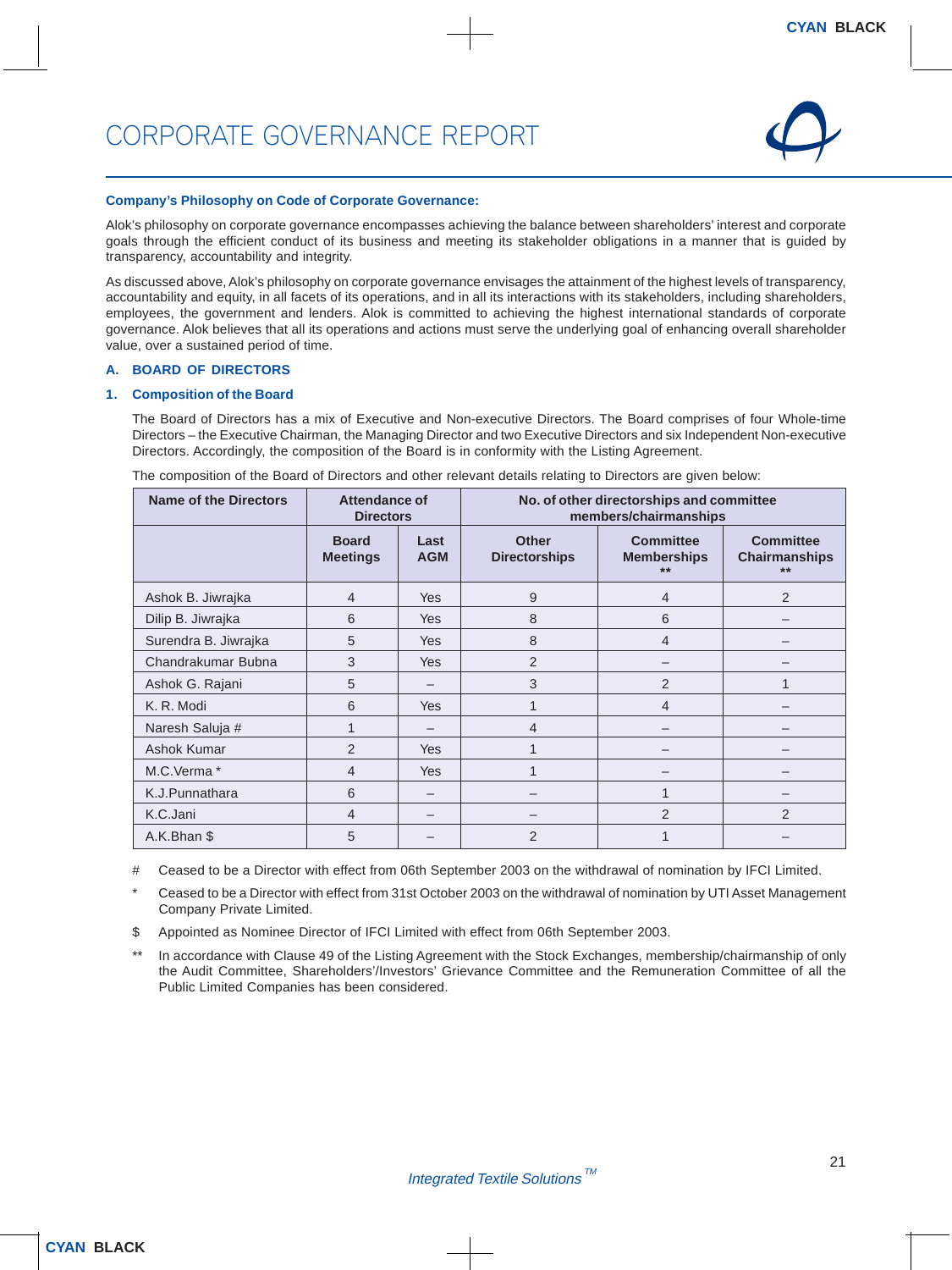

Brief Resume of the Directors being re-appointed, nature of their expertise in specific functional areas and names of companies in which they hold directorship and the membership of the committees of the Board are furnished hereunder:

| <b>Name of Director</b>                                                                                          | <b>MR.ASHOK G. RAJANI</b>                                                                                                                                                              | MR. K. R. MODI                                                                                                                                                                                                                                                         |
|------------------------------------------------------------------------------------------------------------------|----------------------------------------------------------------------------------------------------------------------------------------------------------------------------------------|------------------------------------------------------------------------------------------------------------------------------------------------------------------------------------------------------------------------------------------------------------------------|
| Date of Birth                                                                                                    | 18.06.1949                                                                                                                                                                             | 18.05.1942                                                                                                                                                                                                                                                             |
| Date of Appointment                                                                                              | 27.05.1993                                                                                                                                                                             | 15.11.1994                                                                                                                                                                                                                                                             |
| Profession                                                                                                       | <b>Businessman</b>                                                                                                                                                                     | Advocate and Solicitor                                                                                                                                                                                                                                                 |
| Expertise in specific<br>functional areas                                                                        | He is on the Board of the Executive<br><b>Committee of The Apparel Exports</b><br>Promotion Council. He is also the<br>Chairman of Midas Touch Apparels,<br>leading garment exporters. | He is a Senior Partner of M/s. Kanga & Co., a leading<br>firm of Advocates and Solicitors. He has been in<br>practice for over 35 years and has vast experience<br>in the legal field and particularly on matters<br>relating to corporate laws and other allied acts. |
| Qualifications                                                                                                   | B. Com                                                                                                                                                                                 | B. A., LL.B. Advocate.                                                                                                                                                                                                                                                 |
| List of outside Directorship<br>held excluding Alternate<br>Directorship and of Private<br>Companies             | Nil                                                                                                                                                                                    | Rolta India Limited.                                                                                                                                                                                                                                                   |
| Chairman/Member of the<br>Committee of Board of<br>Directors of the Company.                                     | Member of the Audit Committee<br>and Chairman of Share Transfer and<br>Investors' Grievances Committee<br>of the Company.                                                              | Member of the Audit Committee of the Company.                                                                                                                                                                                                                          |
| Chairman/Member of the<br>Committee of the Board of<br>Directors of other Companies<br>in which he is a Director | Nil                                                                                                                                                                                    | Member of the (i) Audit Committee; (ii) Shareholders<br>and Investors' Grievances Committee; and<br>(iii) Remuneration Committee of Rolta India Limited.                                                                                                               |

#### **2. Board Meetings and its procedures:**

The meetings of the Board of Directors are generally held in Mumbai and scheduled well in advance. The Board meets at least once in a quarter to consider amongst other business, the quarterly performance of the Company and financial results. The folder containing the agenda for the meeting with detailed review of all aspects of the Company business is circulated to all the Directors. The board folder contains notes on the performance of the Company to date, employee relations, statutory compliance certificates, review of legal matters, details of capital expenditure, etc. It also highlights important matters discussed at the sub-committee of Directors.

#### **(a) Information placed before the Board of Directors**

The following information is regularly placed before the Board of Directors.

- Annual Budgets and updates thereon;
- Capital expenditure proposals and review of their information.
- Forecasts for forthcoming quarters and analysis of their variances with actuals;
- Quarterly, Half yearly and Annual Results for the Company;
- Information on recruitment and remuneration of senior officials just below the Board level;
- Material communications from Government Bodies
- New projects and joint ventures;
- Status of material nature of investments, subsidiaries, assets etc. which are not in the normal course of business;
- Fatal or serious accidents, dangerous occurrences, any material effluent, pollution problems;
- Labour Relations;
- Material transactions which are not in the ordinary course of business;
- Disclosures by the management of material transactions, if any, with potential for conflict of interest;
- Compliance with all regulatory and statutory requirements;
- Legal proceedings involving the Company;
- Other relevant information pertaining to the Company including information detailed in Clause 49 of the Listing Agreement.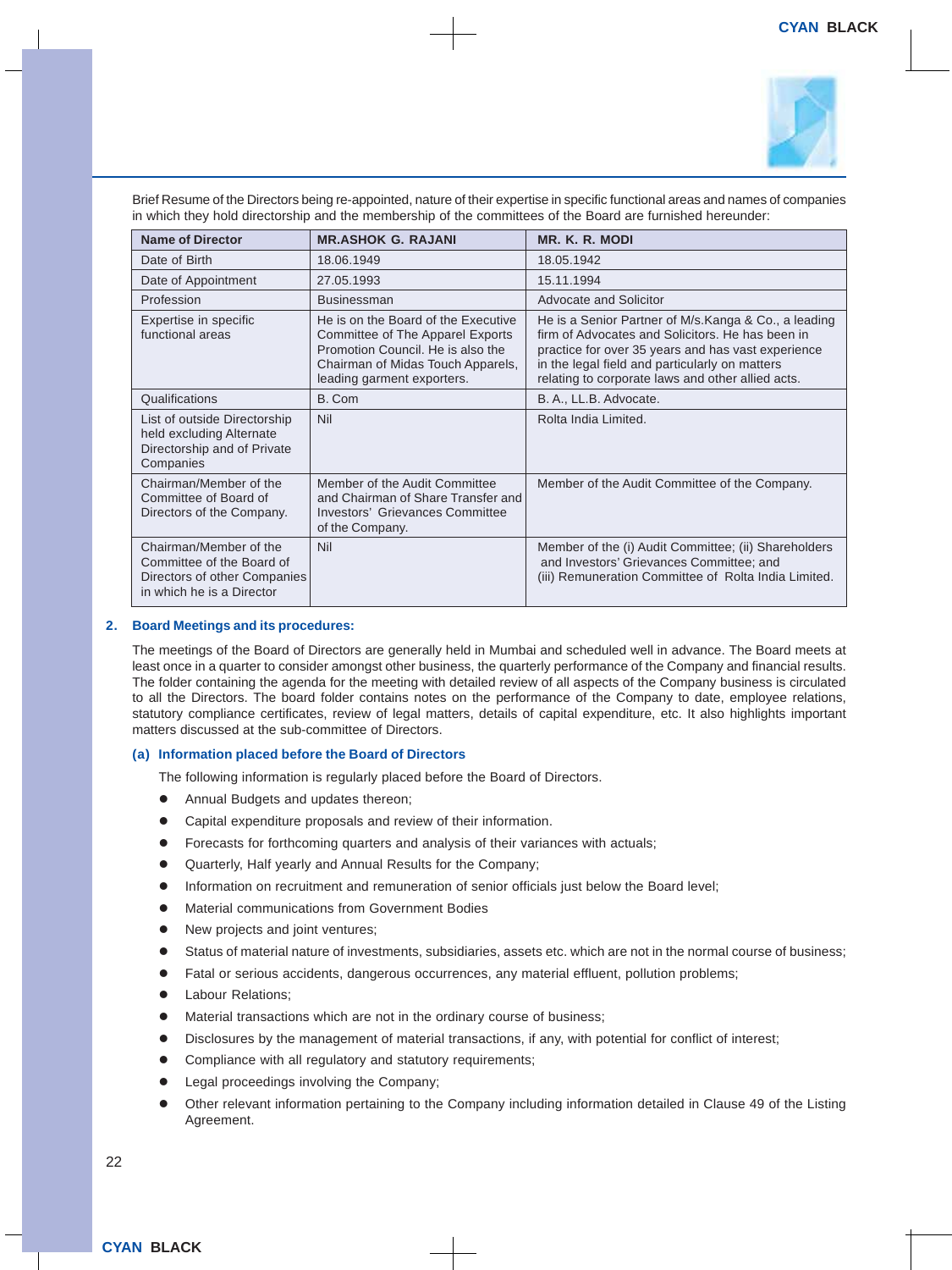

#### **(b) Attendance**

7 (Seven) Board Meetings were held during the year, as against the minimum requirement of 4 meetings. Details of attendance of the Directors at the Board Meetings held during the year are as follows:

| <b>Director</b>      | 29th April, 03 |            | 31st July, 03 06th Sep, 03 | 30th Oct, 03 |            | 30th Jan, 04 6th March, 04 | 31st March, 04 |
|----------------------|----------------|------------|----------------------------|--------------|------------|----------------------------|----------------|
| Ashok B. Jiwrajka    | <b>Yes</b>     |            |                            | <b>Yes</b>   | Yes        | <b>Yes</b>                 |                |
| Dilip B. Jiwrajka    | <b>Yes</b>     | Yes        | <b>Yes</b>                 | —            | <b>Yes</b> | <b>Yes</b>                 | <b>Yes</b>     |
| Surendra B. Jiwrajka | <b>Yes</b>     | Yes        | <b>Yes</b>                 | -            | <b>Yes</b> | <b>Yes</b>                 |                |
| Chandrakumar Bubna   | <b>Yes</b>     |            | <b>Yes</b>                 |              | Yes        |                            |                |
| Ashok G. Rajani      | Yes            | —          | <b>Yes</b>                 | <b>Yes</b>   | <b>Yes</b> | <b>Yes</b>                 |                |
| K. R. Modi           | <b>Yes</b>     | Yes        | —                          | <b>Yes</b>   | <b>Yes</b> | <b>Yes</b>                 | <b>Yes</b>     |
| Naresh Saluja        | <b>Yes</b>     | N.A.       | N.A.                       | N.A.         | N.A.       | N.A.                       | N.A.           |
| M.C. Verma           | <b>Yes</b>     | Yes        | <b>Yes</b>                 | <b>Yes</b>   | N.A.       | N.A.                       | N.A.           |
| K. J. Punnathara     | <b>Yes</b>     | Yes        | <b>Yes</b>                 | <b>Yes</b>   |            | <b>Yes</b>                 | <b>Yes</b>     |
| Ashok Kumar          | N.A.           | <b>Yes</b> | —                          | <b>Yes</b>   | –          | $\overline{\phantom{m}}$   |                |
| K. C. Jani           | N.A.           | <b>Yes</b> | <b>Yes</b>                 | —            | <b>Yes</b> | <b>Yes</b>                 |                |
| A. K. Bhan           | N.A.           | N.A.       | Yes                        | Yes          | Yes        | <b>Yes</b>                 | <b>Yes</b>     |

The Company has held at least one meeting in every three months and the maximum time gap between any two meetings was not more than four months. None of the Directors of the Company was a member of more than ten committees nor was the Chairman of more than five Committees across all Companies in which he was a Director.

#### **B. BOARD COMMITTEES**

The Company has four committees:

- (a) the Audit Committee,
- (b) the Share Transfer and Investors' Grievances Committee,
- (c) the Remuneration Committee and
- (d) the Executive Committee.

#### **1. Audit Committee**

The Board of the Company has constituted an Audit Committee, comprising four independent, Non-Executive Directors viz. Shri K. C. Jani, Chairman (having financial and accounting knowledge), Shri Ashok G. Rajani, Shri K. R. Modi and Shri A. K. Bhan. The constitution of the Audit Committee meets with the requirements under Section 292A of the Companies Act, 1956.

The terms of the reference stipulated by the Board to the Audit Committee are, as contained in Clause 49 of the Listing Agreement and Section 292A of the Companies Act, 1956 as under:

- (i) Oversight of the company's financial reporting process and the disclosure of its financial information.
- (ii) Recommending the appointment and removal of external auditor, fixation of audit fee and also approval for payment for any other services.
- (iii) Reviewing with management the annual financial statements before submission to the board, focussing primarily on (a) any changes in accounting policies and practices, (b) major accounting entries based on exercise of judgement by management, (c) qualifications in draft audit report, (d) significant adjustments arising out of audit, (e) the going concern assumption, (f) compliance with accounting standards, (g) compliance with stock exchange and legal requirements concerning financial statements, (h) any related party transactions i.e. transactions of the company of material nature, with promoters or the management, their subsidiaries or relatives etc. that may have potential conflict with the interests of the Company at large.
- (iv) Reviewing with the management, external and internal auditors, the adequacy of internal control systems.
- (v) Reviewing the adequacy of internal audit function.
- (vi) Discussion with internal auditors of any significant findings and follow-up thereon.
- (vii) Reviewing the findings of any internal investigations by the internal auditors into matters where there is suspected fraud or irregularity or a failure of internal control systems of a material nature and reporting the matter to the Board.
- (viii) Discussion with external auditors before the audit commences, of the nature and scope of audit. Also post-audit discussion to ascertain any area of concern.
- (ix) Reviewing the company's financial and risk management policies.
- (x) To look into the reasons for substantial defaults in the payments to the depositors, debenture holders, share holders (in case of non-payment of declared dividends) and creditors.

During the year, the Committee has met 5 times i.e. on 29th April, 2003, 31st July, 2003, 06th September, 2003, 30th October, 2003 and 30th January, 2004, as against the minimum requirement of 3 meetings. The head of finance function, head of internal audit and the representatives of the Statutory Auditors were invited to present at the Audit Committee Meetings.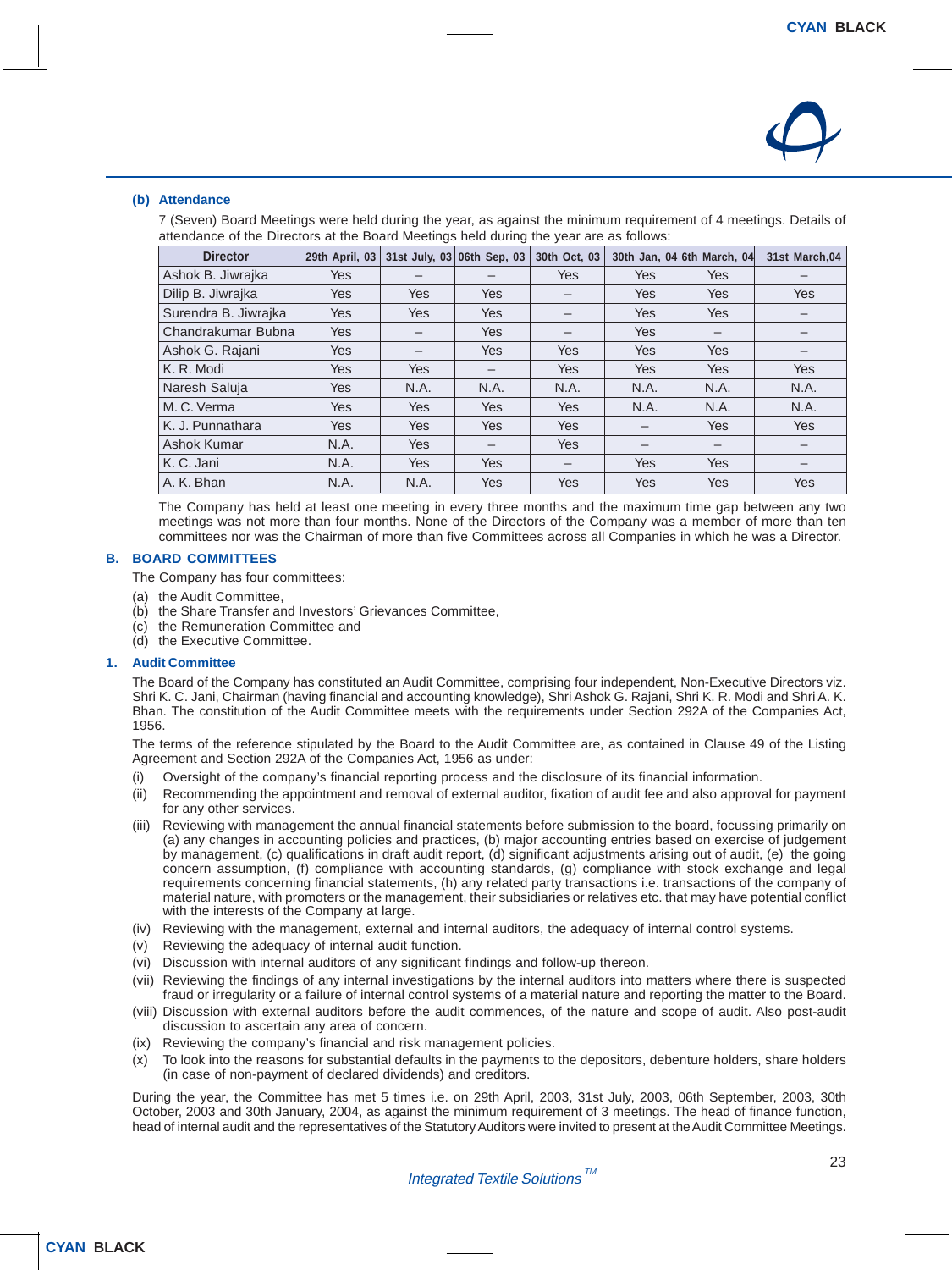

#### **Attendance of each member at the Audit Committee meetings held during the year.**

| Name of Member of Audit Committee | <b>Attendance Particulars</b>                                                                       |
|-----------------------------------|-----------------------------------------------------------------------------------------------------|
| Naresh Saluja *                   | 29th April, 2003                                                                                    |
| K. C. Jani ***                    | 06th September, 2003, 30th January, 2004                                                            |
| Ashok G. Rajani                   | 29th April, 2003, 31st July, 2003, 06th September, 2003,<br>30th October, 2003, 30th January, 2004. |
| K. R. Modi                        | 29th April, 2003, 31st July, 2003, 30th October, 2003,<br>30th January, 2004                        |
| A. K. Bhan **                     | 30th October, 2003, 30th January, 2004                                                              |

Ceased to be a Director with effect from 06th September, 2003 on the withdrawal of nomination by IFCI Limited.

\*\* Appointed as Nominee Director of IFCI Limited and a member of the Audit Committee with effect from 06th September, 2003.

\*\*\* Appointed as a member and Chairman of the Audit Committee with effect from 06th September, 2003.

#### **2. Share Transfer and Investors' Grievances Committee:**

The Board of the Company has constituted a Share Transfer and Investors' Grievances Committee.

The Composition of Share Transfer and Investors' Grievances Committee is as under:

Mr. Ashok G. Rajani, Chairperson

Mr. Ashok B. Jiwrajka

Mr. Surendra B. Jiwrajka

Mr. Dilip B. Jiwrajka

The Committee, interalia, approves issue of duplicate certificates and oversees and reviews all matters connected with the securities transfers. The Committee also looks into redressing of shareholders' complaints like transfer of shares, nonreceipt of balance sheet, non receipt of declared dividends, etc.

The Committee oversees the performance of the Registrar and Share Transfer Agents, and recommends measures for overall improvement in the quality of investor services.

The Board has designated Mr. K. H. Gopal, Vice President (Legal) & Company Secretary, as the Compliance Officer.

The total number of complaints received and replied to the satisfaction of shareholders during the year under review, were 327 Outstanding Complaints as on 31st March 2004 were Nil.

#### **3. Remuneration Committee:**

Remuneration of the Executive Directors is decided by the Board of Directors after review by this Committee. The remuneration package is governed by industry pattern and as per the provision of the Companies Act. Details of the remuneration paid to the Directors for the FY 2003-04 are given herein below in this Report.

Remuneration of employees largely consists of base remuneration, perquisites and performance incentives and is discussed by the Remuneration Committee comprising of Mr.K.C.Jani (Chairman), Mr.K.J.Punnathara and Mr.Dilip B. Jiwrajka.

The components of the total remuneration vary for different cadres and are governed by industry pattern, qualifications and experience of the employee, responsibilities handled by him/her, individual performance etc.

The Company has not granted any stock option to its directors/employees.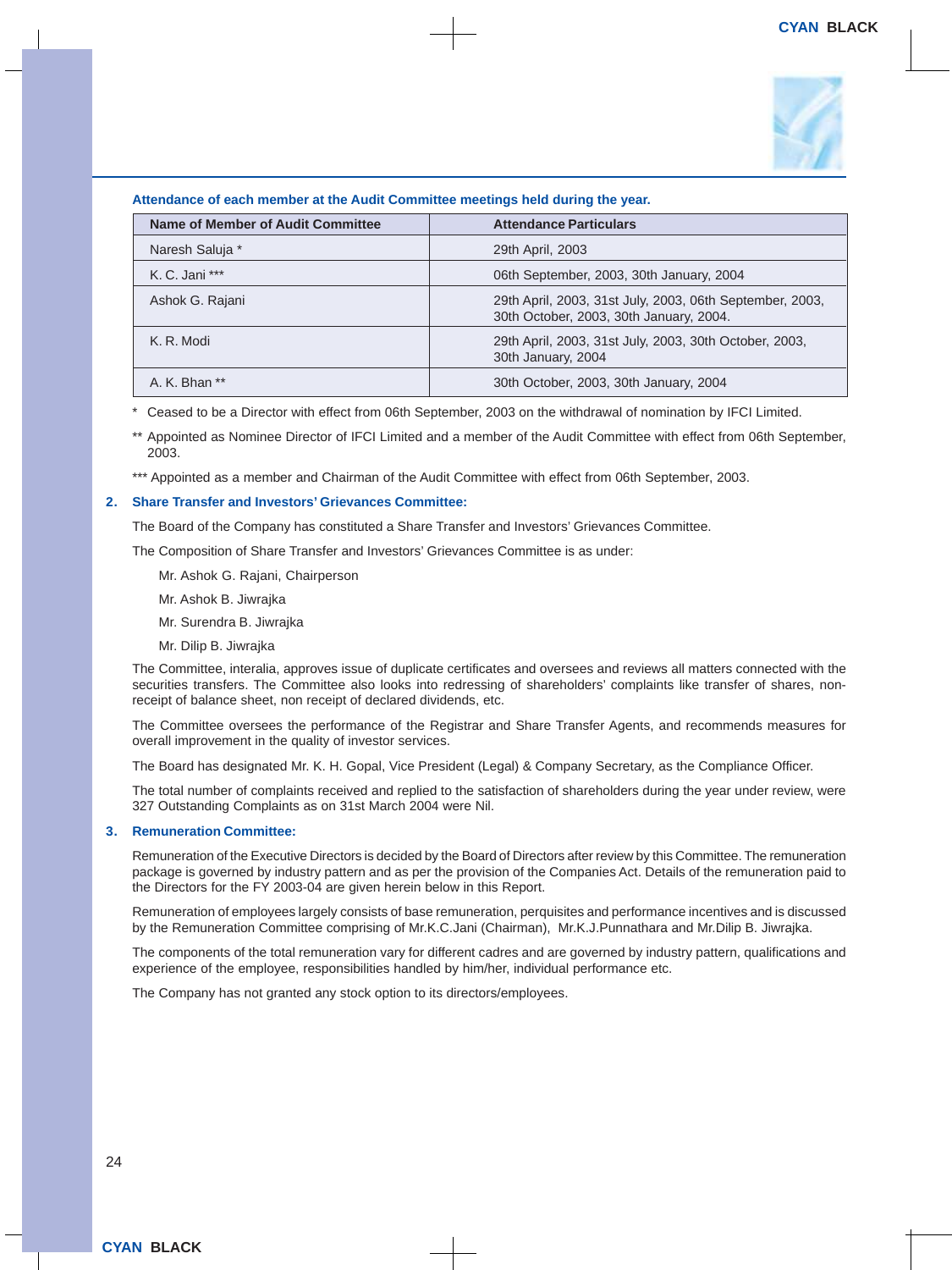

**Details of remuneration paid to all the Directors for the FY 2003-04 are as follows:**

| <b>Name of Director</b> | <b>Relation-</b><br>ship with                    | <b>Business</b><br>relationship                               | Loans &<br>advances             | <b>Remuneration paid during</b><br>2003-2004 (in Rs.) |                          |                   |              |
|-------------------------|--------------------------------------------------|---------------------------------------------------------------|---------------------------------|-------------------------------------------------------|--------------------------|-------------------|--------------|
|                         | other<br>with the<br><b>Directors</b><br>Company |                                                               | received<br>from the<br>Company | <b>Sitting</b><br>fees                                | <b>Salary</b><br>& Perks | <b>Commission</b> | <b>Total</b> |
| Ashok B. Jiwrajka       |                                                  |                                                               |                                 | —                                                     | 28,86,615                | 90,000            | 29,76,615    |
| Dilip B. Jiwrajka       | <b>Brothers</b>                                  |                                                               |                                 | $\overline{\phantom{m}}$                              | 29,54,219                | 90,000            | 30,44,219    |
| Surendra B. Jiwrajka    |                                                  |                                                               |                                 | —                                                     | 29,11,291                | 90,000            | 30,01,291    |
| Chandrakumar Bubna      |                                                  |                                                               |                                 | $\overline{\phantom{0}}$                              | 28,86,615                | 90,000            | 29,76,615    |
| Ashok G. Rajani         |                                                  |                                                               |                                 | 25,000                                                |                          |                   | 25,000       |
| K. R. Modi              |                                                  |                                                               |                                 | 30,000                                                | -                        |                   | 30,000       |
| Naresh Saluja           |                                                  | <b>IFCI Nominee</b>                                           |                                 | 5,000                                                 | $\qquad \qquad$          |                   | 5,000        |
| Ashok Kumar             |                                                  | <b>IDBI Nominee</b>                                           |                                 | 10,000                                                | -                        |                   | 10,000       |
| M.C. Verma              |                                                  | Nominee of<br><b>UTI Asset</b><br>Management<br>Co. Pvt. Ltd. |                                 | 20,000                                                |                          |                   | 20,000       |
| K. J. Punnathara        |                                                  | <b>LIC Nominee</b>                                            |                                 | 30,000                                                | -                        |                   | 30,000       |
| K. C. Jani              |                                                  | <b>IDBI Nominee</b>                                           |                                 | 20,000                                                | -                        |                   | 20,000       |
| A. K. Bhan              |                                                  | <b>IFCI Nominee</b>                                           |                                 | 25,000                                                |                          |                   | 25,000       |

None of the Directors received any Loans & Advances from the Company during the year.

#### **4. Executive Committee**

The Board of Directors has delegated the authority to the Executive Committee comprising of three Executive Directors to supervise and monitor day-to-day affairs of the Company.

#### **C. SHAREHOLDERS**

#### **1. Disclosure regarding appointment and re-appointment of Directors:**

As per the provisions of the Companies Act and Articles of Association of the Company, one-third of two-third of the Directors retire by rotation, and if eligible, offer themselves for re-appointment at the Annual General Meeting. Accordingly, Mr.Ashok G. Rajani and Mr..K. R. Modi will retire by rotation at the ensuing Annual General Meeting, and being eligible, offer themselves for re-appointment.

#### **2. Communication to Shareholders:**

Details of the communication to the shareholders are given in the table below:

| <b>Recommendation</b>                                                                                        | <b>Compliance</b>                  |
|--------------------------------------------------------------------------------------------------------------|------------------------------------|
| Quarterly results<br>Which news papers normally published in                                                 | <b>Business Standard and Sakal</b> |
| Any Website, where displayed                                                                                 | <b>Yes</b>                         |
| Whether it also displays official news releases and presentations<br>mode to institutional investors/analyst | Yes                                |
| Whether MD&A is a part of annual report                                                                      | <b>Yes</b>                         |
| Whether Shareholder information section forms part of the<br>Annual Report                                   | Yes                                |

All material information about the Company is promptly sent through facsimile to Indian Stock Exchanges where the Company's shares are listed and released to wire services and the press for information of the public at large.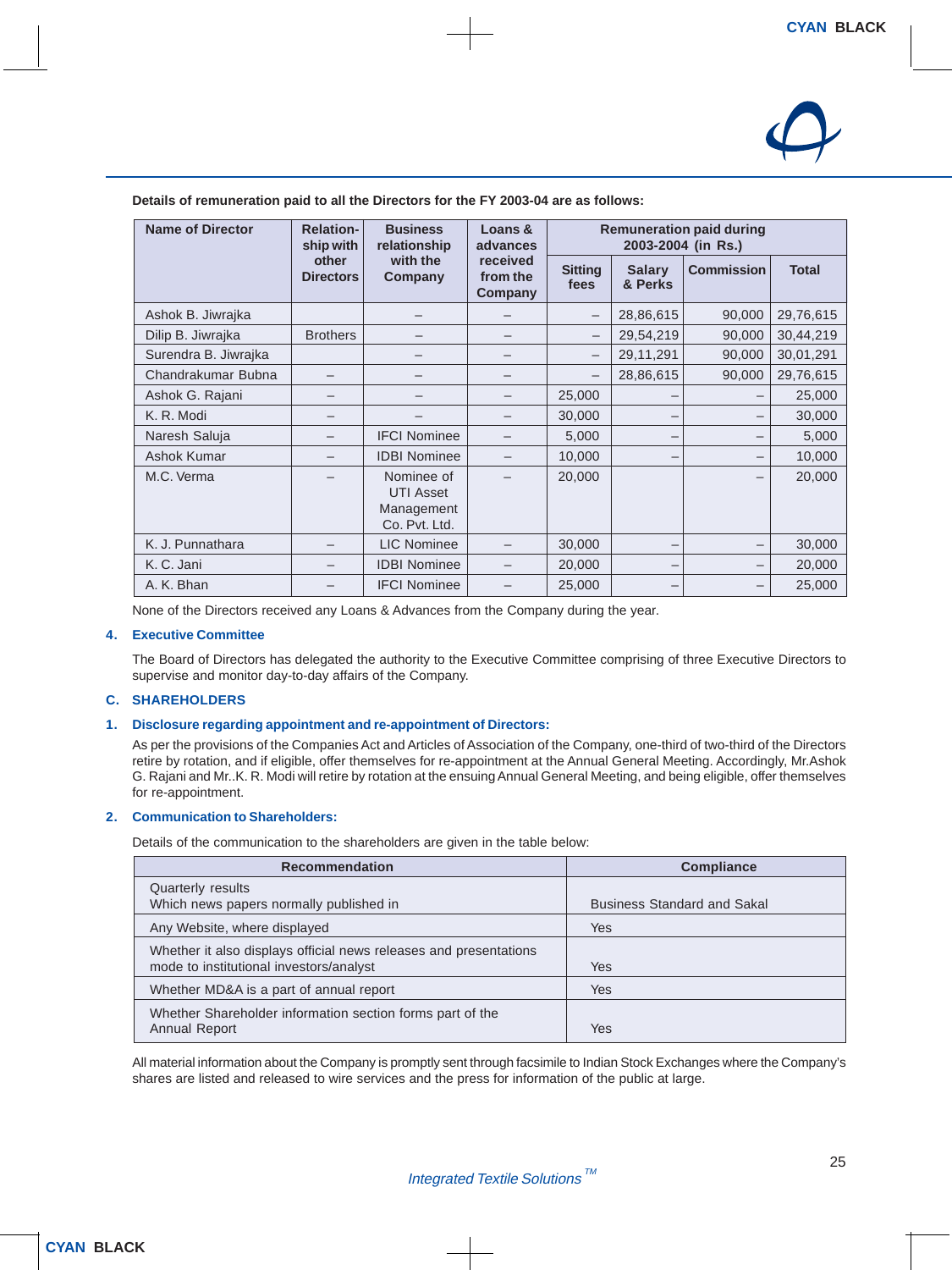

#### **Shareholders' Redressal**

The Company's Registrar and Share Transfer Agent, M/s. Intime Spectrum Registry Limited is fully equipped to carry out transfer of shares and redress investor complaints.

The Board of Directors has delegated the authority to Shri K. H. Gopal– Vice President (Legal) & Company Secretary, as the Compliance Officer.

#### **3. General Body Meetings**

Details of the last three Annual General Meetings are given in the table below:

| Year          | Location                                                                                                   | Date       | Time       |
|---------------|------------------------------------------------------------------------------------------------------------|------------|------------|
| $2000 - 2001$ | <b>ORT Simeon Seminar Centre</b><br>ORT India Building,<br>68, Worli Hill Road, Worli,<br>Mumbai - 400 018 | 25.09.2001 | 11.00 a.m. |
| $2001 - 2002$ | Same as above                                                                                              | 27.09.2002 | 11.00 a.m. |
| $2002 - 2003$ | Same as above                                                                                              | 30.09.2003 | 11.00 a.m. |

#### **4. Postal Ballot**

For the year ended 31st March 2004, there has been no ordinary or special resolution passed by the Company's shareholders through postal ballot. At the ensuing Annual General Meeting, there is no resolution proposed to be passed through postal ballot.

#### **5. Disclosures**

**i) Disclosures on materially significant related party transactions i.e. transactions of the Company of material nature, with its promoters, Directors or the management, their subsidiaries or relatives etc. that may have potential conflict with the interests of the Company at large.**

Transactions with the related parties are disclosed in detail in Note No.3 of Part B of Schedule 21 "Notes forming part of the Accounts" annexed to the financial statements for the year. There were no related party transactions having potential conflict with the interest of the Company at large.

**ii) Details of non-compliance by the Company, penalties, strictures imposed on the Company by the Stock Exchange or SEBI or other authority on any matter related to capital markets, during last three years**

None

The Company has complied with all mandatory requirements of Corporate Governance, as required by the Listing Agreement.

#### **6. SEBI PREVENTION OF INSIDER TRADING**

With SEBI imposing the responsibility on "Prohibition of Insider Trading" on Organisations, the Board has designed a Code of Conduct strictly in accordance with the Model Code of Conduct prescribed by SEBI. The Code, besides other relevant matters, prohibits an insider from dealing in the shares of the Company while in possession of the unpublished price sensitive information in relation to the Company. Mr.K. H. Gopal, Vice President (Legal) & Company Secretary has been appointed as the Compliance Officer for monitoring implementation of the Code across the Company. The Code of Conduct is applicable to all such employees who are expected to have access to unpulished price sensitive information relating to the Company as well as Directors.

During the time of declaration of results, dividend and other material events, the trading window is closed as per the Code.

Till date, there have no violations on this front.

#### **7. Auditor's Certificate on Corporate Governance**

As required by Clause 49 of the Listing Agreement, the Auditor's certificate is given as an annexure at the end of this section.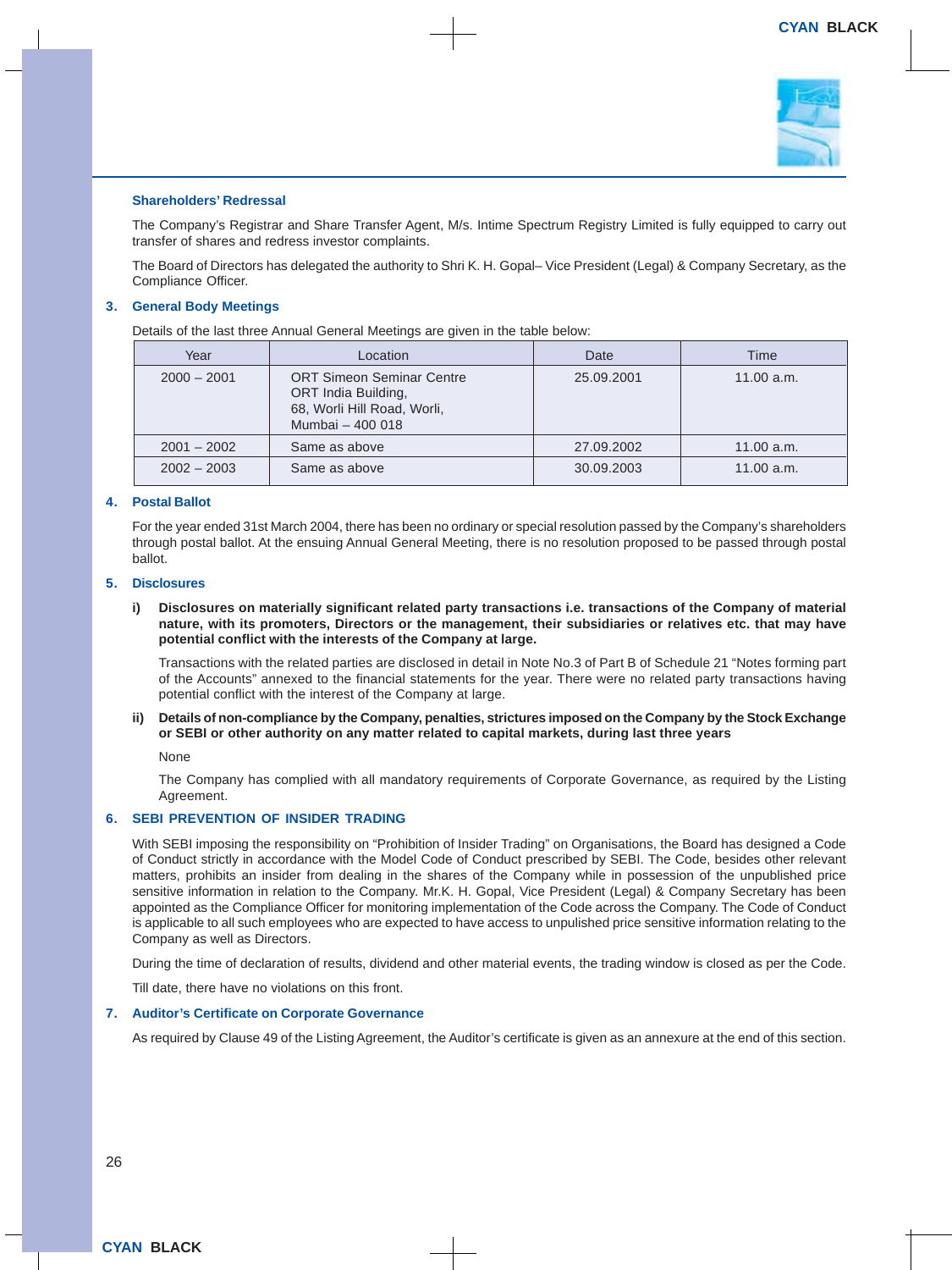

#### To

#### The Members Alok Industries Limited

We have examined the compliance of conditions of Corporate Governance by Alok Industries Limited, for the year ended 31st March 2004 as stipulated in clause 49 of the Listing Agreement of the said company with stock exchange(s).

The compliance of conditions of Corporate Governance is the responsibility of the management. Our examination was limited to the procedures and implementation thereof, adopted by the Company for ensuring the compliance of the conditions of the Corporate Governance. It is neither an audit nor an expression of opinion on the financial statements of the Company.

In our opinion and to the best of our information and according to the explanation given to us we verify that the Company has complied with the conditions of Corporate Governance as stipulated in the abovementioned Listing Agreement.

We state that as per the records maintained by the Company, there were no investor grievances remaining unattained / pending for a period exceeding one month.

We further state that such compliance is neither an assurance as to the future viability of the Company nor the efficiency or the effectiveness with which the management has conducted the affairs of the Company.

For and on behalf of **Gandhi & Parekh** Chartered Accountants

**Devang B. Parekh** Partner Membership No. 105789

Mumbai : 30th August 2004.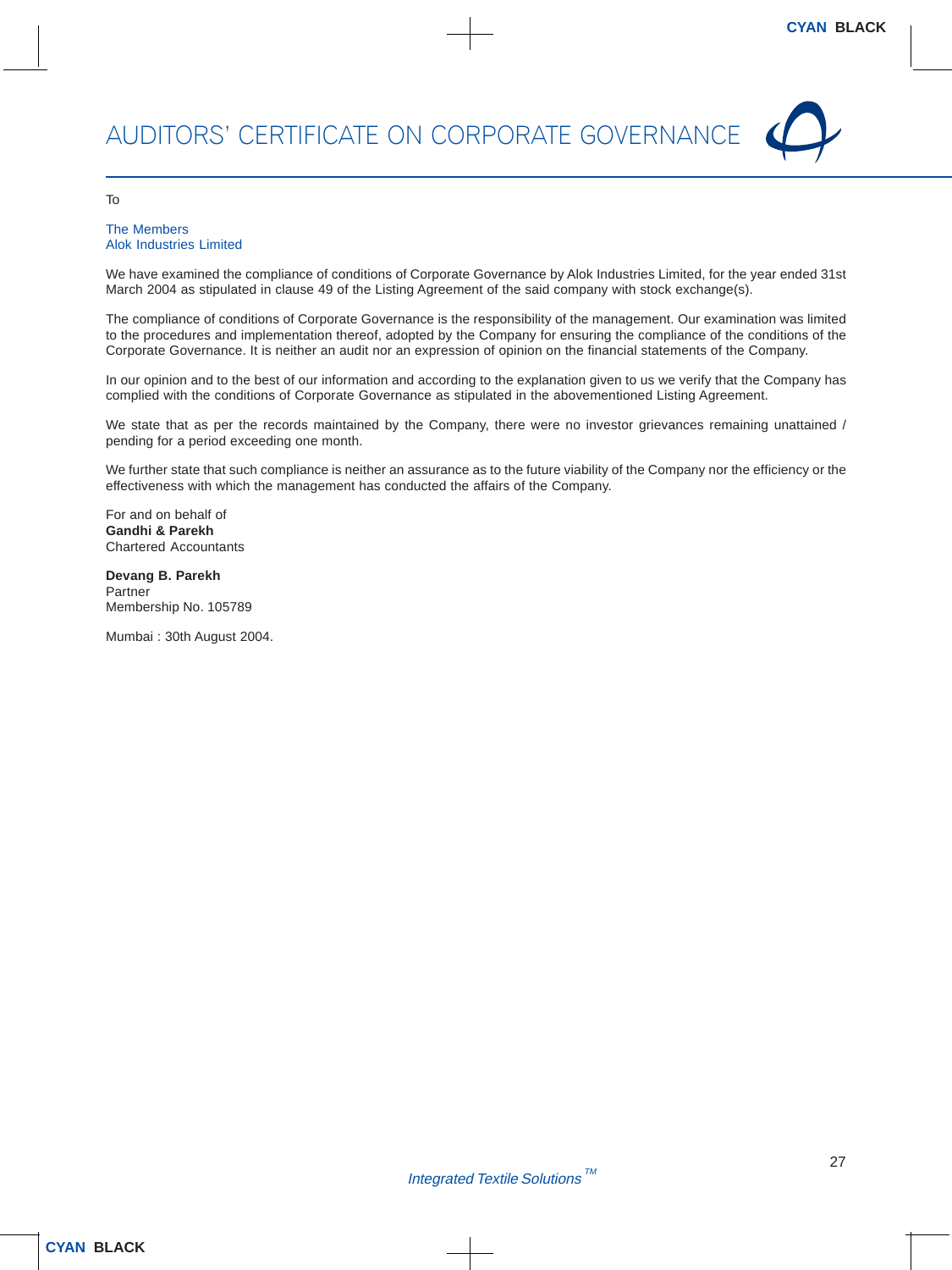

#### To

#### The Members, Alok Industries Limited,

- 1] We have audited the attached balance sheet of Alok Industries Limited, as at 31st March 2004, and also the profit and loss account and the cash flow statement for the year ended on that date annexed thereto. These financial statements are the responsibility of the company's management. Our responsibility is to express an opinion on these financial statements based on our audit.
- 2] We conducted our audit in accordance with the auditing standards generally accepted in India. Those Standards require that we plan and perform the audit to obtain reasonable assurance about whether the financial statements are free of material misstatement. An audit includes examining, on a test basis, evidence supporting the amounts and disclosures in the financial statements. An audit also includes assessing the accounting principles used and significant estimates made by management, as well as evaluating the overall financial statement presentation. We believe that our audit provides a reasonable basis for our opinion.
- 3] As required by the Companies (Auditor's Report) Order, 2003 issued by the Central Government of India in terms of subsection (4A) of section 227 of the Companies Act, 1956, we enclose in the Annexure a statement on the matters specified in paragraphs 4 and 5 of the said Order.
- 4] Further to our comments in the Annexure referred to above, we report that:
	- (i) We have obtained all the information and explanations, which to the best of our knowledge and belief were necessary for the purposes of our audit;
	- (ii) In our opinion, proper books of account as required by law have been kept by the company so far as appears from our examination of those books;
	- (iii) The balance sheet, profit and loss account and cash flow statement dealt with by this report are in agreement with the books of account;
	- (iv) In our opinion, the balance sheet, profit and loss account and cash flow statement dealt with by this report comply with the accounting standards referred to in sub-section (3C) of section 211 of the Companies Act, 1956;
	- (v) On the basis of written representations received from the directors, as on 31st March 2004 and taken on record by the Board of Directors of the company and information & explanation given to us, we report that none of the directors is disqualified as on 31st March 2004 from being appointed as a director in terms of clause (g) of sub-section (1) of section 274 of the Companies Act, 1956;
	- (vi) In our opinion and to the best of our information and according to the explanations given to us, the said accounts give the information required by the Companies Act, 1956, in the manner so required and give a true and fair view in conformity with the accounting principles generally accepted in India:
	- (a) in the case of the balance sheet, of the state of affairs of the company as at 31st March 2004;
	- (b) in the case of the profit and loss account, of the profit for the year ended on that date;

and

(c) in the case of the cash flow statement, of the cash flows for the year ended on that date.

For and on behalf of **Gandhi & Parekh** Chartered Accountants

**Devang B. Parekh** Partner Membership No : 105789

Mumbai : 30th August, 2004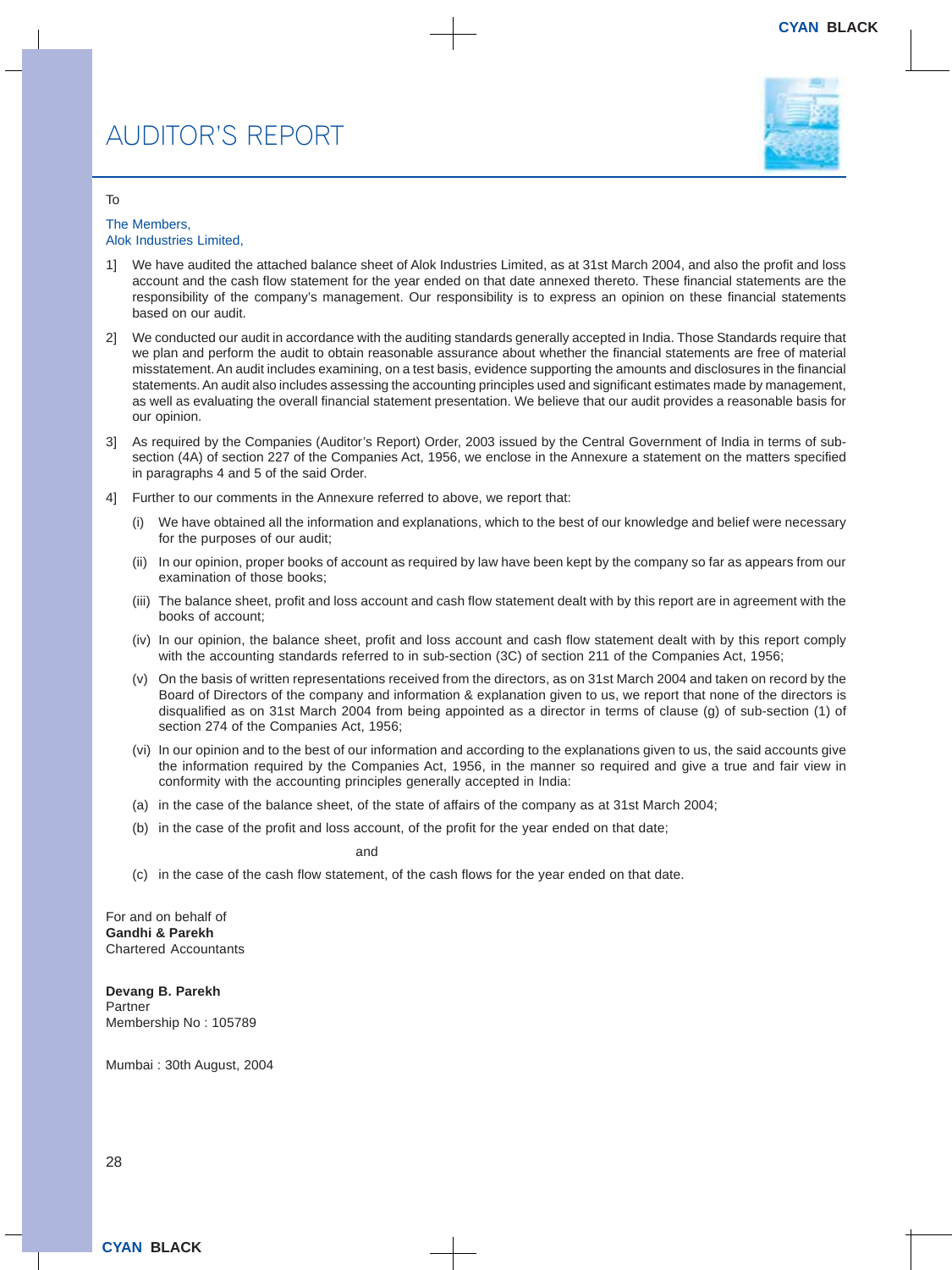

#### **Annexure referred to in paragraph 3 of our report of even date,**

- (i) (a) The company has generally maintained proper records showing full particulars including quantitative details and situation of fixed assets.
	- (b) As explained to us, fixed assets, according to the practice of the company, are physically verified by the management at reasonable intervals, in a phased verification Programme over a period of three years which, in our opinion is reasonable, looking to the size of the company and the nature of its business. As informed, no material discrepancies were noticed on such verification.
	- (c) During the year, the company has not disposed off any substantial part of its Fixed Assets, which has affected the going concern status of the company.
- (ii) (a) As explained to us, inventories (except stocks lying with third parties and in transit, confirmation/ subsequent receipt have been obtained in respect of such inventory) have been physically verified during the year by the management at reasonable interval.
	- (b) The Procedure explained to us, which are followed by the management for physical verification of inventories are reasonable and adequate in relation to the size of the company and the nature of its business.
	- (c) On the basis of our examination of the records of inventory, we are of the opinion that the company is maintaining proper records of inventory. Discrepancies noticed on physical verification of inventory as compared to book records, have been properly dealt with in the books of account.
- (iii) (a) According to the information & explanation given to us, the Company had taken loans from the parties covered in the register maintained under section 301 of the companies Act, 1956. The maximum amount involved during the year was Rs.9.36 Crores and the year-end balance of loans taken from the parties were Rs. 0.25 Crores. There are parties covered in the register maintained under Section 301 of the Companies Act, 1956 to which the company has granted loans. The maximum amount involved during the year was Rs. 4.90 Crores and the year-end balance of loans granted to such parties were Rs 4.27 Crores.
	- (b) In our opinion and according to the information and explanation given to us, the rate of interest and other terms and conditions of such loan are not prime-facie prejudicial to the interest of the Company.
	- (c) There are no stipulations for the payment of the principal and interest amount.
	- (d) There is no overdue amount of loans taken from or granted to companies, firms or other parties listed in the registers maintained under section 301 of the Companies Act, 1956.
- (iv) In our opinion and according to the information and explanations given to us, there are generally adequate internal control procedures commensurate with the size of the company and the nature of its business with regard to purchases of inventory, fixed assets and with regard to the sale of goods. Further on the basis of our examination, and according to the information & explanation given to us we have neither come across nor have been informed of any instance of major weaknesses in the aforesaid internal control procedure.
- (v) (a) According to the information and explanations given to us by the management, we are of the opinion that the transactions that need to be entered into the register maintained under section 301 have been so entered.
	- (b) In our opinion and according to the information and explanations given to us, the transactions made in pursuance of contracts or arrangements entered in the registers maintained under Section 301 and exceeding the value of five lakh rupees in respect of any party during the year have been made at prices which are reasonable having regard to prevailing market prices at the relevant time.
- (vi) In our opinion and according to the information and explanations given to us, the company has complied with the provisions of Sections 58A of the Companies Act, 1956 and the Companies (Acceptance of Deposits) Rules, 1975 with regard to the deposits accepted from the public. Since the company has not defaulted in repayments of deposits, compliance of Section 58AA or obtaining any order from the National Company Law Tribunal, does not arise.
- (vii) In our opinion, the company has an internal audit system commensurate with the size and nature of its business.
- (viii) We have broadly reviewed the accounts and records maintained by the company pursuant to the Rules made by the Central Government for the maintenance of cost records under Section 209 (1) (d) of the Companies Act, 1956 in respect of the company's textile products to which the said rules are made applicable, and we are of the opinion that prima facie the prescribed accounts and records have been made and maintained. We have however, not made a detailed examination of the records with a view to determine whether they are accurate.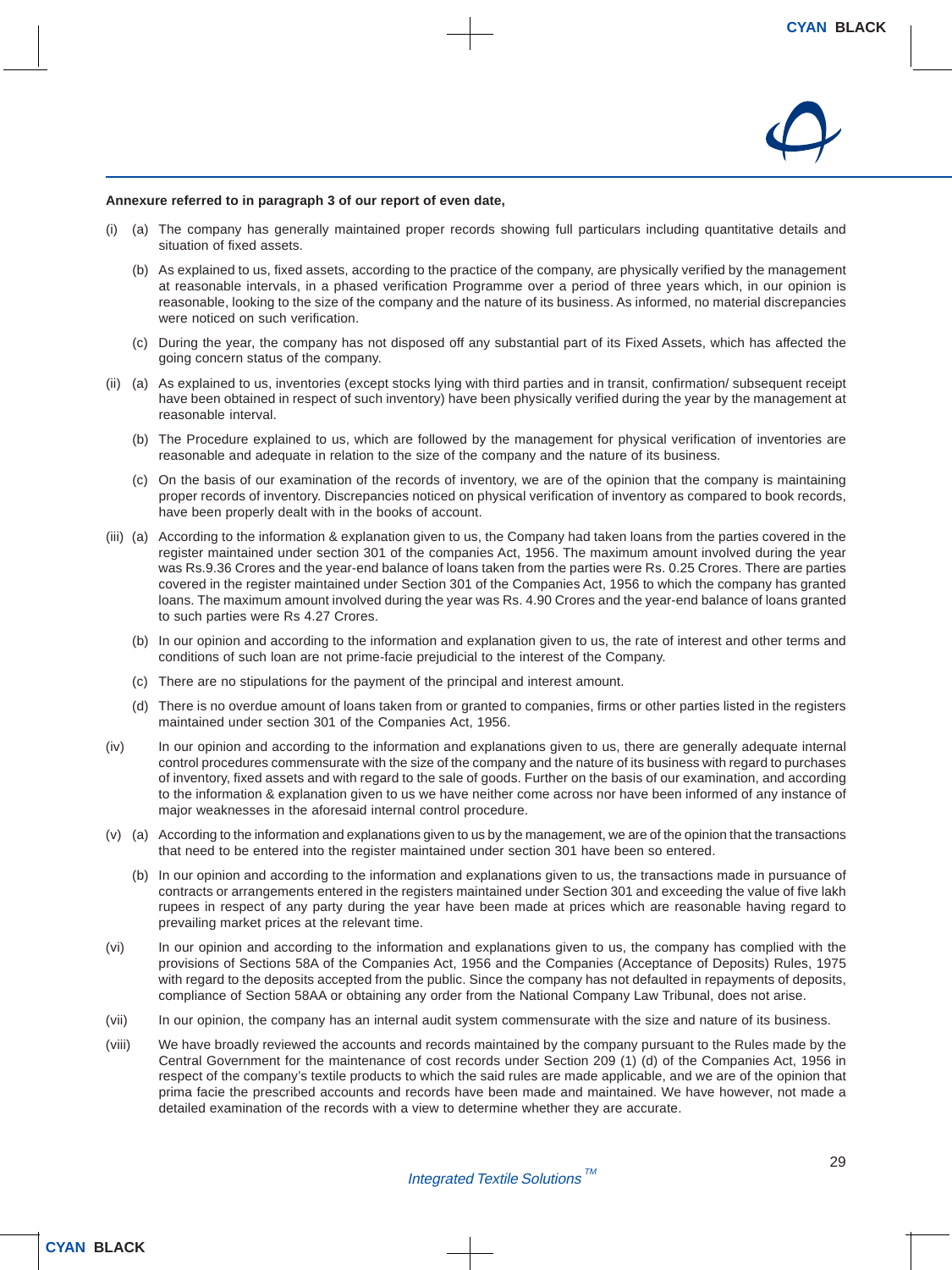

- (ix) (a) According to the records of the company, the company is generally regular in depositing with appropriate authorities undisputed statutory dues including Provident Fund, Investor Education Protection Fund, Employees' State Insurance, Income-Tax, Sales-Tax, Wealth-Tax, Custom Duty, Excise-Duty, Cess and other material statutory dues applicable to it.
	- (b) According to the information and explanations given to us, no undisputed amounts payable in respect of income tax, wealth tax, sales tax, customs duty and excise duty were outstanding, as at 31st March, 2004 for a period of more than six months from the date they became payable.
	- (c) According to the information & explanation given to us, there are no dues in respect of sales tax, income-tax, customs tax, wealth-tax, excise duty and cess that have not been deposited on account of any disputes.
- (x) The company neither have accumulated losses at the end of the year, nor incurred cash losses during the current and the immediately preceding financial year.
- (xi) According to the information and explanation given to us, the company has not defaulted in repayment of dues to a financial institution, bank or debenture holders.
- (xii) According to the information and explanation given to us, the company has not granted any loans and advances on the basis of security by way of pledge of shares, debentures and other securities.
- (xiii) In our opinion, the company is not a Chit Fund or a Nidhi / mutual benefit fund/ society. There fore, the provisions of clause 4(xiii) of the Companies (Auditor's Report) Order, 2003 are not applicable to the company.
- (xiv) The company is not dealing in or trading in shares, securities, debentures and other investments. Accordingly, the provision of clause 4(xiv) of the Companies (Auditor's Report) Order 2003 is not applicable to the company.
- (xv) In our opinion, the terms and conditions on which the company has given guarantees for loans taken by others from banks or financial institutions are prima facie, not prejudicial to the interest of the company.
- (xvi) On the basis of the records examination by us, and relying on the information compiled by the company for co-relating the funds raised to the end use of term loans, we have to state that, the company has, prima-facie, applied the term loans for the purposes for which they were obtained.
- (xvii) According to the information & explanation given to us and on overall examination of the balance Sheet of the company and after placing reliance on the reasonable assumptions made by the Company for classification of Long Term & Short Term usages of the funds, we report that no funds raised on short-term basis have been utilized for long-term investment. No long-term funds have been used to finance short-term assets.
- (xviii) According to the information & explanation given to us, during the year the company has not made any preferential allotment of shares to parties and companies covered in the register maintained under section 301 of the Act.
- (xix) Securities have been created in respect of debentures issued, as detailed in Note No 1 to Schedule No. 3 to the Balance Sheet.
- (xx) The Company has not raised any money by public issue, during the year.
- (xxi) In our opinion and according to the information & explanation given to us, no fraud on or by the company has been noticed or reported during the year, that cause the financial statements to be materially misstated.

For and on behalf of **Gandhi & Parekh** Chartered Accountants

**Devang B. Parekh** Partner Membership No: 105789

Mumbai : 30th August, 2004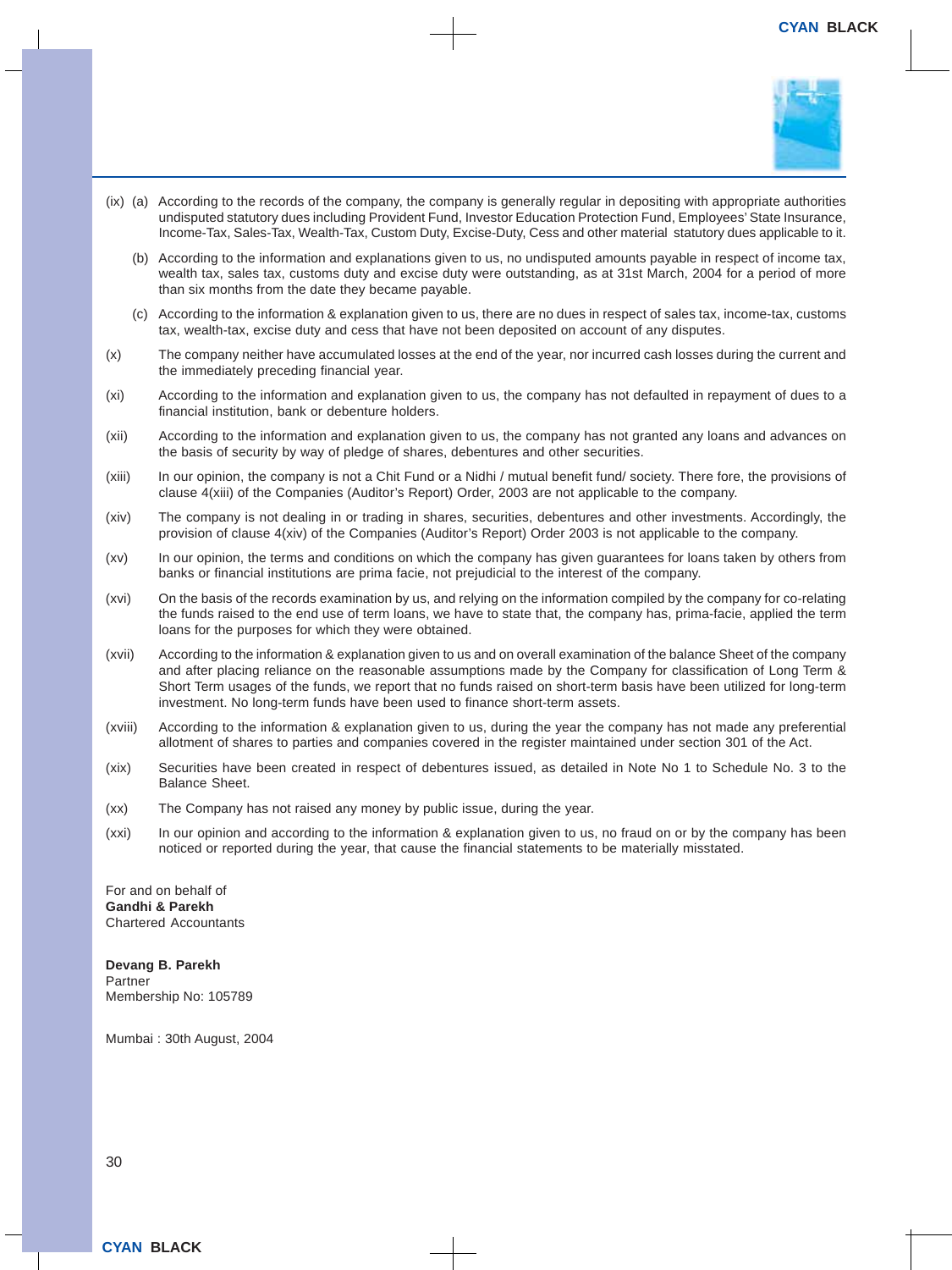

#### To the Board of Directors of **ALOK INDUSTRIES LIMITED**

We have audited the Balance Sheet of Alok Industries Limited as on 31st March, 2004, the Profit and Loss Account and the Cash Flow Statement of the Company for the year ended on that date (the financial statements) attached hereto, which have been prepared in accordance with the Generally Accepted Accounting Principles in India and Accounting Standards referred to in Section 211(3C) of the Companies Act, 1956.

#### **Respective Responsibilities of the Management and Auditors**

The Management of the Company is responsible for the preparation of these financial statements. The financial statements have also been audited by firms of Chartered Accountants appointed as Auditors under the statute (The Companies Act, 1956) who submit separately their report in accordance with the provisions of the Companies Act. It is our responsibility to form an independent opinion, based on our audit of the statements and to report our opinion to you as a concurrent special assignment.

#### **Basis of Opinion**

We conducted our audit in accordance with the auditing standards issued by the Institute of Chartered Accountants of India. An audit includes examination, on a test basis of evidence relevant to the amounts and disclosures in the financial statements. It also includes an assessment of the significant estimates and judgements made by the management in the preparation of the financial statements and whether the accounting policies are appropriate to the circumstances to the company consistently applied and adequately disclosed. We planned and performed audit so as to obtain all information and explanations, which to the best of our knowledge and belief were necessary for the purposes of our audit.

The financial statements dealt with by this report are in agreement with books of account of the Company.

#### **Opinion**

In our opinion and to the best of our information and according to the explanations given to us, the financial statements read with the accounting policies and notes thereon give a true and fair view:

- (i) In the case of the Balance Sheet, of the state of affairs of the Company as at 31st March, 2004;
- (ii) In the case of the Profit and Loss Account, of the profit for the year ended on that date; and
- (iii) In the case of Cash Flow Statement, of the cash flows for the year ended on that date.

**For Deloitte Haskins & Sells** Chartered Accountants

> **P. R. Barpande** Partner Membership no. 15291

Mumbai : 30th August, 2004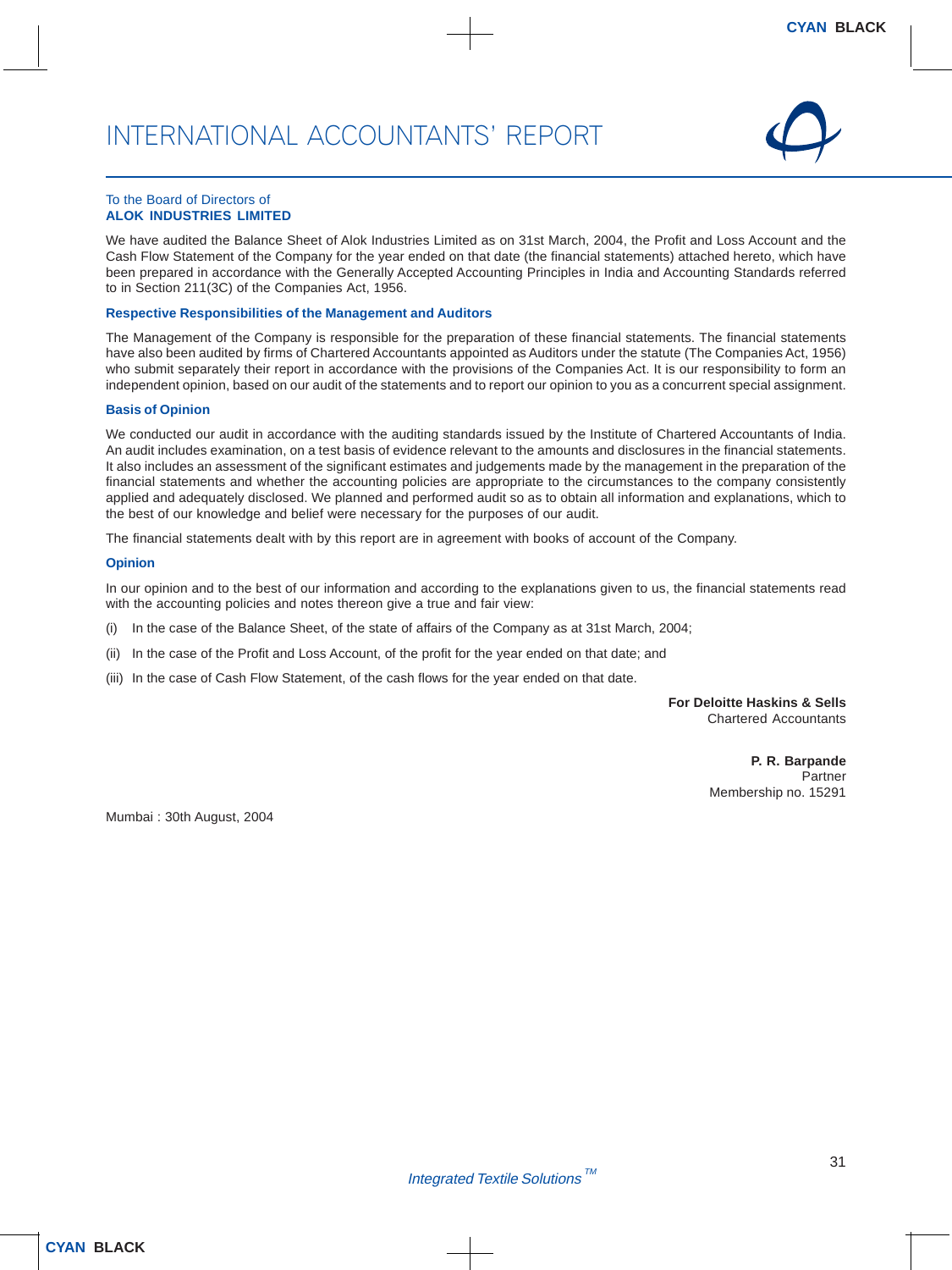

|         | <b>PARTICULARS</b>                                        | <b>SCHEDULE</b> |                                       | <b>AS AT</b>         | <b>AS AT</b>                                           |
|---------|-----------------------------------------------------------|-----------------|---------------------------------------|----------------------|--------------------------------------------------------|
|         |                                                           | NO.             |                                       | 31.03.2004           | 31.03.2003                                             |
|         | <b>I SOURCES OF FUNDS</b>                                 |                 |                                       |                      |                                                        |
|         | (1) Shareholder's Funds                                   |                 |                                       |                      |                                                        |
|         | (a) Capital<br>(b) Share Application Money                | 1               | 171.90<br>18.10                       |                      | 92.69                                                  |
|         | (c) Share Warrants                                        |                 | 3.32                                  |                      |                                                        |
|         | (Refer note no. 5 of Part B of Schedule 21)               |                 |                                       |                      |                                                        |
|         | (d) Reserves and Surplus                                  | 2               | 218.00                                |                      | 162.73                                                 |
|         |                                                           |                 |                                       | 411.32               | 255.42                                                 |
|         | (2) Loan Funds                                            |                 |                                       |                      |                                                        |
|         | Secured Loans                                             | 3               | 747.68                                |                      | 493.79                                                 |
|         | <b>Unsecured Loans</b>                                    | 4               | 70.74                                 |                      | 50.38                                                  |
|         |                                                           |                 |                                       | 818.42               | 544.17                                                 |
|         | (3) Deferred Tax Liability (net)                          |                 |                                       |                      |                                                        |
|         | (Refer note no. 8 of Part B of Schedule 21)               |                 |                                       | 50.52                | 36.33                                                  |
|         | <b>TOTAL</b>                                              |                 |                                       | 1,280.26             | 835.92                                                 |
|         | <b>IIAPPLICATION OF FUNDS</b>                             |                 |                                       |                      |                                                        |
|         | (1) Fixed Assets                                          |                 |                                       |                      |                                                        |
|         | (a) Gross Block                                           | 5               | 559.43                                |                      | 422.26                                                 |
|         | (b) Less : Depreciation                                   |                 | 111.31                                |                      | 73.20                                                  |
|         | (c) Net Block                                             |                 | 448.12                                |                      | 349.06                                                 |
|         | (d) Capital Work-in-Progress                              | 6               | 120.76                                |                      | 29.13                                                  |
|         | (e) Incidental Expenditure during Construction            | $\overline{7}$  | 10.65                                 |                      | 2.20                                                   |
|         | (pending allocation/adjustments)                          |                 |                                       |                      |                                                        |
|         |                                                           |                 |                                       | 579.53               | 380.39                                                 |
|         | (2) Investments<br>(3) Current Assets, Loans and Advances | 8               |                                       | 4.07                 | 4.07                                                   |
|         | (a) Inventories                                           | 9               | 203.53                                |                      | 278.86                                                 |
|         | (b) Sundry Debtors                                        | 10              | 420.33                                |                      | 265.52                                                 |
|         | (c) Cash and Bank Balances                                | 11              | 157.27                                |                      | 24.15                                                  |
|         | (d) Loans and Advances                                    | 12              | 63.97                                 |                      | 24.62                                                  |
|         |                                                           |                 | 845.10                                |                      | 593.15                                                 |
|         | <b>Less: Current Liabilities and Provisions</b>           |                 |                                       |                      |                                                        |
|         | (a) Current Liabilities                                   | 13              | 133.45                                |                      | 134.12                                                 |
|         | (b) Provisions                                            | 14              | 14.99                                 |                      | 8.72                                                   |
|         |                                                           |                 | 148.44                                |                      | 142.84                                                 |
|         |                                                           |                 |                                       |                      |                                                        |
|         | <b>Net Current Assets</b>                                 |                 |                                       | 696.66               | 450.31                                                 |
|         | (4) Miscellaneous Expenditure                             | 15              |                                       |                      | 1.15                                                   |
|         | [To the extent not written off or adjusted]               |                 |                                       |                      |                                                        |
|         | <b>TOTAL</b>                                              |                 |                                       | 1,280.26             | 835.92                                                 |
|         | <b>SIGNIFICANT ACCOUNTING POLICIES AND</b>                |                 |                                       |                      |                                                        |
|         | <b>NOTES TO THE ACCOUNTS</b>                              | 21              |                                       |                      |                                                        |
|         | As per our attached report of even date                   |                 | For and on behalf of the Board        |                      |                                                        |
|         | For Gandhi & Parekh                                       |                 | Ashok B. Jiwrajka                     | - Executive Chairman |                                                        |
|         | Chartered Accountants                                     |                 |                                       |                      |                                                        |
|         |                                                           |                 | Dilip B. Jiwrajka                     | - Managing Director  |                                                        |
|         |                                                           |                 | Surendra B. Jiwrajka                  | - Executive Director |                                                        |
|         | Devang B. Parekh                                          |                 |                                       |                      |                                                        |
| Partner |                                                           |                 | K.H. Gopal                            |                      | - Vice President (Legal) &<br><b>Company Secretary</b> |
|         |                                                           |                 |                                       |                      |                                                        |
|         | Mumbai: 30 <sup>th</sup> August, 2004                     |                 | Mumbai: 30 <sup>th</sup> August, 2004 |                      |                                                        |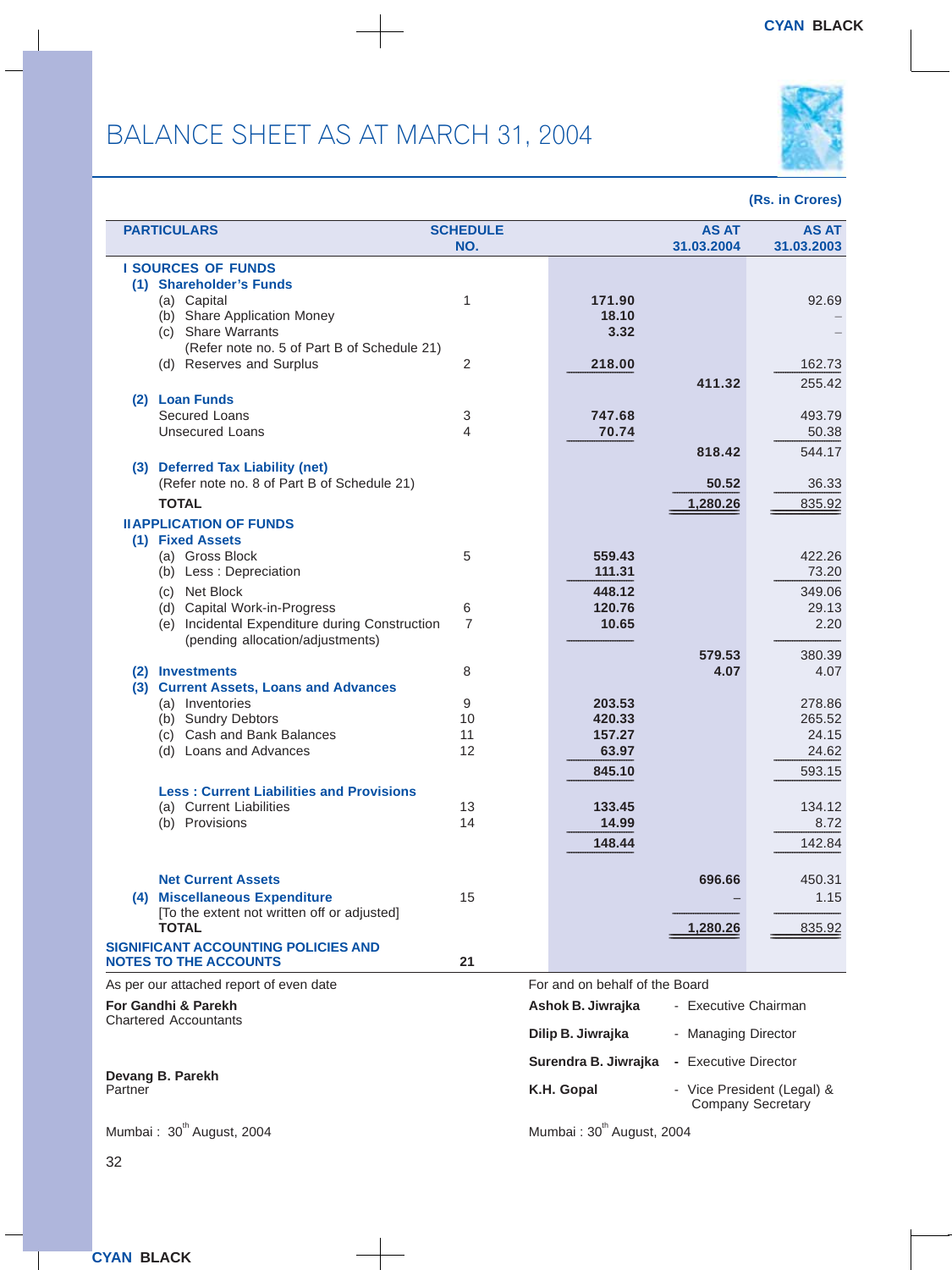

| <b>PARTICULARS</b>                                                        | <b>SCHEDULE</b>                       | <b>Year Ended</b><br>31.03.2004 | <b>Year Ended</b><br>31.03.2003 |
|---------------------------------------------------------------------------|---------------------------------------|---------------------------------|---------------------------------|
|                                                                           |                                       |                                 |                                 |
| <b>INCOME</b>                                                             |                                       |                                 |                                 |
| Sales (inclusive of excise duty)                                          | 16                                    | 1,114.63                        | 784.29                          |
| Less : Excise duty                                                        |                                       | 66.77                           | 2.45                            |
|                                                                           |                                       |                                 |                                 |
|                                                                           |                                       | 1,047.86                        | 781.84                          |
| Job Work Charges collected (Tax Deducted at                               |                                       |                                 |                                 |
| Source Rs.0.28 Crore, Previous Year Rs.0.26 Crore)                        |                                       | 20.99                           | 13.57                           |
|                                                                           |                                       |                                 |                                 |
|                                                                           |                                       | 1,068.85                        | 795.41                          |
| Other Income                                                              | 17                                    | 4.89                            | 0.18                            |
| (Decrease) /Increase in Stocks of Finished                                |                                       |                                 |                                 |
| Goods and Process Stock                                                   | 18                                    | (21.70)                         | 40.67                           |
|                                                                           |                                       |                                 |                                 |
|                                                                           |                                       | 1,052.04                        | 836.26                          |
|                                                                           |                                       |                                 |                                 |
| <b>EXPENDITURE</b>                                                        |                                       |                                 |                                 |
| <b>Trading Purchases</b>                                                  |                                       | 244.44                          | 69.62                           |
| Manufacturing and Other Expenses                                          | 19                                    | 610.35                          | 630.35                          |
|                                                                           | 20                                    | 66.40                           | 51.51                           |
| Interest (net)                                                            |                                       |                                 |                                 |
| Depreciation                                                              |                                       | 38.28                           | 25.42                           |
| <b>PROFIT BEFORE TAX</b>                                                  |                                       | 92.57                           | 59.36                           |
|                                                                           |                                       |                                 |                                 |
| Provision for Tax - Current tax                                           |                                       | (7.30)                          | (4.50)                          |
| - Deferred Tax (including Rs.2.86 Crores in respect of earlier years)     |                                       | (14.19)                         | (12.55)                         |
|                                                                           |                                       |                                 |                                 |
| <b>PROFIT AFTER TAX</b>                                                   |                                       | 71.08                           | 42.31                           |
| Add: Balance brought forward from previous year                           |                                       | 88.05                           | 80.40                           |
| Add : Excess provision of tax in respect of earlier years                 |                                       |                                 | 0.12                            |
| Less: Provision for deferred tax for earlier years                        |                                       |                                 | (21.14)                         |
|                                                                           |                                       |                                 |                                 |
| <b>AMOUNT AVAILABLE FOR APPROPRIATION</b>                                 |                                       | 159.13                          | 101.69                          |
| <b>APPROPRIATIONS</b>                                                     |                                       |                                 |                                 |
| Less: Dividend - earlier year (Refer note no.15 of Part B of Schedule 21) |                                       | 2.86                            |                                 |
|                                                                           |                                       |                                 |                                 |
| Transfer to Capital Redemption Reserve                                    |                                       |                                 | 0.60                            |
| <b>Transfer to General Reserve</b>                                        |                                       | 9.00                            | 6.00                            |
| Transfer to Debenture Redemption Reserve                                  |                                       | 13.00                           |                                 |
| Proposed Dividend                                                         |                                       |                                 |                                 |
| - On Equity Shares                                                        |                                       | 8.77                            | 5.69                            |
|                                                                           |                                       |                                 |                                 |
| - On Preference Shares (Paid / Provided)                                  |                                       | 1.56                            | 0.60                            |
| Corporate Dividend Tax thereon                                            |                                       | 1.32                            | 0.75                            |
|                                                                           |                                       |                                 |                                 |
| <b>BALANCE CARRIED TO BALANCE SHEET</b>                                   |                                       | 122.62                          | 88.05                           |
| <b>EARNINGS PER SHARE (Refer note no.9 of Part B of Schedule 21)</b>      |                                       |                                 |                                 |
| Basic                                                                     |                                       | 7.90                            | 7.36                            |
|                                                                           |                                       |                                 |                                 |
| <b>Diluted</b>                                                            |                                       | 7.81                            | 7.36                            |
| <b>SIGNIFICANT ACCOUNTING POLICIES AND</b>                                |                                       |                                 |                                 |
| <b>NOTES TO THE ACCOUNTS</b>                                              | 21                                    |                                 |                                 |
|                                                                           | For and on behalf of the Board        |                                 |                                 |
| As per our attached report of even date                                   |                                       |                                 |                                 |
| For Gandhi & Parekh                                                       | Ashok B. Jiwrajka                     | - Executive Chairman            |                                 |
| <b>Chartered Accountants</b>                                              |                                       |                                 |                                 |
|                                                                           | Dilip B. Jiwrajka                     | - Managing Director             |                                 |
|                                                                           |                                       |                                 |                                 |
|                                                                           | Surendra B. Jiwrajka                  | - Executive Director            |                                 |
| Devang B. Parekh                                                          |                                       |                                 |                                 |
| Partner                                                                   | K.H. Gopal                            |                                 | - Vice President (Legal) &      |
|                                                                           |                                       |                                 | <b>Company Secretary</b>        |
|                                                                           |                                       |                                 |                                 |
| Mumbai: 30 <sup>th</sup> August, 2004                                     | Mumbai: 30 <sup>th</sup> August, 2004 |                                 |                                 |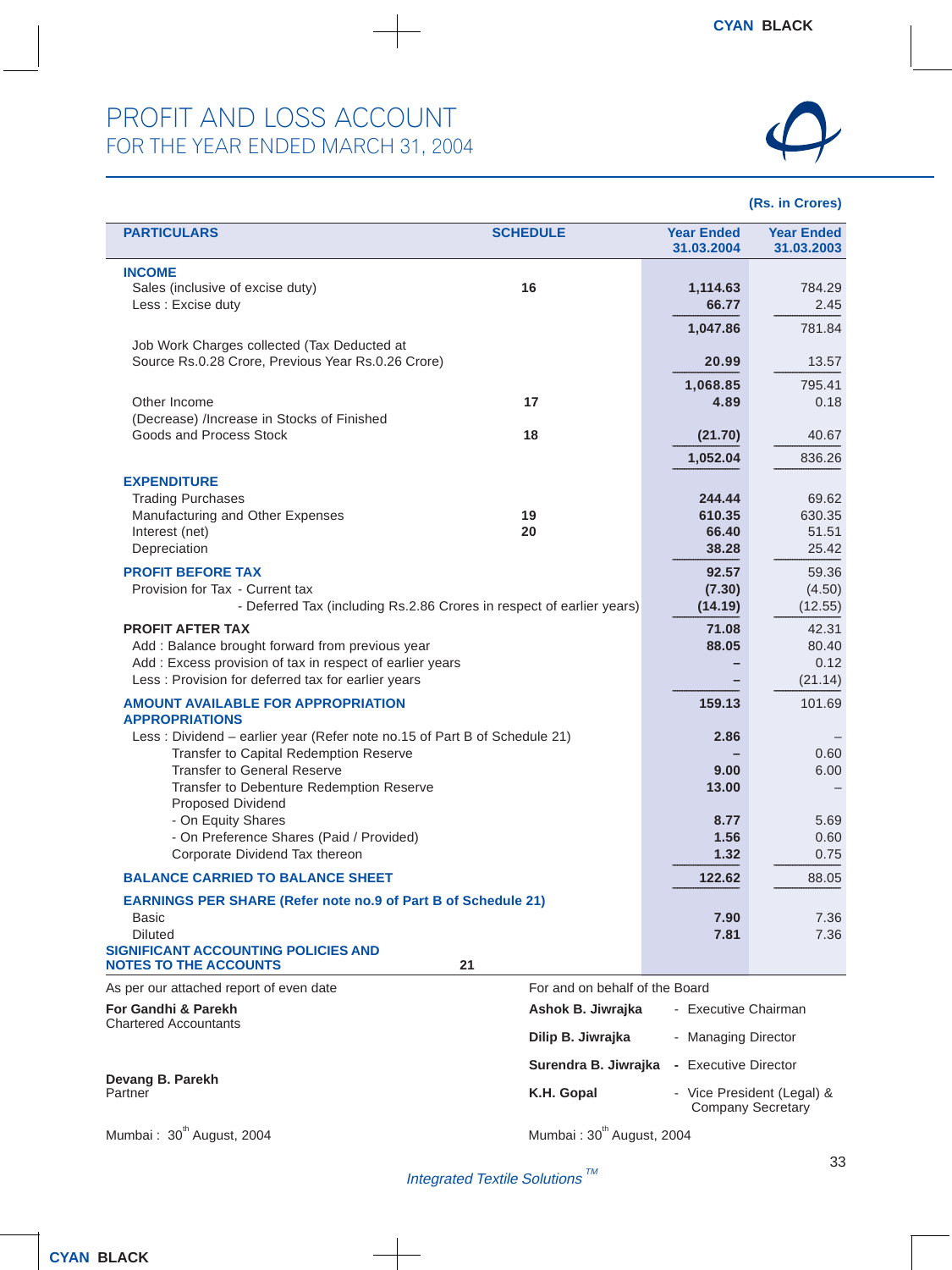### CASH FLOW STATEMENT FOR THE YEAR ENDED MARCH 31, 2004



#### **(Rs. in Crores)**

| <b>PARTICULARS</b>                                                                     | 2003-2004       | 2002-2003       |
|----------------------------------------------------------------------------------------|-----------------|-----------------|
| <b>Cash Flow from Operating Activities</b><br>A]                                       |                 |                 |
| Net Profit Before Tax                                                                  | 92.57           | 59.36           |
| <b>Adjustments for</b>                                                                 |                 |                 |
| Depreciation<br>Foreign Exchange (gain) / loss                                         | 38.28<br>(2.52) | 25.42<br>1.76   |
| Dividend Income                                                                        | (0.15)          | (0.10)          |
| Interest (net)                                                                         | 66.40           | 51.51           |
| Loss on sale of assets (net)                                                           | 0.12            | 0.02            |
| Profit on sale of investments                                                          | (0.01)          | (0.03)          |
| Share / Debenture Issue Expenses adjusted in Securities Premium account                | (3.76)          |                 |
| Miscellaneous Expenditure written off                                                  | 1.15            | 0.85            |
| Operating Profit before working capital changes                                        | 192.08          | 138.79          |
| <b>Adjustments for</b>                                                                 |                 |                 |
| Decrease / (Increase) in Inventories                                                   | 75.33           | (80.07)         |
| (Increase) in Trade Receivables                                                        | (154.81)        | (79.66)         |
| (Increase) in Loans and Advances<br>Increase in Current Liabilities                    | (39.35)<br>2.35 | (4.49)<br>44.12 |
| Cash Generated from Operations                                                         | 75.60           | 18.69           |
| Income Taxes Paid                                                                      | (5.17)          | (4.53)          |
| Net Cash Flow from Operating Activities                                                | 70.43           | 14.16           |
| <b>Cash Flow from Investing Activities</b><br>B1 -                                     |                 |                 |
| Purchase of Fixed Assets                                                               | (237.57)        | (98.67)         |
| Sale of Fixed Assets                                                                   | 0.03            | 0.14            |
| Purchase of Investments                                                                | (5.00)          | (0.94)          |
| Sale of Investments                                                                    | 5.01            | 0.89            |
| Dividends Received                                                                     | 0.15            | 0.10            |
| Net Cash used in Investing Activities                                                  | (237.38)        | (98.48)         |
| <b>C]</b> Cash Flow from Financing Activities                                          |                 |                 |
| Proceeds from issue of Equity Share Capital                                            | 3.00            |                 |
| Proceeds from issue of Preference Share Capital                                        | 83.00           |                 |
| Redemption of Preference Share Capital<br>Proceeds from Equity Share Application Money | (4.33)<br>18.10 | (0.60)          |
| <b>Proceeds from Warrants</b>                                                          | 3.32            |                 |
| Proceeds from Borrowings                                                               | 276.78          | 146.51          |
| Dividend Paid                                                                          | (10.92)         | (4.31)          |
| Interest Paid (Net)                                                                    | (68.88)         | (51.19)         |
| Net Cash used in Financing Activities                                                  | 300.07          | 90.41           |
| Net Increase in Cash and Cash equivalents (A+B+C)                                      | 133.12          | 6.09            |
| Cash and Cash equivalents<br>at the beginning of the year                              | 24.15           | 18.06           |
| at the end of the year                                                                 | 157.27          | 24.15           |
| Net Increase in Cash and Cash equivalents                                              | 133.12          | 6.09            |
| <b>NOTES TO CASH FLOW STATEMENT</b>                                                    |                 |                 |

1. Components of Cash and Cash Equivalents include Cash and Bank Balances in Current and Deposits Accounts.

2. Proceeds from borrowings reflect the increase in Secured and Unsecured Loans and is net of repayments.

3. Interest income of deposits, overdue bill etc. is classified as cash flow from operating activities.

4. Purchase of fixed assets are stated inclusive of movements of Capital Work in Progress and incidental expenditure during construction period (pending allocation/adjustment) between the commencement and end of the year and is considered as part of investing activity. 5. The Cash Flow Statement has been prepared in accordance with the requirement of Accounting Standard AS-3 "Cash Flow Statement" issued by the Institute of Chartered Accountants of India and the listing agreement with Stock exchange.

6. Previous years figures have been reclassified, wherever necessary to correspond to those of the current year.

As per our attached report of even date

**For Gandhi & Parekh** Chartered Accountants

**Devang B. Parekh Partner** 

Mumbai:  $30<sup>th</sup>$  August, 2004

Mumbai:  $30<sup>th</sup>$  August, 2004

For and on behalf of the Board

**Ashok B. Jiwrajka** - Executive Chairman

**Dilip B. Jiwrajka** - Managing Director **Surendra B. Jiwrajka -** Executive Director **K.H. Gopal** - Vice President (Legal) & Company Secretary

34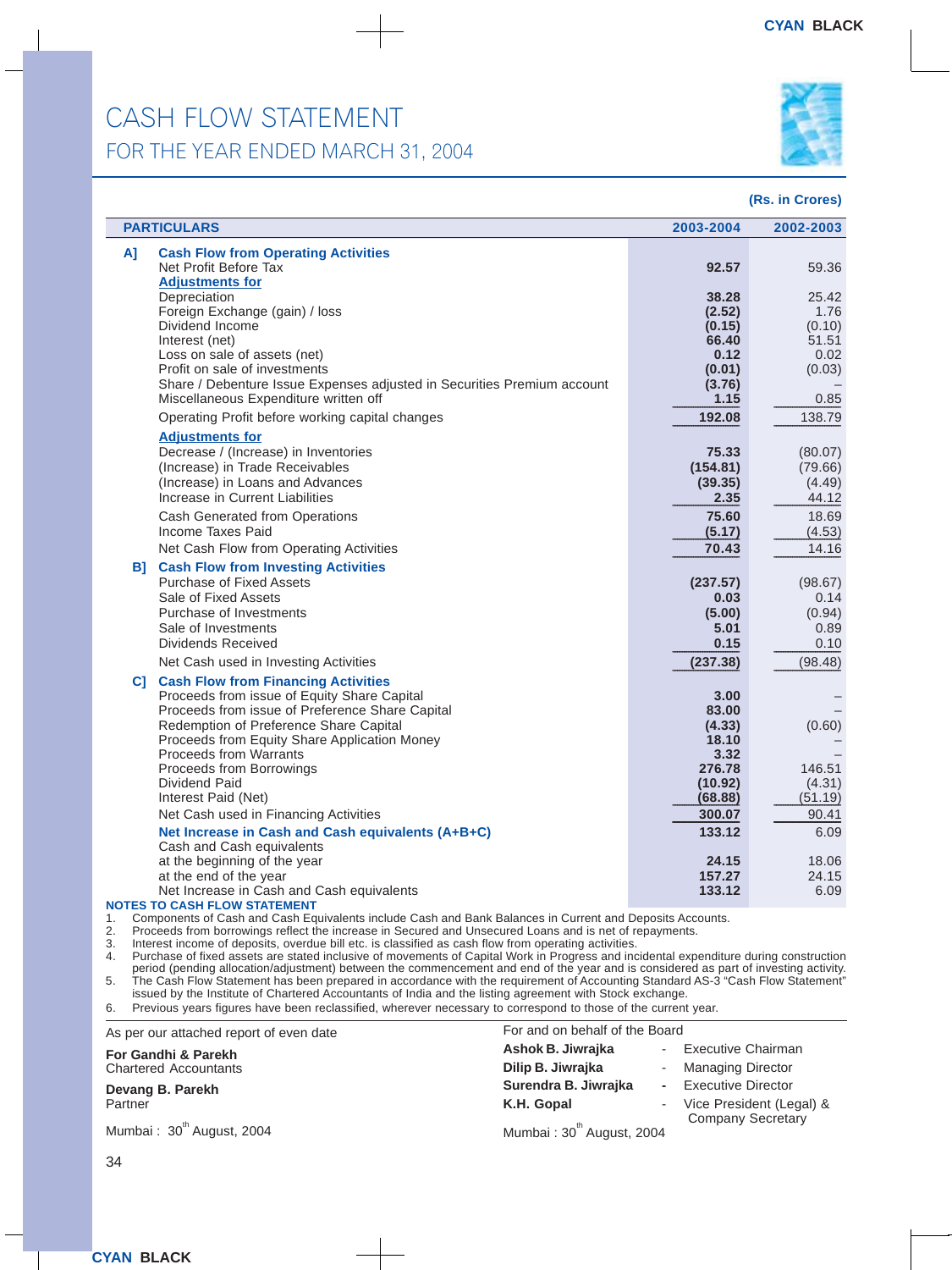

#### **(Rs. in Crores)**

| <b>PARTICULARS</b>                                                                  |       | <b>AS AT</b><br>31.03.2004 | <b>AS AT</b><br>31.03.2003 |
|-------------------------------------------------------------------------------------|-------|----------------------------|----------------------------|
|                                                                                     |       |                            |                            |
| <b>SCHEDULE '1'</b>                                                                 |       |                            |                            |
| <b>CAPITAL</b>                                                                      |       |                            |                            |
| <b>Authorised:</b>                                                                  |       |                            |                            |
| 17,50,00,000 (Previous year 9,50,00,000) Equity Share of Rs.10/- each               |       | 175.00                     | 95.00                      |
| 12,50,00,000 (Previous year 2,50,00,000) Preference Shares of Rs.10/- each          |       | 125.00                     | 25.00                      |
|                                                                                     |       | 300.00                     | 120.00                     |
| <b>Issued and Subscribed:</b>                                                       |       |                            |                            |
|                                                                                     |       |                            |                            |
| <b>Equity Share Capital</b>                                                         |       |                            |                            |
| 8,82,30,718 (Previous year 8,76,91,828) Equity Share of Rs.10/- each fully paid up. |       | 88.23                      | 87.69                      |
| <b>Preference Share Capital</b>                                                     |       |                            |                            |
| Nil (Previous Year 40,00,000) 10.50% Cumulative Redeemable                          |       |                            |                            |
| Preference Shares of Rs.10/- each fully paid up.                                    |       |                            | 4.00                       |
| 10,00,000 12% Cumulative Redeemable Preference Shares of Rs.6.67                    |       |                            |                            |
| (Previous year Rs.10/-) each fully paid up (See Note No.5 below).                   | 0.67  |                            | 1.00                       |
| 1,50,00,000 (Previous Year Nil) 10.50% Cumulative Redeemable                        |       |                            |                            |
| Preference Shares of Rs.10/- each fully paid up                                     | 15.00 |                            |                            |
| 6,80,00,000 (Previous Year Nil) 10.00% Cumulative Redeemable                        |       |                            |                            |
| Preference Shares of Rs.10/- each fully paid up                                     | 68.00 |                            |                            |
|                                                                                     |       | 83.67                      | 5.00                       |
|                                                                                     |       |                            |                            |
| <b>TOTAL</b>                                                                        |       | 171.90                     | 92.69                      |
| <b>NOTES:</b> Out of the above                                                      |       |                            |                            |

1] 7,45,396 Equity Shares were allotted as Bonus by way of capitalization of General Reserves.<br>2] 62,550 Equity Shares being forfeited shares were reissued during 2001.

2] 62,550 Equity Shares being forfeited shares were reissued during 2001.<br>3] 5,38,890 Equity Shares were issued on 31 March, 2004 at a premium of<br>4] 40,00,000 10.50% Cumulative Redeemable Preference Shares were rec

3] 5,38,890 Equity Shares were issued on 31s March, 2004 at a premium of Rs.45.67 per share.

4] 40,00,000 10.50% Cumulative Redeemable Preference Shares were redeemed at par on 26th May, 2003. 5] 10,00,000 12% Cumulative Redeemable Preference Shares are redeemable at par in 3 equal annual installment, the first installment have already been paid on 23rd August, 2003 and second and third installment falls due on 23rd August, 2004 and 23rd August, 2005. 6] 1,50,00,000 10.50% Redeemable and Non-Convertible Preference Shares allotted on 13<sup>th</sup> May, 2003 are redeemable at par at the

end of 36 months from the date of allotment with put & call option after 18 months. 7] 6,80,00,000 10.00% Cumulative Non-Convertible Redeemable Preference Shares (CNRPS) allotted on 31st March, 2004 are redeemable by way of a bullet repayment at the end of 5 years from the date of subscription i.e. on 31<sup>st</sup> March, 2009. The company, however, has the option to redeem all or any of CNRPS at any time between the third and fifth year from the date of subscription.

#### **SCHEDULE '2' RESERVES AND SURPLUS**

| <b>Capital Reserve</b>                                        |       |        |        |
|---------------------------------------------------------------|-------|--------|--------|
| Balance as per last Balance Sheet                             |       | 0.03   | 0.03   |
| <b>Capital Redemption Reserve</b>                             |       |        |        |
| Balance as per last Balance Sheet                             | 2.20  |        | 1.60   |
| Add: Transferred from Profit and Loss Account                 |       |        | 0.60   |
|                                                               |       | 2.20   | 2.20   |
| <b>Securities premium account</b>                             |       |        |        |
| Balance as per last Balance Sheet                             | 44.34 |        | 38.71  |
| Add: Received during the year (Refer note no.3 of Schedule 1) | 2.46  |        | 5.63   |
| Less: Share/Debenture issue expenses                          | 3.76  |        |        |
| (Refer note no. 14 of Part B of Schedule 21)                  |       | 43.04  | 44.34  |
| <b>General Reserve</b>                                        |       |        |        |
| Balance as per last Balance Sheet                             | 23.80 |        | 17.80  |
| Add: Transferred from Profit and Loss Account                 | 9.00  |        | 6.00   |
|                                                               |       | 32.80  | 23.80  |
| <b>Debenture Redemption Reserve</b>                           |       |        |        |
| Balance as per last Balance Sheet                             | 4.31  |        | 4.31   |
| Add: Transferred from Profit and Loss Account                 | 13.00 |        |        |
|                                                               |       | 17.31  | 4.31   |
| <b>Surplus in Profit and Loss Account</b>                     |       | 122.62 | 88.05  |
| <b>TOTAL</b>                                                  |       | 218.00 | 162.73 |
|                                                               |       |        |        |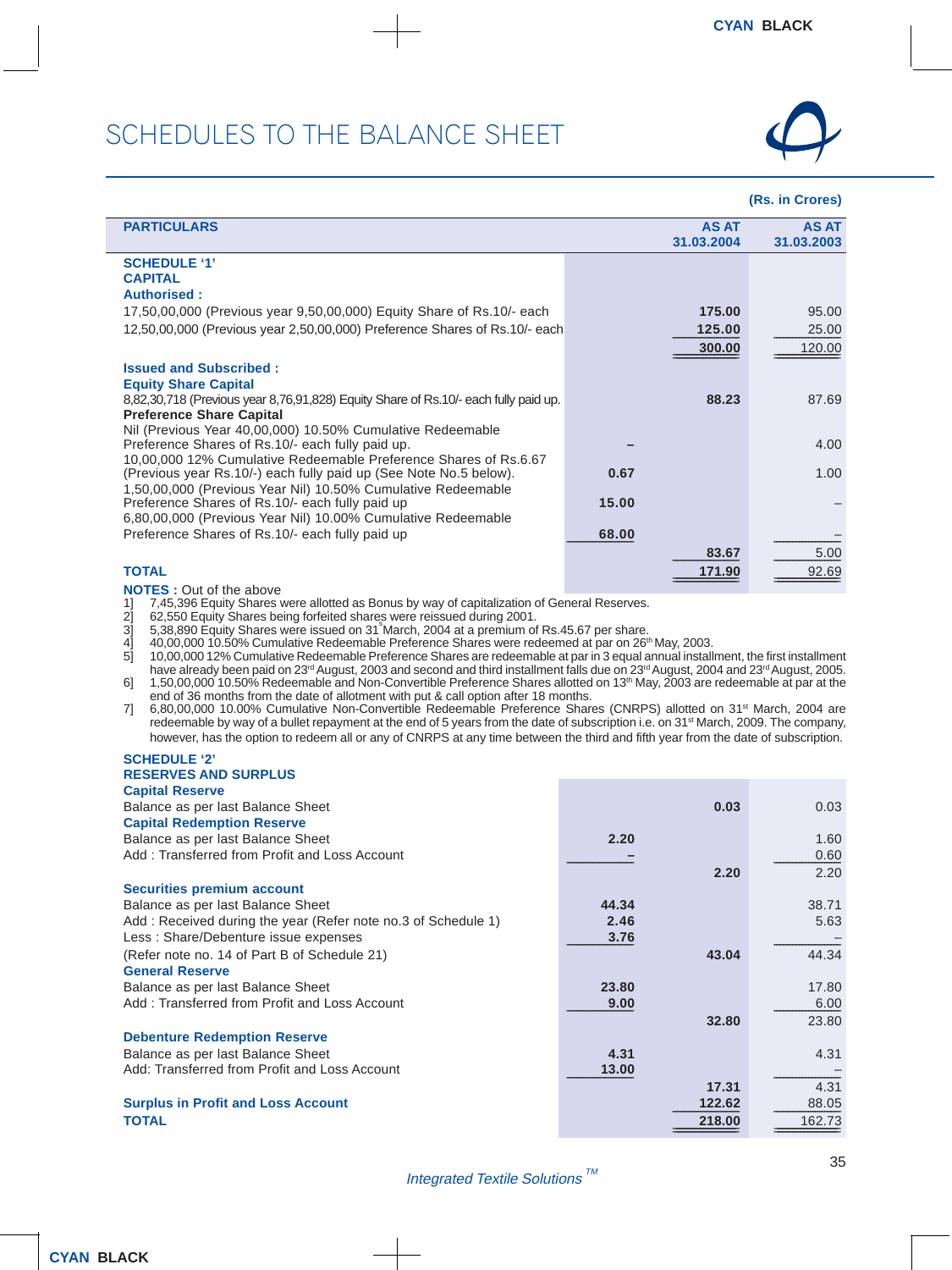

|                | <b>PARTICULARS</b>                                                                             |                |        | <b>AS AT</b><br>31.03.2004 | <b>AS AT</b><br>31.03.2003 |
|----------------|------------------------------------------------------------------------------------------------|----------------|--------|----------------------------|----------------------------|
|                | <b>SCHEDULE '3'</b>                                                                            |                |        |                            |                            |
|                | <b>SECURED LOANS</b>                                                                           | Note No.       |        |                            |                            |
| a.             | <b>Debentures</b>                                                                              | 1              |        |                            |                            |
|                | 16.50% Redeemable Non Convertible Debentures                                                   |                |        |                            | 1.00                       |
|                | 12.50% Redeemable Non Convertible Debentures                                                   |                | 20.00  |                            | 20.00                      |
|                | 10.00% Redeemable Non Convertible Debentures                                                   |                | 20.00  |                            |                            |
|                | 10.00% Optionally Fully Convertible Debentures                                                 |                | 29.00  |                            |                            |
|                |                                                                                                |                |        | 69.00                      | 21.00                      |
| b.             | <b>Term Loans</b>                                                                              | $\overline{2}$ |        |                            |                            |
|                | (1) From Financial Institutions                                                                |                |        |                            |                            |
|                | - Rupee Term Loan                                                                              |                | 139.18 |                            | 167.75                     |
|                | - Foreign Currency Loans                                                                       |                | 30.73  |                            | 18.37                      |
|                |                                                                                                |                | 169.91 |                            | 186.12                     |
|                | From Banks<br>(2)                                                                              |                |        |                            |                            |
|                | - Rupee Loans                                                                                  |                | 193.54 |                            | 69.76                      |
|                |                                                                                                |                |        | 363.45                     | 255.88                     |
| $\mathbf{c}$ . | <b>From Banks on Cash Credit Accounts, Working</b>                                             |                |        |                            |                            |
|                | <b>Capital Demand Loans etc.</b>                                                               | 3              |        | 301.20                     | 203.29                     |
|                | (Includes Rs.125.75 Crores demand loan in foreign<br>currency) (Previous year Rs.27.46 Crores) |                |        |                            |                            |
| d.             | <b>Loans under Hire Purchase/ Lease</b>                                                        | 4              |        |                            |                            |
|                | Arrangements                                                                                   |                |        | 14.03                      | 13.62                      |
|                | <b>TOTAL</b>                                                                                   |                |        | 747.68                     | 493.79                     |
| 1.             | Debentures are secured by :                                                                    |                |        |                            |                            |

- a) Nil (previous year 3,00,000), 16.50% Secured Redeemable Non-Convertible Debentures of Rs.100/- each, which were redeemable at par in three equal installments at the end of  $4<sup>th</sup>$ , 5th and 6th year from the date of allotments i.e. 26th September 1997 and 27th November 1997 were secured by (i) pari passu first charge created on all fixed assets of the company subject to exclusive charge created / to be created on specific fixed assets in favour of specified lenders. (ii) a charge created / to be created on all current assets of the company subject to a prior charge on such current assets created / to be created in favour of the company's working capital bankers and (iii) the personal guarantee of three promoters directors. The last installment of these debentures was paid and the said debentures were redeemed during the year.
- b) 20,00,000 12.50%, Secured Redeemable Non-Convertible Debentures of Rs.100/- each, which are redeemable at par in three equal installments at the end of 2<sup>nd</sup>, 3<sup>rd</sup> and 4<sup>th</sup> year from the date of allotment i.e. 25<sup>th</sup> October 2002, are secured by (i) pari passu charge created/to be created on all present and future assets of the company subject to exclusive charge created / to be created on specific fixed assets in favour of specified lenders. (ii) a charge created / to be created on current assets of the company subject to a prior charge on such current assets created / to be created in favour of the company's working capital bankers and (iii) the personal guarantee of three promoters directors.
- c) 20,00,000 (previous year Nil) 10%, Non-Convertible Debentures of Rs.100/- each, which are redeemable at par by bullet repayment at the end of the year (on maturity) from the date of disbursement (i.e. 13<sup>th</sup> August, 2003); are secured by (i) subservient charge on movables assets subject to existing charge created / to be created on such assets in favour of the terms of lenders and working capital bankers. (ii) personal guarantee of three promoter directors.
- d) 29,00,000 (previous year Nil) 10%, Optionally Fully Convertible Debentures of Rs.100/- each, which can be converted into Equity Shares at the option of the Debenture holder between 12<sup>th</sup> and 15<sup>th</sup> month from the date of first subscription (i.e. 23<sup>rd</sup> March, 2004) are secured by (i) pari passu first charge created on all fixed assets of the company subject to exclusive charge created / to be created on specific fixed assets in favour of specified lenders. (ii) a charge created / to be created on all current assets of the company subject to a prior charge on such current assets created / to be created in favour of the company's working capital bankers.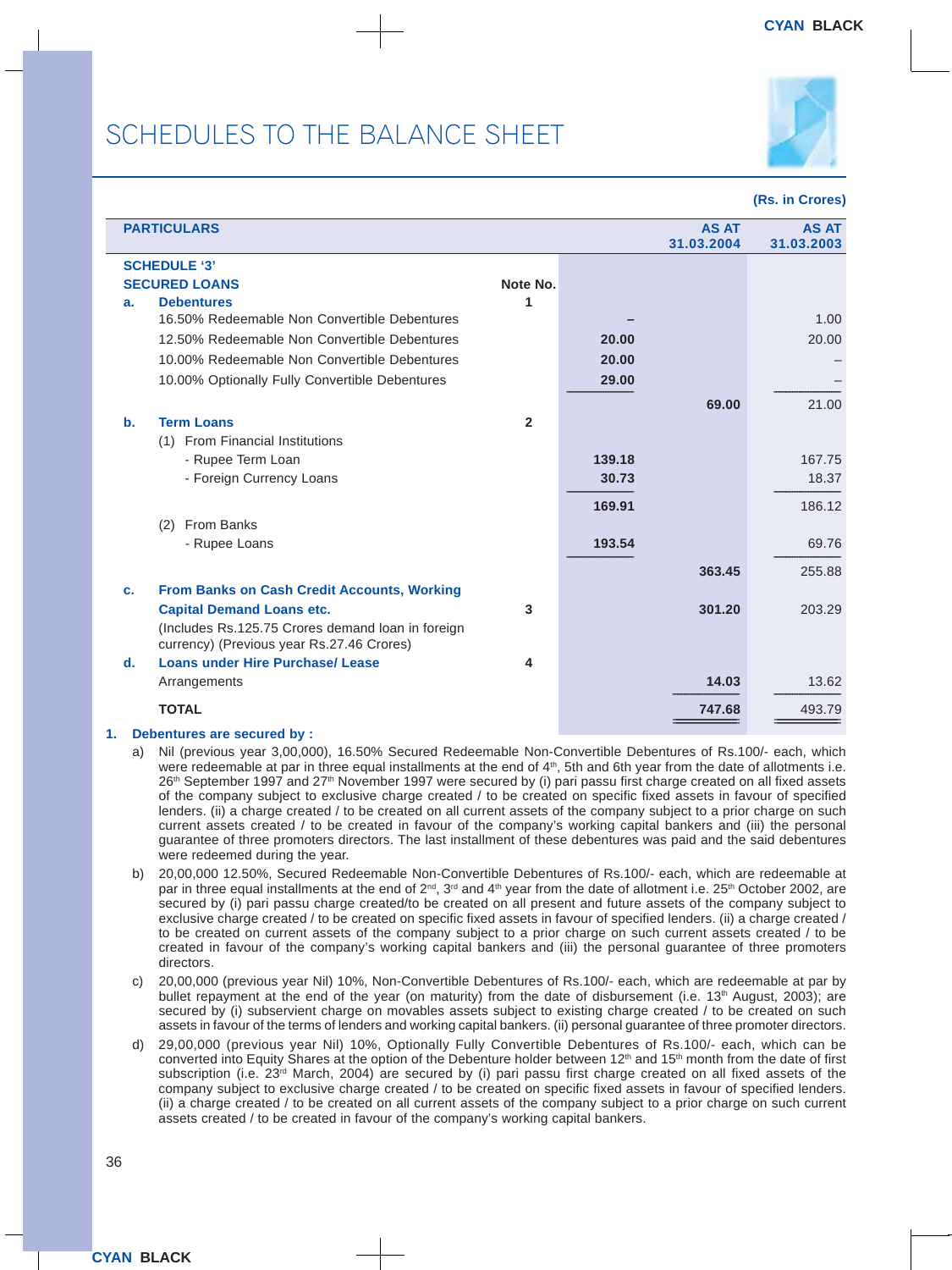

#### **2. Term loans are secured as under :**

- a) Term loans from financial institutions and from banks (Including foreign currency loans) to the extent of Rs. 158.56 Crores (Previous year Rs.186.12 Crores) and Rs. 40.19 Crores (Previous year Rs.20.00 Crores) respectively, are secured by (i) a pari passu first charge created/to be created on all present and future immovable assets of the company except assets exclusive charges created/to be created on specific fixed assets in favour of specified lenders. (ii) a charge created / to be created on all current assets of the company subject to a prior charge on such current assets created / to be created in favour of the company's working capital bankers. (iii) personal guarantee of three promoter directors.
- b) Term loans from financial institutions and from banks to the extent of Rs. 11.36 Crores (Previous year Rs.Nil) and Rs.86.67 Crores (Previous year Rs.21.95 Crores) respectively are secured by (i) an exclusive charge created on specific assets by them respectively. (ii) personal guarantee of three promoter directors.
- c) Term loan from the banks to the extent of Rs. 11.52 Crores (previous year Nil) are secured by (i) an exclusive charge created on specific assets financed by them (ii) a charge created/to be created on all the assets of the company present and future subject to a prior charge on such assets created / to be created in favour of the company's term lenders and working capital bankers and (iii) personal guarantee of three promoter directors.
- d) Nil (previous year Rs.5.00 Crores) term loan from the banks were secured by (i) a second charge on all fixed assets of the company subject to exclusively charged to specified lenders for part financing the specific fixed assets (ii) the personal guarantee of the Managing Director.
- e) Term loans from banks to the extent of Rs. 55.15 Crores (Previous year Rs.10.00 Crores) are secured by (i) subservient charge on all movable assets of the company present and future subject prior charge of specific movable assets in favour of the company's terms of lenders and working capital bankers. (ii) personal guarantee of three promoter directors of the company.
- f) Term loans from banks to the extent of Rs. Nil (Previous year Rs. 12.81Crores) are secured by (i) a pari passu charge created on all the current assets of the company (ii) a pari passu charge created / to be created on all fixed assets of the company's term loan lenders (iii) personal guarantee of three promoter directors of the company.
- **3.** Working Capital limits from banks are secured by (i) hypothecation of Company's inventories, book debts, etc. (ii) second charge created / to be created on the fixed assets of the Company, (iii) immovable properties and guarantees of associate concerns (iv) the personal guarantee of three promoter directors of the Company.
- **4.** Hire Purchase / Lease loans are secured by the respective assets, mainly Plant and Machinery and Equipments, purchased under the said loans. **(Rs. in Crores)**

|                |                                               |          |                            | (RS. IN Grores)            |
|----------------|-----------------------------------------------|----------|----------------------------|----------------------------|
|                | <b>PARTICULARS</b>                            |          | <b>AS AT</b><br>31.03.2004 | <b>AS AT</b><br>31.03.2003 |
|                | <b>SCHEDULE '4'</b><br><b>UNSECURED LOANS</b> | Note No. |                            |                            |
|                | <b>Fixed Deposits</b>                         |          | 4.76                       | 2.02                       |
|                | Short Term Loans and Advances                 |          |                            |                            |
| a)             | From Banks                                    | 1        | 59.97                      | 42.66                      |
| b)             | <b>From Others</b>                            |          | 5.76                       | 1.68                       |
|                | Loans and Advances                            |          |                            |                            |
|                | - From Others                                 |          | 0.25                       | 4.02                       |
|                | <b>TOTAL</b>                                  |          | 70.74                      | 50.38                      |
| <b>Notes:-</b> |                                               |          |                            |                            |

- 1 Short Term Loans from Banks
	- a) to the extent of Rs.Nil (Previous Year Rs.10.00 Crores) is secured on specific properties of promoters, relatives and associate concerns, personal guarantee of promoter directors and corporate guarantee of group company.
	- b) to the extent of Rs. 2.58 Crores (Previous Year Rs.3.40 Crores) is secured on specific properties of promoters, relatives and associate concerns, personal guarantee of promoter directors.
	- c) to the extent of Rs. 5.00 Crores (Previous Year Rs.5.00 Crores) is secured on personal guarantee of promoter directors and pledge of shares of company held by promoters.
	- d) to the extent of Rs.5.00 Crores (Previous Year Rs.1.71 Crores) is secured on personal guarantee of three promoter directors.
	- e) Includes commercial paper of Rs.30.00 Crores (Previous Year Rs.10.00 Crores), maximum outstanding at any time during the year Rs.40.00 Crores (Previous Year Rs.20.00 Crores)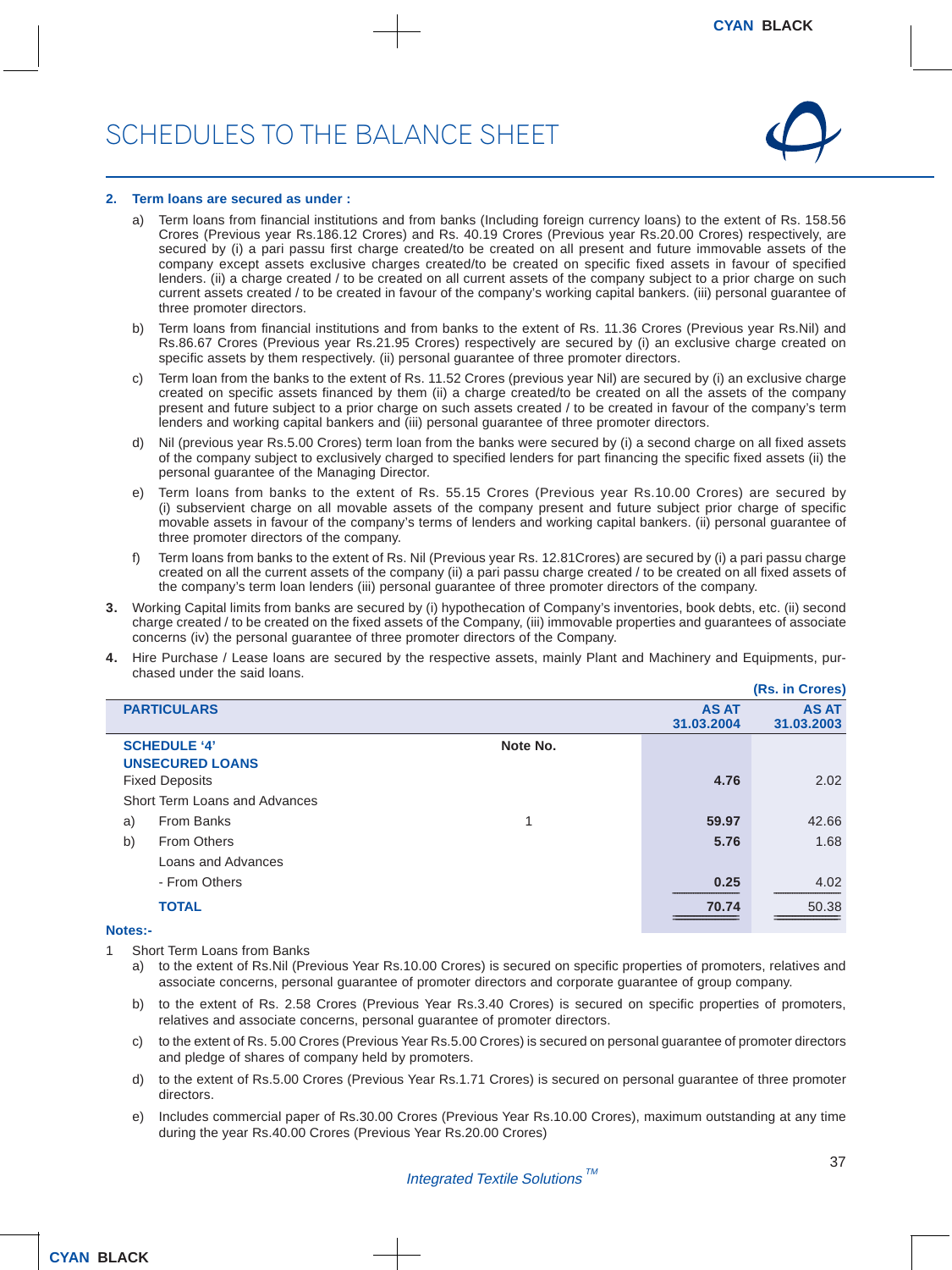įρ

| FIXED ASSETS  |                    |            | <b>GROSS BL</b> |
|---------------|--------------------|------------|-----------------|
| $\frac{1}{2}$ | <b>DESCRIPTION</b> | 01.04.2003 | ADDITION        |
| နှ            | OF ASSETS          | AS AT      |                 |

|                          | FIXED ASSETS<br><b>SCHEDULE '5'</b> |                           |                  |                                       |                     |                     |                                 |                                  |                     |                     | (Rs. in Crores)     |
|--------------------------|-------------------------------------|---------------------------|------------------|---------------------------------------|---------------------|---------------------|---------------------------------|----------------------------------|---------------------|---------------------|---------------------|
|                          |                                     |                           | GROSS BLOCK      |                                       |                     |                     |                                 | <b>DEPRECIATION</b>              |                     |                     | <b>NET BLOCK</b>    |
|                          | SR. DESCRIPTION<br>NO. OF ASSETS    | 01.04.2003<br><b>ASAT</b> | <b>ADDITIONS</b> | <b>DEDUCTIONS</b>                     | 31.03.2004<br>AS AT | 01.04.2003<br>AS AT | <b>FOR</b><br>Ï₩<br><b>YEAR</b> | TRANSFER<br>DEDUCTION<br>ON SALE | 31.03.2004<br>AS AT | 31.03.2004<br>AS AT | 31.03.2003<br>AS AT |
|                          | Freehold Land                       | 4.36                      | 0.36             | $\begin{array}{c} \hline \end{array}$ | 4.72                | ı                   |                                 | ī                                |                     | 4.72                | 4.36                |
| $\overline{\mathcal{N}}$ | Leasehold Land                      | 0.56                      | $\mid$           | $\mid$                                | 0.56                | 0.06                | 0.01                            | ı                                | $0.07*$             | 0.49                | 0.50                |
| က်                       | Factory Building                    | 79.63                     | 47.72            | I                                     | 127.35              | 4.82                | 3.23                            | ı                                | 8.05                | 119.30              | 74.81               |
| 4.                       | Office Premises                     | 2.01                      | I                | $\mid$                                | 2.01                | 0.24                | 0.03                            |                                  | 0.27                | 1.74                | 1.77                |
| ιó.                      | Plant and Machinery                 | 321.55                    | 85.91            | 0.17                                  | 407.29              | 64.19               | 33.20                           | 0.09                             | 97.30               | 309.99              | 257.36              |
| .<br>©                   | Computer and<br>Peripherals         | 3.98                      | 1.14             | 0.01                                  | 5.11                | 1.82                | 0.89                            | ı                                | 2.71                | 2.40                | 2.16                |
| $\ddot{v}$               | Office Equipments                   | 0.87                      | 0.16             |                                       | 1.03                | 0.22                | 0.07                            | ı                                | 0.29                | 0.74                | 0.65                |
| ထံ                       | Furniture and Fittings              | 6.95                      | 0.76             | $\vert$                               | 7.71                | 1.27                | 0.54                            |                                  | 1.81                | 5.90                | 5.68                |
| တ                        | Vehicles                            | 2.19                      | 0.96             | 0.13                                  | 3.02                | 0.53                | 0.25                            | 0.08                             | 0.70                | 2.32                | 1.66                |
| $\overline{10}$ .        | Tools and Equipment                 | 0.16                      | 0.47             | I                                     | 0.63                | 0.05                | 0.06                            |                                  | 0.11                | 0.52                | 0.11                |
|                          | <b>TOTAL CURRENT YEAR</b>           | 422.26                    | 137.48           | 0.31                                  | 559.43              | 73.20               | 38.28                           | 0.17                             | 111.31              | 448.12              | 349.06              |
|                          | TOTAL PREVIOUS YEAR                 | 249.54                    | 173.08           | 0.36                                  | 422.26              | 47.74               | 25.66                           | 0.20                             | 73.20               | 349.06              | ı                   |

# **Notes:-**

- 1. Depreciation for the year includes Rs. Nil (Previous Year Rs. 0.24 crore), which has been transferred to Incidental Expenditure during Construction 1. Depreciation for the year includes Rs. Nil (Previous Year Rs. 0.24 crore), which has been transferred to Incidental Expenditure during Construction period.
	- Addition to Plant and Machinery includes Rs. 0.12 Crore [Previous Year Rs. 1.67 Crores (net)] being increase in liability payable in foreign currency 2. Addition to Plant and Machinery includes Rs. 0.12 Crore [Previous Year Rs. 1.67 Crores (net)] being increase in liability payable in foreign currency consequent upon changes in the exchange rates. consequent upon changes in the exchange rates.  $\overline{\mathcal{N}}$
- Depreciation for the year includes Rs.Nil (Previous Year Rs.1.08 Crores) in respect of earlier years. 3. Depreciation for the year includes Rs.Nil (Previous Year Rs.1.08 Crores) in respect of earlier years.  $\dot{\infty}$
- Plant and Machinery and Computer and Peripherals include Rs. 2.06 Crores (Previous year Rs.1.66 Crores) and Rs.0.22 Crore respectively acquired 4. Plant and Machinery and Computer and Peripherals include Rs. 2.06 Crores (Previous year Rs.1.66 Crores) and Rs.0.22 Crore respectively acquired on lease. on lease.  $\vec{r}$ 
	- Fixed Assets include Rs. 1.50 Crores (Previous Year Rs. 1.24 Crores) acquired on hire purchase basis on which the lenders have a lien. 5. Fixed Assets include Rs. 1.50 Crores (Previous Year Rs. 1.24 Crores) acquired on hire purchase basis on which the lenders have a lien. ιó.
- Office Premises being cost of ownership flats in Co-operative society against which company has received shares of the value of Rs. 1000 under the 6. Office Premises being cost of ownership flats in Co-operative society against which company has received shares of the value of Rs. 1000 under the bye laws of the society. bye laws of the society. <u>ය</u>
- In respect of Freehold Land acquired during the year, the agreements of Rs.0.34 Crore are in process of registration. 7. In respect of Freehold Land acquired during the year, the agreements of Rs.0.34 Crore are in process of registration.  $\overline{r}$
- \* Amount written off in respect of Leasehold Land for the period of Lease which has expired \* Amount written off in respect of Leasehold Land for the period of Lease which has expired.

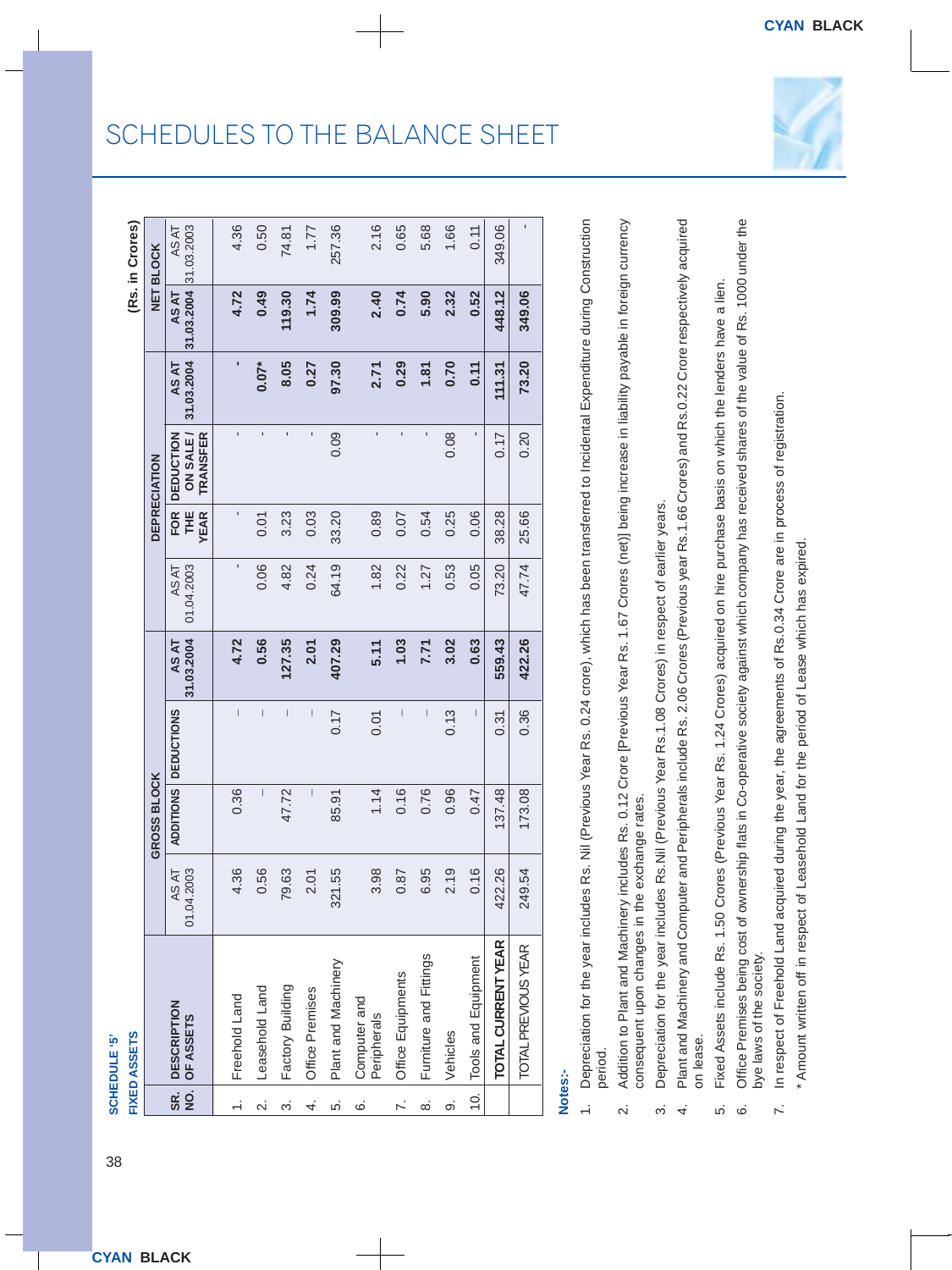

| <b>PARTICULARS</b>                                                                                                                | <b>AS AT</b><br>31.03.2004 | AS AT<br>31.03.2003 |
|-----------------------------------------------------------------------------------------------------------------------------------|----------------------------|---------------------|
| <b>SCHEDULE '6'</b>                                                                                                               |                            |                     |
| <b>CAPITAL WORK IN PROGRESS</b>                                                                                                   |                            |                     |
| Capital Expenditure on Projects<br>[Including Assets acquired on Lease Rs.12.26 Crores<br>(Previous Year Rs.12.60 Crores)]        | 113.04                     | 24.85               |
| Advance for Capital Expenditure                                                                                                   | 7.72                       | 4.28                |
| <b>TOTAL</b>                                                                                                                      | 120.76                     | 29.13               |
|                                                                                                                                   |                            |                     |
| <b>SCHEDULE '7'</b><br><b>INCIDENTAL EXPENDITURE DURING CONSTRUCTION</b><br>(Pending allocation / adjustments)<br>Opening Balance | 2.20                       | 21.47               |
| Add: Expenditure Incurred During the year                                                                                         |                            |                     |
| Raw Material Consumption                                                                                                          | 2.97                       | 4.29                |
| Payment to and Provision for Employees                                                                                            | 0.65                       | 0.78                |
| Stores and Spares Consumed                                                                                                        | 0.83                       | 1.11                |
| Power and Fuel                                                                                                                    | 6.38                       | 0.68                |
| Miscellaneous Expenses                                                                                                            | 3.16                       | 2.26                |
| Fees, Rates and Taxes                                                                                                             | 0.20                       | 0.28                |
| Payment to Auditors                                                                                                               |                            | 0.01                |
| Interest                                                                                                                          | 2.68                       | 6.51                |
| Depreciation                                                                                                                      |                            | 0.24                |
|                                                                                                                                   | 19.07                      | 37.63               |
| Less: Stock of Finished Goods                                                                                                     |                            | (0.69)              |
| : Stock of Work in Progress                                                                                                       |                            | (1.65)              |
| : Sales (Trial Run Product Realisation)                                                                                           | (3.52)                     | (2.74)              |
| [Net of Excise Duty Rs.0.91 Crore (Previous Year Rs.0.21 Crore)]                                                                  |                            |                     |
| : Interest Received                                                                                                               |                            | (0.07)              |
| [Tax Deducted at Source Rs.Nil (Previous Year Rs.0.02 Crore)]                                                                     |                            |                     |
|                                                                                                                                   | 15.55                      | 32.48               |
| Less: Allocated to Fixed Assets on completion of projects.<br>(Refer note no. 7 of Part B of Schedule 21)                         | 4.90                       | 30.28               |
| <b>TOTAL</b>                                                                                                                      | 10.65                      | 2.20                |
|                                                                                                                                   |                            |                     |
|                                                                                                                                   |                            |                     |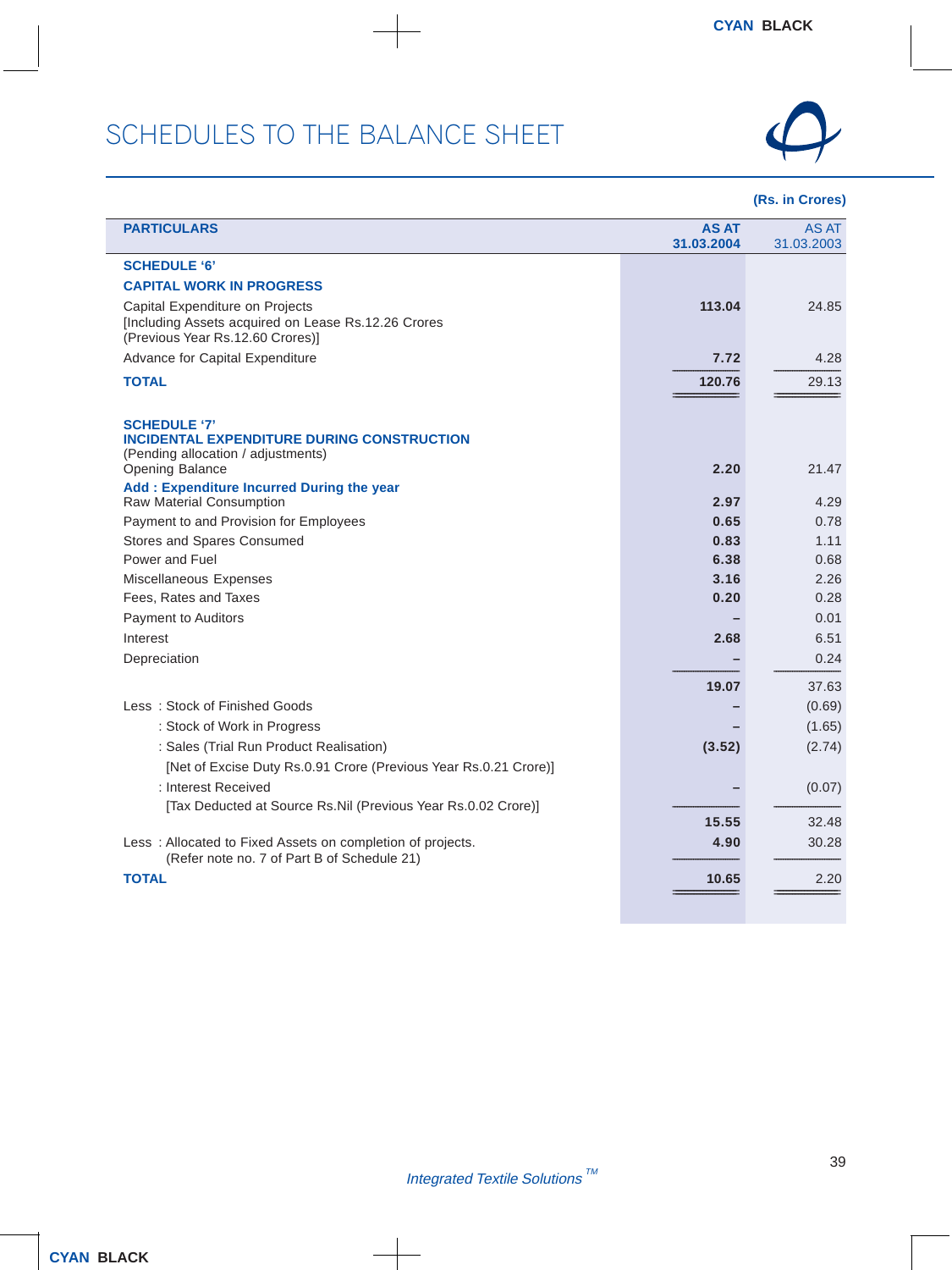

#### **(Rs. in Crores)**

| <b>PARTICULARS</b>                                                                              |      | <b>AS AT</b><br>31.03.2004 | AS AT<br>31.03.2003 |
|-------------------------------------------------------------------------------------------------|------|----------------------------|---------------------|
| <b>SCHEDULE '8'</b><br><b>INVESTMENTS</b>                                                       |      |                            |                     |
| <b>LONG TERM INVESTMENTS</b>                                                                    |      |                            |                     |
| <b>Trade Investments [At Cost]</b>                                                              |      |                            |                     |
| In equity shares                                                                                |      |                            |                     |
| Quoted, fully paid<br>Grabal Alok Impex Limited 19,00,000 Equity Shares of Rs.10/- each         |      | 3.99                       | 3.99                |
| [Market Value as on March 31, 2004 Rs.4.28 Crores<br>(as on March 31, 2003 Rs.2.34 Crores)]     |      |                            |                     |
| Aggregate Cost                                                                                  |      | 3.99                       | 3.99                |
| <b>Unquoted, fully paid</b>                                                                     |      |                            |                     |
| The Greater Bombay Co-operative Bank Limited 4,000 Equity<br>Shares of Rs.25/- each (Rs.40,000) |      |                            |                     |
| The Saraswat Co-operative Bank Limited 1,000 Equity                                             |      |                            |                     |
| Shares of Rs.10/- each (Rs.10,000)<br>Dombivli Nagari Sahakari Bank Ltd. 10,000 Equity          |      |                            |                     |
| Shares of Rs.50/- each                                                                          | 0.05 |                            | 0.05                |
| The Kalyan Janata Sahakari Bank Ltd. 10,000 Equity Shares of Rs.25/- each                       | 0.03 |                            | 0.03                |
| Aggregate Cost                                                                                  |      | 0.08                       | 0.08                |
| <b>TOTAL</b>                                                                                    |      | 4.07                       | 4.07                |
|                                                                                                 |      |                            |                     |

| Investment bought and sold during the year      | No. of Units | <b>Face Value</b>    | <b>Purchase Cost</b> |
|-------------------------------------------------|--------------|----------------------|----------------------|
| Mutual Funds Units                              |              | <b>Rs. in Crores</b> | <b>Rs. in Crores</b> |
| Can bank short term plan open ended debt scheme | 5.000.000    | 5.00                 | 5.00                 |

×

#### **SCHEDULE '9'**

| <b>INVENTORIES [At Cost or Net Realisable value whichever is lower]</b><br>Stores, Spares, Packing Materials and others |       | 7.49   | 2.05   |
|-------------------------------------------------------------------------------------------------------------------------|-------|--------|--------|
| Stock-In-trade:                                                                                                         |       |        |        |
| <b>Raw Materials</b>                                                                                                    | 53.43 |        | 112.50 |
| <b>Process Stock</b>                                                                                                    | 60.35 |        | 53.52  |
| <b>Finished Goods</b>                                                                                                   | 82.26 |        | 110.79 |
|                                                                                                                         |       | 196.04 | 276.81 |
| <b>TOTAL</b>                                                                                                            |       | 203.53 | 278.86 |
| <b>SCHEDULE '10'</b>                                                                                                    |       |        |        |
| <b>SUNDRY DEBTORS (Unsecured)</b>                                                                                       |       |        |        |
| (Refer note no. 13 of part B of Schedule 21)                                                                            |       |        |        |
| Debt outstanding for a period exceeding six months                                                                      |       | 10.62  | 10.73  |
| <b>Other Debts</b>                                                                                                      |       | 411.32 | 257.00 |
| Gross                                                                                                                   |       | 421.94 | 267.73 |
| Less: Provision                                                                                                         |       | 1.61   | 2.21   |
| <b>TOTAL</b>                                                                                                            |       | 420.33 | 265.52 |
| <b>Considered Good</b>                                                                                                  |       | 420.33 | 265.52 |
| <b>Considered Doubtful</b>                                                                                              |       | 1.61   | 2.21   |
| <b>TOTAL</b>                                                                                                            |       | 421.94 | 267.73 |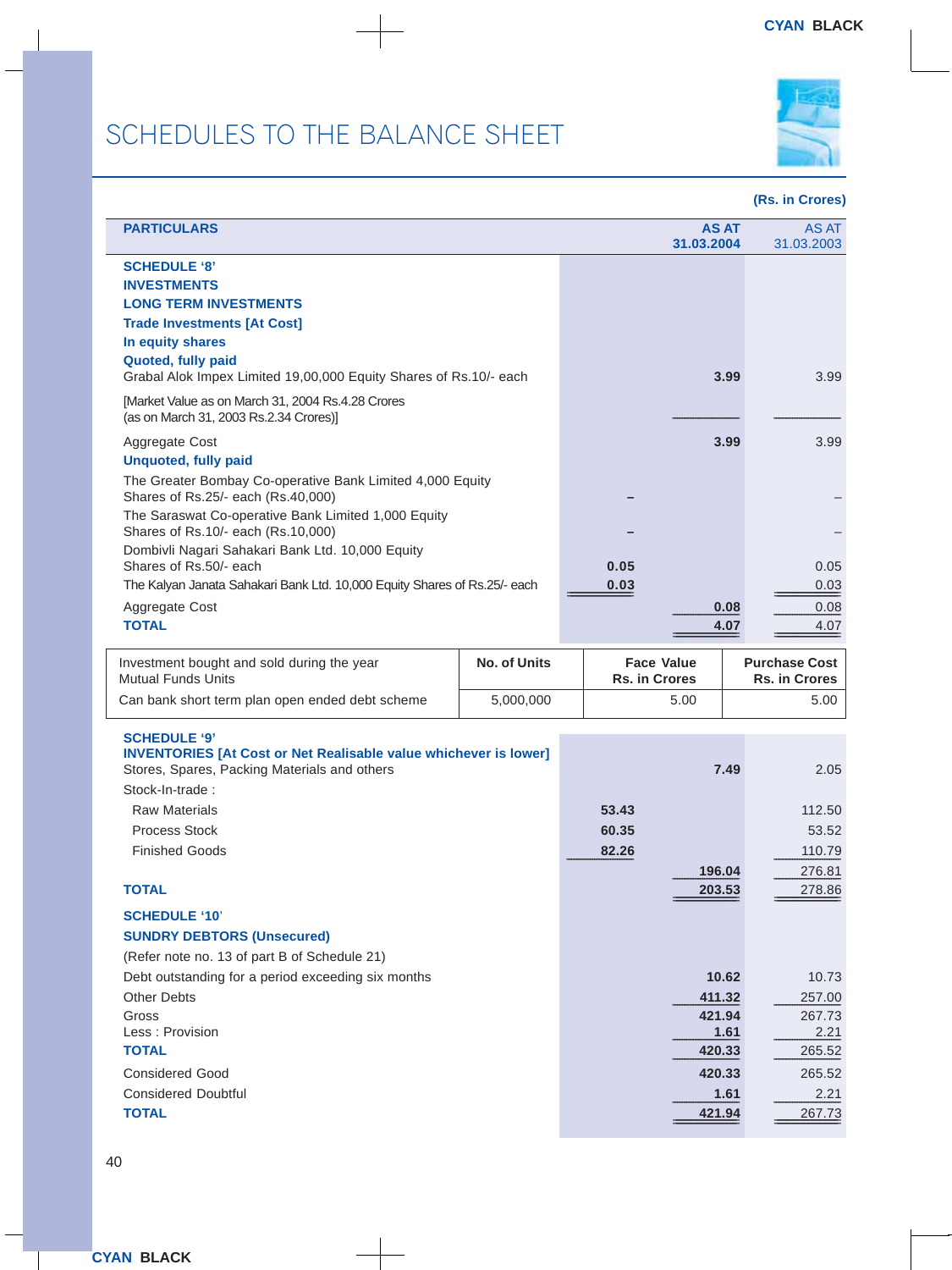Ī



| <b>PARTICULARS</b>                                                                                                                                       |        | <b>AS AT</b><br>31.03.2004 | <b>AS AT</b><br>31.03.2003 |
|----------------------------------------------------------------------------------------------------------------------------------------------------------|--------|----------------------------|----------------------------|
| <b>SCHEDULE '11'</b><br><b>CASH AND BANK BALANCES</b><br>Cash on Hand                                                                                    |        | 0.37                       | 0.37                       |
| <b>Balances with Scheduled Banks</b><br>- In Current Accounts *<br>- In Deposits Accounts (including interest accrued thereon)                           |        | 123.13<br>33.77            | 1.33<br>22.45              |
| <b>TOTAL</b>                                                                                                                                             |        | 157.27                     | 24.15                      |
| * Includes unutilized monies of Rs.72.64 Crores out of the proceeds from<br>the issues of Preference Shares and Optionally Fully Convertible Debentures. |        |                            |                            |
| <b>SCHEDULE '12'</b><br><b>LOANS AND ADVANCES [Unsecured]</b>                                                                                            |        |                            |                            |
| Advance recoverable in cash or kind or for value to be received<br>Deposits                                                                              |        | 62.05<br>1.82              | 20.93<br>1.42              |
| <b>Balances with Central Excise Collectorate</b>                                                                                                         |        | 0.18                       | 0.25                       |
| Share Application Money (including Rs.Nil, previous year 0.63 Crore<br>subsequently refunded/allotted)                                                   |        |                            | 2.58                       |
|                                                                                                                                                          |        | 64.05                      | 25.18                      |
| Less: Provision                                                                                                                                          |        | 0.08                       | 0.56                       |
| <b>TOTAL</b>                                                                                                                                             |        | 63.97                      | 24.62                      |
| <b>Considered Good</b>                                                                                                                                   |        | 63.97                      | 24.62                      |
| <b>Considered Doubtful</b>                                                                                                                               |        | 0.08                       | 0.56                       |
| <b>TOTAL</b>                                                                                                                                             |        | 64.05                      | 25.18                      |
| <b>SCHEDULE '13'</b><br><b>CURRENT LIABILITIES:</b><br>Sundry Creditors [including Acceptances Rs.34.75 Crores,<br>(Previous year Rs.96.47 Crores)]      |        |                            |                            |
| - Small scale industrial undertakings                                                                                                                    | 1.58   |                            | 0.23                       |
| - Others                                                                                                                                                 | 124.75 |                            | 128.69                     |
|                                                                                                                                                          |        | 126.33                     | 128.92                     |
| Interest Accrued but not due on loans<br>Unclaimed Dividend *                                                                                            |        | 0.45                       | 2.48<br>0.46               |
| Advance from customers                                                                                                                                   |        | 6.67                       | 2.26                       |
| <b>TOTAL</b>                                                                                                                                             |        | 133.45                     | 134.12                     |
| * These figures do not include any amounts due and outstanding to be<br>credited to Investor Education and Protection Fund.                              |        |                            |                            |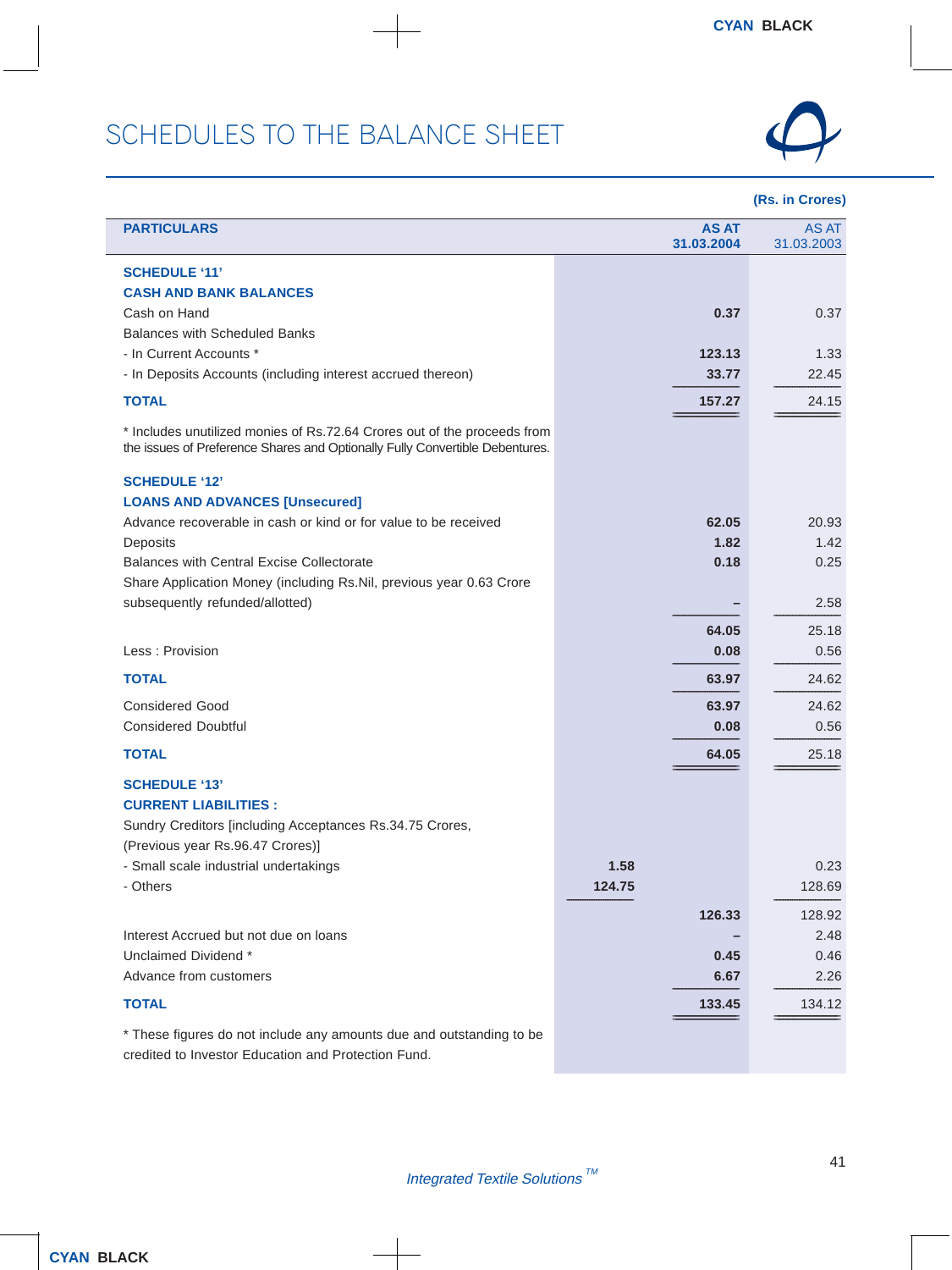

| <b>PARTICULARS</b>                                       | <b>AS AT</b><br>31.03.2004 | AS AT<br>31.03.2003 |
|----------------------------------------------------------|----------------------------|---------------------|
| <b>SCHEDULE '14'</b>                                     |                            |                     |
| <b>PROVISIONS</b>                                        |                            |                     |
| Provision for Gratuity and Leave Encashment              | 1.17                       | 0.62                |
| Proposed Dividend                                        | 8.88                       | 5.87                |
| Provision for Tax on Dividend                            | 1.32                       | 0.75                |
| Provision for Taxation (Net of advance tax payments)     | 3.62                       | 1.48                |
| <b>TOTAL</b>                                             | 14.99                      | 8.72                |
| <b>SCHEDULE '15'</b><br><b>MISCELLANEOUS EXPENDITURE</b> |                            |                     |
| [To the extent not written off or adjusted]              |                            |                     |
| (refer note no.14 of Part B of Schedule 21)              |                            |                     |
| Share Issue Expenses                                     |                            | 0.20                |
| Debenture Issue Expenses                                 |                            | 0.63                |
| <b>Preliminary Expenses</b>                              |                            | 0.32                |
| <b>TOTAL</b>                                             |                            | 1.15                |
|                                                          |                            |                     |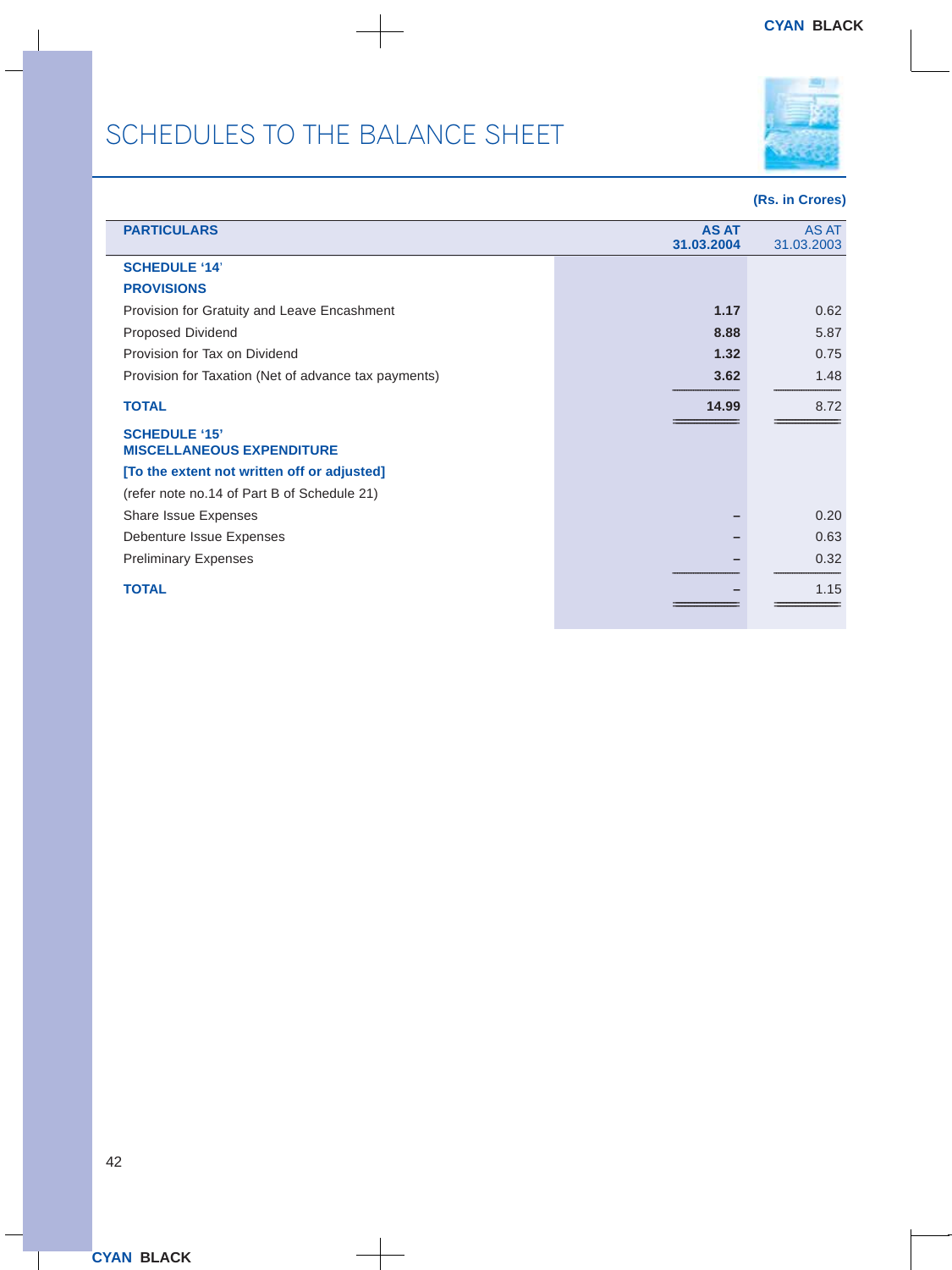

| <b>PARTICULARS</b>                                                                       |          | <b>Year ended</b><br>31.03.2004 | <b>Year ended</b><br>31.03.2003 |
|------------------------------------------------------------------------------------------|----------|---------------------------------|---------------------------------|
| <b>SCHEDULE '16'</b>                                                                     |          |                                 |                                 |
| <b>SALES</b>                                                                             |          |                                 |                                 |
| Sales - Local                                                                            | 1,003.15 |                                 | 757.67                          |
| Sales - Export                                                                           | 96.09    |                                 | 24.81                           |
|                                                                                          |          | 1,099.24                        | 782.48                          |
| <b>Export Incentive</b>                                                                  |          | 15.39                           | 1.81                            |
| <b>TOTAL</b>                                                                             |          | 1,114.63                        | 784.29                          |
|                                                                                          |          |                                 |                                 |
| <b>SCHEDULE '17'</b>                                                                     |          |                                 |                                 |
| <b>OTHER INCOME</b>                                                                      |          |                                 |                                 |
| Dividend Income                                                                          |          |                                 |                                 |
| [Tax Deducted at Source Rs.Nil (Previous Year Rs.0.01Crore)]                             |          | 0.15                            | 0.10                            |
| Miscellaneous Income                                                                     |          | 0.23                            |                                 |
| Profit on sale of long term investments                                                  |          | 0.01                            | 0.03                            |
| Rent                                                                                     |          | 0.01                            | 0.05                            |
| Exchange Rate Difference (Net)<br>Provision for Doubtful Debts and Advances written back |          | 2.52<br>1.97                    |                                 |
|                                                                                          |          |                                 |                                 |
| <b>TOTAL</b>                                                                             |          | 4.89                            | 0.18                            |
| <b>SCHEDULE '18'</b>                                                                     |          |                                 |                                 |
| (DECREASE) / INCREASE IN STOCK OF FINISHED GOODS                                         |          |                                 |                                 |
| <b>AND PROCESS STOCK</b>                                                                 |          |                                 |                                 |
| <b>CLOSING STOCK AS ON 31ST MARCH, 2004</b>                                              |          |                                 |                                 |
| <b>Finished Goods</b>                                                                    | 82.26    |                                 | 110.79                          |
| <b>Process Stock</b>                                                                     | 60.35    |                                 | 53.52                           |
|                                                                                          |          | 142.61                          | 164.31                          |
| Less: Stock as on 31st January, 2003 (Vapi Process Unit)                                 |          |                                 |                                 |
| (Refer Schedule 7)                                                                       |          |                                 |                                 |
| <b>Finished Goods</b>                                                                    |          |                                 | 0.69                            |
| <b>Process Stock</b>                                                                     |          |                                 | 1.65                            |
|                                                                                          |          |                                 | 2.34                            |
| <b>LESS : OPENING STOCK AS ON 1ST APRIL, 2003</b>                                        |          |                                 |                                 |
| <b>Finished Goods</b>                                                                    | 110.79   |                                 | 61.36                           |
| Process Stock                                                                            | 53.52    |                                 | 59.94                           |
|                                                                                          |          | 164.31                          | 121.30                          |
| <b>TOTAL</b>                                                                             |          | (21.70)                         | 40.67                           |
|                                                                                          |          |                                 |                                 |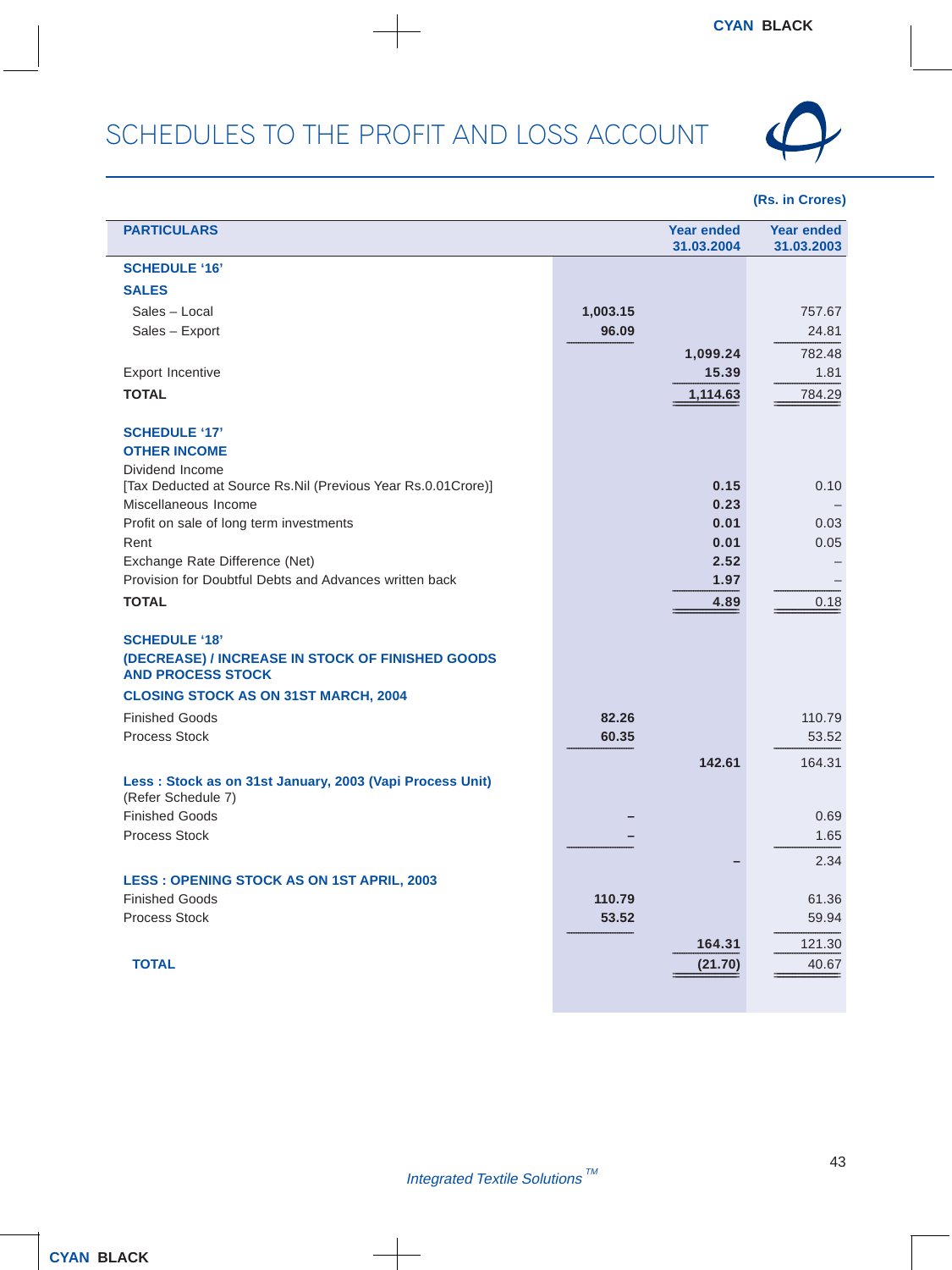### SCHEDULES TO THE PROFIT AND LOSS ACCOUNT



| <b>PARTICULARS</b>                                                                                                                                                                                                               |                       | <b>Year ended</b><br>31.03.2004              | <b>Year ended</b><br>31.03.2003       |
|----------------------------------------------------------------------------------------------------------------------------------------------------------------------------------------------------------------------------------|-----------------------|----------------------------------------------|---------------------------------------|
| <b>SCHEDULE '19'</b><br><b>MANUFACTURING AND OTHER EXPENSES</b><br><b>Raw Material Consumed</b><br><b>Payment to and Provisions for Employees:</b>                                                                               |                       | 453.23                                       | 530.73                                |
| Salaries, Wages and Bonus<br>Contribution to Provident Fund and Other Funds<br><b>Employees Welfare Expenses</b>                                                                                                                 | 13.00<br>0.66<br>1.63 |                                              | 7.21<br>0.46<br>1.00                  |
|                                                                                                                                                                                                                                  |                       | 15.29                                        | 8.67                                  |
| <b>Operational and Other Expenses</b><br>Stores and Spares<br><b>Packing Materials</b><br>Power and Fuel<br><b>Processing Charges</b><br>Labour Charges                                                                          |                       | 11.96<br>8.08<br>26.85<br>7.70<br>4.94       | 6.72<br>1.78<br>17.30<br>8.08<br>2.77 |
| <b>Excise Duty</b><br>Exchange Rate Difference (Net)<br>Donation<br>Rent<br><b>Rates and Taxes</b>                                                                                                                               |                       | 6.48<br>0.87<br>1.74<br>12.90                | 2.91<br>1.76<br>0.02<br>0.43<br>2.85  |
| Repairs and Maintenance<br><b>Plant and Machinery</b><br><b>Factory Building</b><br>Others                                                                                                                                       | 0.77<br>0.17<br>0.32  |                                              | 1.01<br>0.14<br>0.45                  |
| <b>Commission on Sales</b><br>Provision for Doubtful Debts and Advances<br>Bad debts and other advances written off<br><b>Directors Remuneration</b><br>Directors Fees and Commission                                            |                       | 1.26<br>2.91<br>0.89<br>2.85<br>1.16<br>0.05 | 1.60<br>1.40<br>2.19<br>1.16<br>0.04  |
| Auditors Remuneration (including service tax)<br><b>Audit Fees</b><br><b>Tax Audit Fees</b><br><b>Certification Fees</b>                                                                                                         | 0.08<br>0.01<br>0.01  |                                              | 0.07<br>0.01<br>0.01                  |
| Insurance<br>Preliminary and Share / Debenture Issue Expenses written off<br>(Refer note no.14 of part B of Schedule 21)                                                                                                         |                       | 0.10<br>1.38<br>1.15                         | 0.09<br>0.75<br>0.85                  |
| Loss on Sale of Fixed Assets (net)<br>Miscellaneous Expenses<br>(Miscellaneous Expenses includes Printing and<br>Stationery, Bank Charges, Bill Discounting Charges of<br>Rs.12.69 Crores {Previous Year Rs.17.67 Crores}, etc.) |                       | 0.12<br>48.44                                | 0.02<br>38.23                         |
| <b>TOTAL</b><br><b>SCHEDULE '20'</b><br><b>INTEREST (NET)</b>                                                                                                                                                                    |                       | 610.35                                       | 630.35                                |
| Interest Paid:<br>On Debentures<br>On Fixed Loan<br>[Net of Interest Subsidy Rs. 7.51 Crores (Previous Year Rs.3.60 Crores)                                                                                                      | 3.94<br>35.39         |                                              | 1.54<br>28.53                         |
| On Cash Credit Accounts etc.]<br>Less : Interest Received on Loans, Deposits etc                                                                                                                                                 | 29.13                 | 68.46<br>2.06                                | 23.42<br>53.49<br>1.98                |
| [Tax Deducted at Source Rs. 0.01 Crore (Previous Year Rs. 0.16 Crore)]<br><b>TOTAL</b>                                                                                                                                           |                       | 66.40                                        | 51.51                                 |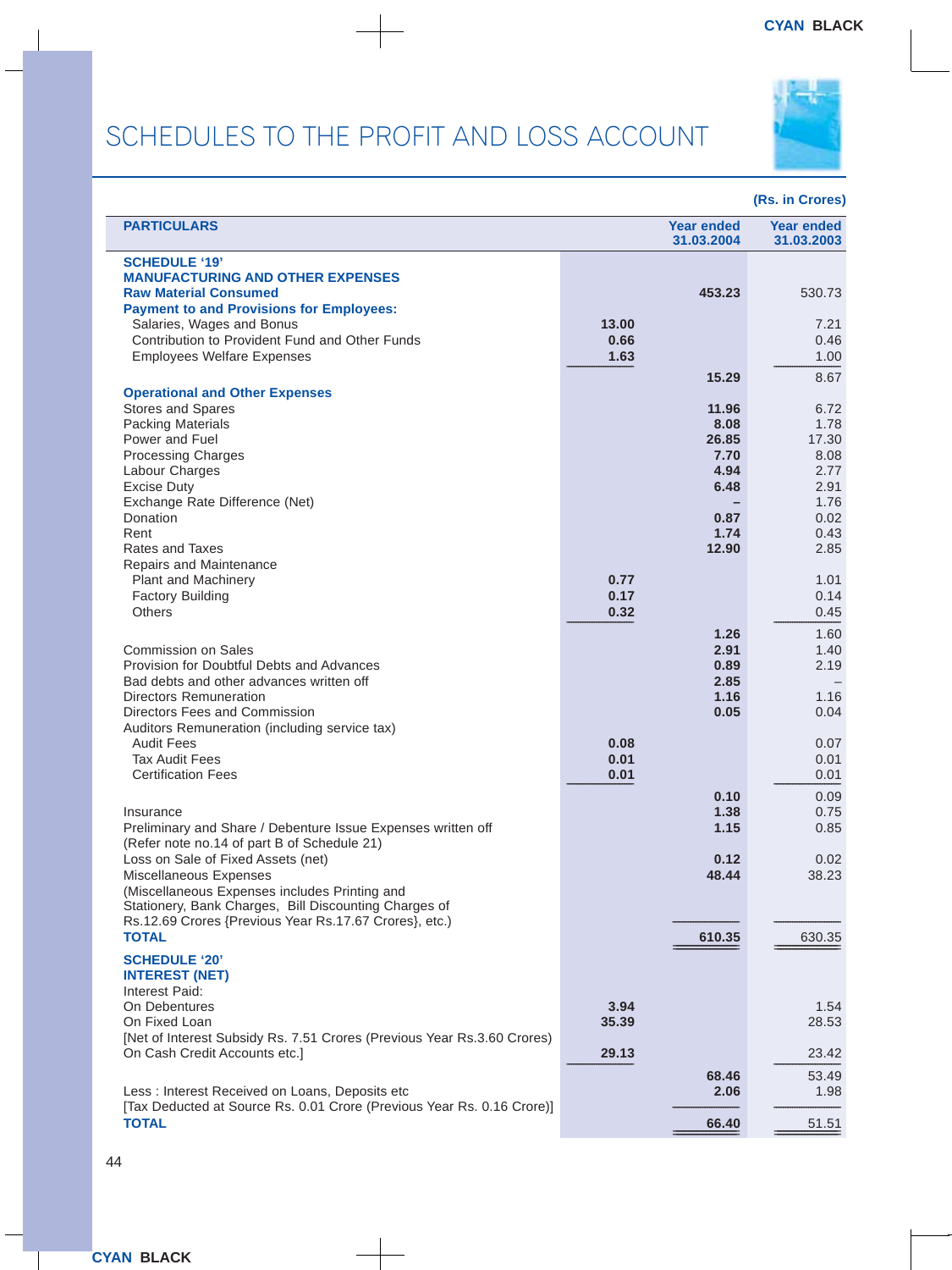

#### **Schedule '21'**

#### **A) SIGNIFICANT ACCOUNTING POLICIES**

#### **1. Basis of Preparation of Financial Statements**

The accompanying financial statements have been prepared under the historical cost convention in accordance with generally accepted accounting principles, the applicable Accounting Standards issued by the Institute of Chartered Accountants of India (ICAI) and the provisions of the Companies Act, 1956.

#### **2. Use of Estimates**

The preparation of financial statements in conformity with the generally accepted accounting principles require estimates and assumption to be made that affect the reported amounts of assets and liabilities on the date of the financial statements and the reported amounts of revenues and expenses during the reporting period. Differences between, the actual results and estimates are recognised in the period in which the results are known / materialise.

#### **3. Revenue Recognition**

- a) Revenue on sale of products is recognised when the products are despatched to customers, all significant contractual obligations have been satisfied and the collection of the resulting receivable is reasonably expected. Sales are stated net of returns and sales tax collected.
- b) Revenue in respect of insurance/other claims, interest etc. is recognised only when it is reasonably certain that the ultimate collection will be made.

#### **4. Contingent Liabilities**

These are disclosed by way of notes to the Balance Sheet. Provision is made in the accounts in respect of those contingencies, which are likely to materialise after the year end, till the finalisation of accounts and have material effect on the position stated in the balance sheet.

#### **5. Fixed Assets**

a) Fixed Assets are stated at cost of acquisition or construction including incidental expenses. They are stated at historical cost.

#### b) **Assets taken on lease:**

#### **(i) Finance Lease:**

Assets taken on lease after April 1, 2001 are accounted for as fixed assets in accordance with Accounting standard on "Lease" AS-19 issued by ICAI. Accordingly, the assets have been accounted at fair value. Lease payments are apportioned between finance charges and reduction of outstanding liability.

#### **(ii) Operating Lease:**

Assets taken on lease under which, all the risk and rewards of ownership are effectively retained by the lessor are classified as operating lease. Lease payments under operating leases are recognised as expenses on accrual basis in accordance with the respective lease agreements.

#### **6. Investments**

Investments classified as Long Term Investments are stated at cost. Provision is made to recognise a decline, other than temporary, in the value of investments.

Profit or Loss on sale of long term investments is arrived at after deducting the average carrying amount of the total holding of investments on the date of sale.

#### **7. Incidental Expenditure During Construction**

The Company accounts for expenditure during construction period as per the "Guidance Note on treatment of Expenditure during Construction Period" issued by the Institute of Chartered Accountants of India. All indirect expenses are allocated to various fixed assets on reasonable basis.

#### **8. Depreciation**

- a) Depreciation on Fixed Assets is provided on Straight Line Method at the rates and in the manner specified in Schedule XIV to the Companies Act, 1956.
- b) Cost of leasehold land is amortised over the period of lease.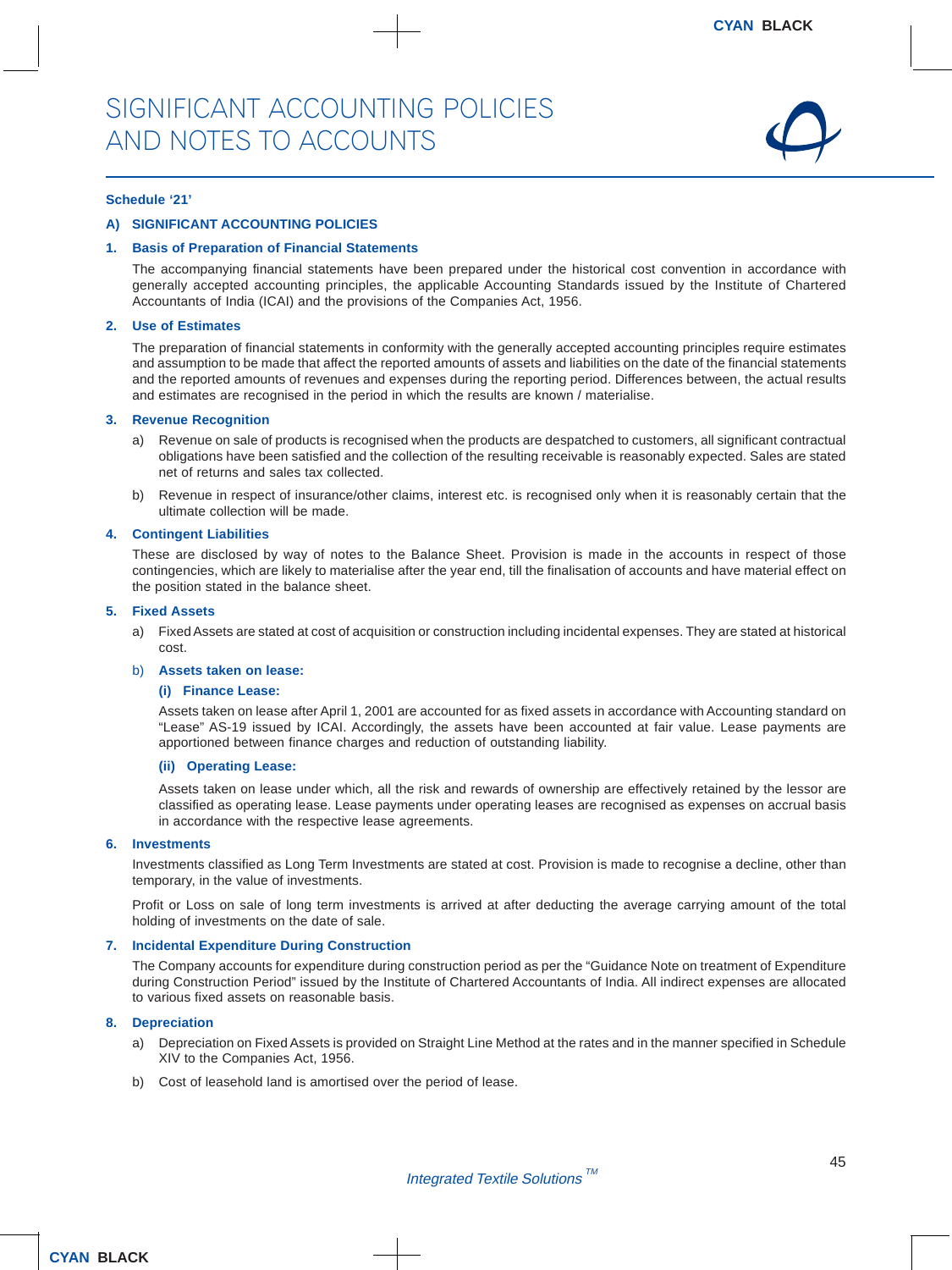

#### **9. Foreign Currency Transactions**

#### **Initial Recognition:**

Transactions in foreign currency are recorded at the original rates of exchange in force at the time the transactions are effected.

#### **Exchange Rate Difference:**

Exchange difference arising on repayment of liabilities incurred on acquisition of fixed assets is adjusted in the carrying amount of the respective fixed asset.

Monetary items other than those related to acquisition of fixed assets denominated in foreign currency are restated using the exchange rates prevailing at the date of the balance sheet and the resulting net exchange difference are recognised in the profit and loss account. Exchange difference arising on settlement of other transactions are recognised in the Profit and Loss account.

The values of fixed assets acquired through specific foreign currency loans are adjusted at the closing rates of exchange prevailing at the date of Balance Sheet or rate specified in the related forward contract.

#### **Forward Contract Transactions :**

In case of forward contract difference between the forward rate and exchange rate at the date of transaction is recognised as income or expense over the life of the contract, in case of other than Fixed Assets.

#### **10. Inventories**

Items of Inventories are valued on the basis given below:

- a) Raw Materials, Packing Materials, Stores and Spares and Trading goods: at cost determined on First In First Out (FIFO) basis or net realisable value, whichever is lower.
- b) Process stock and Finished Goods: At weighted average cost or net realisable values whichever is lower. Cost comprises of cost of purchase, cost of conversion and other costs incurred in bringing the inventory to their present location and condition.

#### **11. Retirement Benefits**

- a) Contribution payable to the Company's Provident Fund is charged to revenue. The Company has taken a group gratuity policy for future payment of gratuity with the Life Insurance Corporation (LIC) of India. Contribution paid/ payable by the company to the LIC is charged to revenue on the basis of actuarial valuation towards demand worked out by LIC.
- b) Liability for leave encashment benefit is determined in accordance with the rules of the Company and charged to revenue.

#### **12. Accounting of CENVAT credit**

Cenvat credit available is accounted by recording material purchases net of excise duty. Cenvat credit availed of is accounted on adjustment against excise duty payable on despatch of finished goods.

#### **13. Miscellaneous Expenditure**

The items of miscellaneous expenditure have been accounted till 31st March, 2003 as under,

- Public Issue Expenses have been written off from the date of allotment over a period of 10 years.
- Preliminary Expenses have been written off from the date of commencement of commercial production over a period of 10 years.
- Deferred revenue expenditure has been written off over the period of 5 years.
- Debenture issue expenses have been written off over the period of 5 years. (refer note no.14 of Part B of Schedule 21)

#### **14. Government Grants**

Grants, in the nature of interest subsidy under the Technology Upgradation Fund Scheme (TUFS), are accounted for when it is reasonably certain that ultimate collection will be made. Government grants not specifically related to fixed assets is recognised in the Profit and Loss Account in the year of accrual / receipt.

#### **15. Borrowing Costs**

Borrowing costs that are attributable to the acquisition or construction of qualifying assets are capitalised as part of the cost of such assets. A qualifying asset is one that necessarily takes a substantial period of time to get ready for its intended use or sale. All other borrowing costs are charged to revenue.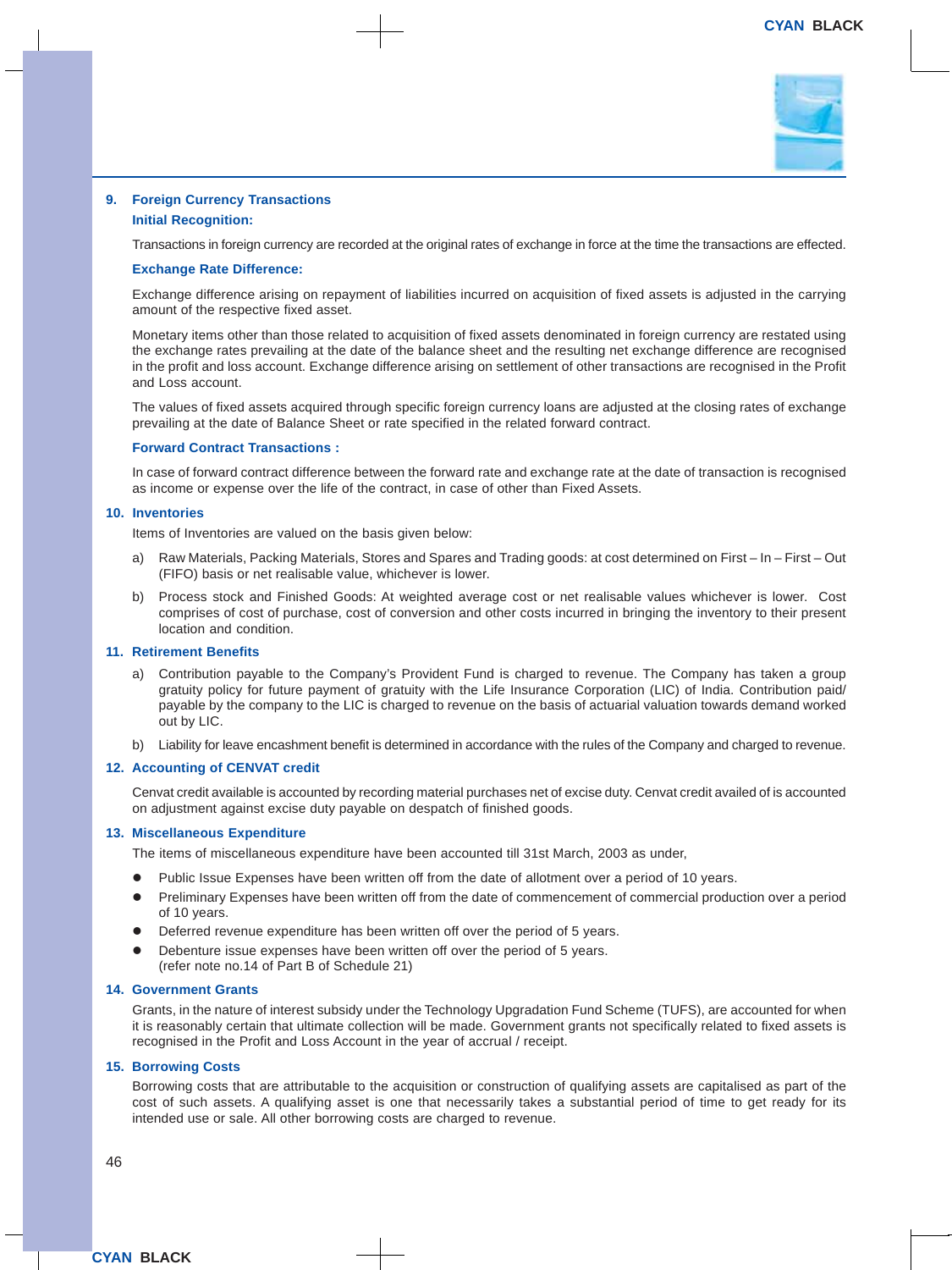

#### **16. Income taxes**

Income taxes are accounted for in accordance with Accounting Standard on "Accounting for taxes on Income", (AS-22) issued by ICAI. Tax expenses comprise both current tax and deferred tax. Current tax is measured at the amount expected to be paid / recovered from the tax authority using the applicable tax rates. Deferred tax assets and liabilities are recognised for future tax consequence attributable to timing difference between taxable income and accounting income that are capable of reversing in one or more subsequent periods and are measured at relevant enacted tax rates. At each balance sheet date, the Company reassesses unrealised deferred tax assets to the extent they become reasonably certain or virtually certain of realisation, as the case may be.

#### **17. Intangible Assets**

Intangible assets are stated at cost of acquisition less accumulated amortisation.

#### **B) NOTES TO ACCOUNTS**

#### **1 Contingent Liabilities in respect of**

#### **(Rs. in Crores)**

| Sr. No. | <b>Particulars</b>                                                                                                                                                            | <b>Current Year</b>     | <b>Previous Year</b>    |
|---------|-------------------------------------------------------------------------------------------------------------------------------------------------------------------------------|-------------------------|-------------------------|
| A       | Customs duty on shortfall in export obligation in accordance with<br>Exim Policy<br>(The company is hopeful of meeting the export obligation within<br>the stipulated period) | Amount<br>Unascertained | Amount<br>Unascertained |
| B       | Guarantees given by banks on behalf of the Company                                                                                                                            | 6.46                    | 3.22                    |
| C       | Guarantees given to Financial Institutions for third parties                                                                                                                  | 15.75                   | 15.99                   |
| D       | <b>Bills discounted</b>                                                                                                                                                       | 25.15                   | 2.12                    |
|         | <b>Capital Commitments</b>                                                                                                                                                    |                         |                         |
|         | Estimated amount of contracts remaining to be executed on Capital<br>Account and not provided for (Net of advances).                                                          | 32.98                   | 14.66                   |

#### **3 Related Parties Disclosure**

#### **a) Names of related parties and nature of relationship**

As per Accounting Standard AS - 18 "Related Party Disclosures" issued by the ICAI, Company's related parties disclosed as below:

#### **I) Names of related parties and description of relationship.**

#### **I Associates**

| Alok Denims (India) Pvt. Ltd. | <b>Green Park Enterprises</b>     |
|-------------------------------|-----------------------------------|
| Alok Finance Pvt. Ltd.        | Honey comb Knit Fabrics           |
| Alok I-Tex Limited            | Jiwrajka Associates Pvt. Ltd.     |
| Alok Knit Exports Limited     | Jiwrajka Investment Pvt. Ltd.     |
| Alok Textile Traders          | Niraj Realtors & Shares Pvt. Ltd. |
| Ashok B. Jiwrajka (HUF)       | Nirvan Exports                    |
| Ashok Relators Pvt. Ltd.      | Nirvan Holdings Pvt. Ltd.         |
| Buds Clothing Co.             | <b>Pramatex Enterprises</b>       |
| D. Surendra & Co.             | Pramita Creation Pvt. Ltd.        |
| Dilip B. Jiwrajka (HUF)       | Surendra B. Jiwrajka (HUF)        |
| Globus E-Commerece Limited    | <b>Tulip Textiles</b>             |
| Grabal Alok Impex Ltd.        | Vaibhav Knit Fab                  |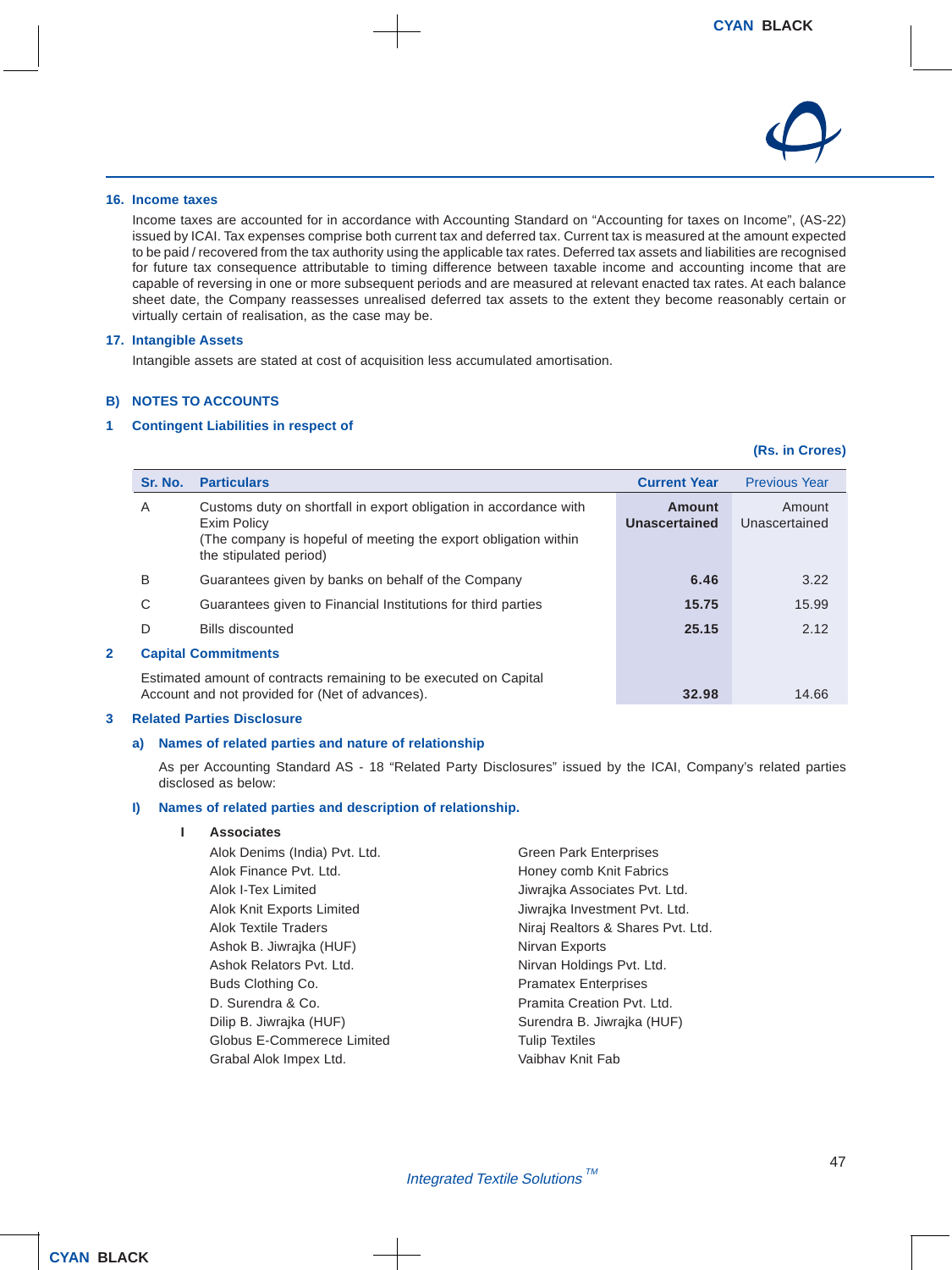

#### **II Key Management Personnel**

Ashok B. Jiwrajka Chandrakumar Bubna Dilip B. Jiwrajka Surendra B. Jiwrajka Alok A. Jiwrajka Sunil O. Khandelwal K. H. Gopal

#### **2) Nature of transaction with Associates & Key Management Personnel.**

|    |                                                 |                   |                                           | (Rs. in Crores) |
|----|-------------------------------------------------|-------------------|-------------------------------------------|-----------------|
|    | <b>Transaction</b>                              | <b>Associates</b> | <b>Key Management</b><br><b>Personnel</b> | <b>Total</b>    |
|    | a) Unsecured Loan                               |                   |                                           |                 |
|    | Balance as at 1st April                         | 4.75              |                                           | 4.75            |
|    |                                                 | (2.17)            | $(-)$                                     | (2.17)          |
|    | Received during year                            | 36.95             |                                           | 36.95           |
|    |                                                 | (54.86)           | $(-)$                                     | (54.86)         |
|    | Repaid / Adjustment during the year             | 41.45             |                                           | 41.45           |
|    |                                                 | (52.01)           | $(-)$                                     | (52.01)         |
|    | Balance as at 31st March                        | 0.25              |                                           | 0.25            |
|    |                                                 | (4.75)            | $(-)$                                     | (4.75)          |
|    | b) Loan and Advances<br>Balance as at 1st April | 1.23              |                                           | 1.23            |
|    |                                                 | (1.13)            | $(-)$                                     | (1.13)          |
|    | Granted during year                             | 3.67              |                                           | 3.67            |
|    |                                                 | (0.15)            | $(-)$                                     | (0.15)          |
|    | Received / Adjustment during the year           | 0.63              |                                           | 0.63            |
|    |                                                 | (0.05)            | $(-)$                                     | (0.05)          |
|    | Balance as at 31st March                        | 4.27              |                                           | 4.27            |
|    |                                                 | (1.23)            | $(-)$                                     | (1.23)          |
|    | c) Advance from Customers                       |                   |                                           |                 |
|    | Balance as at 31st March                        | 0.04              |                                           | 0.04            |
|    |                                                 | (0.75)            | $(-)$                                     | (0.75)          |
|    | d) Investment                                   |                   |                                           |                 |
|    | Balance as at 1st April                         | 3.99              |                                           | 3.99            |
|    |                                                 | (3.99)            | $(-)$                                     | (3.99)          |
|    | Balance as at 31st March                        | 3.99              |                                           | 3.99            |
|    |                                                 | (3.99)            | $(-)$                                     | (3.99)          |
|    | e) Sundry Debtors                               |                   |                                           |                 |
|    | Balance as at 31st March                        |                   |                                           |                 |
| f) | <b>Sundry Creditors</b>                         | (0.35)            | $(-)$                                     | (0.35)          |
|    | Balance as at 31st March                        | 0.69              |                                           | 0.69            |
|    |                                                 | (0.03)            | $(-)$                                     | (0.03)          |
|    | g) Turnover                                     |                   |                                           |                 |
|    | Sales of goods                                  | 6.65              |                                           | 6.65            |
|    |                                                 | (11.97)           | $(-)$                                     | (11.97)         |
|    | h) Expenditure                                  |                   |                                           |                 |
|    | Purchase of goods                               | 0.43              |                                           | 0.43            |
|    |                                                 | (3.14)            | $(-)$                                     | (3.14)          |
|    | Rent                                            | 1.51              |                                           | 1.51            |
|    |                                                 | (0.22)            | (0.01)                                    | (0.23)          |
|    | Remuneration                                    |                   | 0.30                                      | 0.30            |
|    |                                                 |                   | (0.20)                                    | (0.20)          |
|    | Interest                                        | 0.38              |                                           | 0.38            |
|    |                                                 | (0.63)            | $(-)$                                     | (0.63)          |
| i) | Income<br>Dividend                              | 0.14              |                                           | 0.14            |
|    |                                                 | (0.10)            | $(-)$                                     | (0.10)          |
|    | Rent                                            |                   |                                           |                 |
|    |                                                 | (0.05)            |                                           | (0.05)          |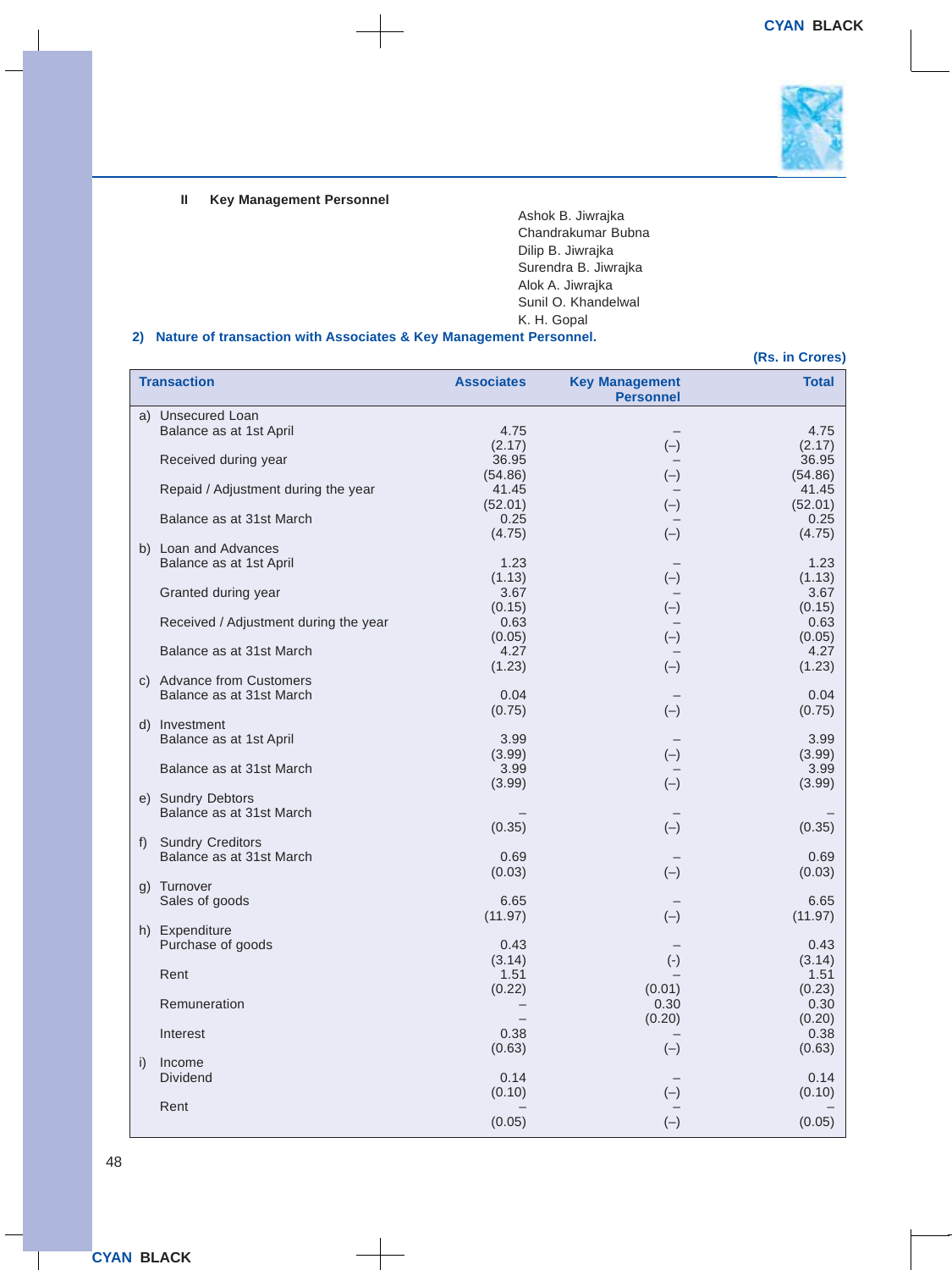

| Guarantees                          |         |                          |                |
|-------------------------------------|---------|--------------------------|----------------|
| (Financial Guarantees)              |         |                          |                |
| Balance as at 31st March            | 15.75   | $\overline{\phantom{0}}$ | 15.75          |
|                                     | (15.99) | ( – )                    | (15.99)        |
| k) Share application money received | 8.09    | 10.01                    | 18.10          |
|                                     | (       | - 1                      | $\overline{a}$ |

Out of the above items transactions with associates and Key Management Personnel in the excess of 10 % of total related party transactions are as under: **(Rs. in Crores)**

|                                  |      |                                      | (n <sub>5</sub> , m <sub>5</sub> ) |
|----------------------------------|------|--------------------------------------|------------------------------------|
| <b>Transaction</b>               |      | <b>Current Year</b><br><b>Amount</b> | <b>Previous Year</b><br>Amount     |
| a) Unsecured Loans               |      |                                      |                                    |
| Associates                       |      |                                      |                                    |
| Received during the year         |      |                                      |                                    |
| <b>Grabal Alok Impex Limited</b> |      | 36.50                                | 54.59                              |
| Repaid during the year           |      |                                      |                                    |
| Grabal Alok Impex Limited        |      | 40.00                                | 52.01                              |
| b) Loans and Advances            |      |                                      |                                    |
| Associates                       |      |                                      |                                    |
| Granted during the year          |      |                                      |                                    |
| Honey Comb Knit Fabrics          | 0.93 |                                      |                                    |
| Pramita Creation Pvt. Ltd.       | 0.88 |                                      |                                    |
| <b>Tulip Textiles</b>            | 0.93 |                                      |                                    |
| Vaibhay Knit Fab                 | 0.93 |                                      |                                    |
| Globus E-commerce                |      |                                      | 0.15                               |
|                                  |      |                                      |                                    |
|                                  |      | 3.67                                 | 0.15                               |
| Received during the year         |      |                                      |                                    |
| Alok Itex Ltd.                   | 0.16 |                                      |                                    |
| Globus E-Commerce                | 0.47 |                                      |                                    |
| D. Surendra and Company          |      |                                      | 0.05                               |
|                                  |      | 0.63                                 | 0.05                               |
| Turnover<br>C)                   |      |                                      |                                    |
| Associates                       |      |                                      |                                    |
| Grabal Alok Impex Limited        | 5.19 |                                      | 11.69                              |
| <b>Buds Clothing Company</b>     | 1.30 |                                      | 0.28                               |
|                                  |      |                                      |                                    |
|                                  |      | 6.49                                 | 11.97                              |
| d) Expenditure                   |      |                                      |                                    |
| Purchase of goods                |      |                                      |                                    |
| Associates                       |      |                                      |                                    |
| Grabal Alok Impex Limited        | 0.43 |                                      | 0.49                               |
| Alok Denim (I) Pvt. Ltd.         |      |                                      | 0.75                               |
| Alok Knit Export Ltd.            |      |                                      | 0.50                               |
| Pramita Creation Pvt. Ltd.       |      |                                      | 0.55                               |
| <b>Tulip Textile</b>             |      |                                      | 0.34                               |
|                                  |      | 0.43                                 | 2.63                               |
| Remuneration                     |      |                                      |                                    |
| Key Management Personnel         |      |                                      |                                    |
| Sunil O. Khandelwal              | 0.15 |                                      | 0.09                               |
| K. H. Gopal                      | 0.13 |                                      | 0.09                               |
| Alok A. Jiwrajka                 |      |                                      | 0.02                               |
|                                  |      |                                      |                                    |
|                                  |      | 0.28                                 | 0.20                               |
| Interest                         |      |                                      |                                    |
| Associates                       |      |                                      |                                    |
| Grabal Alok Impex Limited        |      | 0.38                                 | 0.63                               |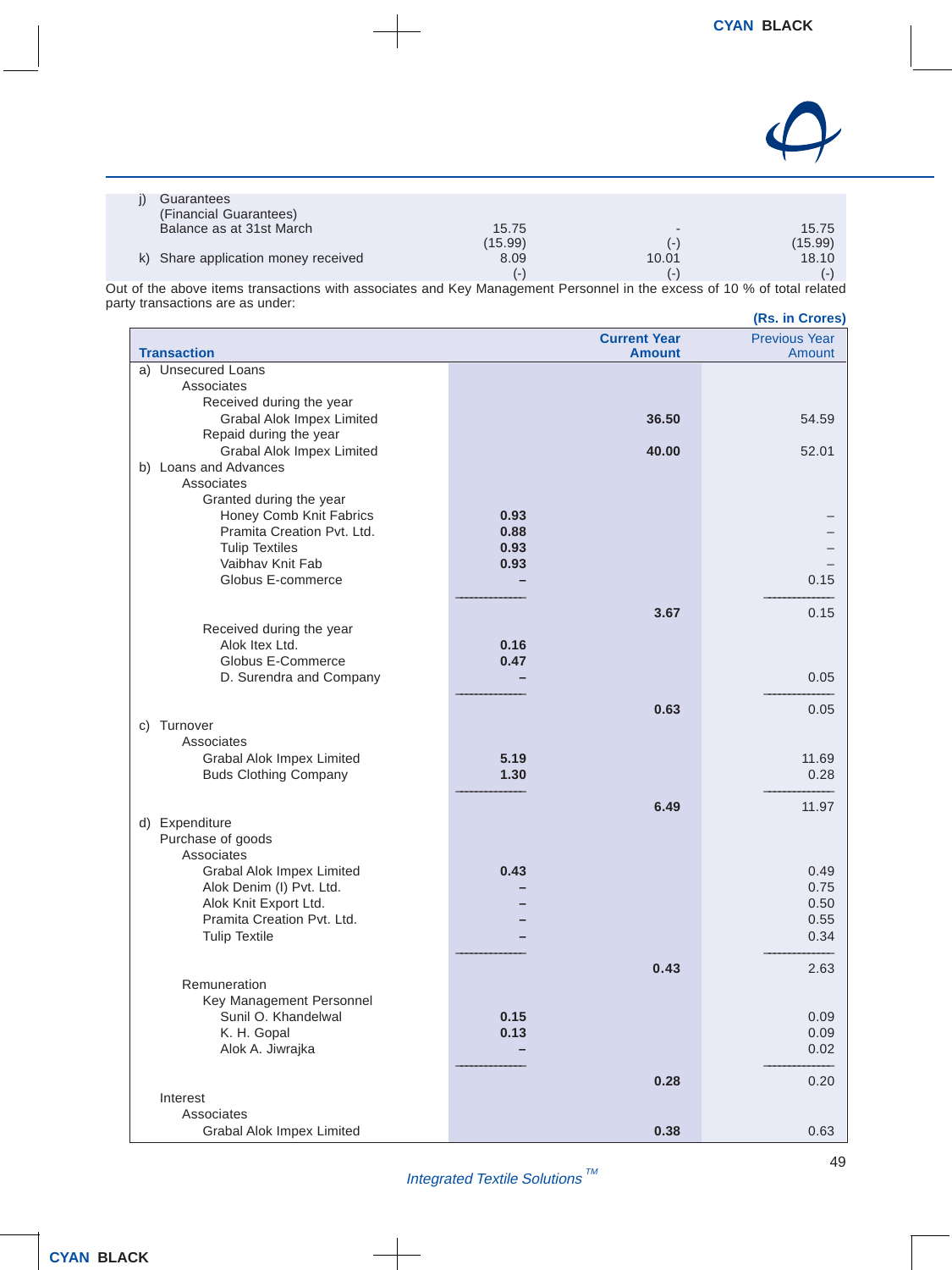

#### **(Rs. in Crores)**

| <b>Transaction</b>                  |       | <b>Current Year</b><br><b>Amount</b> | <b>Previous Year</b><br>Amount |
|-------------------------------------|-------|--------------------------------------|--------------------------------|
| Rent                                |       |                                      |                                |
| Associates                          |       |                                      |                                |
| Honey Comb Knit Fabrics             | 0.18  |                                      |                                |
| Pramita Creation Pvt. Ltd.          | 0.20  |                                      |                                |
| <b>Tulip Textiles</b>               | 0.18  |                                      |                                |
| Vaibhav Knit Fab                    | 0.18  |                                      |                                |
| Alok Denim (I) Pvt. Ltd.            | 0.20  |                                      |                                |
| Alok Knit Exports Ltd.              | 0.20  |                                      |                                |
| <b>Alok Textile Traders</b>         |       |                                      | 0.04                           |
| Nirvan Exports                      |       |                                      | 0.07                           |
| <b>Pramatex Enterprises</b>         |       |                                      | 0.04                           |
| Jiwrajka Associates Pvt. Ltd.       |       |                                      | 0.02                           |
| D. Surendra and Company             |       |                                      | 0.04                           |
|                                     |       | 1.14                                 | 0.21                           |
| e) Income-Dividend                  |       |                                      |                                |
| Associates                          |       |                                      |                                |
| <b>Grabal Alok Impex Limited</b>    |       | 0.14                                 | 0.10                           |
| Rent received                       |       |                                      |                                |
| Associates                          |       |                                      |                                |
| Honey Comb Knit Fabrics             |       |                                      | 0.01                           |
| Pramita Creation Pyt. Ltd.          |       |                                      | 0.01                           |
| <b>Tulip Textiles</b>               |       |                                      | 0.01                           |
| Vaibhay Knit Fab                    |       |                                      | 0.01                           |
| Alok Denim (I) Pvt. Ltd.            |       |                                      | 0.01                           |
| Alok Knit Exports Ltd.              |       |                                      | 0.01                           |
|                                     |       |                                      | 0.06                           |
| Guarantees<br>f)                    |       |                                      |                                |
| Associates                          |       |                                      |                                |
| <b>Grabal Alok Impex Limited</b>    | 10.50 |                                      | 10.50                          |
| Jiwrajka Associates Pvt. Ltd.       | 5.25  |                                      | 5.25                           |
|                                     |       | 15.75                                | 15.75                          |
| g) Share application money received |       |                                      |                                |
| Associates                          |       |                                      |                                |
| Niraj Realtors and Shares Pvt. Ltd. | 7.10  |                                      |                                |
| Pramita Creation Pvt. Ltd.          | 0.99  | 8.09                                 |                                |
|                                     |       |                                      |                                |
| Key Management Personnel            |       |                                      |                                |
| Ashok B. Jiwrajka                   | 3.36  |                                      |                                |
| Dilip B. Jiwrajka                   | 3.31  |                                      |                                |
| Surendra B. Jiwrajka                | 3.34  | 10.01                                |                                |

Notes 1) Related party relationship is as identified by the company and relied upon by the Auditors.

2) Previous year figures are given in brackets.

3) Details of remuneration to directors are disclosed in Note No 4 below.

b) Details in accordance with clause 32 of the listing agreement with the stock exchanges.

Loans & Advance to associates, firms or companies in which directors are interested – Rs. Nil (excludes deposit for rented premises and share application money).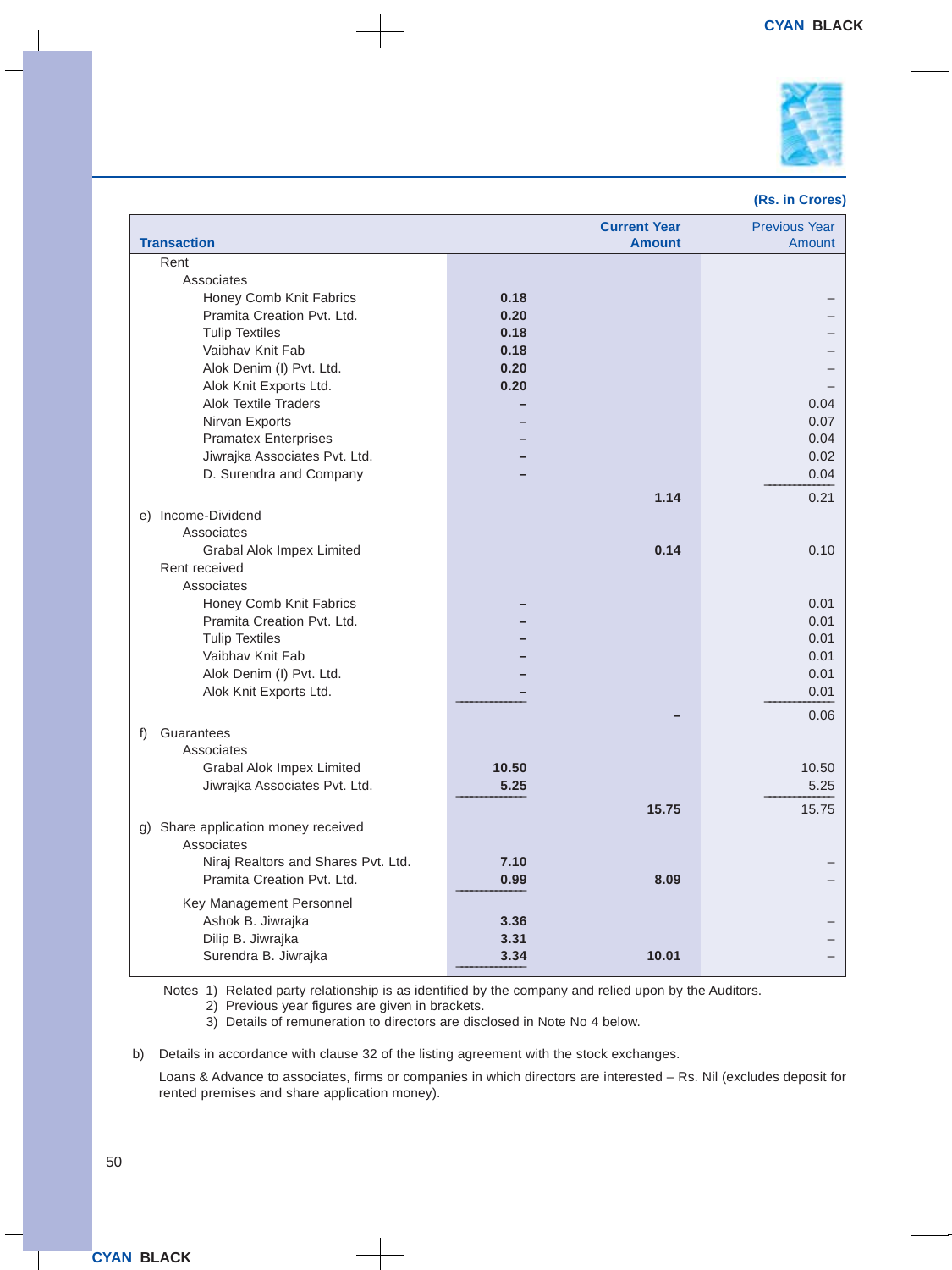

#### **4. Managerial Remuneration**

|                               |            | (Rs. in Crores) |
|-------------------------------|------------|-----------------|
| <b>Particulars</b>            | 31-03-2004 | 31-03-2003      |
| <b>Salaries</b>               | 1.15       | 1.14            |
| Perquisites                   | 0.01       | 0.01            |
| <b>Directors Sitting Fees</b> | 0.01       | 0.01            |
| Commission                    | 0.04       | 0.04            |
| <b>TOTAL</b>                  | 1.21       | 1.20            |
|                               |            |                 |

**Computation of net profit in accordance with Section 198 read with Section 309(5) of the Companies Act, 1956.**

|                                                             | 31-03-2004 | 31-03-2003 |
|-------------------------------------------------------------|------------|------------|
| Profit Before Tax as per Profit & Loss A/c                  | 92.57      | 59.36      |
| Add: 1) Directors Remuneration (including commission)       | 1.20       | 1.19       |
| 2) Sitting Fees                                             | 0.01       | 0.01       |
| 3) Loss on Sale of Fixed Assets                             | 0.12       | 0.02       |
| 4) Provision for Doubtful Debts and Advances                | 0.89       | 2.19       |
| Net Profit under Section 349 of the Companies Act, 1956     | 94.79      | 62.77      |
| Less: 1) Profit on sale of long term investments            | 0.01       | 0.03       |
| 2) Provision for Doubtful Debts and Advances written back   | 1.97       |            |
|                                                             | 92.81      | 62.74      |
| Eligible Salaries, Perquisites and Commission @10% of above | 9.28       | 6.27       |
| Actual Commission (As restricted by Board of Directors)     | 0.04       | 0.04       |

- 5 During the year, the Company in accordance with the resolution passed at the Extra Ordinary General Meeting of the Company held on March 29, 2004 issued 59,66,400 warrants convertible into equity shares to a foreign investor. The warrant holders have the option of subscribing for one equity share of the Company of Rs.10/- each per warrant at a price of Rs.55.67 being the price determined in accordance with the SEBI guidelines at anytime within 18 months from the date of allotment of the warrants.
- 6 The Company has acquired plant and machinery and computers on lease aggregating to Rs. 14.48 Crores. and vehicles aggregating to Rs.1.50 Crores (Previous year Rs.1.24 Crores) on hire purchase in nature of finance lease. The company capitalised the said assets at their fair value as the lease are in the nature of finance leases as defined in AS-19. Lease payments are apportioned between finance charge and deduction of outstanding liabilities. The details of lease rentals payable in future are as follows:

| <b>Due</b>                                        | <b>Total minimum lease</b><br>payments outstanding<br>as on 31.03.2004 |         | <b>Future interest on</b><br>outstandings |         |         | <b>Present value of</b><br>minimum lease<br>payments |
|---------------------------------------------------|------------------------------------------------------------------------|---------|-------------------------------------------|---------|---------|------------------------------------------------------|
|                                                   | 2003-04                                                                | 2002-03 | 2003-04                                   | 2002-03 | 2003-04 | 2002-03                                              |
| Within one year                                   | 2.94                                                                   | 1.57    | 0.94                                      | 0.81    | 2.00    | 0.76                                                 |
| Later than one year and<br>not later than 5 years | 12.71                                                                  | 12.77   | 2.44                                      | 3.11    | 10.27   | 9.66                                                 |
| Later than 5 years                                | 2.26                                                                   | 4.34    | 0.03                                      | 0.22    | 2.23    | 4.12                                                 |

7 The Company capitalised mainly Yarn Texturising units during the year and other capital projects viz Yarn Dyeing and Madeups units at Vapi, Gujarat. Yarn Texturising Unit (No.5) at Sayli, Dadra and Nagar Haveli, and Building etc. are under construction. Hence incidental expenses during construction period amounting to Rs.10.65 Crores related with these projects are carried forward and will be capitalised on completion of the project.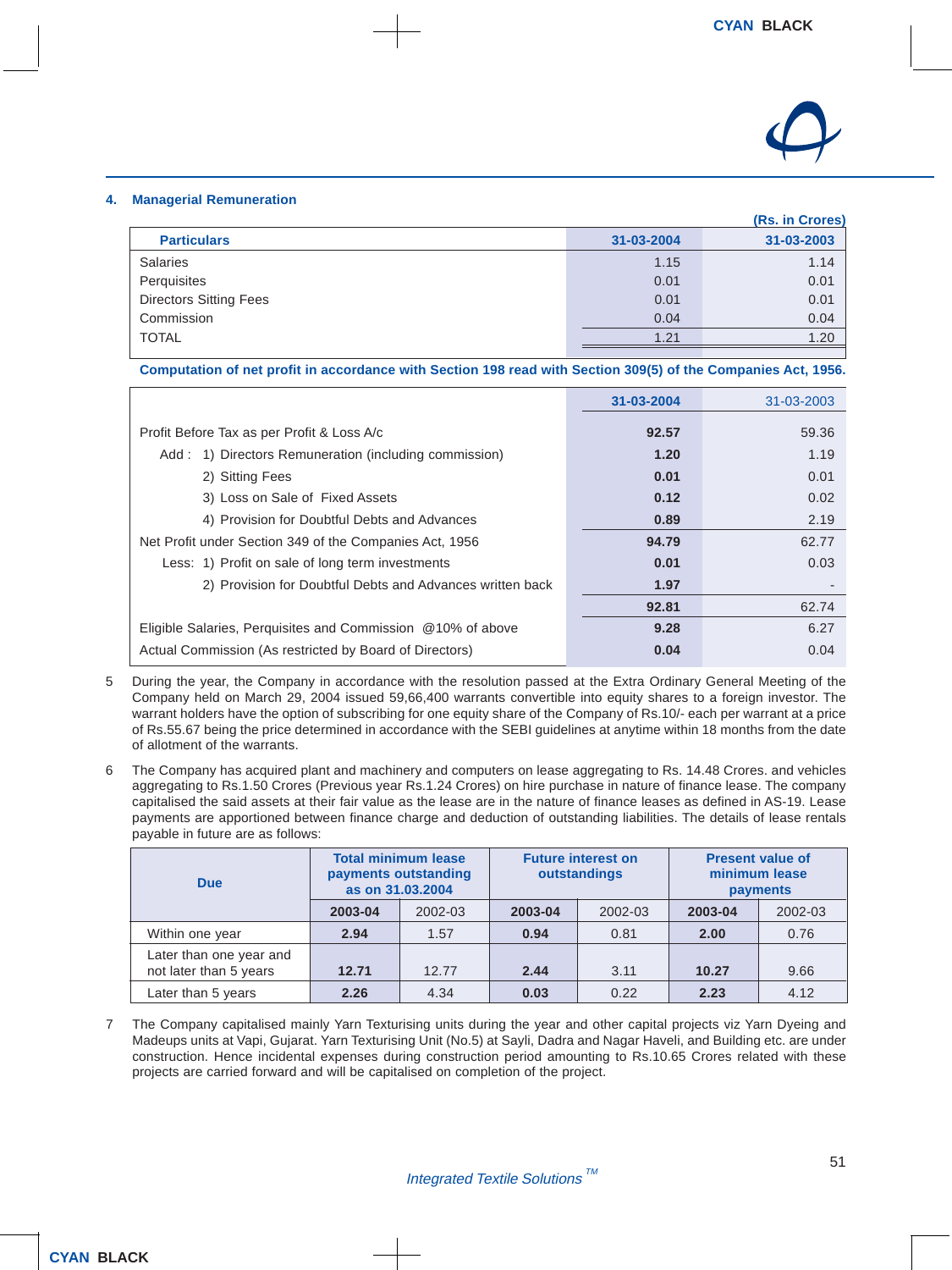

#### **8 Deferred Taxation**

a) Deferred Tax Assets and Liabilities arising on account of timing differences are as under:

|     |                                                             |            | (Rs. in Crores) |
|-----|-------------------------------------------------------------|------------|-----------------|
|     |                                                             | 31.03.2004 | 31.03.2003      |
| I)  | Deferred Tax Liability (DTL)                                |            |                 |
|     | Depreciation                                                | 51.73      | 39.94           |
| ii) | Other items                                                 |            | 0.91            |
|     |                                                             | 51.73      | 40.85           |
| ID. | Deferred Tax Asset (DTA)                                    |            |                 |
| I)  | MAT Credit under section 115JAA of the Income Tax Act, 1961 |            | 3.09            |
| ii) | Other items                                                 | 1.21       | 1.43            |
|     |                                                             | 1.21       | 4.52            |
|     | (I-II) Total Deferred Tax Liabilities (Net)                 | 50.52      | 36.33           |

#### **9 Earnings per share (EPS)**

|                                                            |            | (Rs. in Crores) |
|------------------------------------------------------------|------------|-----------------|
|                                                            | 31.03.2004 | 31.03.2003      |
| a. Net profit after tax                                    | 71.08      | 42.31           |
| Excess Provision for Income tax in respect of earlier year |            | 0.12            |
| Less: Dividend on Preference Shares including Dividend tax | (1.76)     | 0.62            |
| Net Profit Available for Equity Shareholders - (Basic)     | 69.32      | 41.81           |
| Add: Interest on Convertible Debenture                     | 0.05       |                 |
| Net profit available for Equity Shareholders – (Dilutive)  | 69.37      | 41.81           |
|                                                            |            |                 |
| b. Weighted average number of Equity Shares Basic (Nos.)   | 87693304   | 56843930        |
| Add: Potential Equity Shares (Nos.)                        | 1142529    |                 |
| Weighted average number of Equity Shares Dilutive (Nos.)   | 88835833   | 56843930        |
|                                                            |            |                 |
| c. Nominal value of equity shares per share (In Rupees)    | 10         | 10              |
|                                                            |            |                 |
| d. Basic Earnings per share (Rupees)                       | 7.90       | 7.36            |
| Diluted Earnings per share (Rupees)                        | 7.81       | 7.36            |

10 Sundry creditors for the year ended 31<sup>st</sup> March, 2004 include amounts due to the following small scale industrial undertakings, which are outstanding for more than 30 days.

Apparel & Leather Technics Pvt. Ltd., Bil Plast, D. S. Topiwala Enterprise, India Agencies (Regd.), India Ind. Garment Machines Pvt. Ltd., Indokem Limited, Jai Speciality Starch, Morval Fabrics Pvt. Ltd., Nova Transfers Pvt. Ltd., Parekh Brothers, R. B. Electronics & Engg. Pvt. Ltd., Rite-Print-Pak, Shiv International Ltd., Unique Impex, Unicon Fibro Chemicals Pvt. Ltd., Sai Eshan Enterprises Pvt. Ltd.

The above information regarding Small-scale industries undertaking has been determined to the extent such parties have been identified on the basis of information available with the Company. This has been relied upon by the Auditors.

11 The Company is engaged mainly in the business of manufacturing of Textiles consisting of Fabric and Yarn Texturising. Though in the earlier year the Company has given Disclosure on segment basis for Fabric Texturised Yarn and others, the Company believes that the same are part of the textile business carried out by the Company and considering the nature of financial reporting the Company has only one reportable segment. Consequently the previous year's figures have not been disclosed.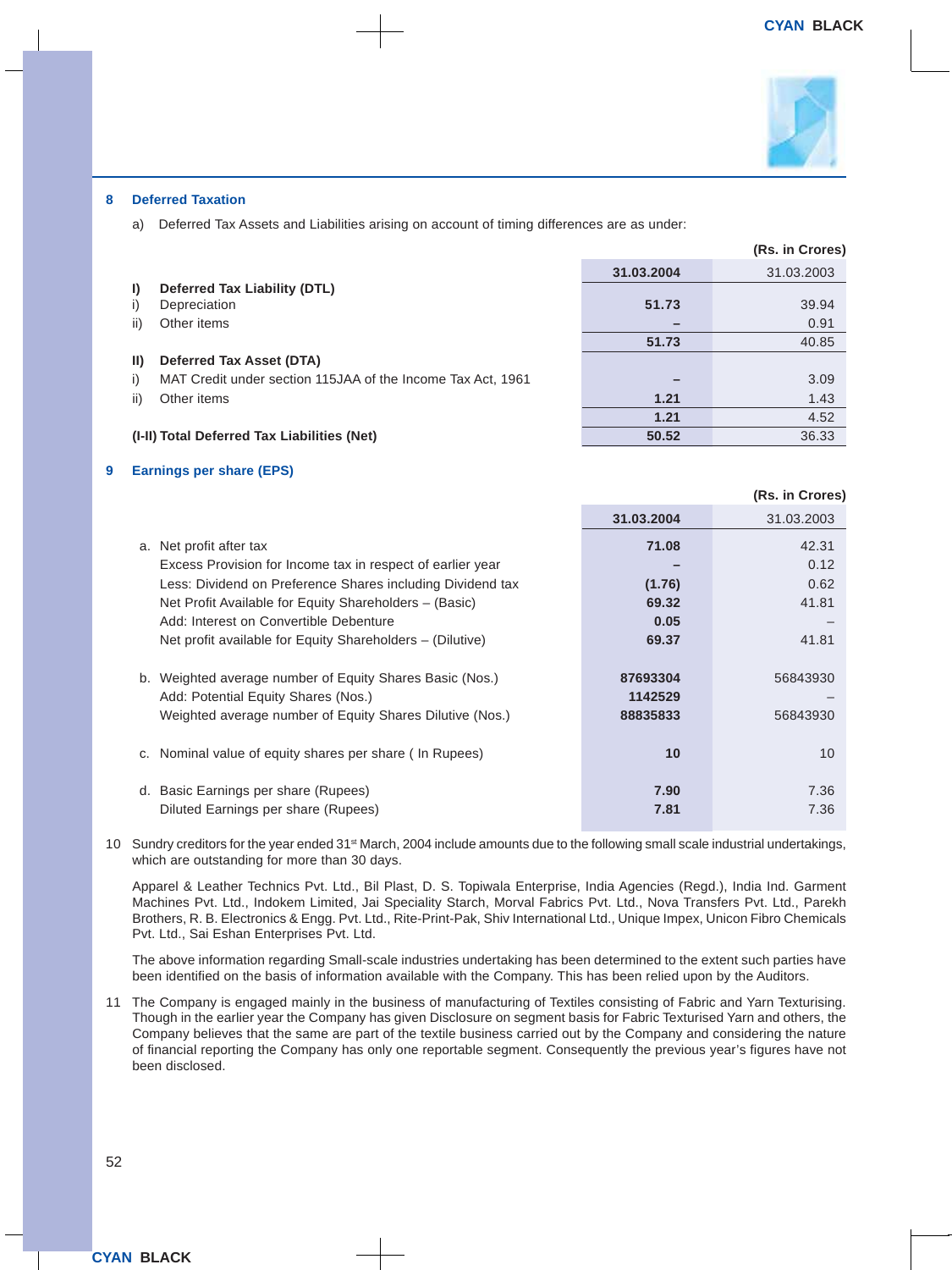

- 12 In the opinion of the Board, carrying value of all Current Assets, Loans and Advances and other receivables is not less than their realisable value in the ordinary course of business.
- 13 Sundry Debtors (Refer Schedule 10) includes Rs.31,305/- (Previous Year Rs.6,666/-) [Maximum amount outstanding during the year Rs.31,735/- (Previous Year Rs.16,373/-)] due from the officers of the Company.
- 14 Hitherto, the company amortised public issue expenses & preliminary expenses over a period of 10 years and debenture issue expenses over a period of 5 years in accordance with accounting policy followed by the company in this respect. During the year in accordance with Accounting Standard AS-26 "Intangible Assets" issued by the Institute of Chartered Accountants of India, the company has written off entire balance in public issue expenses, preliminary expenses and debenture issue expenses amounting to Rs.1.16 Crores to the profit & loss account. Consequently, profit for the year is lower by Rs.0.85 Crores. During the year, the Company incurred Rs.3.76 Crores towards share and Debenture issue expense which have been adjusted to securities premium account as permissible under section 78 of The Companies Act 1956.
- 15 Dividend earlier year of Rs.2.86 Crores (including dividend tax thereon) represent the difference between the amount provided considering the legal opinion obtained by the company and the amount finally paid on the shares allotted on December 4, 2002 as an outcome of the conversion of the fully convertible debentures.
- 16 Share application money of Rs.18.10 Crores represents the application money received from promoters of the company pending preferential allotment.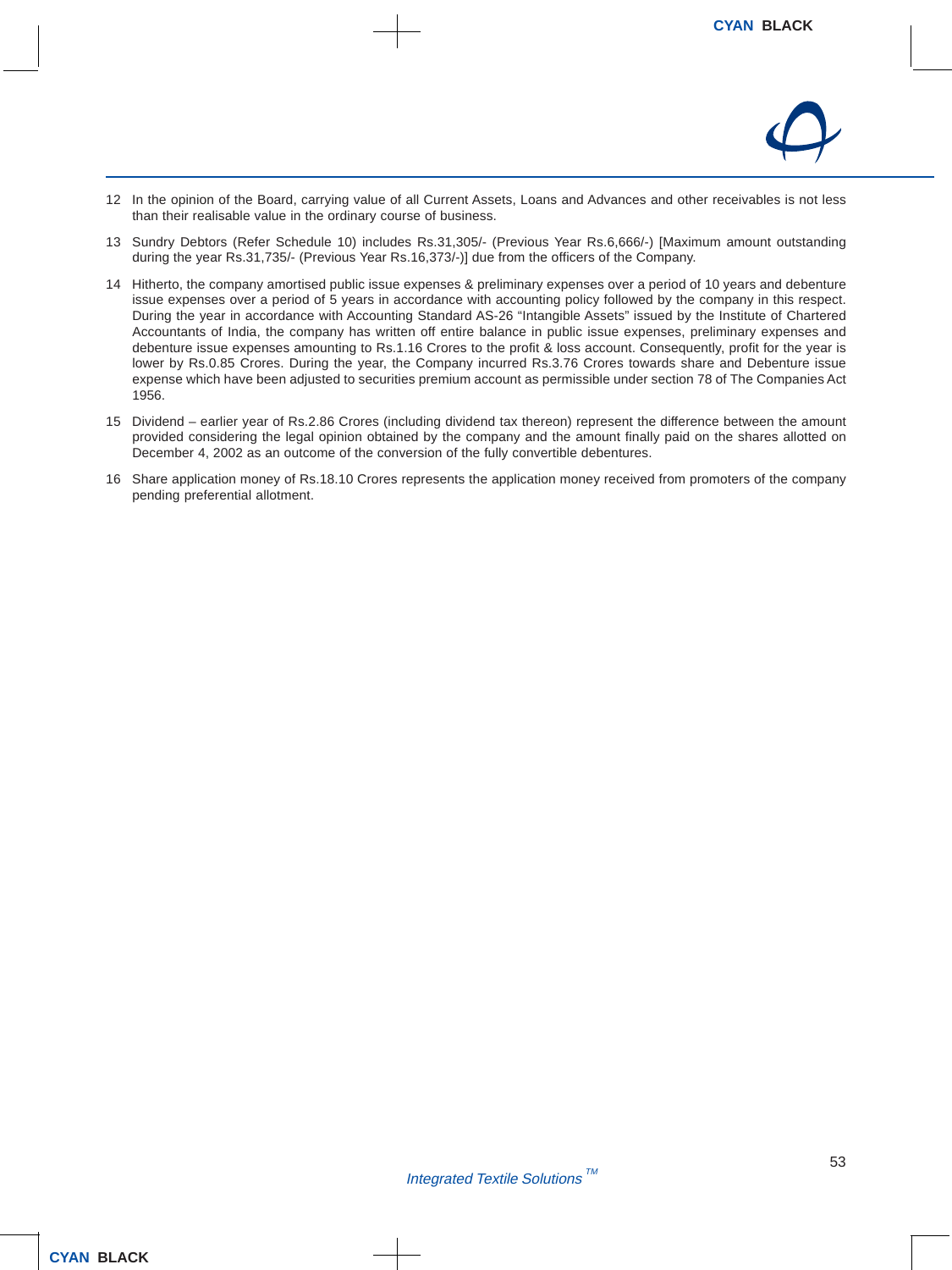| <b>Particulars</b>     | Unit                | Year          | Installed                    |                | <b>Opening Stock</b> | Production                |          | Purchase           | Turnover  |                    | <b>Closing Stock</b> |                    |
|------------------------|---------------------|---------------|------------------------------|----------------|----------------------|---------------------------|----------|--------------------|-----------|--------------------|----------------------|--------------------|
|                        |                     | 31st<br>ended | per<br>Capacity              | Quantity       | Amount               | Quantity <sup>@</sup>     | Quantity | Amount             | Quantity  | Amount             | Quantity             | Amount             |
|                        |                     | <b>March</b>  | annum                        |                | (Rs. In<br>Crores)   |                           |          | (Rs. In<br>Crores) | #         | (Rs. In<br>Crores) |                      | (Rs. In<br>Crores) |
| Woven                  | Lacs                | 2004          | 276 Looms                    | 125.26         | 78.74                | 628.73                    |          |                    | 627.23    | 464.93             | 126.76               | 70.25              |
| Manufactured<br>Fabric |                     |               | and 5<br>Stenters*           |                |                      |                           |          |                    |           |                    |                      |                    |
|                        | Mtrs                | 2003          | and 5<br>262 Looms           | 83.53          | 39.76                | 838.26                    |          |                    | 796.53    | 581.86             | 125.26               | 78.74              |
| Knitted Fabric         | $M.\overline{L}$    | 2004          | 56<br>Stenters*              | 111.78         | 1.97                 | 4,561.12                  |          |                    | 4,544.56  | 67.60              | 128.34               | 1.96               |
|                        |                     | 2003          | 56<br>Machines               | 66.73          | 1.35                 | 3,504.76                  |          |                    | 3,459.71  | 60.15              | 111.78               | 1.98               |
|                        |                     |               | Machines                     |                |                      |                           |          |                    |           |                    |                      |                    |
| Yarn                   | M.T.                | 2004          | 12048<br>Spindles            | 94.80          | 1.08                 | 26,797.65                 |          |                    | 26,360.54 | 237.84             | 531.91               | 1.97               |
|                        |                     | 2003          | Spindles<br>4464             | 9.90           | 0.08                 | 8,026.93                  |          |                    | 7,942.03  | 76.29              | 94.80                | 6.06               |
| Garments               | Pcs                 | 2004          | 109                          | 60,857         | 0.78                 | 351,399                   |          |                    | 355,932   | 5.19               | 56,324               | 1.08               |
|                        |                     | 2003          | 88<br>Machines               | 39,605         | 0.48                 | 197,248                   |          |                    | 175,996   | 2.71               | 60,857               | 0.45               |
|                        |                     |               | Machines                     |                |                      |                           |          |                    |           |                    |                      |                    |
| Made-ups               | Sets                | 2004          | 66<br>Machines               | ı              | ı.                   | 461,648                   |          |                    | 424,469   | 47.86              | 37,179               | 0.78               |
|                        |                     | 2003          | $\blacksquare$               |                | ĭ.                   |                           |          |                    | ı         |                    |                      | 2.96               |
|                        | Pcs.                | 2004          |                              |                | $\mathbf{I}$         | 113,011                   |          |                    | 103,015   | 3.31               | 9,996                |                    |
|                        |                     | 2003          | $\mathbf{I}$                 |                |                      |                           |          |                    |           |                    |                      | 0.21               |
|                        | Pairs               | 2004          | ٠                            | $\mathbf{I}$   |                      | 113,027                   |          |                    | 107,507   | 1.60               | 5,520                |                    |
|                        |                     | 2003          | $\mathbf{I}$                 | $\mathbf{I}$   |                      |                           |          |                    |           |                    |                      | 0.35               |
| Fabric for<br>Woven    | Lacs<br><b>Mtrs</b> | 2004          | $\mathbf{I}$                 | $\mathbf{I}$   | 28.22                |                           | 387.53   | 238.68             | 450.54    | 280.48             |                      |                    |
| Trade                  |                     | 2003          | $\mathbf{L}$<br>$\mathbf{I}$ | ĭ.             | 19.69                | ĭ.                        | 161.34   | 69.62              | 136.81    | 63.28              | 63.00                | 28.22              |
| Others for             |                     |               |                              |                |                      |                           |          |                    |           |                    |                      |                    |
| Trade                  |                     | 2004          | E.                           | n.             | ٠                    |                           |          | 5.75               |           | 5.82               | r.                   | ٠                  |
|                        |                     | 2003          | $\blacksquare$               | $\blacksquare$ | $\blacksquare$       | $\mathbf{I} = \mathbf{I}$ |          |                    |           |                    | $\blacksquare$       |                    |
| Total                  |                     | 2004          |                              |                | 110.79               |                           |          | 244.43             |           | 1,114.63           |                      | 82.26              |
|                        |                     | 2003          |                              |                | 61.36                |                           |          | 69.62              |           | 784.29             |                      | 110.79             |



\* Includes 60 Nos. Double width Looms \* Includes 60 Nos. Double width Looms

# Adjusting inter division consumption, excesses, shortages, etc.<br>@ Production includes items produced on job work basis by outside parties. # Adjusting inter division consumption, excesses, shortages, etc.

@ Production includes items produced on job work basis by outside parties.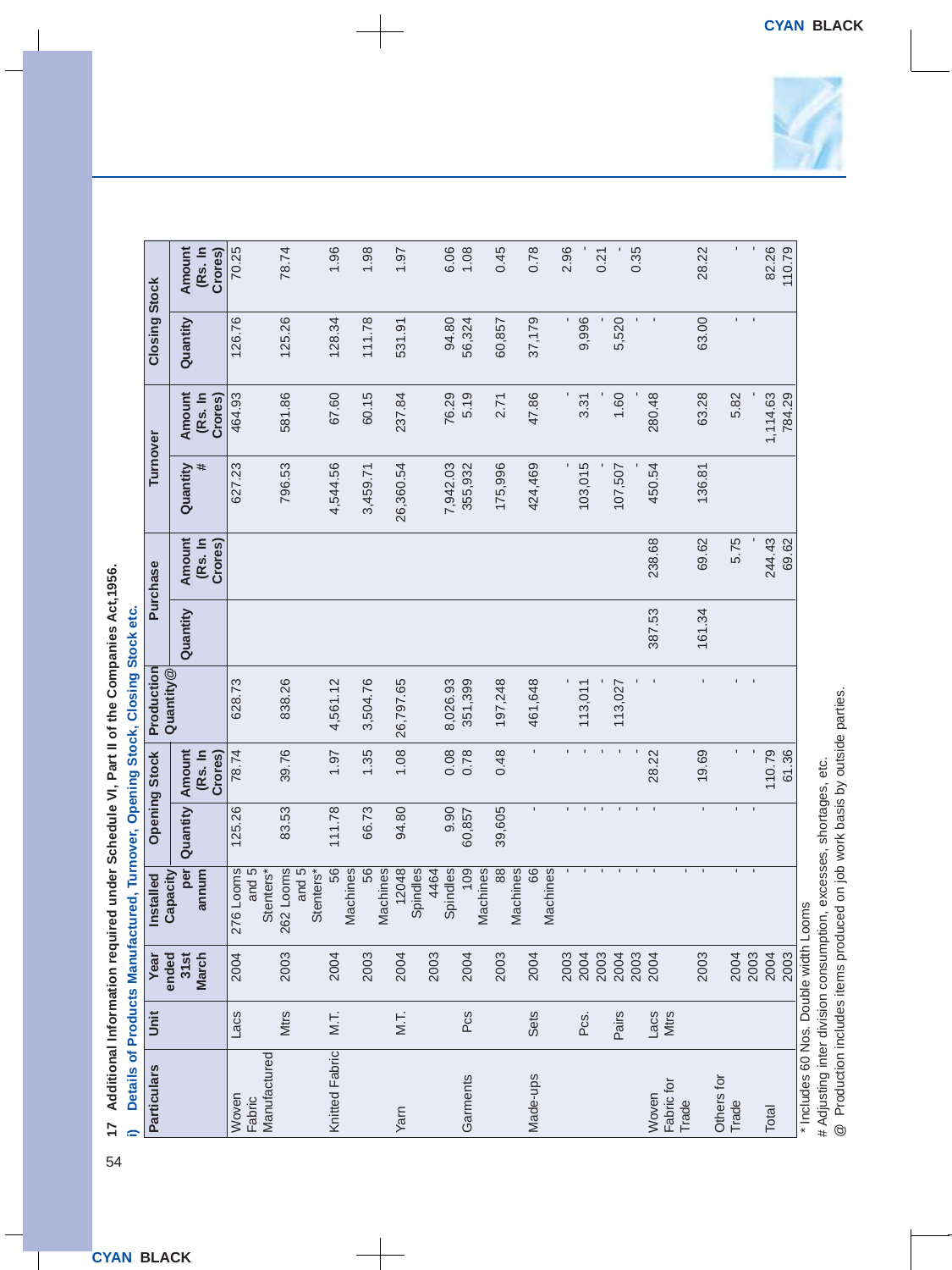

|    | <b>Production excludes</b>               | Unit      | 31 <sup>st</sup> March, 2004 | 31 <sup>st</sup> March, 2003 |
|----|------------------------------------------|-----------|------------------------------|------------------------------|
| 1. | <b>Job work for Outsiders</b>            |           |                              |                              |
|    | <b>Knitted Fabric</b><br>a)              | M.T.      | 225.11                       | 342.57                       |
|    | b)<br>Processing for Woven Fabric        | Lacs Mtrs | 102.48                       | 86.50                        |
|    | Processing for knitted Fabric<br>C)      | M.T.      | 511.62                       | 223.13                       |
| 2. | <b>Production consumed internally</b>    |           |                              |                              |
|    | Woven Fabric for Made-ups<br>a)          | Lacs Mtrs | 29.48                        |                              |
|    | b)<br><b>Knitted Fabric for Garments</b> | M.T.      | 95.69                        | 74.64                        |
|    | Yarn for Knitted Fabric<br>C)            | M.T.      | 1.669.28                     | 777.37                       |
|    | Processing for Woven Fabric<br>d)        | Lacs Mtrs | –                            | 71.65                        |
|    | Processing for knitted Fabric<br>e)      | M.T.      |                              | 706.31                       |

| <b>PARTICULARS</b>                   | 31.03.2004   |            |                 |                   | 31.03.2003      |
|--------------------------------------|--------------|------------|-----------------|-------------------|-----------------|
|                                      | <b>Units</b> | Quantity   | <b>Value</b>    | Quantity          | Value           |
|                                      |              |            | (Rs. in crores) |                   | (Rs. in crores) |
| <b>Raw Material consumed</b><br>(i)  |              |            |                 |                   |                 |
| Manufacture of woven fabrics<br>1)   |              |            |                 |                   |                 |
| - Yarn                               | Kgs          | 3,474,549  | 57.96           | 3,240,830         | 42.66           |
| - Fabric                             | Mtrs         | 42,328,719 |                 | 186.01 68,110,989 | 385.36          |
| Manufacture of knitted fabrics<br>2) |              |            |                 |                   |                 |
| - Yarn                               | Kgs          | 2,859,105  | 35.44           | 3,030,070         | 30.30           |
| - Fabric                             | Kgs          | 318,159    | 5.33            | 220,970           | 4.16            |
| Manufacture of Yarn<br>3)            |              |            |                 |                   |                 |
| - Yarn                               | Kgs          | 27,008,052 | 152.34          | 9,214,777         | 60.33           |
| 4)<br>Processing                     |              |            |                 |                   |                 |
| - Dyes & Chemicals                   |              |            | 15.61           |                   | 7.49            |
| <b>Manufacture of Garments</b><br>5) |              |            |                 |                   |                 |
| - Woven Fabrics                      | Mtrs         |            |                 | 419               | 0.01            |
| - Knitted Fabrics                    | Kgs          | 7,536      | 0.54            | 19,030            | 0.42            |
|                                      |              |            | 453.23          |                   | 530.73          |

#### **(iii) CIF Value of Imports**

|                                      | 2003-2004 | 2002-2003 |
|--------------------------------------|-----------|-----------|
| - Capital Goods purchased            | 70.80     | 18.22     |
| - Stores & Spares purchased          | 2.33      | 0.53      |
| - Raw material purchased             | 0.07      |           |
|                                      | 73.20     | 18.75     |
| (iv) Expenditure in Foreign Currency |           |           |

#### **(Rs. in Crores) 2003-2004 2002-2003** - Foreign Travel / Business Promotion **0.73** 0.44 - Technical Consultancy / Upfront Fees **5.67** 0.36 - Interest on Foreign currency term loans **0.60** 1.55 **7.00** 2.35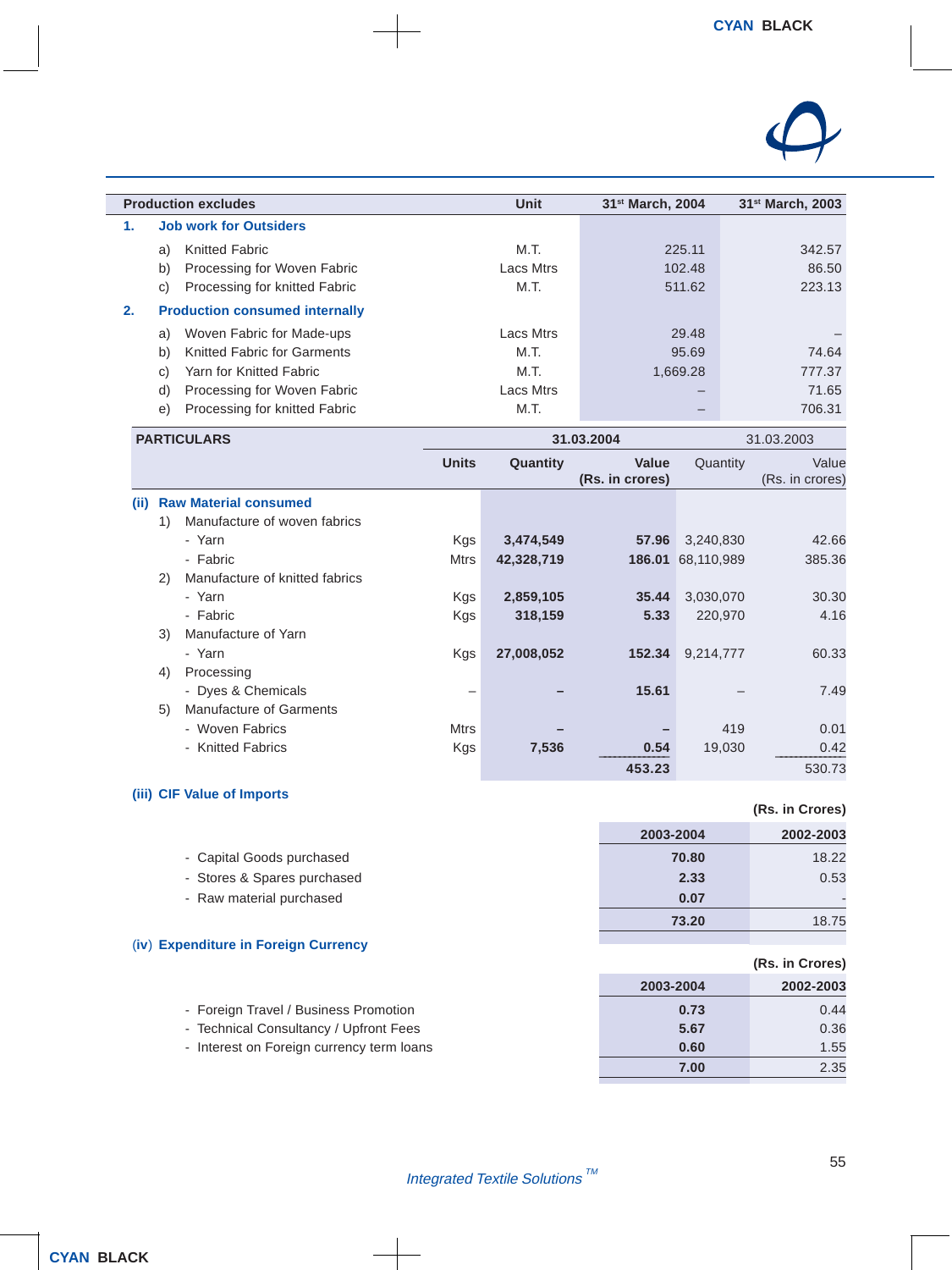

#### **(v) Value of raw materials, stores and spares consumed during the year.**

|                      | 2003-2004                     |                                |                                      |                                | 2002-2003                   |                                |                      |                                      |
|----------------------|-------------------------------|--------------------------------|--------------------------------------|--------------------------------|-----------------------------|--------------------------------|----------------------|--------------------------------------|
|                      | <b>Imported</b>               |                                |                                      | <b>Indigenous</b>              | <b>Imported</b>             |                                |                      | <b>Indigenous</b>                    |
|                      | Value<br>$(Rs.$ in<br>crores) | % of Total<br>Consu-<br>mption | <b>Value</b><br>$(Rs.$ in<br>crores) | % of Total<br>Consu-<br>mption | Value<br>(Rs. in<br>crores) | % of Total<br>Consu-<br>mption | $(Rs.$ in<br>crores) | Value % of Total<br>Consu-<br>mption |
| <b>Raw Materials</b> | 0.07                          | 0.02%                          | 453.16                               | 99.98%                         |                             |                                | 530.73               | 100.00%                              |
| Stores and Spares    | 2.33                          | 19.48%                         | 9.63                                 | 80.52%                         | 0.53                        | 7.89%                          | 6.19                 | 92.11%                               |

#### **(vi) Earning in Foreign Currency**

| $\sim$                                           |           | (Rs. in Crores) |
|--------------------------------------------------|-----------|-----------------|
|                                                  | 2003-2004 | 2002-2003       |
| - FOB Value of Exports                           | 95.04     | 23.99           |
| (vii) Dividend Remitted in Foreign Exchange      |           |                 |
| Year of Dividend                                 | 2002-2003 | 2001-2002       |
| <b>Equity</b>                                    |           |                 |
| No. of shareholders                              |           |                 |
| No. of shares held by them                       |           | 492700          |
| Dividend remitted during the year (Rs. in crore) |           | 0.05            |
|                                                  |           |                 |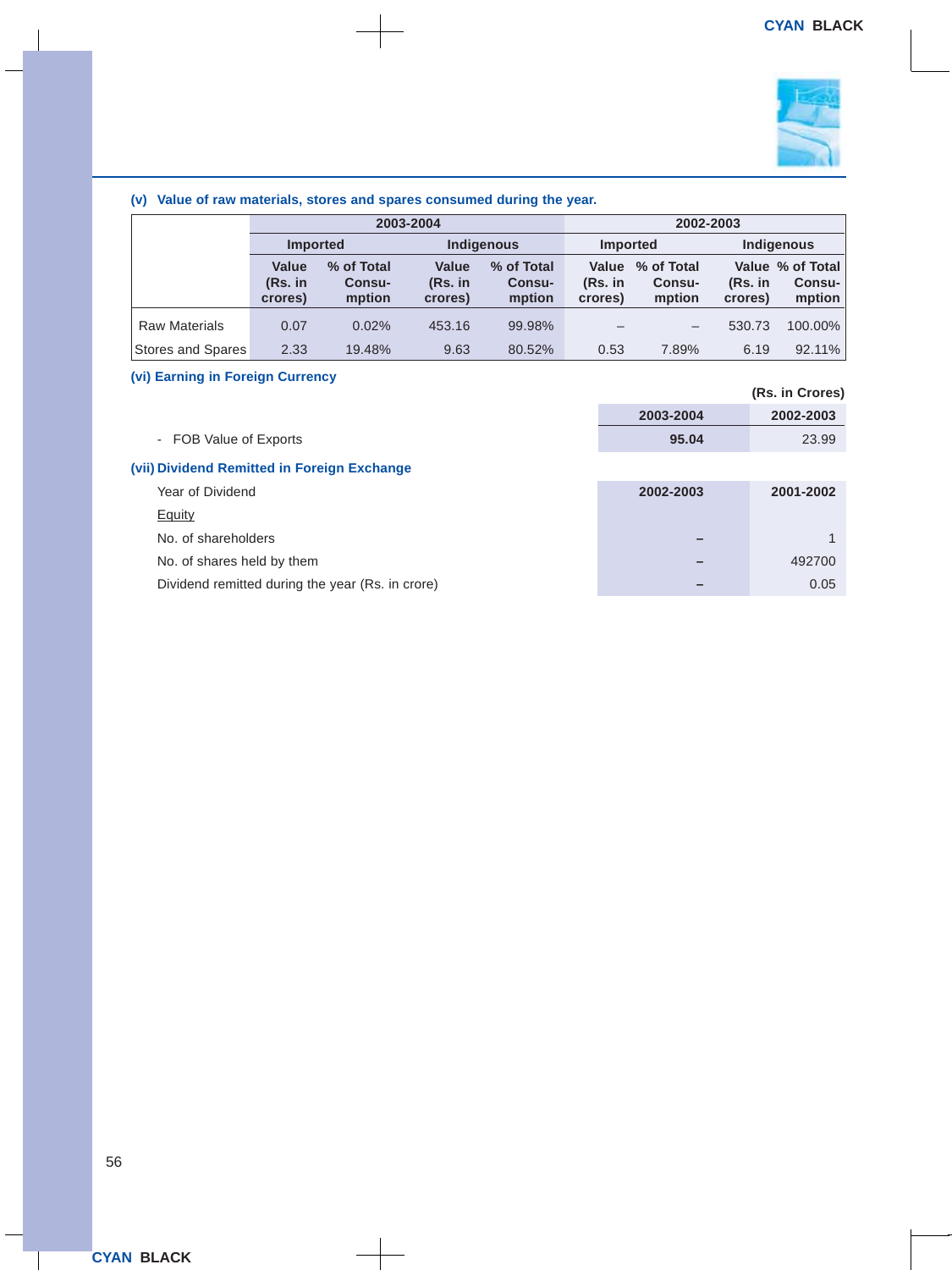

#### **18 Balance Sheet Abstract and Company's General Business Profile Information required to be given in pursuance of part IV of Schedule VI of the Company's Act, 1956**

| т            | <b>Registration Details</b>                                                                                               |                                    |       |            |                                                                                     |            |
|--------------|---------------------------------------------------------------------------------------------------------------------------|------------------------------------|-------|------------|-------------------------------------------------------------------------------------|------------|
|              | Registration No.                                                                                                          |                                    | 39194 | State Code | 11                                                                                  |            |
|              | <b>Balance Sheet Date</b>                                                                                                 |                                    |       | 31         | 3                                                                                   | 2004       |
|              |                                                                                                                           |                                    |       | Day        | Month                                                                               | Year       |
|              |                                                                                                                           |                                    |       |            | (Amount in Rs. Thousands)                                                           |            |
| Ш            | Capital raised during the year                                                                                            |                                    |       |            |                                                                                     |            |
|              | Public issue                                                                                                              |                                    |       |            |                                                                                     | <b>NIL</b> |
|              | Bonus issue                                                                                                               |                                    |       |            |                                                                                     | <b>NIL</b> |
|              | Right issue - Equity on conversion of Fully Convertible Debentures                                                        |                                    |       |            |                                                                                     | <b>NIL</b> |
|              | <b>Private Placement</b>                                                                                                  |                                    |       |            |                                                                                     | 835,389    |
| Ш            | Position of mobilisation and deployment of funds                                                                          |                                    |       |            |                                                                                     |            |
|              | <b>Total Liabilities</b>                                                                                                  |                                    |       |            |                                                                                     | 14,287,062 |
|              | <b>Total Assets</b>                                                                                                       |                                    |       |            |                                                                                     | 14,287,062 |
|              | <b>Sources of Funds</b>                                                                                                   |                                    |       |            |                                                                                     |            |
|              | Paid up Capital                                                                                                           |                                    |       |            |                                                                                     | 1,718,974  |
|              | <b>Share Application Money</b>                                                                                            |                                    |       |            |                                                                                     | 181,029    |
|              | <b>Share Warrants</b>                                                                                                     |                                    |       |            |                                                                                     | 33,215     |
|              | Reserves & Surplus                                                                                                        |                                    |       |            |                                                                                     | 2,180,027  |
|              | Secured Loan                                                                                                              |                                    |       |            |                                                                                     | 7,476,863  |
|              | <b>Unsecured Loan</b>                                                                                                     |                                    |       |            |                                                                                     | 707,401    |
|              | Deferred tax liability                                                                                                    |                                    |       |            |                                                                                     | 505,184    |
|              | <b>Application of Funds</b>                                                                                               |                                    |       |            |                                                                                     |            |
|              | <b>Net Fixed Assets</b>                                                                                                   |                                    |       |            |                                                                                     | 5,795,340  |
|              | <b>Net Current Assets</b>                                                                                                 |                                    |       |            |                                                                                     | 6,966,653  |
|              | Investments                                                                                                               |                                    |       |            |                                                                                     | 40,700     |
| $\mathbf{I}$ | <b>Performance of the Company</b>                                                                                         |                                    |       |            |                                                                                     |            |
|              | Turnover                                                                                                                  |                                    |       |            |                                                                                     | 10,688,437 |
|              | <b>Total Expenditure</b>                                                                                                  |                                    |       |            |                                                                                     | 9,594,656  |
|              | Profit before Tax                                                                                                         |                                    |       |            |                                                                                     | 925,697    |
|              | Profit after Tax                                                                                                          |                                    |       |            |                                                                                     | 710,792    |
|              | Earning Per Share (Refer Note 9 of Part B of Schedule 21)                                                                 |                                    |       |            |                                                                                     |            |
|              | - Basic                                                                                                                   |                                    |       |            |                                                                                     | 7.90       |
|              | - Diluted                                                                                                                 |                                    |       |            |                                                                                     | 7.81       |
|              | Dividend Rate                                                                                                             |                                    |       |            |                                                                                     | 10%        |
| V            | <b>Generic names of Principal Products/Services of the Company</b>                                                        |                                    |       |            |                                                                                     |            |
|              | (as per monetary terms)                                                                                                   |                                    |       |            |                                                                                     |            |
|              | Item Code No.(ITC Code)                                                                                                   | 5208                               |       |            |                                                                                     |            |
|              | Product description                                                                                                       | weighing not more than 200 g/M2    |       |            | Woven Fabrics of cotton, containing 85% or more by weight of cotton                 |            |
|              | Item Code No.(ITC Code)                                                                                                   | 5406                               |       |            |                                                                                     |            |
|              | Product description                                                                                                       |                                    |       |            | Man made filament yarn (other than sewing thread) put up for retail sale.           |            |
|              | Item Code No.(ITC Code)                                                                                                   | 6001                               |       |            |                                                                                     |            |
|              | Product description                                                                                                       |                                    |       |            | Pile fabric, including 'long pile' fabrics and terry fabrics, knitted or crocheted. |            |
|              | Item Code No.(ITC Code)                                                                                                   | 6002                               |       |            |                                                                                     |            |
|              | Product description                                                                                                       | Other knitted or crocheted fabric. |       |            |                                                                                     |            |
|              | 19 The amounts in Balance Sheet and Profit and Loss account are rounded off to the nearest lakh and denominated in Crores |                                    |       |            |                                                                                     |            |
|              | of rupees.                                                                                                                |                                    |       |            |                                                                                     |            |

20 The figures of the previous year have been reclassified / regrouped wherever necessary to correspond with those of the current year.

As per our attached report of even date

**For Gandhi & Parekh** Chartered Accountants

**Devang B. Parekh Partner** 

Mumbai:  $30<sup>th</sup>$  August, 2004

For and on behalf of the Board

| Ashok B. Jiwrajka                     |        | Executive Chairman                                   |
|---------------------------------------|--------|------------------------------------------------------|
| Dilip B. Jiwrajka                     |        | <b>Managing Director</b>                             |
| Surendra B. Jiwrajka                  | $\sim$ | Executive Director                                   |
| K.H. Gopal                            |        | Vice President (Legal) &<br><b>Company Secretary</b> |
| Mumbai: 30 <sup>th</sup> August, 2004 |        |                                                      |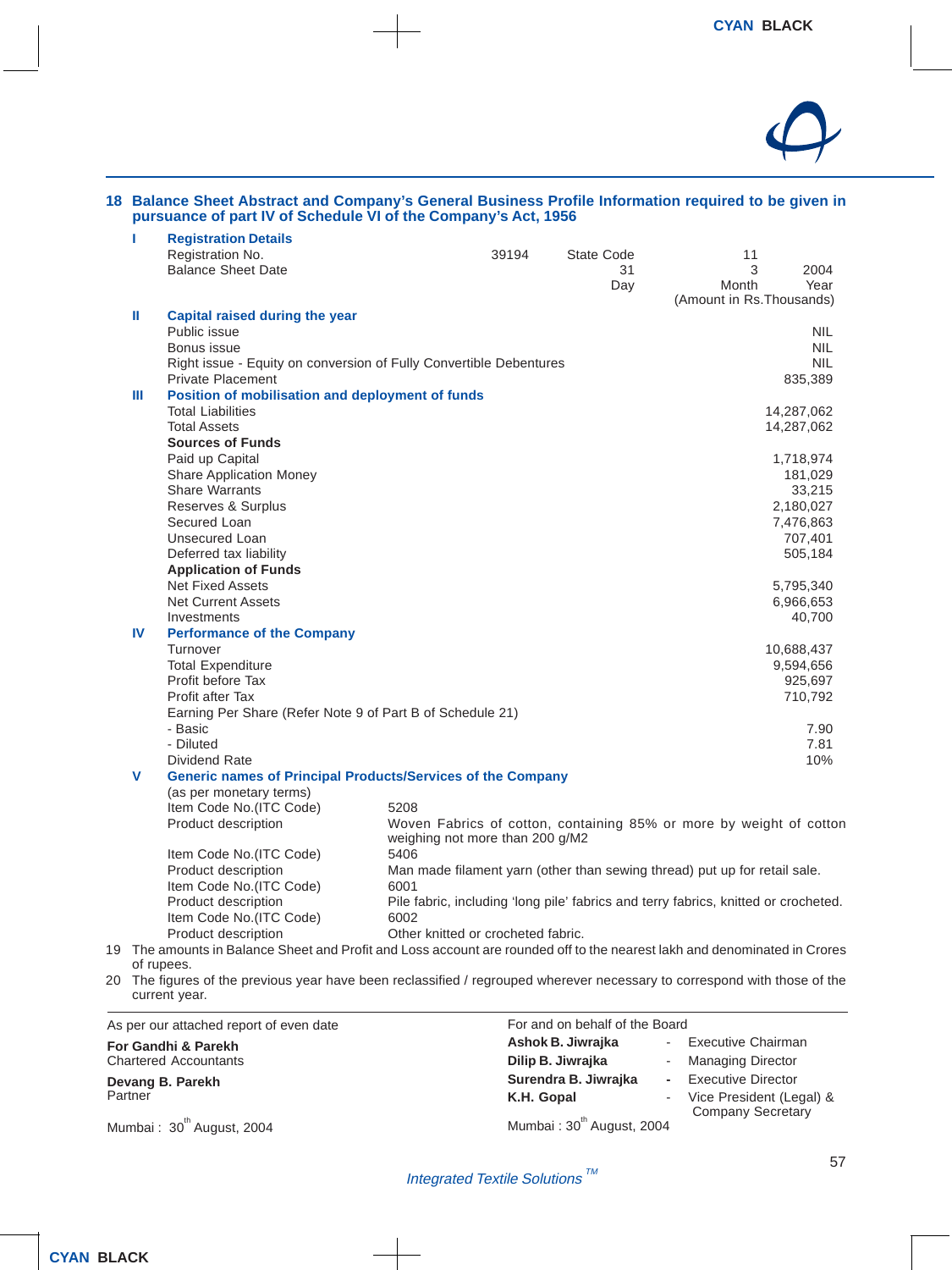#### **Annual General Meeting**

**Day, Date, Time and Venue of the Thursday, the 30<sup>th</sup> September 2004 at 11.00 a.m.** 18<sup>th</sup> Annual General Meeting. TEXTILES COMMITTEE AUDITORIUM P. Balu Road, Prabhadevi Chowk, Prabhadevi, Mumbai-400 025.

#### **Book Closure Date**

The book closure period will be from Tuesday, the 21<sup>st</sup> September 2004 to Thursday, the 30<sup>th</sup> September 2004 (both days inclusive) for payment of dividend.

#### **Financial Calendar: 1st April 2003 to 31st March 2004**

For the year ended 31<sup>st</sup> March 2004, the results were declared on

| <b>First Quarter</b>  | : $31^{st}$ July, 2003                      |
|-----------------------|---------------------------------------------|
| Second Quarter        | $\therefore$ 30 <sup>th</sup> October, 2003 |
| <b>Third Quarter</b>  | : $30th$ January, 2004                      |
| <b>Fourth Quarter</b> | : $29th$ April, 2004                        |

#### **Financial Calendar: 1st April 2004 to 31st March 2005**

For the year ended 31<sup>st</sup> March 2005, the results will be declared on (the dates are subject to change)

| <b>First Quarter</b>  | $\therefore$ Last Week of July, 2004 |
|-----------------------|--------------------------------------|
| Second Quarter        | : Last Week of October, 2004         |
| <b>Third Quarter</b>  | : Last Week of January, 2005         |
| <b>Fourth Quarter</b> | : Last Week of April, 2005           |

#### **Dividend**

A dividend of Rs.1 per share was recommended on 30.08.2004 at the meeting of the Board of Directors of the Company and, subject to the approval of the shareholders at the AGM, will be paid on or before 30.10.2004.

#### **Listing**

#### **(a) Listing of Equity Shares on Stock Exchanges at:**

In the Annual General Meeting held on 30<sup>th</sup> September 2003, the members had passed special resolutions for delisting the equity shares of the Company from Ahmedabad, Chennai and Delhi Stock Exchanges. The Company had subsequently applied for delisting of securities from the above stock exchanges and all the stock exchanges have issued written confirmations of delisting.

The Company's shares are now listed on the following Stock Exchanges:

| The Stock Exchange, Mumbai (BSE) | <b>National Stock Exchange of India Limited (NSE)</b>                                                          |
|----------------------------------|----------------------------------------------------------------------------------------------------------------|
| Phiroze Jeejeebhoy Towers,       | "Exchange Plaza"                                                                                               |
| Dalal Street, Fort,              | Bandra-Kurla Complex, Bandra (East),                                                                           |
| Mumbai - 400 001                 | Mumbai - 400 051.                                                                                              |
|                                  | The Annual Listing fees for the year $2004 - 2005$ (as applicable) has been paid to both RSF and NSF where the |

 $\mu$  Listing fees for the year 2004 – 2005 (as applicable) has been paid to both BSE and NSE where the securities are listed and there has been no default in payment of listing fees.

#### **Stock Codes (Equity Shares) Name of the Stock Exchanges Stock Code BSE** 521070 NSE ALOKTEXTED

The ISIN numbers (or demat numbers) of the Company for Equity Shares on both the National Securities Depository Limted and Central Depository Services (India) Limited is INE270A01011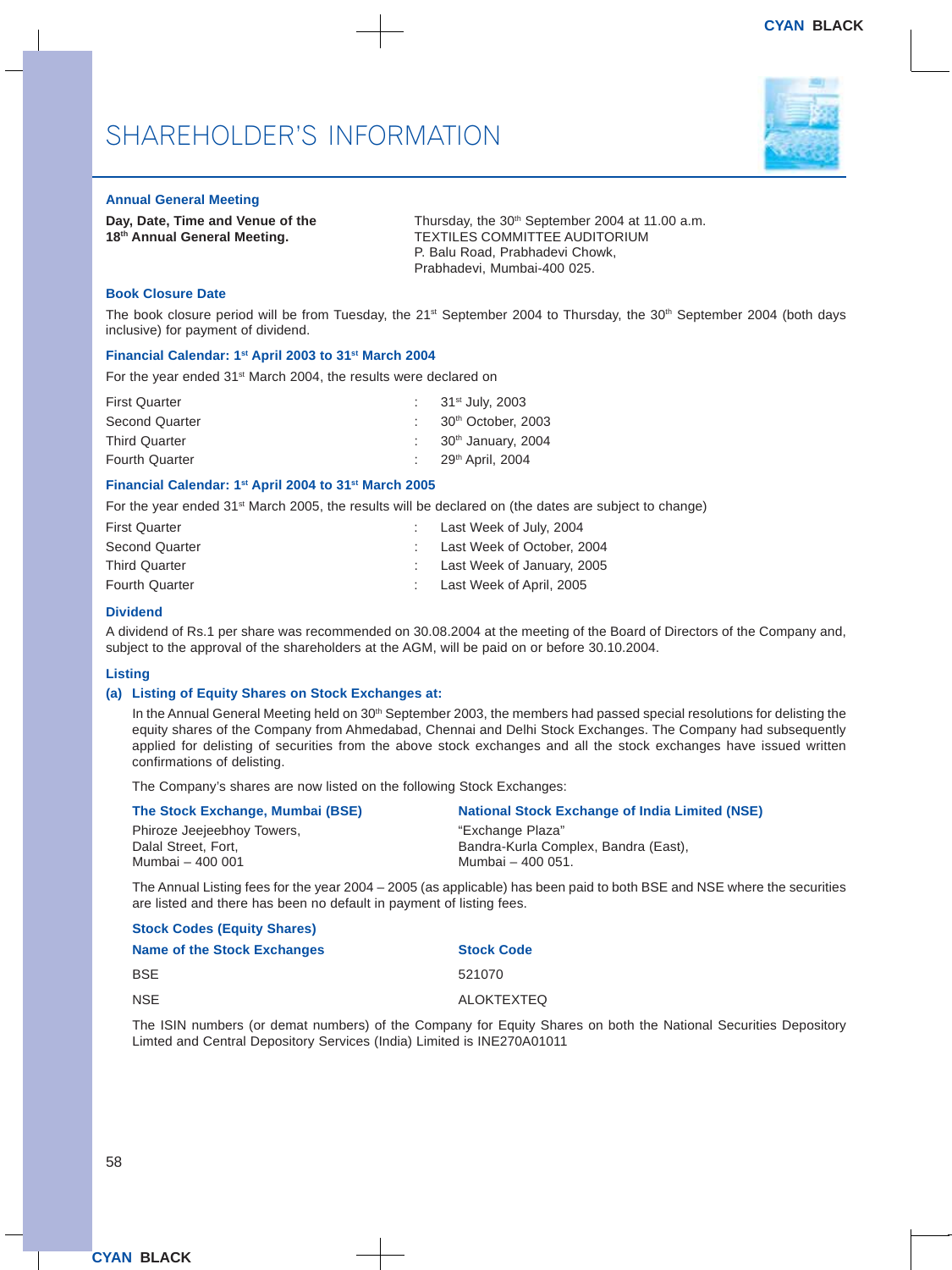

**(b) Listing of 10.00 % Cumulative Non-Convertible Redeemable Preference Shares allotted to TAD (Mauritius) Ltd. on preferential basis on 31st March 2004 at:**

The Stock Exchange, Mumbai Scrip Code: 700093 ISIN No. : INE270A04023 National Stock Exchange of India Limited Scrip Code: ALOKTEXTP1 ISIN No. : INE270A04023

#### **(c) Listing of Debts securities at:**

**(i)** 1**2.50% Secured Redeemable Convertible Debentures allotted to UTI Bank Limited on private placement basis on 25th October 2002 at:**

The Wholesale Debt Market Segment of BSE

Scrip Code: 934516

ISIN No. : INE270A07067

**(ii) 10.00% Optionally Fully Convertible Debentures allotted to Life Insurance Corporation of India on preferential allotment basis on 31st March 2004 at:**

The Wholesale Debt Market Segment of NSE

Scrip Code: ALOKTEXTD2 ISIN No. : INE270A07083

**(iii) Debenture Trustees for (i) and (ii) above:**

**UTI Bank Limited** Maker Tower "F", 13<sup>th</sup> Floor, Cuffe Parade, Colaba, Mumbai – 400 005

#### **(d) Listing of 2.50% - 1155 Unsecured Foreign Currency Convertible Bonds (FCCBs) of the face value of USD 25,000 each aggregating to USD 28.875 million :**

Luxembourg Stock Exchange.

Code No.XS0194694336

The equity shares upon conversion of FCCBs will be listed at BSE and NSE. As on date of this Report. out of the total 1155 FCCBs, 700 FCCBs aggregating to US \$ 17.500 million have been converted into 1,67,61,262 equity shares in accordance with the terms of Offering Circular dated 07.07.2004. Thus, the number of outstanding FCCBs yet to be converted and the corresponding amount subscribed stands at 455 and US \$ 11.375 million respectively.

#### **Stock Data**

The closing rates of the Company at BSE and the NSE as on 31st March 2004 are Rs.51.35 and Rs.51.15 respectively.

#### **(High/Low and Volume of shares traded in BSE and NSE)**

**(01.04.2003 to 31.03.2004)**

| <b>Month</b>        | <b>BSE</b><br>(In Rs. per share) |       |               | <b>NSE</b><br>(In Rs. per share) |       |               |
|---------------------|----------------------------------|-------|---------------|----------------------------------|-------|---------------|
|                     | High                             | Low   | <b>Volume</b> | High                             | Low   | <b>Volume</b> |
| April, 2003         | 11.90                            | 9.75  | 747191        | 11.90                            | 9.85  | 1711303       |
| May, 2003           | 17.30                            | 11.20 | 9968665       | 17.35                            | 11.25 | 20020695      |
| June, 2003          | 20.00                            | 15.30 | 9855476       | 19.90                            | 15.30 | 21244577      |
| <b>July, 2003</b>   | 33.00                            | 19.65 | 23416047      | 32.40                            | 19.60 | 44575296      |
| <b>August, 2003</b> | 32.35                            | 25.60 | 11493295      | 32.50                            | 25.05 | 18289841      |
| September, 2003     | 33.25                            | 23.10 | 14394952      | 33.90                            | 23.00 | 25935762      |
| October, 2003       | 39.65                            | 27.30 | 25430196      | 39.65                            | 27.25 | 37547468      |
| November, 2003      | 54.80                            | 35.10 | 12540622      | 54.70                            | 35.05 | 21481869      |
| December, 2003      | 61.85                            | 51.50 | 8341288       | 62.00                            | 51.70 | 14855443      |
| January, 2004       | 66.40                            | 53.30 | 5029732       | 66.20                            | 53.20 | 10509426      |
| February, 2004      | 62.00                            | 51.25 | 2016359       | 62.40                            | 51.15 | 3843147       |
| March, 2004         | 53.00                            | 40.00 | 1906093       | 53.45                            | 40.00 | 3523234       |
|                     |                                  |       | 125139916     |                                  |       | 223538061     |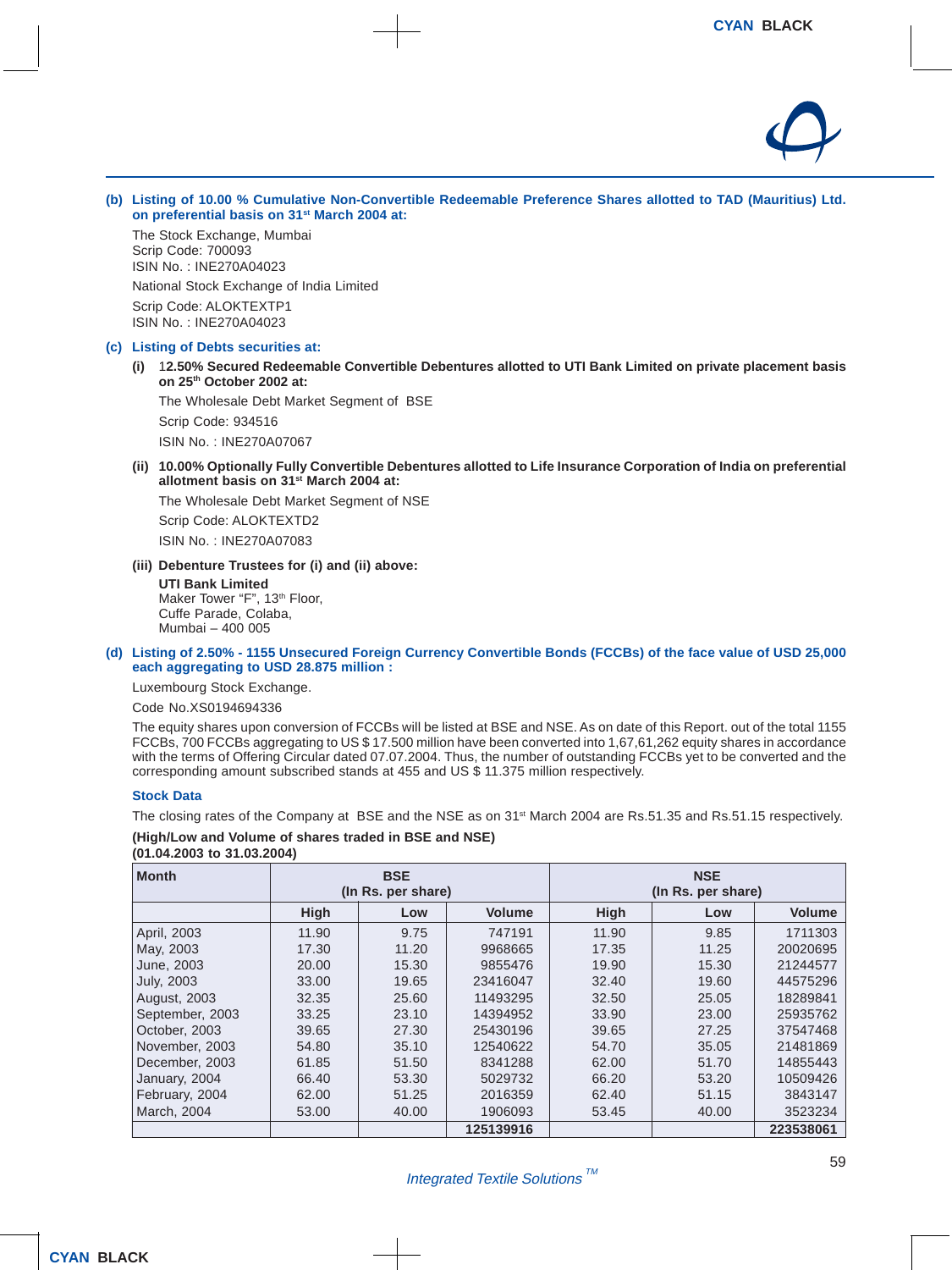

#### **Distribution of Shareholding**

Following are the distribution pattern of shareholdings by size and by categories of the Company as on 31<sup>st</sup> March 2004 Distribution of shareholding by size as at 31<sup>st</sup> March 2004

| <b>No of Equity</b><br>shares held | No. of<br><b>Shareholders</b> | $%$ of<br><b>shareholders</b> | No. of<br><b>Shares</b> | $%$ of<br>shareholding |
|------------------------------------|-------------------------------|-------------------------------|-------------------------|------------------------|
| 1 to 5000                          | 13669                         | 81.06                         | 2693771                 | 3.05                   |
| 5001 to 10000                      | 1608                          | 9.54                          | 1359123                 | 1.54                   |
| 10001 to 20000                     | 708                           | 4.20                          | 1135277                 | 1.29                   |
| 20001 to 30000                     | 257                           | 1.52                          | 675286                  | 0.77                   |
| 30001 to 40000                     | 111                           | 0.66                          | 401946                  | 0.46                   |
| 40001 to 50000                     | 112                           | 0.66                          | 541935                  | 0.61                   |
| 50001 to 100000                    | 155                           | 0.92                          | 1251658                 | 1.42                   |
| 100001 & Above                     | 243                           | 1.44                          | 80171722                | 90.86                  |
| <b>Total</b>                       | 16863                         | 100.00                        | 88230718                | 100.00                 |

#### **Shareholding Patten as on 31st March 2004**

| <b>Category of Shareholders</b> | No. of shares held | % of shares holding |  |
|---------------------------------|--------------------|---------------------|--|
| Directors/Promoters             | 31719703           | 35.95               |  |
| Fls/MFs/Banks                   | 18193552           | 20.62               |  |
| FIIs/NRIs/OCBs                  | 24714272           | 28.01               |  |
| Public                          | 13603191           | 15.42               |  |
| <b>Total</b>                    | 88230718           | 100.00              |  |

#### **Shares held in physical and dematerialised form**

As on 31<sup>st</sup> March 2004, 91.31% of Alok's shares were held in dematerialized form and the rest in physical form. Trading in Equity Shares of the Company is permitted only in dematerialized form as per notification issued by the Securities and Exchange Board of India

#### **Equity History**

| Year | No. of<br>shares | Face<br>Value<br>$($ In Rs. $)$ | <b>Cumulative</b><br>share capital<br>$($ ln Rs. $)$ | <b>Particulars</b>                                                                                            |
|------|------------------|---------------------------------|------------------------------------------------------|---------------------------------------------------------------------------------------------------------------|
| 1986 | 400              | $10/-$ each                     | 4000                                                 | <b>Issued to Promoters</b>                                                                                    |
| 1988 | 215000           | $10/-$ each                     | 2154000                                              | <b>Issued to Promoters</b>                                                                                    |
| 1989 | 32100            | $10/-$ each                     | 2475000                                              | <b>Issued to Promoters</b>                                                                                    |
| 1992 | 237200           | $10/-$ each                     | 4847000                                              | <b>Issued to Promoters</b>                                                                                    |
| 1992 | 247500           | $10/-$ each                     | 7322000                                              | <b>Bonus</b>                                                                                                  |
| 1993 | 497896           | $10/-$ each                     | 12300960                                             | <b>Bonus</b>                                                                                                  |
| 1993 | 265000           | $10/-$ each                     | 14950960                                             | <b>Issued to Promoters</b>                                                                                    |
| 1993 | 2250000          | $10/-$ each                     | 37450960                                             | Public Issue                                                                                                  |
| 1997 | 7490192          | $10/-$ each                     | 112352880                                            | Rights Issue (2:1)                                                                                            |
| 1997 | 1240000          | $10/-$ each                     | 124752880                                            | <b>Private Placement with FII</b>                                                                             |
| 1998 | 2250000          | $10/-$ each                     | 147252880                                            | Preferential Issue to promoters                                                                               |
| 1998 | 9142700          | $10/-$ each                     | 238679880                                            | Private Placement of equity shares with FDI                                                                   |
| 2000 | 2590000          | $10/-$ each                     | 264579880                                            | Conversion of Optionally Fully Convertible Debentures issued<br>to FI into equity shares                      |
| 2000 | 1892500          | $10/-$ each                     | 283504880                                            | Conversion of Preference Shares issued to FIs                                                                 |
| 2002 | 13940200         | $10/-$ each                     | 422906880                                            | Conversion of Privately Placed Secured Fully Convertible<br>Debentures issued to FIs/Banks into equity shares |
| 2002 | 45401140         | $10/-$ each                     | 876918280                                            | Conversion of 14% Fully Convertible Debentures in to equity<br>shares on Rights basis.                        |
| 2004 | 538890           | $10/-$ each                     | 882307180                                            | Preferential Allotment to Khandelwal Polyester Private Ltd.                                                   |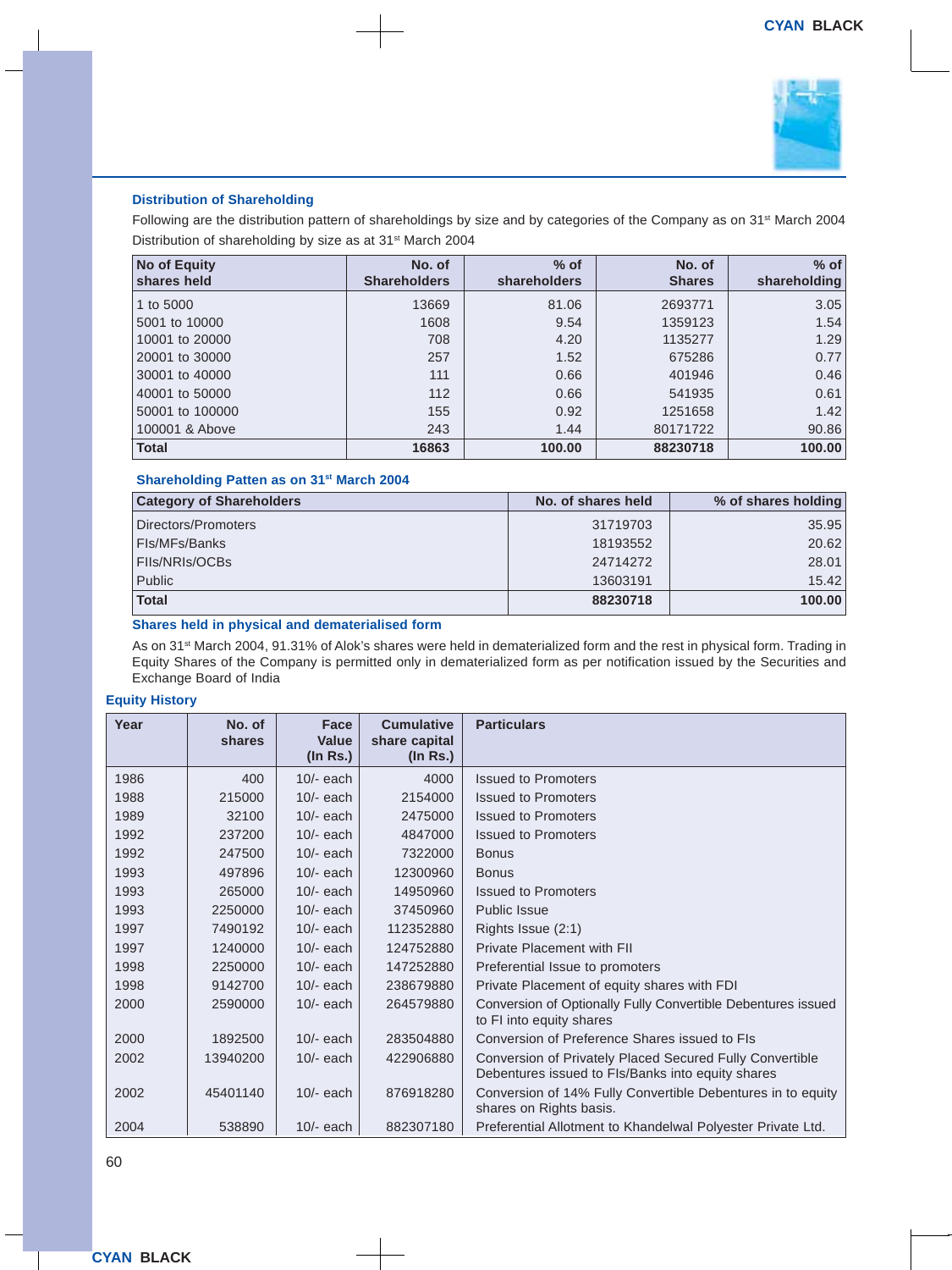

#### **Share Transfer System**

The share transfers, which are received in physical form are processed and the share certificates returned within a period of 10 to 15 days from the date of receipt, subject to the documents being valid and complete in all respects. The Company has, as per SEBI guidelines with effect from 21st March 2000, offered the facility of transfer cum demat.

Shares held in the dematerialised form are electronically traded in the Depository. The Registrar and Share Transfer Agents of the Company periodically received from the Depository the beneficiary holdings so as to enable them to update their records and to send all corporate communications, dividend warrants, etc.

#### **Registrar and Share Transfer Agent**

Share transfer and communication regarding share certificate, dividends and change of address etc may be addressed to:

#### **Intime Spectrum Registry Limited**

C-13, Pannalal Silk Mills Compound, L B S Marg, Bhandup (West), Mumbai-400 078. Tel:- (022) 55555454, Fax:- (022) 25672693

#### **Investor Correspondence**

Any investor correspondence, regarding transfer/dematerialization of shares, interest /dividend and redemption of debentures and any other query relating to the shares and debentures of the Company, should be addressed to:

#### **For Shares held in Physical form For Shares held in Demat form**

Intime Spectrum Registry Limited To the Depository Participant C-13, Pannalal Silk Mills Compound, L B S Marg, Bhandup (West), Mumbai-400 078.

### **Compliance Officer for Investor redressal**

Vice President (Legal) & Company Secretary,  $B/43$ , Mittal Tower,  $A$ lok Industries Limited Alok Industries Limited 108, Shah & Nahar (worli) Industrial Estate, **Mumbai-400 021.** Off Dr. E. Moses Road, Worli, **Mumbai – 400 018** Tel:- (022) 2494 0129, Fax:- (022) 2493 6078 Email: gopal@alokind.com

**Registered Office:** 

#### **Web Site**

Please visit us at http://www.alokind.com for further financial and other information about the Company.

#### **Transfer of unclaimed amounts to Investor Education and Protection Fund**

The investors are requested to claim their unclaimed dividends lying in the unpaid dividend accounts of the Company before the due dates (as stated in the Notes to the Notice). The same would be credited to the Investor Education and Protection Fund (IEPF) on the respective due dates as mentioned in the said Notes to the Notice.

During the year under review the Company has credited a sum of Rs.45,800/- to the IEPF being the unclaimed dividend for the year 1995-96 pursuant to Section 205C of the Companies Act, 1956 and the Investor Education and Protection Fund (Aawareness and Protection of Investors) Rules, 2001.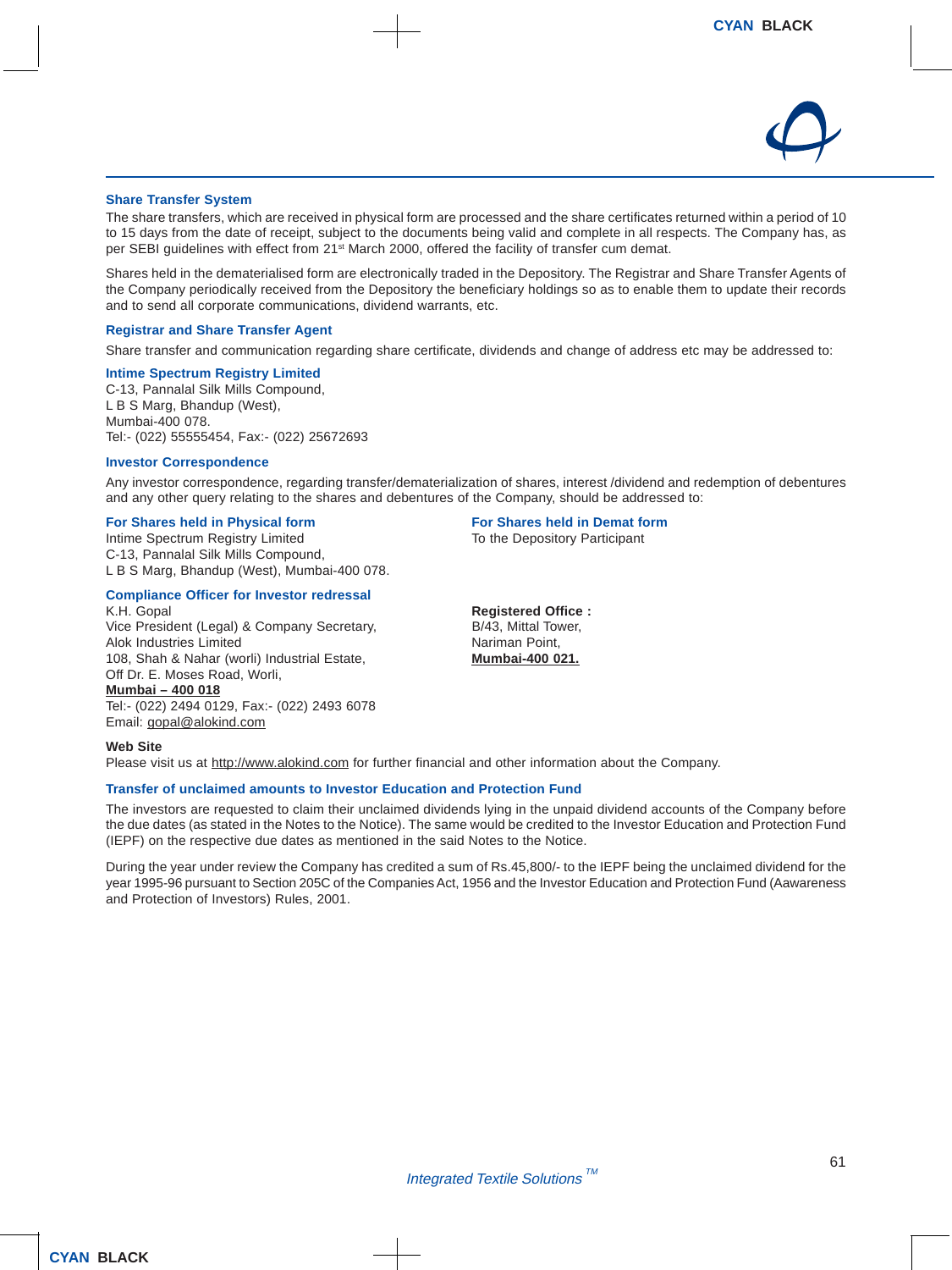

Your Company recognizes the importance of managing effectively and seeking continuous improvement in health, safety and environmental matters as an integral part of its business activities. It has been our continuous endeavour to provide an environment, which ensures health, safe working conditions and safe practices.

### **We are committed to:**

- a) Prevention and control of land, air, water and noise pollution;
- b) Conservation of natural resources and developing green zones in and around our plants and offices;
- c) Compliance with applicable laws, rules and regulations;
- d) Prevention of child labour;
- e) Reduction of waste generation and its proper disposal;
- f) Providing a safe and healthy environment at the workplace for employees and visitors;
- g) Inculcate awareness among all employees, contractors and visitors regarding health, safety and environment;
- h) Achieving ISO 14001, OHSAS 18001 and SA 8000 standards for our organization;
- i) Achieving world wide best practice in health, safety and environmental management and recognition as leaders in these areas in the Indian textile industry
- j) External reporting of our health, safety and environmental performance.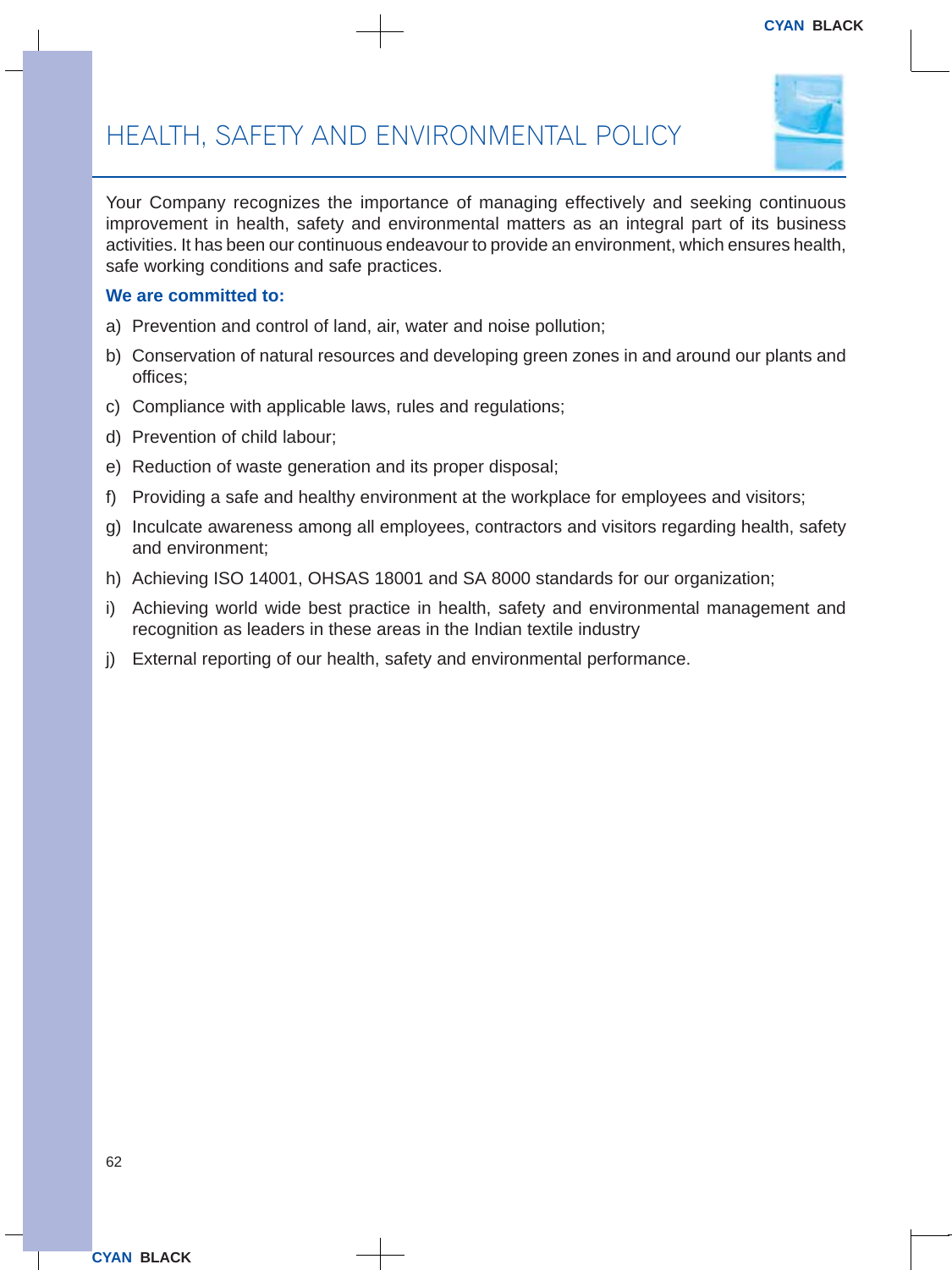### ALOK'S PHILOSOPHY TOWARDS BECOMING A GLOBALLY SUCCESSFUL CORPORATION



We, at Alok, have been constantly re-inventing ourselves and looking inwards in order to evolve and grow as a world-class corporation. We feel and believe that in order to emerge as a globally competitive textile organisation, the following need to be firmly entrenched from within:

That People are the organisation and Teamwork makes it complete.

That Commitment is a culture and Dedication, a solemn policy.

That Change is constant and Innovation is a never ending endeavour.

That Precision cannot be compromised and Impeccable products would follow.

That Timeliness is valued and Punctuality is a must.

That Modernisation is the key and Technology has to be sophisticated.

That evaluated Risk is a stepping-stone and Success, a natural consequence.

That the World is Ours and we need to keep it Beautiful.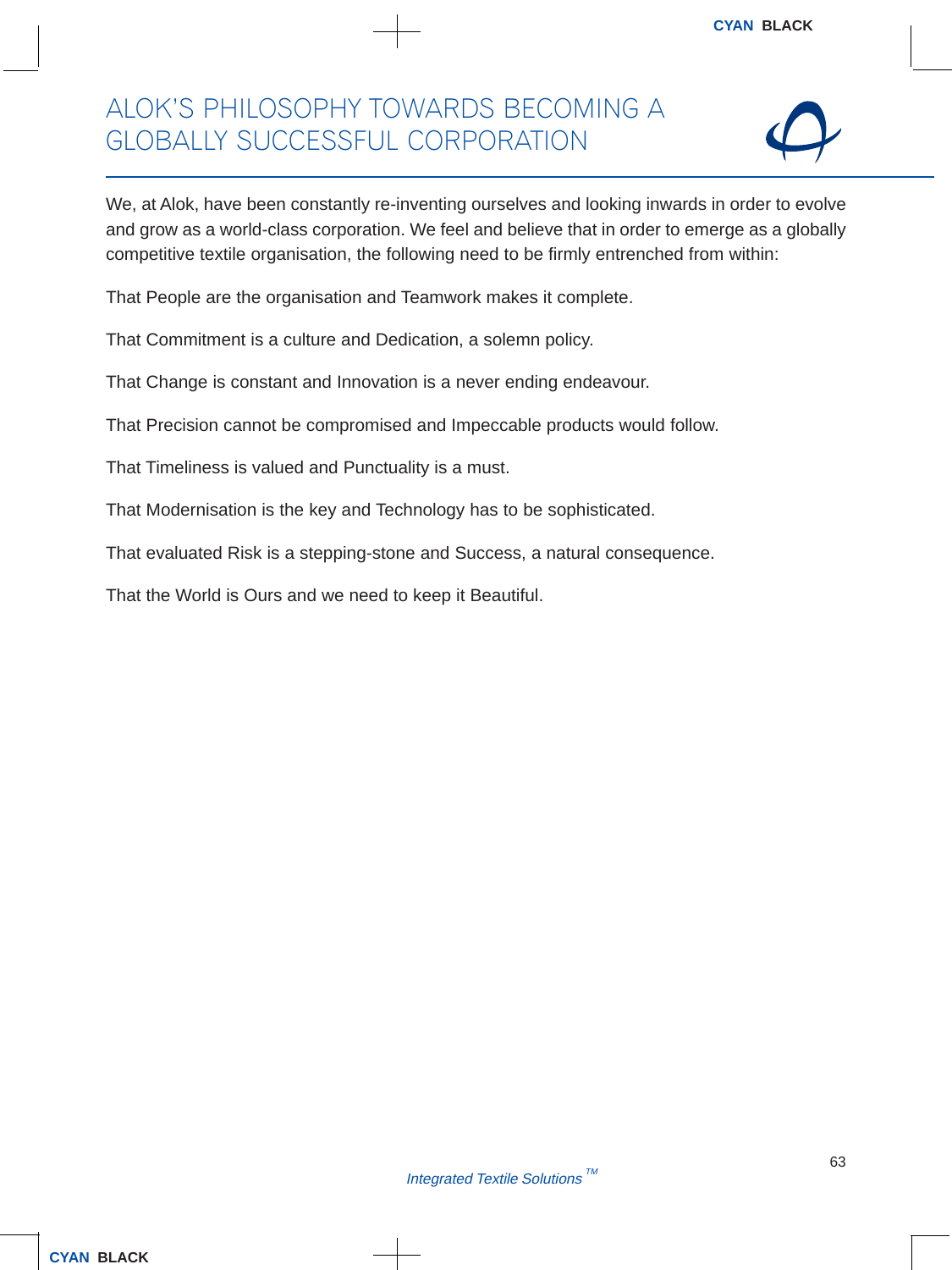| <b>NOTES</b> |  |
|--------------|--|
|              |  |
|              |  |
|              |  |
|              |  |
|              |  |
|              |  |
|              |  |
|              |  |
|              |  |
|              |  |
|              |  |
|              |  |
|              |  |
|              |  |
|              |  |
|              |  |
|              |  |
|              |  |
|              |  |
|              |  |
|              |  |
|              |  |
|              |  |
|              |  |
|              |  |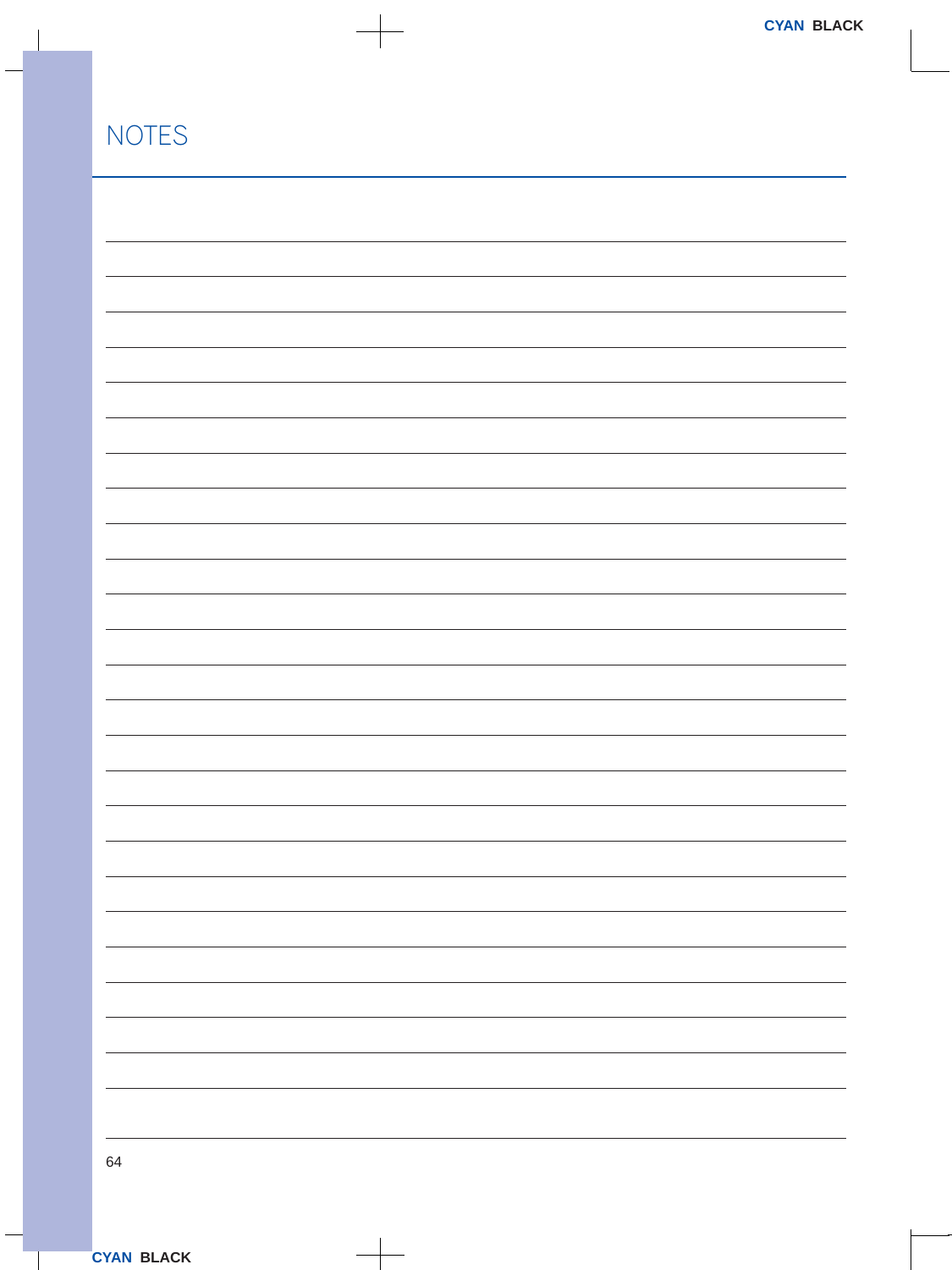|                                                                         |                                            | <b>PROXY FORM</b>                                                                                                                                                                                                                                                        |                                  |                           |
|-------------------------------------------------------------------------|--------------------------------------------|--------------------------------------------------------------------------------------------------------------------------------------------------------------------------------------------------------------------------------------------------------------------------|----------------------------------|---------------------------|
|                                                                         |                                            | <b>ALOK INDUSTRIES LIMITED</b>                                                                                                                                                                                                                                           |                                  |                           |
|                                                                         |                                            | Registered Office: B/43, Mittal Tower, Nariman Point, Mumbai - 400 021                                                                                                                                                                                                   |                                  |                           |
|                                                                         |                                            | REGD. FOLIO                                                                                                                                                                                                                                                              |                                  |                           |
|                                                                         |                                            | DP ID                                                                                                                                                                                                                                                                    |                                  |                           |
|                                                                         |                                            | <b>CLIENT ID</b>                                                                                                                                                                                                                                                         |                                  |                           |
|                                                                         |                                            | PROXY NO.                                                                                                                                                                                                                                                                |                                  |                           |
|                                                                         |                                            | NO. OF SHARES                                                                                                                                                                                                                                                            |                                  |                           |
|                                                                         |                                            |                                                                                                                                                                                                                                                                          |                                  |                           |
|                                                                         |                                            |                                                                                                                                                                                                                                                                          |                                  |                           |
|                                                                         |                                            | Logical Company of Alok Industries Limited,                                                                                                                                                                                                                              |                                  |                           |
|                                                                         |                                            |                                                                                                                                                                                                                                                                          |                                  |                           |
|                                                                         |                                            |                                                                                                                                                                                                                                                                          |                                  |                           |
|                                                                         |                                            |                                                                                                                                                                                                                                                                          |                                  | <u>in the district of</u> |
|                                                                         |                                            |                                                                                                                                                                                                                                                                          |                                  |                           |
|                                                                         |                                            |                                                                                                                                                                                                                                                                          |                                  | as my/our proxy           |
|                                                                         |                                            | to attend and vote for me/us and on my/our behalf at the Eighteenth Annual General Meeting of the Company to be held on Thursday, the<br>30th day of September, 2004, at 11.00 a.m. at TEXTILES COMMITTEE AUDITORIUM, P. Balu Road, Prabhadevi Chowk, Prabhadevi, Mumbai |                                  |                           |
| 400 025 and at any adjournment thereof.                                 |                                            |                                                                                                                                                                                                                                                                          |                                  |                           |
|                                                                         |                                            |                                                                                                                                                                                                                                                                          | Affix                            |                           |
|                                                                         |                                            |                                                                                                                                                                                                                                                                          | 15 p.                            |                           |
| Signed on this _____________ day of ____________ 2004                   |                                            |                                                                                                                                                                                                                                                                          | Revenue<br>Stamp                 |                           |
|                                                                         |                                            |                                                                                                                                                                                                                                                                          |                                  |                           |
|                                                                         |                                            |                                                                                                                                                                                                                                                                          |                                  |                           |
|                                                                         |                                            |                                                                                                                                                                                                                                                                          |                                  |                           |
|                                                                         |                                            |                                                                                                                                                                                                                                                                          | Signature(s) of Member(s)        |                           |
|                                                                         |                                            | Note: The Proxy in order to be effective should be duly stamped, completed and signed and must be deposited at the Registered Office of<br>the Company not less than 48 hours before the time for holding the aforesaid meeting. The proxy need not be a member of the   |                                  |                           |
| Company.                                                                |                                            |                                                                                                                                                                                                                                                                          |                                  |                           |
|                                                                         |                                            | TEAR HERE $-$ - - - - - - - - - - - -                                                                                                                                                                                                                                    |                                  |                           |
|                                                                         |                                            | <b>ATTENDANCE SLIP</b>                                                                                                                                                                                                                                                   |                                  |                           |
|                                                                         |                                            | <b>ALOK INDUSTRIES LIMITED</b>                                                                                                                                                                                                                                           |                                  |                           |
|                                                                         |                                            | Registered Office: B/43, Mittal Tower, Nariman Point, Mumbai - 400 021                                                                                                                                                                                                   |                                  |                           |
|                                                                         |                                            |                                                                                                                                                                                                                                                                          |                                  |                           |
|                                                                         |                                            |                                                                                                                                                                                                                                                                          |                                  |                           |
| Client ID No.                                                           | <u> 1999 - Johann John Stein, markin f</u> |                                                                                                                                                                                                                                                                          |                                  |                           |
|                                                                         |                                            |                                                                                                                                                                                                                                                                          |                                  |                           |
| Name & Address:                                                         |                                            |                                                                                                                                                                                                                                                                          |                                  |                           |
|                                                                         |                                            |                                                                                                                                                                                                                                                                          |                                  |                           |
|                                                                         |                                            |                                                                                                                                                                                                                                                                          |                                  |                           |
|                                                                         |                                            |                                                                                                                                                                                                                                                                          |                                  |                           |
|                                                                         |                                            |                                                                                                                                                                                                                                                                          |                                  |                           |
|                                                                         |                                            | I hereby record my presence at the Eighteenth Annual General Meeting of the Company being held on Thursday, the 30th day of September,                                                                                                                                   |                                  |                           |
|                                                                         |                                            | 2004 at 11.00 a.m. at TEXTILES COMMITTEE AUDITORIUM, P. Balu Road, Prabhadevi Chowk, Prabhadevi, Mumbai 400 025.                                                                                                                                                         |                                  |                           |
|                                                                         |                                            |                                                                                                                                                                                                                                                                          |                                  |                           |
|                                                                         |                                            |                                                                                                                                                                                                                                                                          |                                  |                           |
|                                                                         |                                            |                                                                                                                                                                                                                                                                          |                                  |                           |
|                                                                         |                                            |                                                                                                                                                                                                                                                                          |                                  |                           |
|                                                                         |                                            |                                                                                                                                                                                                                                                                          | Signature of Member/Joint Member |                           |
|                                                                         |                                            |                                                                                                                                                                                                                                                                          | Proxy attending the meeting      |                           |
| Please complete this Attendance Slip and bring the slip to the meeting. |                                            |                                                                                                                                                                                                                                                                          |                                  |                           |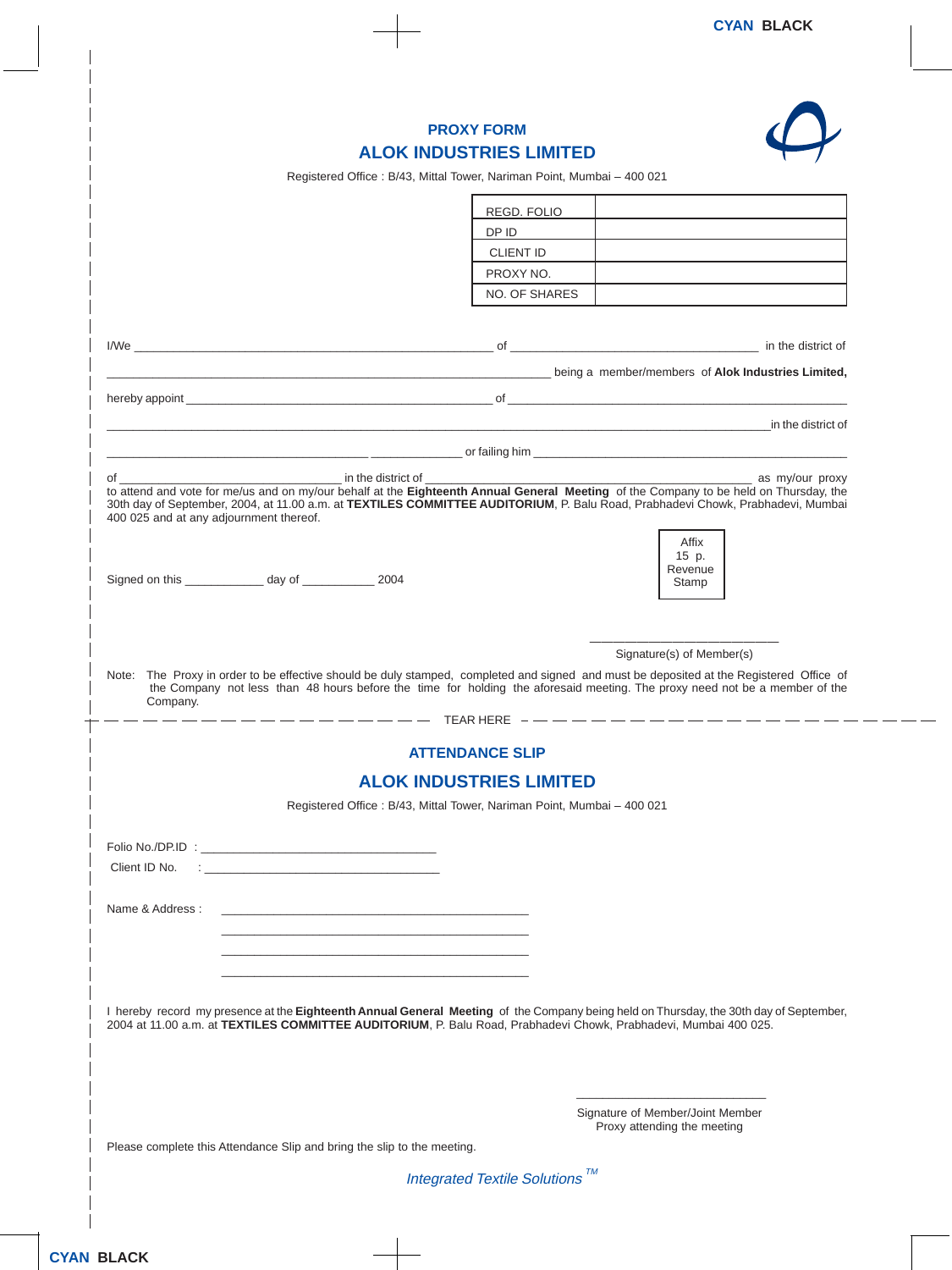### KEY RATIOS



|                                         |              |         |                                     |                                                 | (Rs. in Crores) |
|-----------------------------------------|--------------|---------|-------------------------------------|-------------------------------------------------|-----------------|
| <b>Particulars</b>                      | 2003-04      | 2002-03 | 2001-02                             | 2000-01                                         | 1999-00         |
| <b>Profitability Ratios</b>             |              |         |                                     |                                                 |                 |
| Operating Profit Margin (%)             | 18.56%       | 17.24%  | 17.37%                              | 17.19%                                          | 18.89%          |
| Profit Before Tax Margin (%)            | 8.66%        | 7.46%   | 7.51%                               | 7.21%                                           | 7.10%           |
| Profit After Tax Margin (%)             | 6.65%        | 5.32%   | 6.71%                               | 6.65%                                           | 6.64%           |
| Return on Quasi Tangible Net worth (%)  | 21.21%       | 16.73%  | 15.86%                              | 17.79%                                          | 16.35%          |
| Return on capital Employed (%)          | 13.89%       | 14.03%  | 13.37%                              | 14.61%                                          | 15.59%          |
| <b>Gearing Ratios</b>                   |              |         |                                     |                                                 |                 |
| Debt : Quasi Tangible Net worth         | 1.45         | 1.14    | 0.95                                | 1.01                                            | 1.02            |
| Total Debt : Quasi Tangible Net worth   | 2.75         | 2.20    | 1.71                                | 1.77                                            | 1.79            |
| <b>Current Ratio</b>                    | 1.47         | 1.45    | 1.54                                | 1.62                                            | 1.70            |
| Liquid Ratio                            | 1.11         | 0.76    | 0.82                                | 0.87                                            | 0.94            |
| <b>Coverage Ratios</b>                  |              |         |                                     |                                                 |                 |
| PBDIT/Interest                          | 2.99         | 2.66    | 2.51                                | 2.35                                            | 2.14            |
| Net Fixed Assets/Secured Loans          | 1.56<br>0.25 | 1.48    | 1.55                                | 1.25                                            | 1.06            |
| W/Capital Turnover Ratio                |              | 0.23    | 0.26                                | 0.28<br><b>Operating Profit (Rs. in crores)</b> | 0.34            |
| Net Sales (Rs. in crores)               | 1069         |         |                                     |                                                 | 198             |
|                                         | 795          |         |                                     |                                                 |                 |
|                                         |              |         |                                     | 137                                             |                 |
| 565                                     |              |         |                                     | 98                                              |                 |
| 443<br>322                              |              | 61      | 76                                  |                                                 |                 |
|                                         |              |         |                                     |                                                 |                 |
|                                         |              |         |                                     |                                                 |                 |
|                                         |              |         |                                     |                                                 |                 |
| 2000<br>2002<br>2001                    | 2004<br>2003 | 2000    | 2001                                | 2002<br>2003                                    | 2004            |
| Profit After Tax (Rs. in crores)        | 71           |         |                                     | Cash Profit (Rs. in crores)                     | 111             |
|                                         |              |         |                                     |                                                 |                 |
|                                         |              |         |                                     |                                                 |                 |
| 38                                      | 42           |         |                                     | 69                                              |                 |
| 29                                      |              |         |                                     | 54                                              |                 |
| 21                                      |              | 31      | 41                                  |                                                 |                 |
|                                         |              |         |                                     |                                                 |                 |
|                                         |              |         |                                     |                                                 |                 |
|                                         |              |         |                                     |                                                 |                 |
| 2000<br>2001<br>2002                    | 2003<br>2004 | 2000    | 2001                                | 2002<br>2003                                    | 2004            |
| Quasi Tangible Networth (Rs. in crores) |              |         | <b>Fixed Assets (Rs. in crores)</b> |                                                 |                 |
|                                         | 328          |         |                                     |                                                 | 691             |
|                                         | 249          |         |                                     | 580                                             |                 |
| 234                                     |              |         |                                     | 454                                             |                 |
| 161                                     |              |         |                                     | 380                                             |                 |
| 117                                     |              |         | 307 355                             |                                                 |                 |
|                                         |              |         | 196 <sup>228</sup>                  |                                                 |                 |
|                                         |              | 124 145 |                                     |                                                 | $\Box$ Net      |
|                                         |              |         |                                     |                                                 | <b>■</b> Gross  |
| 2000<br>2001<br>2002                    | 2003<br>2004 |         |                                     |                                                 |                 |
|                                         |              | 2000    | 2002<br>2001                        | 2003                                            | 2004            |

Integrated Textile Solutions  $\frac{m}{s}$